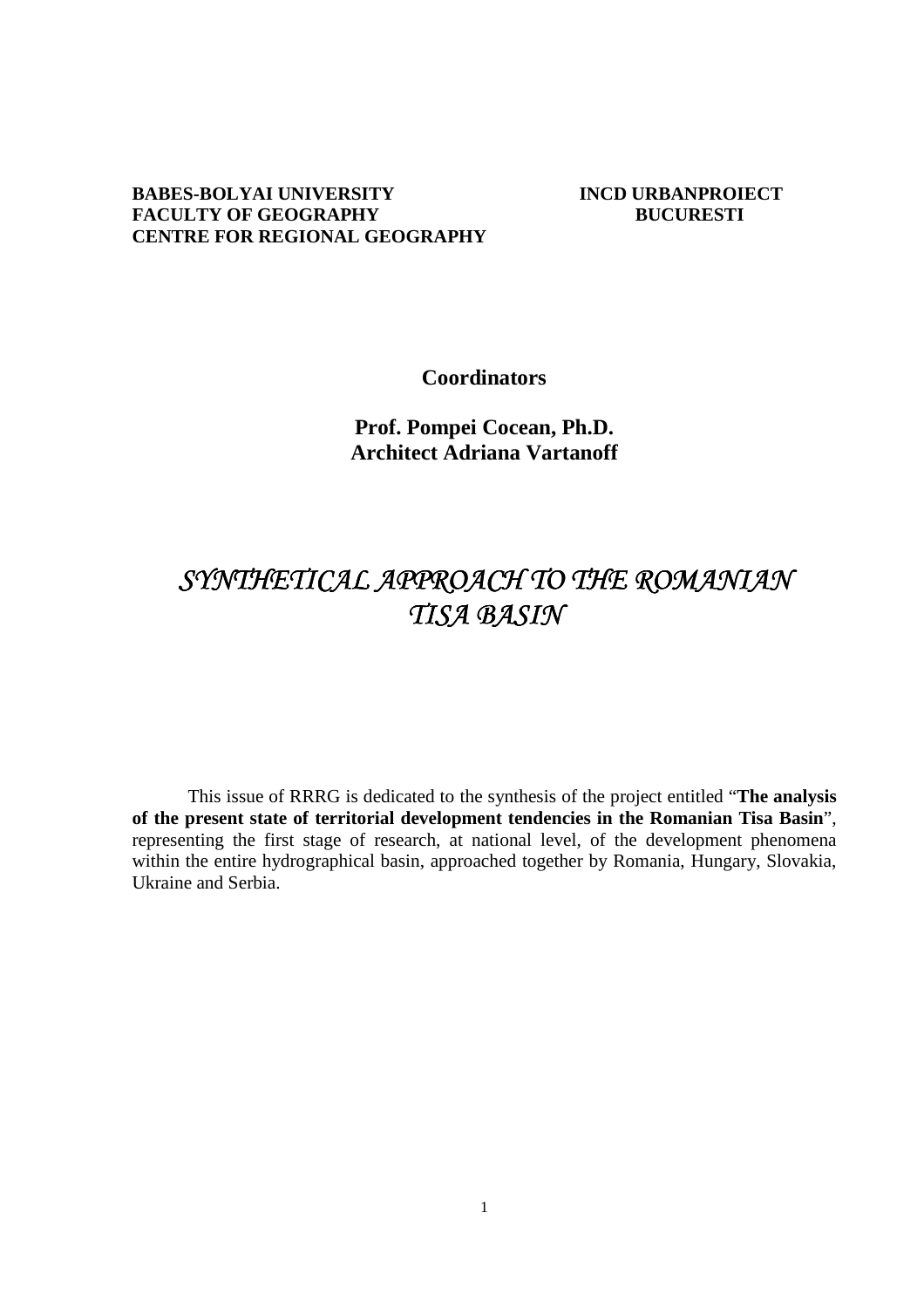## **AUTHORS**

- 1. Prof. Pompei Cocean, Ph.D.
- 2. Architect Adriana Vartanoff
- 3. Prof. Victor Sorocovschi, Ph.D.
- 4. Lecturer Alexandru Păcurar, Ph.D.
- 5. Architect Lidia Florescu
- 6. Lecturer Sorin Filip
- 7. Architect Valentina Dumitru
- 8. Sociologist Alina Chicoş
- 9. Sociologist Anca Crişan
- 10. Associate Professor Marcel Oncu, Ph.D.
- 11. Engineer Viorica Niculescu
- 12. Engineer Florin Chiperi
- 13. Prof. Nicolae Ciangă, Ph.D.
- 14. Engineer Dinu Zaharescu
- 15. Engineer Mariana Dorobanțu
- 16. Lecturer Nicolae Har, Ph.D.
- 17. Engineer Elena Stancu
- 18. Prof. Ioan Irimuş, Ph.D.
- 19. Lecturer Iuliu Vescan, Ph.D.
- 20. Prof. Virgil Surdeanu, Ph.D.
- 21. Associate Professor Florin Moldovan, Ph.D.
- 22. Lecturer Titus Man
- 23. Lecturer Radu Cocean, Ph.D.
- 24. Teaching Assistant Ciprian Moldovan
- 25. Technician Nastasia Boia
- 26. Technician Monica Tache
- 27. Technician Cristina Ivana
- 28. Technician Marioara Dumitru
- 29. Technician Bucur Pâslaru
- 30. Veronica Vâlceanu
- 31. Alexandru Petrişor, Ph.D.
- 32. Lelia Papp, Ph.D. student
- 33. Lecturer Egon Nagy, Ph.D.
- 34. Teaching Assistant Oana-Ramona Ilovan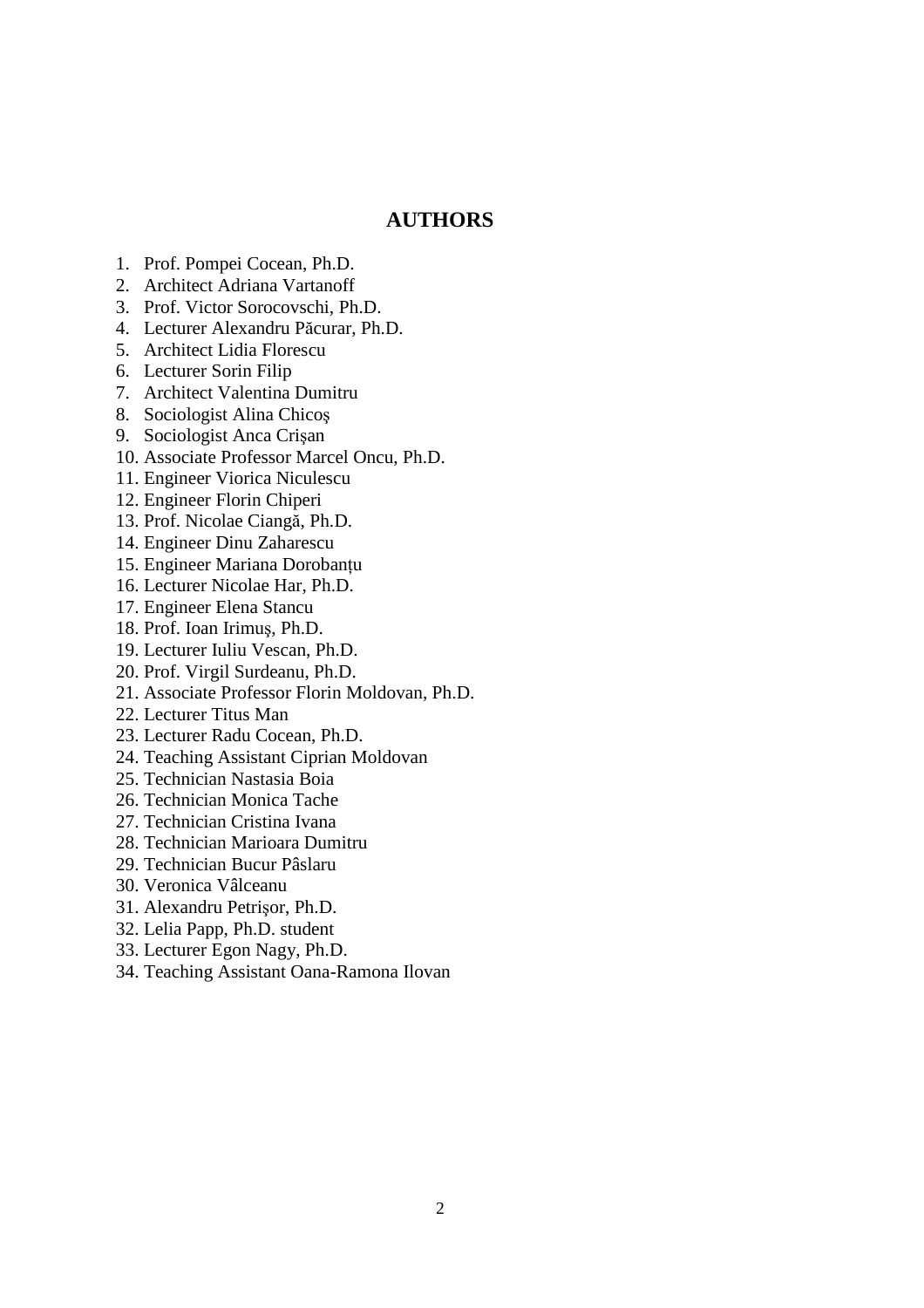## ROMANIAN REVIEW OF REGIONAL STUDIES

Journal of the Centre for Regional Geography

| <b>Volume III</b> | <b>Number</b> | 2007 |
|-------------------|---------------|------|
|                   |               |      |

## **CONTENTS**

|                                                                           | 5              |
|---------------------------------------------------------------------------|----------------|
| 1. THE PECULIARITIES OF THE NATURAL ENVIRONMENT                           | $\overline{7}$ |
| 1.1. The Romanian Basin of the Tisa River as a Hydrological System        | $\tau$         |
| 1.2. The Romanian Basin of the Tisa River as an Integrated Natural System | 14             |
| 1.3. The Romanian Basin of the Tisa River as an Ecological System         | 29             |
|                                                                           | 32             |
|                                                                           | 32             |
|                                                                           | 38<br>39       |
|                                                                           |                |
|                                                                           | 42             |
|                                                                           | 42             |
|                                                                           | 47             |
| <b>4. TERRITORIAL AND SETTLEMENT INFRASTRUCTURES </b>                     | 49             |
|                                                                           | 49             |
|                                                                           | 50             |
|                                                                           | 54             |
|                                                                           | 55             |
|                                                                           | 58             |
|                                                                           |                |
|                                                                           | 60             |
|                                                                           | 60             |
|                                                                           | 63             |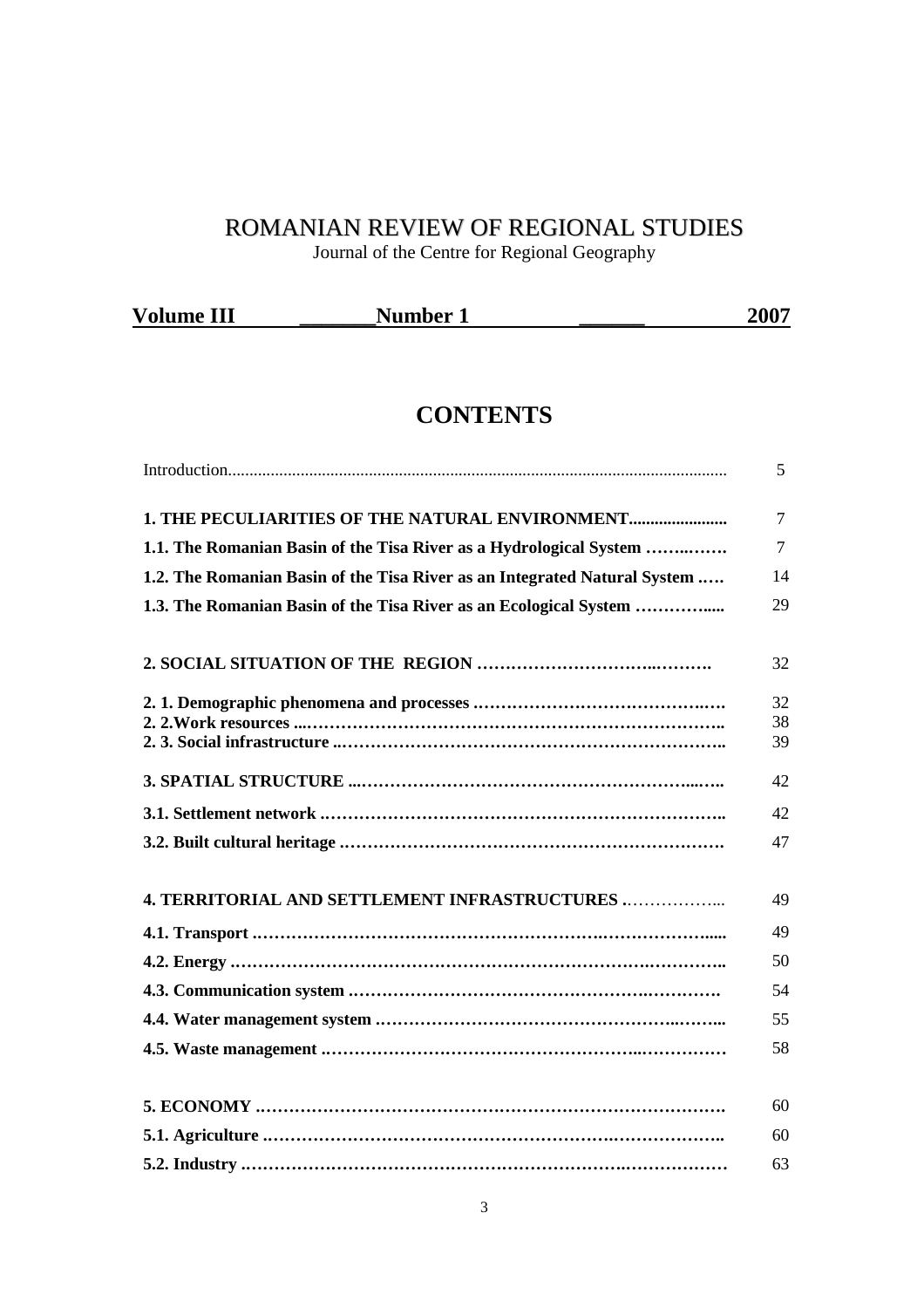|                                                                        | 65       |
|------------------------------------------------------------------------|----------|
|                                                                        | 67       |
|                                                                        | 67       |
| 6.2. The Romanian-Serbian-Hungarian Cross-border Interrelations in the | 68       |
|                                                                        | 69       |
| 7. TRENDS AND POTENTIAL DIRECTIONS OF DEVELOPMENT                      | 70       |
|                                                                        | 70       |
|                                                                        | 72       |
|                                                                        | 73       |
|                                                                        | 77       |
|                                                                        | 81       |
|                                                                        | 94<br>96 |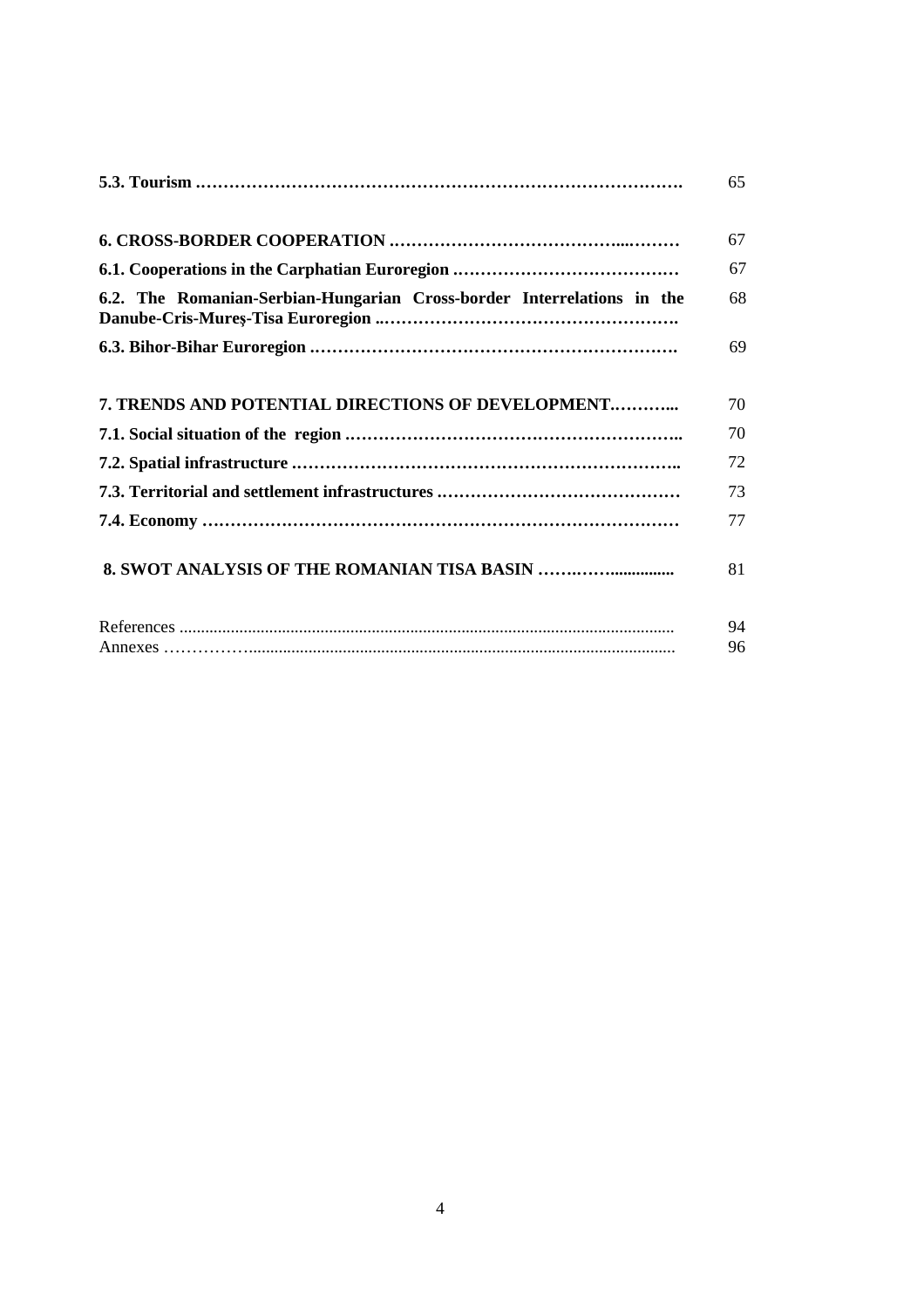## **Introduction**

This issue of the Romanian Review of Regional Studies is entirely dedicated to the synthetic presentation of the Romanian Tisa Basin. The river Tisa is the most important tributary of the Danube on its left side. The work has been initiated in the shape of a project launched and financed by the Ministry of Transport, Building and Tourism and now taken over also by the Ministry of Development, Public Works and Housing. It thus represents an overview of the existing situation from the point of view of nature, society, economy, infrastructure and environment in the most extensive (more than  $71,000 \text{ km}^2$ ) and most inhabited (more than 5 million inhabitants) sector of the Tisa Basin, the others belonging to Hungary, Ukraine, Slovakia and Serbia.

The researches performed regarding the phenomenology of the Romanian Tisa Basin brought into relief the participation of a set of strictly hierarchical external and internal factors which define the features of the territorial system. Their action, direct or indirect, general or sectorial, local or regional, materialized in the individualization of a spatial entity with peculiar features, some of them highly original or even unique. The political, administrative, economic, social or environmental factors are added to the natural ones in order to define not just the structure and typology of the system, but rather its dynamics and functional characteristics.

The analysis focused mainly on the structure of the territorial system, endeavouring a "radiography" of its present state. It started from the premises of its three views: the Tisa Basin as a hydrological system, the Tisa Basin as an integrated natural system and the Tisa Basin as an ecological system. The social aspects, the settlement systems, the territorial technical infrastructure, the economy, the cross-border relations (the "opening" of the system towards the neighbouring spatial entities) and the tendencies concerning its future evolution have been incorporated within this systemic framework.

The substance of this first approach, meant to shed light on structures, functions and shortcomings, is fully recognizable in the *SWOT analysis* proposed hereby. The strengths of the Romanian sector of the Tisa Basin result from the variety of natural and human landscapes, the rich resources of the soil and subsoil, the consistency of the human resources on the background of a multicultural region generating diversity, the economic potential and the optimal geographical location. There are also a series of weaknesses, such as natural hazards, economic and social disparities, a low level of the technical infrastructure of the territory, processes of demographical risk (the numerical decrease and aging of the population among them) and critical environmental issues.

The territorial diagnosis precedes, as a *sine qua non* condition, the second major stage in approaching the Tisa Basin - *the drawing up of the economic and social development strategy*. On its account, specific projects would be imagined in a later stage, regarding the development of economic branches (industry, agriculture, tourism), society (education, health, culture, religion), infrastructure (transport networks, water, energy or gas supply networks, telecommunications) or environment (reconstruction, protection or conservation of the environment). At present, the scientific approach resembles a puzzle whose main segments, comprising the analyses performed apart at the level of each country, Romania, Hungary, Slovakia, Ukraine and Serbia, must be imbricated, associated and fitted so that they may provide the integrated image of the whole hydrographical basin of the river concerned.

Fruit of the combined work of two teams of very experienced researchers from Romania, one from the Faculty of Geography of the "Babeş-Bolyai" University of Cluj-Napoca, grouped in the Centre for Regional Geography, and the other from the National Institute of Research-Development for Urban and Regional Planning – URBANPROIECT Bucharest, this project, due to its remarkable size and complexity, and also its international proportions, represents a true test area for the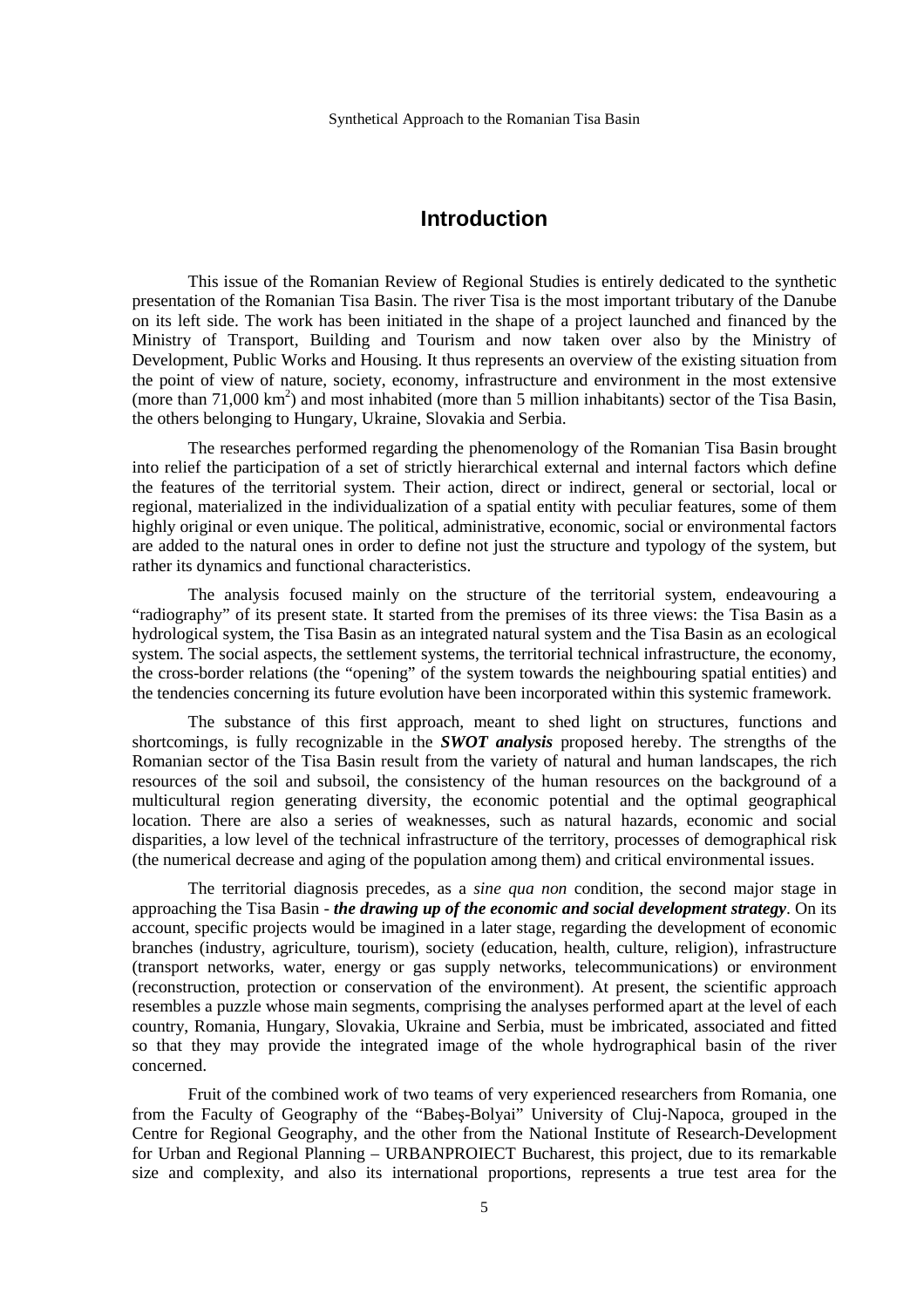application and materialization of the newest concepts and paradigms of regional and territorial planning. Because of its size and its complex desiderata, it takes place among the most daring accomplishments of this type in the European Union.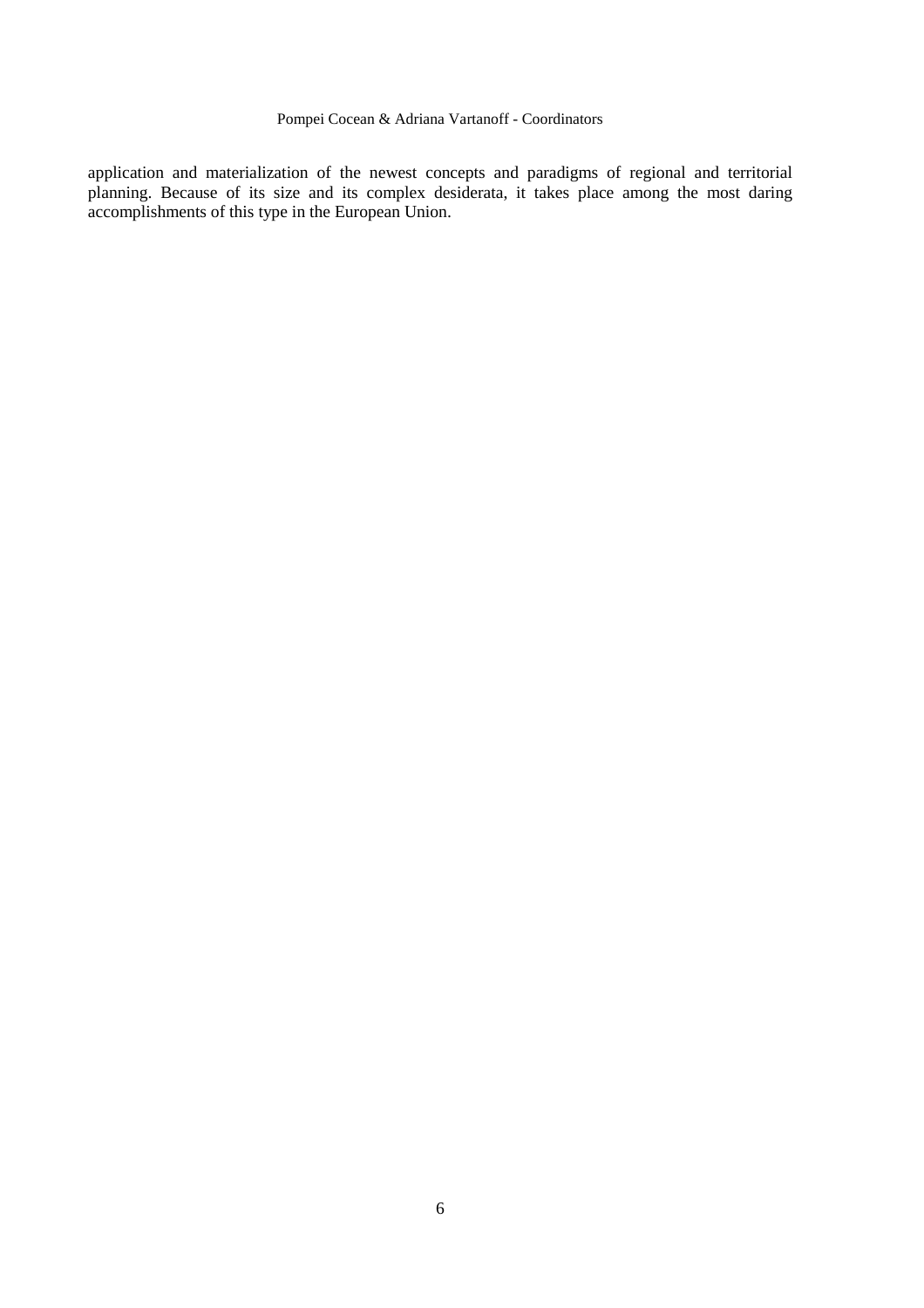## **SYNTHETICAL APPROACH TO THE ROMANIAN TISA BASIN**

The Romanian basin of the Tisa River extends over an area of about 71,000 km², equivalent with that of Belgium and Holland taken together, and represents over 60 % out of the total extension of the entire hydrographic system. It includes in its perimeter 13 counties (Alba, Arad, Bihor, Bistrița-Năsăud, Cluj, Harghita (partially), Hunedoara, Maramureş, Mureş, Satu Mare, Sălaj, Sibiu and Timiş (the last two only partially). Its territory is also included into three development regions (North-West, Centre and West) and three Euroregions (the Carpathian Euroregion, the Danube-Criş–Mureş-Tisa Euroregion and Bihor – Hajdú-Bihar Euroregion). The population afferent to the Romanian basin of the Tisa River exceeds 5 million inhabitants.

## 1. THE PECULIARITIES OF THE NATURAL ENVIRONMENT

 The special complexity of the natural and environmental phenomena and processes from the analyzed basin imposes the necessity of three distinguished approaches: as hydrological system, as natural integrated system and as ecological system.

## **1.1. The Romanian Basin of the Tisa River as a Hydrological System**

Throughout the basin, there are phreatic and ground waters, a well-structured hydrographic network and lacustrine accumulations differentiated after their genesis and their organization and functioning conditions.

**1.1.1. The phreatic waters from the Carpathian area** are stored especially in the mantlerock, which cannot assure great momentary reserves. In contrast with the interfluves, in the intramontane depressions great reserves of insufficiently- drained phreatic waters do accumulate.

*The phreatic waters from the Eastern Carpathians* belong to various subregions differentiated from a lithological point of view. The reserves are richer on the western slope of the mountainous massifs  $(2-8 \frac{1}{s}$ . km²) than on the eastern side  $(1.5-5 \frac{1}{s}$ . km²). In the areas of crystalline schists and igneous rocks, the waters have a low mineralization (50-100 mg/l) and they are bicarbonated and calcium waters. Azonal, in the proximity of salt massifs from the Maramureş Depression, chlorinated waters appear.

*The phreatic waters from the Apuseni Mountains* are stored in the crystalline area and in the deposits of the Cretaceous flysch and the Neogene eruptive from the southern part of this mountainous area. The specific water discharge varies between 2 and 8 l/s. km², more reduced in the eastern and southern part of the region. The mineralization is lower in the crystalline and igneous rocks area and medium in the flysch area. Important reserves of karstic waters appear in Pădurea Craiului, Bihor, Codru-Moma and Trascău mountains.

*The phreatic waters from the Southern Carpathians* belong mostly to the subregion corresponding to the crystalline schists. In the Hateg Depression, the phreatic waters are stored especially in the Quaternary deposits. The specific ground water discharge varies between 3 and 11 l/s. km<sup>2</sup>. The mineralization of the phreatic waters is low (under 200 mg/l), dominating the carbonated waters.

*The phreatic waters from the Transylvania Depression* are stored in the deeply fragmented Paleogene-Neogene deposits. The underground runoff towards the rivers presents low values that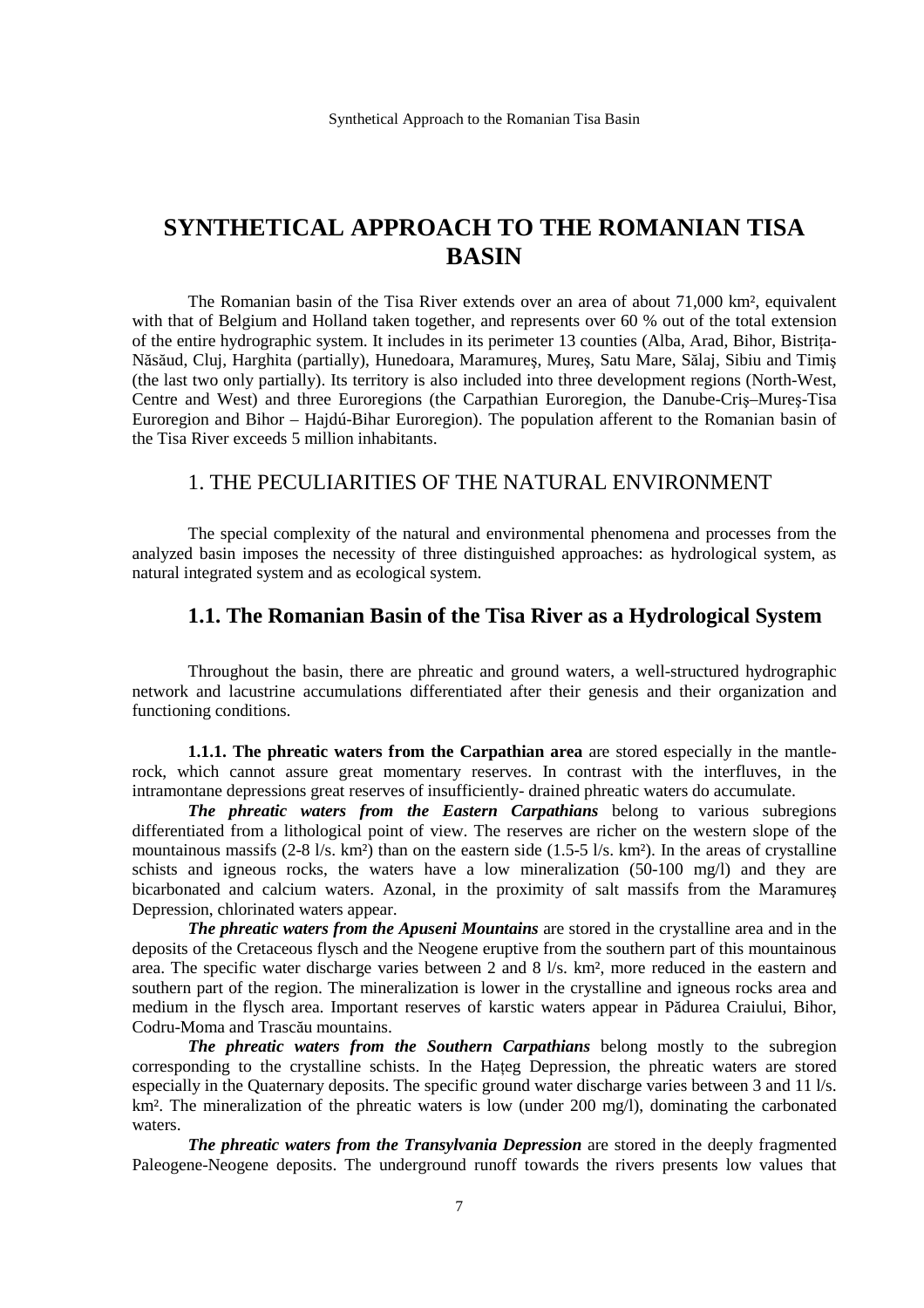range between 0.1 and 1.0 l/s. km². Several subregions, differentiated due to the storage and quality conditions, can be distinguished. Thus, in the region of the peripheral monocline, the sulphated waters, related to the intercalations of gyps from the sedimentary formations, have a high mineralization and hardness (50-70 gg), the rest having a medium mineralization. The phreatic waters, stored in the diapiric region situated at the periphery of the Transylvanian Depression, are salty in the proximity of the salt massifs. The phreatic waters from the central part of the Transylvanian Depression are stored in the sandy deposits of Sarmatian and Pliocene. Their quality is better in the Pliocene area.

*The phreatic waters from the Western Hills and the Western Plain* are included in several subregions with different drainage and depth conditions of the phreatic level. Thus, in the subregion of the *deeply fragmented piedmonts*, the descending captive phreatic waters are intensely drained. In the *slightly fragmented piedmonts*, they appear at 10-25 m deep in the interfluves and at 1-5 m deep in the meadows. The phreatic waters from the *piedmont plains* have the maximum spread and their depth lowers gradually, from 10-15 m to 2-5 m, as the distance from the high piedmonts increases. In the low *divagation plains* or subsidence plains, the phreatic waters are close to the surface of the land (0.5-3.0 m) and they have a very slow runoff or they are even stationary. Their regime is strongly influenced by the hydrological land management works. In these conditions, salty soils, damp buildings, poor water quality (high mineralization, high organic content etc.) are frequent. Among the *azonal* waters, those from Eced Swamp, nowadays mainly drained, and those from the sandy area of Eriu can be mentioned.

 Important resources of phreatic waters are stored in the fluvio-lacustrine, sandy deposits, sometimes covered, on large surfaces, by clayey deposits or, locally, by loess deposits. The bicarbonated waters, from the calcium group, dominate. Tendencies of continental chlorinated salinization are also present.

**1.1.2. The groundwaters** with ascensional or artesian character appear especially in the sedimentary regions from hills and plains.

In *the Transylvanian artesian basin* several subunits have been identified: *the western peripheral monocline*, with artesian waters (Huedin), sub-artesian and ascensional (Cluj, Jibou), with strong-mineralized, undrinking water, sometimes with hydrocarbon traces; *the peripheral diapir*, with ascensional, strong chloro-sodium waters; *the brachyanticline folds* with deposit waters, ascensional due to drillings (Sărmaş), which are strong-mineralized, chloro-sodium, sulphated, brominated and iodated waters. These waters can be used successfully in balneal purposes.

 In *the western artesian basin*, on the fault lines, thermal waters appear in the vertical zone of the re-consolidated sediments (Carei, Tăşnad, Oradea) or to the surface (Băile Felix and 1 Mai). In some locations, mofettes appear (Ouari, Zalnoc, Tămăşeni, Tinca, Lipova).

 The great majority of the exploitable artesian waters are found at depths of 250-400 m, in the Pannonian sands and gravels, and are supplied with water from the Carpathians. The artesian waters from the Western Plain are intensely exploited in order to assure some towns and numerous villages with water supply.

*The hydro-geological watershed massifs*, identified in the Carpathians, do not assure the development of special resources of groundwater. Important reserves of groundwater appear in the Pliocene-Quaternary deposits from the depressions (Maramureş, Gheorgheni). In the basins with sea deposits (Maramures, Hateg), strong-mineralized deposit waters (sulphated, chlorinated) were identified in the inferior levels. The aquifer horizon from the mofettic area of the Eastern Carpathians contains different quantities of  $CO<sub>2</sub>$ .

#### **The mineral, thermo-mineral and radioactive waters**

Throughout the hydrographic basin of the Tisa River, numerous *mineral springs* appear which present a great variety of hydro-chemical types. Due to the presence of carbon dioxide, many of them become carbonated (the Eastern Carpathians, the southern part of the Apuseni Mountains, the Western Plain). The bicarbonated and ferruginous waters are more widespread (the upper Tisa, Someşul Mare,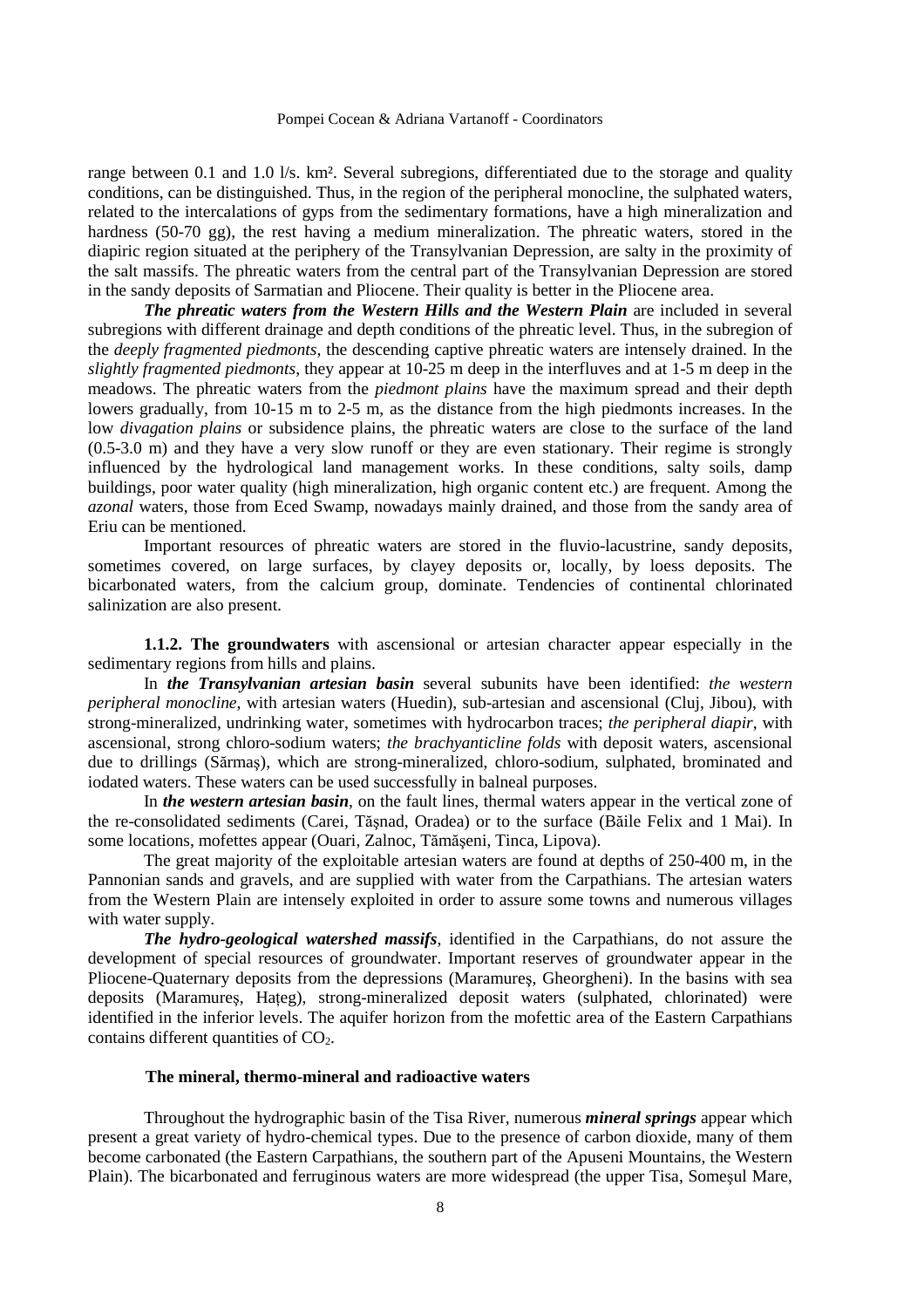Tur, Mureş, Crasna, Barcău basins) than the sulphurous (Lăpuş, Crasna, Someş), sulphated (Crasna, Barcău), chloro-sodium (Someşul Mare, Someşul Mic, Mureş) and iodated waters (Mureş).

*The thermal waters* appear on the fault lines from the Western Hills and the Western Plain (Timişoara, Călacea, Arad, Răbăgani, Tinca, Salonta, Oradea, etc), from the southern part of the Apuseni Mountains and Hateg Depression (Vata, Moneasa, Geoagiu, Călan) or in the regions with high geothermic gradients in the igneous areas of Eastern Carpathians (Toplita) or in the sedimentary area from the Western Plain (Oradea, Tăşnad, Satu Mare etc.).

Some waters are hyperthermal (Băile Felix and 1 Mai in the proximity of Oradea), others are hypothermal (Şumal, Răbăgani, Moneasa, Salonta, Călan, Geoagiu-Băi etc.). From a hydro-chemical point of view, the majority can be included in the category of oligomineral waters, except for the hypothermal waters from Timisoara, Arad, Toplita and Lunca, which have a diverse chemical composition.

The radioactive waters have been identified in the Someş basin, at Sângeorz-Băi and Jibou**.** 

#### **1.1.3. The river network**

On the territory of Romania, the Tisa River gathers the waters from a total area of 71,100 km², representing 29.9 % out of the country's total area (232,275 km²). The total stream length has been estimated to come up to 26,220 km, while the value of the drainage density (0.37 km/km<sup>2</sup>) exceeds the national average (0.27 km/km²).

The annual average volume of water has been estimated to get to  $15,489$  million m<sup>3</sup>, which means an average discharge of 490.8 m<sup>3</sup>/s or a specific discharge of 6.9 l/s.km². The mountainous and sub-Carpathian regions deliver most part of the drained volume of water, the rest being delivered by the piedmont, plateau and plain regions.

 A characteristic of the runoff regime, determined by the temperate-continental climate, is the unequal distribution of values during the whole year (30-50 % in spring and only 15-25 % in summer). This situation implies that in the water management activity, the construction of reservoirs should become an important objective.

 The hydrographic system is structured on several hydrographic basins of the first order: the upper Tisa, Someş-Crasna, the Criş rivers, Mureş-Aranca-Ier and Bega.

 The rivers from the analyzed territory have been grouped into several hydrographic systems, depending on the spatial distribution, the position of the hydrographic systems in connection with the main collectors and the runoff regime.

*The northwestern group of hydrographic systems* includes the northern tributaries of the Tisa River (the Vișeu, Iza, Săpânța and Tur), tributaries which drain 6.4 % out of the total area of the analyzed territory. The rivers included in this group are characterized by small basin surfaces that do not exceed 1,630 km², high average altitudes and lop-sided basins, especially in the case of the Vişeu and the Iza rivers.

*The western group of hydrographic systems* includes three main hydrographic basins (the Someş, the Criş rivers, Mureş), which drain together 87.4 % out of the total surface of the analyzed territory. Generally, these basins are elongated and have a low shape coefficient. The asymmetry of the basin is a characteristic element in certain sectors.

 Because of the general slope gradient of the relief, the rivers gravitate westwards, delivering about 380 m<sup>3</sup>/s of water into Tisa. Thus, the Mures River, the greatest tributary of Tisa, brings  $165$ m<sup>3</sup>/s, Somes 118 m<sup>3</sup>/s, Crisul Alb 22 m<sup>3</sup>/s, Crisul Negru 30 m<sup>3</sup>/s and Crisul Repede 23 m<sup>3</sup>/s.

 The Someş River rises from the Eastern Carpathians (Rodna Mountains), having a total length of 376 km on the Romanian territory. The reception basin includes 403 codified streams whose length totalizes 5,528 km, representing 21.1 % out of the total length of the codified hydrographic network existing in the analyzed territory and 7 % out of the one existing in Romania. The average density of the hydrographic network is 0.35 km/km², a value superior to the average value of the country (0.33  $km/km<sup>2</sup>$ ).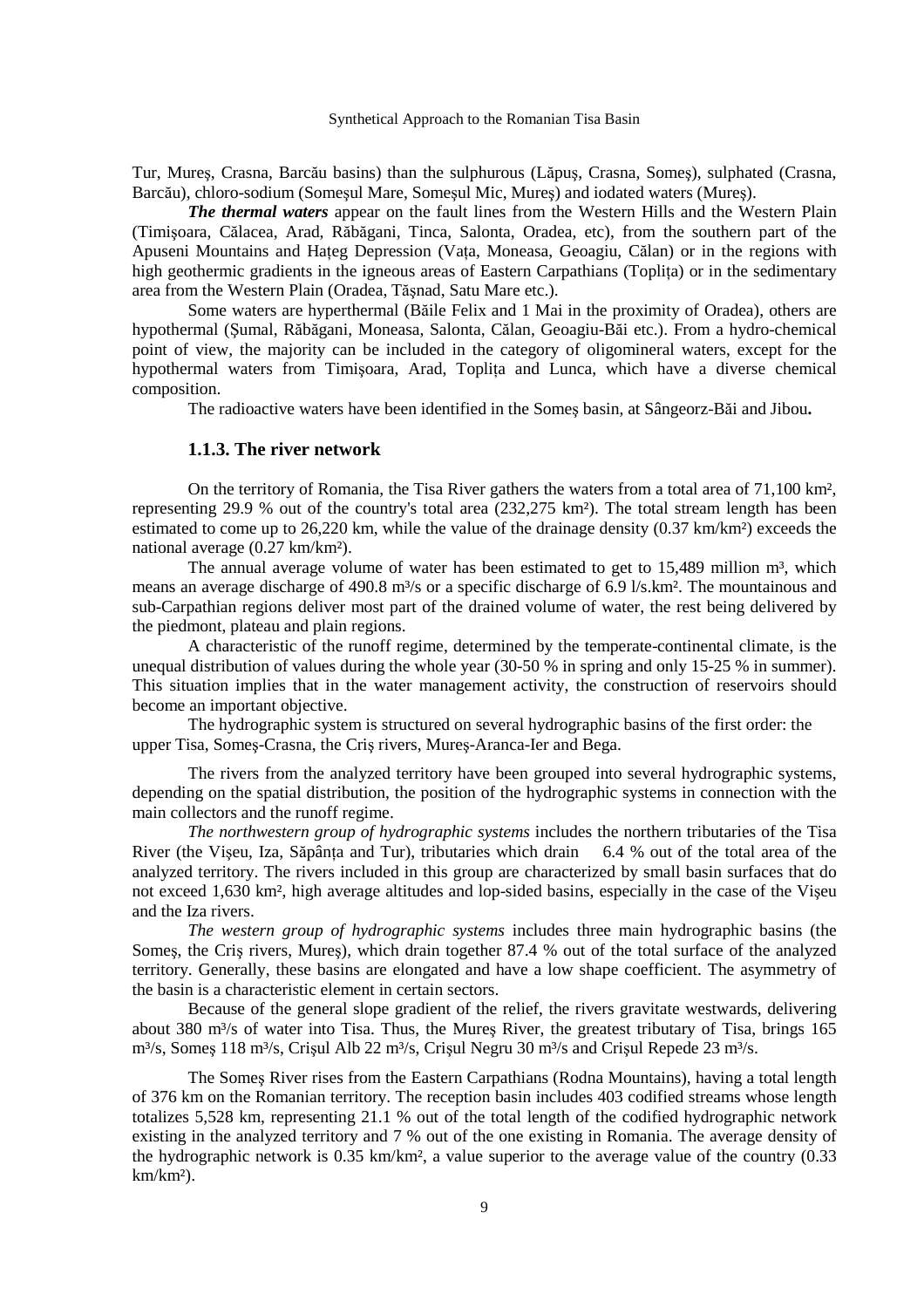The system of the Someş River is organized in the northern part of the Transylvanian basin, the watershed lines being placed on the ridges of Apuseni, Gutâi łibleş, Rodna, Bârgău and Căliman mountains.

 The Crasna has its origin in the southern extremity of the Silvania Depression, at the contact between Meseş and Plopiş mountains. The river has a length of 134 km, up to the Hungarian border. The reception basin includes 54 codified water streams, whose length totalizes 708 km, representing 2.7 % out of the total length of the codified hydrographic network existing in the analyzed territory. The average density of the hydrographic network is 0.34 km/km². Although it has a large reception basin (2,100 km²), it still has a low average discharge (4.5 m<sup>3</sup>/s) due to the low flow rate of its tributaries.

 The system of the Criş rivers drain the northern, western and southern slopes of the Apuseni Mountains and the central-northern part of the Western Hills and the Western Plain. The hydrographic basin covers an area of 14,860 km² and includes 365 codified streams, which have a length of 5,785 km (22.1 % out of the total length of the hydrographic network existing in the analyzed territory).

 The rivers of this system, observed from north to south, are: the Barcău, Crişul Repede, Crişul Negru and Crişul Alb, whose streams are generally oriented from east to west. Because of its maximum length (238 km), the Crişul Alb is considered the source.

 Initially, the rivers from this system used to flood large territories in the piedmont and subsidence plains, that is why several improvement works were performed: damming, started in the middle of the  $8<sup>th</sup>$  century; meander-cutting; obstacles-removing from the riverbed; channels for collecting the waters flowing from the piedmont regions; channels for draining the 'inland waters' and pumping stations.

 The system of Mureş River is organized in different landforms, collecting the waters from a total area of 27,890 km², representing 39.2 % out of the area of the analyzed territory and 11.7 % out of the total area of the country. The Mureş rises from the Eastern Carpathians, in the southern part of the Giurgeu Depression, and flows 761 km, being the longest among the Romanian inland rivers.

The course of the Mureş River has been divided into several characteristic sectors:

- The upper Mures includes the Giurgeu Depression and the Toplița – Deda Gorge (110 km). In this sector, the density of the hydrographic network is high  $(0.0-1.1 \text{ km}^2)$  and the tributaries, although small, have high values of the slope gradient (40-60 m/km).

 - The middle Mureş, centred in the central zone of the Transylvanian Plateau, stretches between Deda and Alba Iulia (266 km). The longitudinal slope is low in this sector (0.75 m/km), which explains the high degree of meandering and its aspect of a large corridor.

- The lower Mureş Corridor, between Alba Iulia and Lipova, is characterized by a uniform and a quite low slope (0.3-0.5 m/km). Downstream Lipova, the Mureş enters the Western Plain, where it has created a large alluvial fan with quite high slopes for a plain (0.35-0.45 m/km).

 The hydrographic system of the Ier River is organized between the Mureş and the Crişul Alb rivers and stretches on an area of 530 km², the main collector having a length of 65 km on the Romanian territory. The Ier canal, built between 1890 and 1900, completed afterwards, has the function of removing the excess of phreatic and surface water from the plain area.

*The southwestern group of hydrographic systems* includes the Aranca and the Bega rivers, direct affluents of the Tisa, rivers which develop their hydrographical basins south of the Mureş.

 The Aranca system overlaps the old parasitical courses of the Mureş, which used to be flooded during high waters before its damming. Its system drains an area of 1,016 km<sup>2</sup> on the Romanian territory and its main course has a length of 108 km, up to the Serbian border.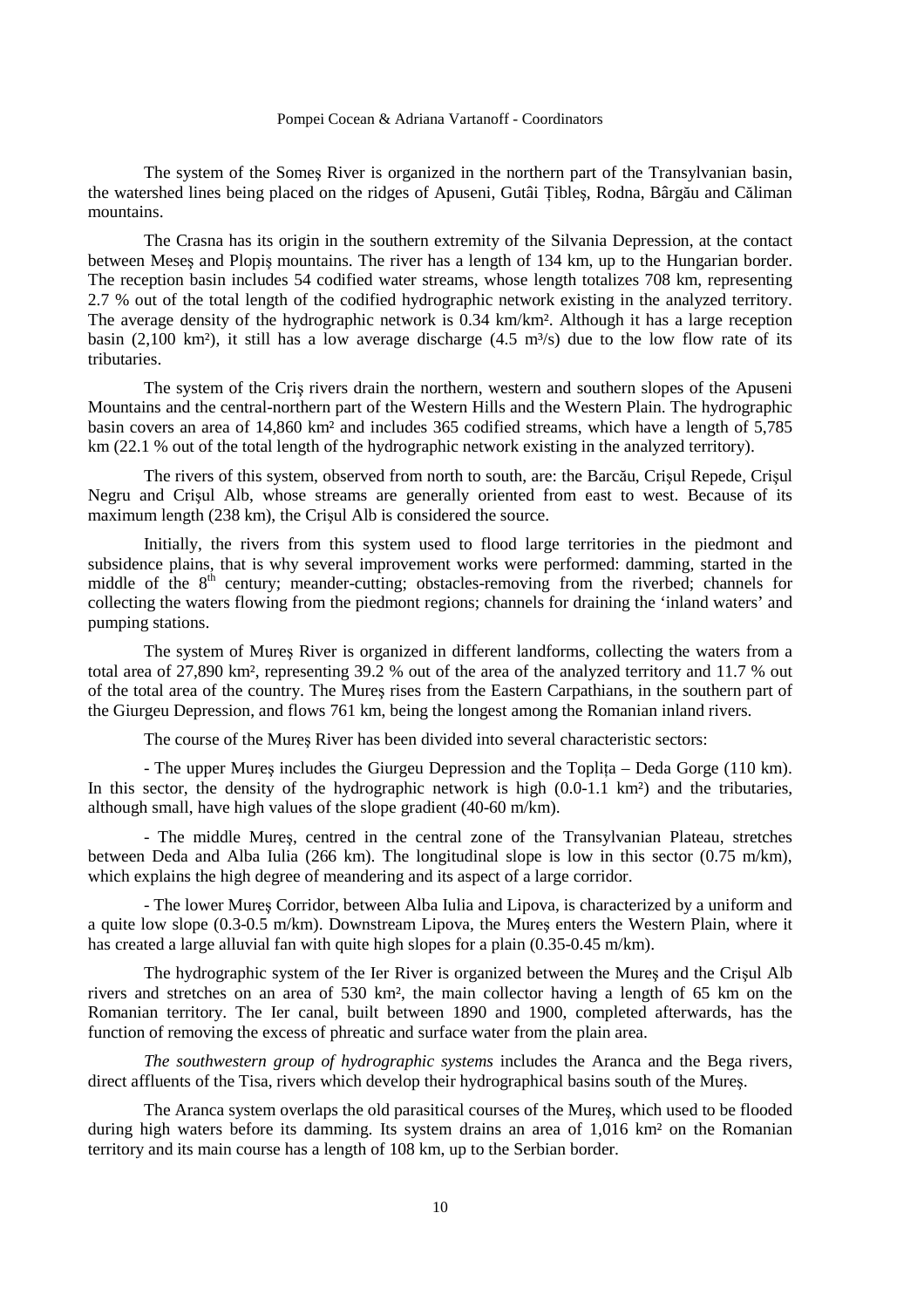The Bega system comprises two collecting courses: the Bega and the Bega Veche, which join togheter on the Serbian territory. Bega rises from the Poiana Ruscă Mountains, having a length of 170 km, up to the border. The basin area is of 4,470 km<sup>2</sup>, representing 1.9 % out of the total area of the country. The Bega Veche represents the abandoned course of the Bega and has a length of 107 km and a basin area of 2,108 km².

#### **The density of the river network**

High values of the density of the river network (0.7 - 1.0 km/km<sup>2</sup>) appear in the Southern Carpathians, Eastern Carpathians, Apuseni Mountains and Poiana Ruscă Mountains (fig. 3). The highest densities (0.9-1.0 km/km²) appear in the Giurgeu Depression and the Vlădeasa Mountains and the lowest in the calcareous formations areas from the Apuseni Mountains. In the Transylvanian Plateau and the Western Hills, the values of the density maintain themselves between 3 and 6 km/km², while the values under 3 km/km² appear in the Western Plain.

 It has been established that, at the level of the basins of first order, the highest values (0.39 km/km²) correspond to the hydrographical basins of the Criş and the Mureş and the lowest ones to the Ier (0.15 km/km²), Aranca (0.30 m/km²) and Bega (0.32 km/km²). Intermediate values, between 0.33 and 0.35 km/km², appear in the upper Tisa, Someş and Crasna basins.

#### **The morphometric characteristics of the water streams and the reception basins**

The length of the first order rivers maintains between 761 km (the Mureş) and 61 km (the upper Tisa and the Ier). The Someş, 376 km long, follows the Mureş, while the rest of the rivers have much more reduced values (table 2). From the rivers of the second order, only the Crişul Alb (234 km in the country), Someşul Mic (178 km), Crişul Repede (171 km in the country), Arieş (166 km) and Crişul Negru (164 km) have greater lengths. The rest of the rivers have lengths less than 150 km. The majority of the codified water streams (97.7 %) have short lengths, less than 51 km.

 In the longitudinal profile of the water courses from the mountainous region, slopes with values up to 300 m/km appear in limited areas. The values lower gradually towards the rivers mouth, where they get even under 1  $\frac{0}{00}$ . The rivers which cross the northern side of the Rodna Mountains have high slopes (the Vişeu  $47.4\degree/_{\odot}$ ). The slopes of some water courses from the Eastern Carpathians and the Apuseni Mountains have lower values (Someșul Mic 16.8  $\frac{\delta}{\delta}$ ).

 In the Transylvanian Plateau and in the Western Hills, the average slopes of the main courses do not exceed, except locally, the value of 2.0  $\frac{0}{0}$  (the Bega 1.8  $\frac{0}{0}$ , Crisul Alb 1.5  $\frac{0}{0}$ , Tâmava Mare 1.4 $\frac{\partial}{\partial \omega}$ , Mureş 1.0 $\frac{\partial}{\partial \omega}$ ). In the Western Plain, the average slopes of the longitudinal profiles present quite low values (the Mures 0.2 $\frac{\gamma_{\text{oo}}}{\gamma_{\text{oo}}}$ , Somes 0.38 $\frac{\gamma_{\text{oo}}}{\gamma_{\text{oo}}}$ , Bega 0.4 $\frac{\gamma_{\text{oo}}}{\gamma_{\text{oo}}}$ ), having a special influence in the flow process.

 In the case of the rivers arranged for hydroelectric power generation, the longitudinal profile is influenced by the presence of the reservoirs (Sebeş, Râu Mare, Someşul Cald etc.).

 The greatest hydrographic basins are, in order, those of the rivers Mureş (27,890 km², representing 39.2 % out of the area of the analyzed territory), Somes  $(15,740 \text{ km}^2 / 22.1 \text{ %})$  and the Criş rivers (14,860 km² / 20.9 %). The rest of the hydrographic basins have a low percentage out of the area of the analyzed territory.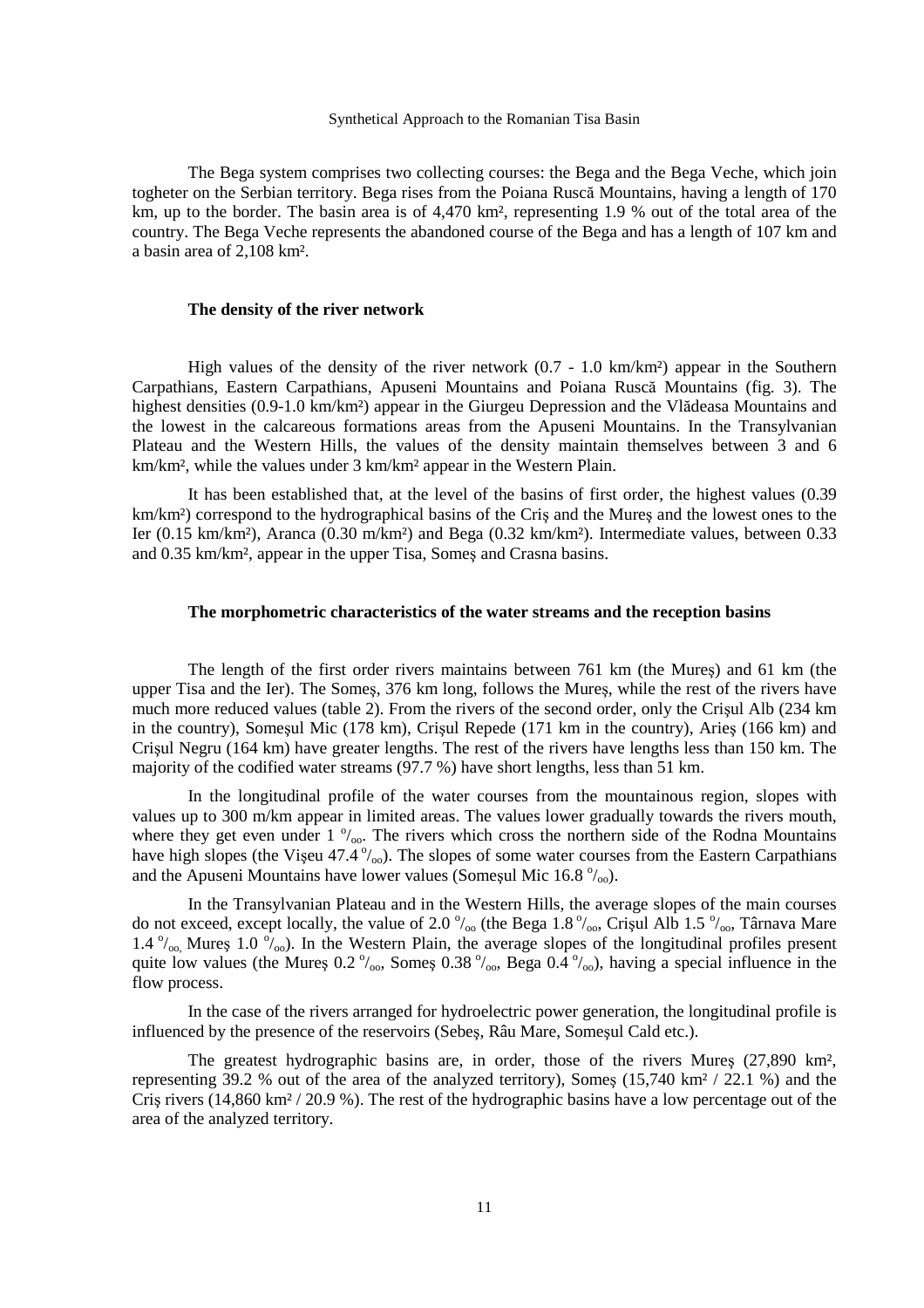#### **1.1.4. Lakes**

 In the hydrographic basin of the Tisa River, the part situated in the territory of Romania, 138 lakes, larger or equal to 25 ha, have been catalogued. Out of these, only 12.3 % are natural lakes, the rest of 87.7 % being artificial lakes. In the last category, both washlands (10.1 %) and temporary lakes (19.6 %) have been included. It has been estimated that the surface occupied by the lake units is 20,701 ha, from which the natural ones represent only 1.1 %. The accumulated volume of water in the natural lakes  $(6,568$  million m<sup>3</sup>) is much more reduced than in the permanent artificial lakes  $(1,607)$ million m<sup>3</sup>).

*The natural lakes* are few (17 lakes, having an area larger or equal to 25 ha) and quite diverse from a genetic point of view. It has been estimated that the natural lakes cover an area of 232 ha. The largest lacustrine areas appear in the Bega system (38.8 %), followed by the Criş rivers (22.0 %) and the upper Tisa (19.0 %). The other hydrographic systems have lower percentages out of the area occupied by the lake units. The greatest diversity of genetic types appears in the Mureş hydrographic system.

 In the mountainous region, the most wide-spread lakes are the glacial lakes, which appear in the Retezat Mountains (Bucura being the largest: 10 ha, Zănoaga being the deepest: 29 m, Gemenele, Galeş), Şureanu (Şureanu) from the Mureş basin and in the Rodna Mountains (Buhăiescu) from the upper Tisa basin.

 The karstic lakes represent a less-spread genetic type of lakes, appearing in the reception basins of the Pârâul łarinii (Ponoare) and Iezer (Iezer) rivers, from the hydrographic systems of the Criş rivers and the Mureş River respectively, as well as Ighiu from the Trascău Mountains.

 The salt lakes appear in the Maramureş Depression (Ocna Şugatag and Coştiui) and in the diapir structures of the Transylvanian Plateau, where they appear mostly under the form of lacustrine complexes such as the ones from Sovata (Ursu) and Turda, from the Mureş basin, and from Ocna Dej, Cojocna and Sic, from the Someş basin.

 In the plain region, the lakes are less diverse from a genetic point of view, but they have large areas. For these territories, the meadow lakes (Satchinez, from the Apa Mare basin) and the excavation lakes (Jimbolia, from the Bega Veche basin, and Ghioroc, from the Matca basin) are characteristic.

*The artificial lakes* occupy an area of 20,468.77 ha and the volume of water accumulated at NNR has been estimated to reach 1,311.5 million m<sup>3</sup>. The largest area occupied by the artificial lakes is held by the Cris rivers system (10,114.57 ha) and the smallest by the Crasna system (878.00 ha).

 The permanent reservoirs occupy an area (16,182 ha) and have a volume (1,607.59 million m<sup>3</sup>) which are much more reduced. If the hydrographic systems are taken into consideration, the largest areas occupied by the permanent lakes appear in the Cris rivers basin, which holds more than a half (54.1 %) out of the total area of the Romanian Tisa basin. The Mures and the Somes basins follow from afar, but with close percentages (16.5 % and 14.6 % respectively) (table 6).

 The temporary reservoirs hold almost a quarter (22.3 %) out of the total artificial lakes. The area occupied by this category of lakes has been estimated to 3,620 ha and the volume of water to 141.82 million m<sup>3</sup>. The largest areas occupied by temporary reservoirs appear in the Cris rivers system (2,694 ha). The Mureş and Crasna systems follow from afar.

 The multi-purpose lakes occupy large areas in the Criş rivers system (46.9 % out of the total area occupied by this type of lakes), the hydropower lakes in the Mureş (52.4 %) and Someş (47.6 %) hydrographic systems and the fish-breeding lakes in the Criş rivers system (55.2 %).

 The multi-purpose lakes (for hydroelectric power generation, water-supply, flood-control, fishbreeding etc.) appear in the upper Tisa (Călinesti, on Tur; Runcu, on Mara), Somes (Colibita, on Bistrita;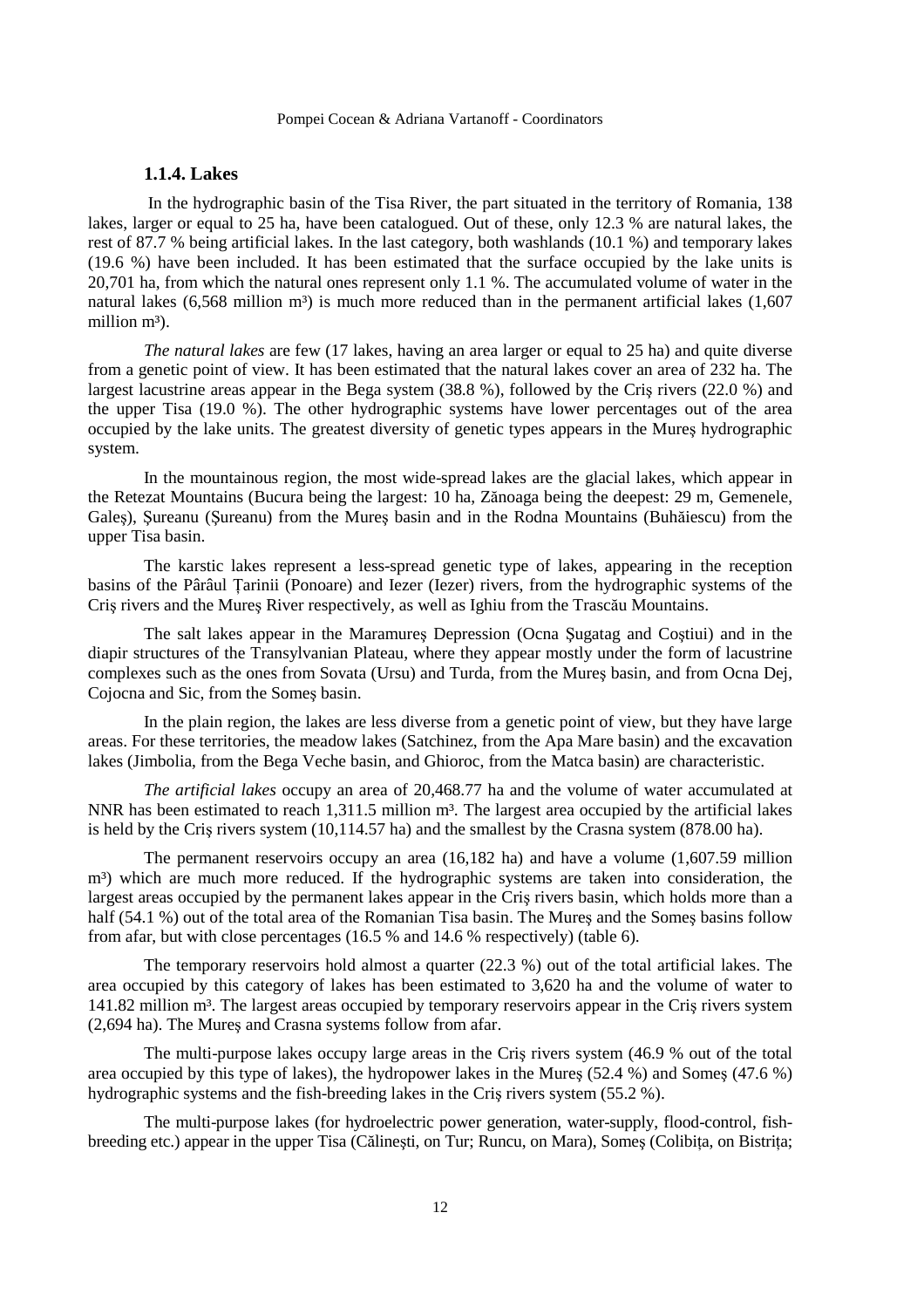Strâmtori, on Firiza), Crasna (Vârșolț), Mureș (Zetea, on Târnava Mare; Bezid, on Cușmed; Feneș, on Feneş; Teliuc, on Cerna) and Bega (Surduc, on Gladna; Murani, on Măgheruş) hydrographic systems.

Most of the multi-purpose lakes appear in the Cris rivers hydrographic system: Taut, on the Cigher; Lugaş and Tileagd, on the Crişul Repede; Drăgan, on the Drăgan Valley; Leşu, on the Iada Valley; Miersig on the Corhana; Sălacea and Cristur, on the Făncia Valley; Diosig, on the Ier Valley etc.

 The total volume of water stored in the multi-purpose lakes has been estimated to 674.7 million  $m<sup>3</sup>$  and at NNR to 482.6 million  $m<sup>3</sup>$ .

The hydropower lakes appear in the mountainous region from the Someş (Someşul Cald and Someşul Mic) and Mureş (Sebeş and Râu Mare) basins. Although reduced in number, these lakes are characterized by large areas and a great volume of water  $(394.4 \text{ million m}^3)$ . The lakes from the Somesul Cald (Fântânele, Tarnita, Somesu Cald), Râu Mare (Gura Apelor, Ostrovul Mic, Pâclisa, Hateg etc.) and Sebes (Oasa, Tău, Căpâlna, Petrești) basins have large areas.

Hydropower lakes of small dimensions appear on the Someşu Mic River (Gilău, Floreşti). In the case of some multi-purpose lakes (Leşu, Drăgan etc.) the major role is the hydroelectric power generation.

 The fish-breeding lakes (ponds and fishponds) have been arranged in the regions with low relative altitudes (hills and plains). The total volume of water from the lakes with a fish-breeding function has been estimated to 119.6 million  $m<sup>3</sup>$  and at NNR to 103.4 million  $m<sup>3</sup>$ . Numerous lakes appear on the tributaries of the Mureş and Someşul Mic rivers from the Transylvanian Plain: on the Şar (Toldal, Păingeni, Glodeni I and II); Pârâul de Câmpie (Zau de Câmpie) with Şes (Văleni, Şăulia) and Fizeş (łaga Mare, Cătina, Tău Popii, Sucutard) with Sic (Sântejude) rivers. In the Western Hills and the Western Plain, numerous lakes of this kind appear in the Criş rivers basin, on the Canalul Morilor (Ineu I and II, Chişineu Criş, Socodor, Pilu, Seleuş), on the Teuz (Cermei), the Collecting Canal (Tămaşda) and on the Valea Mare (Martihaz). Ponds also appear on the Mureş (Cipău, Iernut and Nădlac), Bega (Ghiroda), Crasna (Moftin) and Tur (Bercu Nou and Livada) rivers.

 The lakes with a water-supply function are few and they have small areas and a low volume of water in comparison with the other types of reservoirs (Gilău for Cluj-Napoca city, currently nonfunctional; Mihoeşti, on the Arieş; Mihăileni, on the Crişul Alb; Ighiş, on the Ighiş, a tributary of the Târnava Mare, for Mediaş city).

 Among the multi-purpose lakes, which have a dominant role in supplying water for some cities, the following can be mentioned: Strâmtori, on Firiza (Baia Mare); Teliuc, on Cerna (Hunedoara) etc.

#### **1.1.5. The assessment of water resources**

The water resources of the inland rivers have been estimated to  $490.8 \text{ m}^3$ /s, this means a multiannual average volume of 15,489 million  $m^3$ . Knowing the area of the analyzed territory (71,100 km<sup>2</sup>), the specific average discharge could be calculated, resulting a value (6.9 l/s.km²) which exceeds the country's average value (4.6 l/s.km²).

 The water resources of the rivers included in the Romanian part of the Tisa basin represent over one third (38.2 %) out of the ones calculated at the level of the inland rivers. Over one third of these resources are formed in the Mureş-Aranca system. The Someş-Crasna (25.3 %), the Criş rivers with Barcău (19.1 %), the upper Tisa (16.2 %) and Bega (1.3 %) hydrographic systems follow.

The underground water resources have been estimated to  $2,149$  million m<sup>3</sup>, representing 18.4 % out of those calculated at the level of the whole country. The underground waters represent only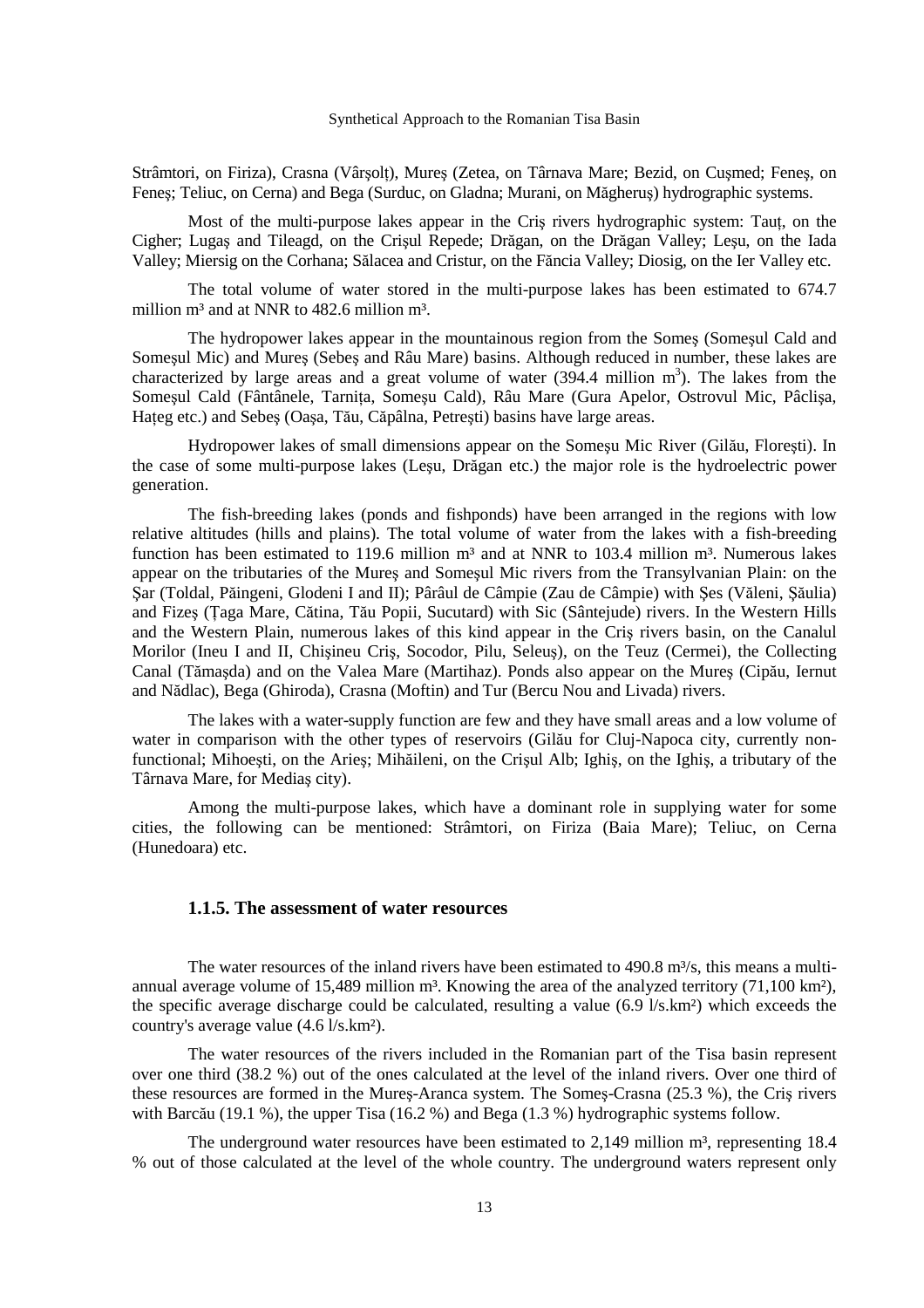12.2 % out of the total resources assessed at the level of the Tisa basin. Important resources of underground water are formed in the Criş rivers-Barcău (38.7 % out of total) and Mureş-Aranca (36.1 %) hydrographic systems. The Someş-Crasna hydrographic system also brings an important contribution to the total quantity of underground water resources (16.9 %). The upper Tisa and Bega systems bring modest contributions (6.1 % and 2.1 %).

|                |                         | <b>Surface waters</b>       |                                           |                        | Under-<br>ground                          | <b>Total</b><br>water                            | No. of<br>inhab-<br>itants                         | <b>Total</b><br>demand<br>$(mill.m3)$ / | Water<br>resource                    |
|----------------|-------------------------|-----------------------------|-------------------------------------------|------------------------|-------------------------------------------|--------------------------------------------------|----------------------------------------------------|-----------------------------------------|--------------------------------------|
| <b>Basin</b>   | F<br>(km <sup>2</sup> ) | W<br>(mill.m <sup>3</sup> ) | Q<br>$\overline{\mathrm{m}^3/\mathrm{s}}$ | Q<br>(1/s.<br>$km^2$ ) | waters<br>(mill.m <sup>3</sup> /<br>year) | resource<br>s<br>(mill.m <sup>3</sup> )<br>year) | (thou-<br>sands)/<br>volume<br>of water<br>$(m^3)$ | demand<br>per<br>inhabitant<br>$(m^3)$  | s in<br>relation<br>to the<br>demand |
| Upper Tisa     | 4540                    | 2509                        | 79.5                                      | 17.5                   | 132                                       | 2641                                             | 300/<br>8800                                       | 120/<br>400                             | In excess                            |
| Somes+Crasna   | 17840                   | 3920                        | 124.2                                     | 7.0                    | 363                                       | 4283                                             | 1525/<br>2800                                      | 2200/<br>1450                           | In excess                            |
| Crișuri+Barcău | 14860                   | 2957                        | 93.7                                      | 6.3                    | 832                                       | 3789                                             | 1100/<br>3444                                      | 1300/<br>1182                           | In excess                            |
| Mures+Aranca   | 29390                   | 5898                        | 186.9                                     | 6.3                    | 776                                       | 6674                                             | 2450/<br>2720                                      | 4300/<br>1755                           | In excess                            |
| Bega           | 4470                    | 205                         | 6.498                                     | 1,5                    | 46                                        | 251                                              | 421/<br>596                                        | 1560/<br>1540                           | In deficit                           |

*The water resources from the hydrographic basins in relation to the social-human demands* 

F (Area); W (Annual average volume); Q (Annual average discharge); q (Specific average discharge)

The total water resources resulted from summing up the surface and underground waters have been estimated to 17.638 million m<sup>3</sup>/year. This value represents 33.7 % out of the total resources calculated at the level of Romania.

 The repartition of the total water resources on hydrographic systems emphasizes the same territorial contrasts mentioned when analyzing the other categories of water resources. The Mureş-Aranca hydrographic system is situated on the first place (37.8 %). It is followed by the Someş-Crasna (24.3 %) and the Criş rivers-Barcău (21.5 %) hydrographic systems. The upper Tisa system holds 14.9 % out of the total water resources, although it stretches over a restricted surface in the Tisa basin (6.4 %). The Bega hydrographic system, with the same basin area as the upper Tisa, contributes with only 1.5 % to the formation of the total water resources.

## **1.2. The Romanian Basin of the Tisa River as an Integrated Natural System**

## **1.2.1. The geomorphologic component. Elements of favourability and risk.**

The relief of the morpho-hydrographic basin of the Tisa River, situated in the Romanian territory, belongs to the following morphogenetic levels: the level of the mountains, of the hills and depressions (piedmonts and depression corridors are also included) and of the plains (meadows included). Its height difference exceeds 2,250 m, a situation which transforms it into a morphologic base unit of the region if the spread, the morphologic and morphogenetic variety and also the types of the use and interaction with the anthropic factor are taken into consideration.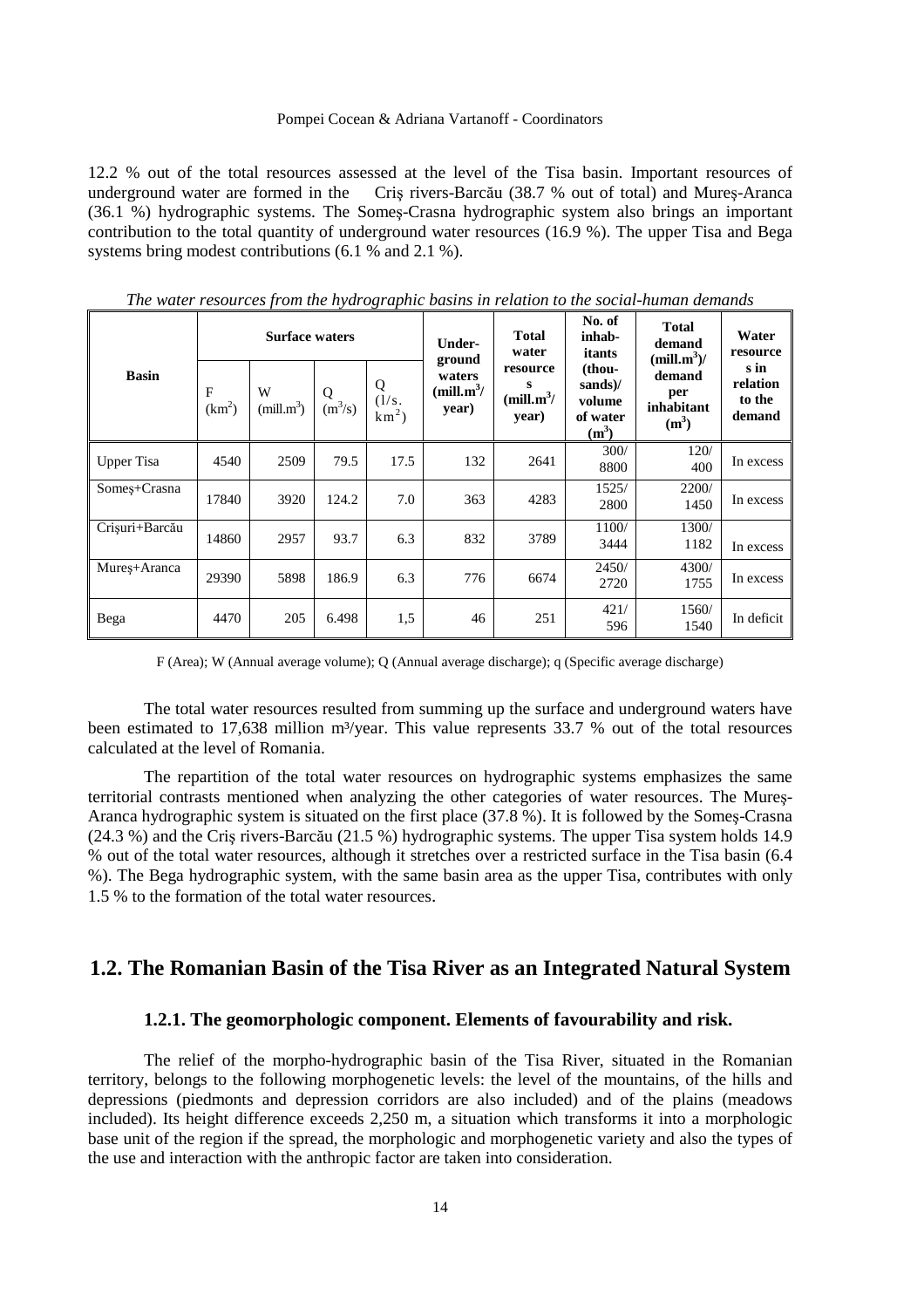**The mountainous unit** develops above 700 m high and includes the Apuseni Mountains (known as a petrographic 'mosaic', a fact which determines a great morphologic variety, partly amplified by an accented tectonism), the volcanic mountains (Oaş-Gutâi-Tibleş-Călimani-Gurghiu-Harghita and the Metaliferi Mountains), the Maramureş and Rodna Mountains, the Bârgău Mountains (with a mixed lithology, igneous and sedimentary), the Giurgeu Mountains, the northern slope of the Cândrel, Retezat and Poiana Ruscăi mountains (with a morphology developed mainly on crystalline rocks). The petrographic composition of the mountainous morphogenetic level (prevailing igneous and crystalline rock) expresses the premises of a morpho and hydrodynamic stability of the region. The great intensity of weathering processes (especially mechanical weathering) is responsible for its morphodynamics.

*The Apuseni Mountains* represent a monolithic compartment and appear as a mountainous massif totally integrated into the Tisa basin, for which it functions as a real 'water castle'. It presents a central orographic nucleus, formed by the Bihor-Vlădeasa Mountains, the Gilău-Muntele Mare Mountains and Găina Mountain, and a peripheral unit, about 800 -1,000 m lower than the central orographic nucleus of the Bihor, with a strongly-humanized landscape. The highest altitudes appear in the central part, in certain peaks such as Curcubăta (1849 m), Vlădeasa (1836 m) and Muntele Mare (1826 m) and lower down in the Mureş Mountains (Drocea, 806 m), the Criş Mountains (Moma, 927 m), the Şes or Plopiş Mountains (757 m), the Meseş Mountains (Măgura Priei, 996m), but also towards the depression and piedmont units (Budureasa, 750 m; Măgura Dosului, 948 m).

 The long erosion led to the formation of planation surfaces with a pastoral and habitat function, unique in Europe. The oldest one, *Fărcaş-CârligaŃi,* of Danian and Oligocene age, is known under the oronim of Fărcaşa platform. It ranges between 1,400 and 1,600 m altidude.

The *Măguri – Mărişel* platform was gemorphologically accomplished during the Medium Sarmatian and the Upper Sarmatian and has an average height of 1,100-1,300 m, being much more undulated and fragmented by valleys.

 The third one, the *Feneş-Deva* platform (Pliocene-Quaternary) is lower (700-1,000 m) and is situated peripherally.

 Among the most numerous landforms can be mentioned the following: the caves (more than 5,000, amongst which, Vântului Cave is more than 50 km long), the gorges (22 sectors in the Trascău Mountains but also in the Pădurea Craiului, Bihor and Metaliferi Mountains), the dolines, uvalas, depressions, escarpments, swallow holes, lapieses etc.

 The valley corridors and the depressions proximate to the Apuseni Mountains favour the appearance of temperature and vegetation inversions (*Leontopodium alpinum* appears even at 600 m high, in the Intregalde small depression basin), a reason for which the settlements prefer the smooth ridges, instead of valleys.

*The volcanic mountains* (Oaș, Gutâi, Țibleș, Călimani, Gurghiu, Harghita), which form *the Europe's longest volcanic range*, impose distinct characters in landscape, through altitude, fragmentation, the preservation degree of the volcanic apparatuses, the suitability for technical arrangements and infrastructures. The post-volcanic phenomena manifest themselves through the appearance of the most wide- spread and rich *moffetic aureola* from our continent. In the Metaliferi Mountains, the nowadays morphology presents landforms developed on the intrusive igneous structures (batholites, laccolithes, lodes, dykes, necks) and effusive (cones, lava platforms and volcanic agglomerations). Volcanism generated here, through hydrothermal phenomena, the storage of massive reserves of precious metals (gold, silver) exploited for over 5,000 years.

 The highest altitude from the Tisa basin is recorded in *the Rodna Massif* (Pietrosu Peak, 2,304 m). The *Maramureş Mountains* present a relief modelled in crystalline and igneous rocks (Farcău, 1957 m; Toroioaga, 1930 m). In the case of Rodna Mountains, the presence of a deep karst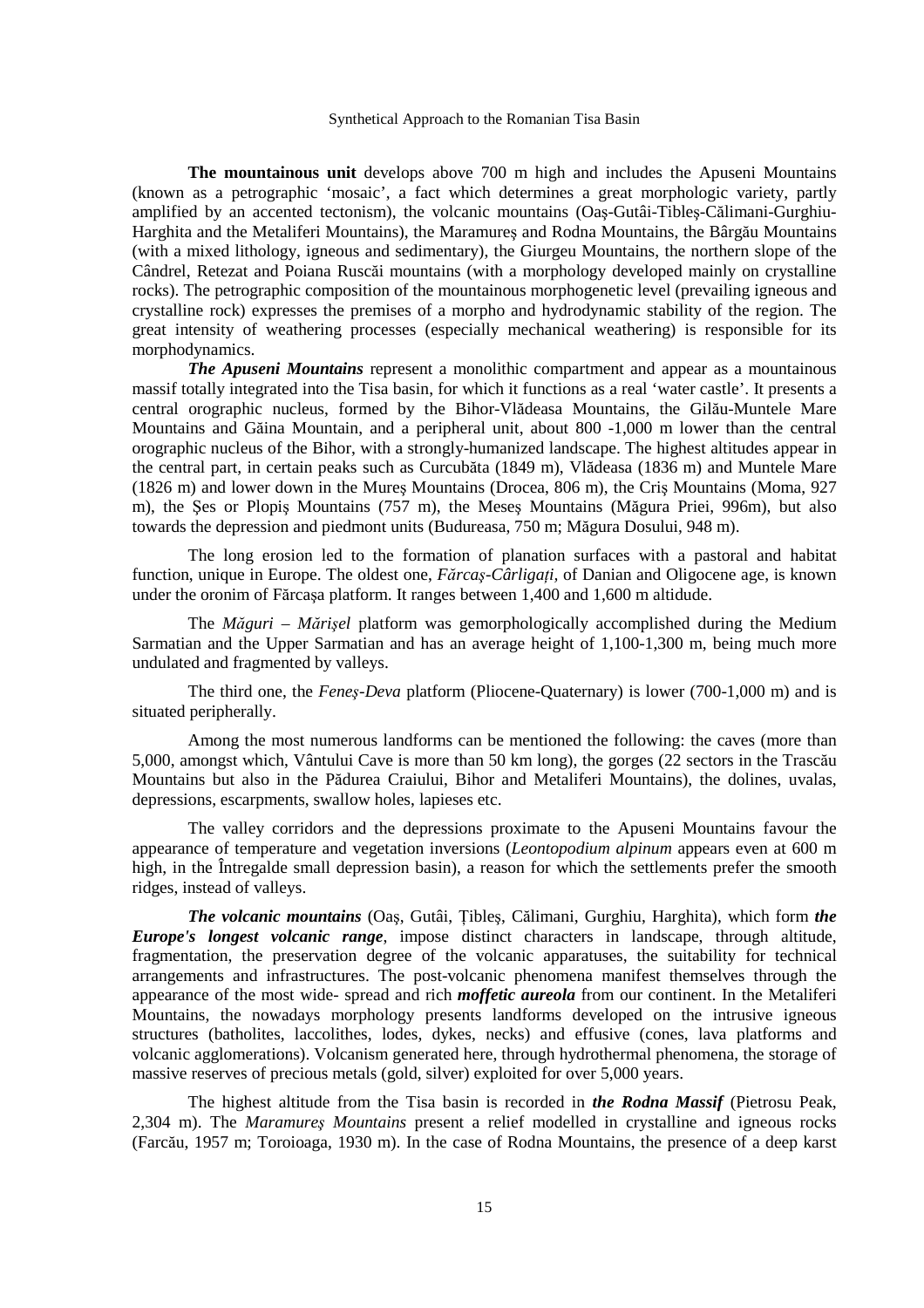must be mentioned. This deep karst comprises the Izvorul Tăuşoare Cave (more than 15 km long), the cave from Izvorul Albastru al Izei, Jghiabul lui Zalion etc.

*The Bârgău Mountains* emphasizes a sedimentary-igneous petrographic mosaic, the knolls Heniu Mare, 1611m; Miroslava, 1606 m; Măgurița, 1582 m; Tomnatec, 1580 m, being made of undervolcanic aggregates.

 The northern endings of *the Cândrel, Şureanu, Retezat, Poiana Ruscă mountains* define the southern limit of the Romanian morpho-hydrographic basin of the Tisa River. The morphological characters of these massifs (with the exception of the Poiana Ruscă Mountains) can be summarized as follows: massiveness, average altitudes between 1,850 and 2,100 m, average declivity of 25-30°, the presence of planation surfaces, of large corridors (the Mureş Corridor, the Apold Corridor) and of peripheral depressions (the Hateg Depression, the Hunedoara Depression).

**The hills, depression and depression corridors unit** (or the hilly unit), develops between 200-400 m and 700 m high and is represented by the units and subunits of the Transylvanian Depression, the Maramures Depression, the Giurgeu Depression, the Hateg Depression and the Western piedmont Hills. The average altitudes range between 400 and 700 m, while the relative altitudes range between 30 and 200 m, indicating the maturity of the valleys and implicitly that of the relief.

*The Transylvanian Depression*, formed by a central compartment, that of the Transylvanian Plateau, and a peripheral one, that of the depressions and submontane corridors, appear as a welloutlined unit, crossed by the main tributaries of the Tisa, the Someş and Mureş rivers. The central plateau is subdivided in three units (the Someş Plateau, the Transylvanian Plain and the Târnave Plateau), with altitudes between 500 and 700 m and with a morphology dominated by structural forms (cuestas, subsequent valleys, domes and diapiric folds), landslides and gully erosion.

*The depression and peripheral depression corridors* (Lăpuş, Almaş-Agriş, Huedin, Turda-Aiud-Alba Iulia and Orăștie, Bistrița, Voivodeni, Sovata, Praid) have a great morphologic complexity, with a geographical potential articulated by the socio-economic activities, due to the proximity of the saliferous or diapiric areas from the Transylvanian Plateau, to the presence of the methane gas from the domes of the Transylvanian Depression, to the gold and complex ores from the Apuseni Mountains, to the forestry stocks, mineral waters or ores from the Eastern Carpathians.

*The intra-Carpathian depressions*, formed by volcanic or tectonic blockage, such as the Maramures, Giurgeu and Hateg depressions, offered the best conditions for living since ancient times, a situation illustrated by the affirmation of the 'lands', namely mental spaces of great specificity. It is worth mentioning that the capital of the Roman Dacia, Sarmizegetusa Ulpia Traiana, is localized in the Hateg Depression.

*The Western piedmont Hills or the Banat-Crişana Hills* stretch outward from the Maramureş volcanic mountains (the Oaş Piedmont or the Oaş Hills), on a submerged crystalline foundation (the Silvania and Someş Hills), on the western edge of the Apuseni Mountains (the Crişana Hills), and south of the Mureş River (the Banat Hills). They stretch as a hill shelf, with altitudes between 200 and 600 m.

**The morphogenetic unit of the plains** rise between 20 and 200 m high, being represented by the Banat-Crişana Plain and its subunits. It presents a *high piedmont subunit* (the Carei, Cermei, Miersig, Arad, Timiş plains), fragmented by a network of divergent and flat-riverbed valleys. The plains of this subunit penetrate into the interior of the gulf-depressions, mediated by the series of terraces, the highest reaching an elevation of 90-110 m, while the lowest 2-3 m. In the piedmont deposits of the plain, the phreatic stratum generally appears at 6-14 m deep.

*The low plain or the divagation plains*, developed outward from the piedmont plain, presents altitudes of 20-80 m and the maximum extension north of the Barcău River and between the Crişul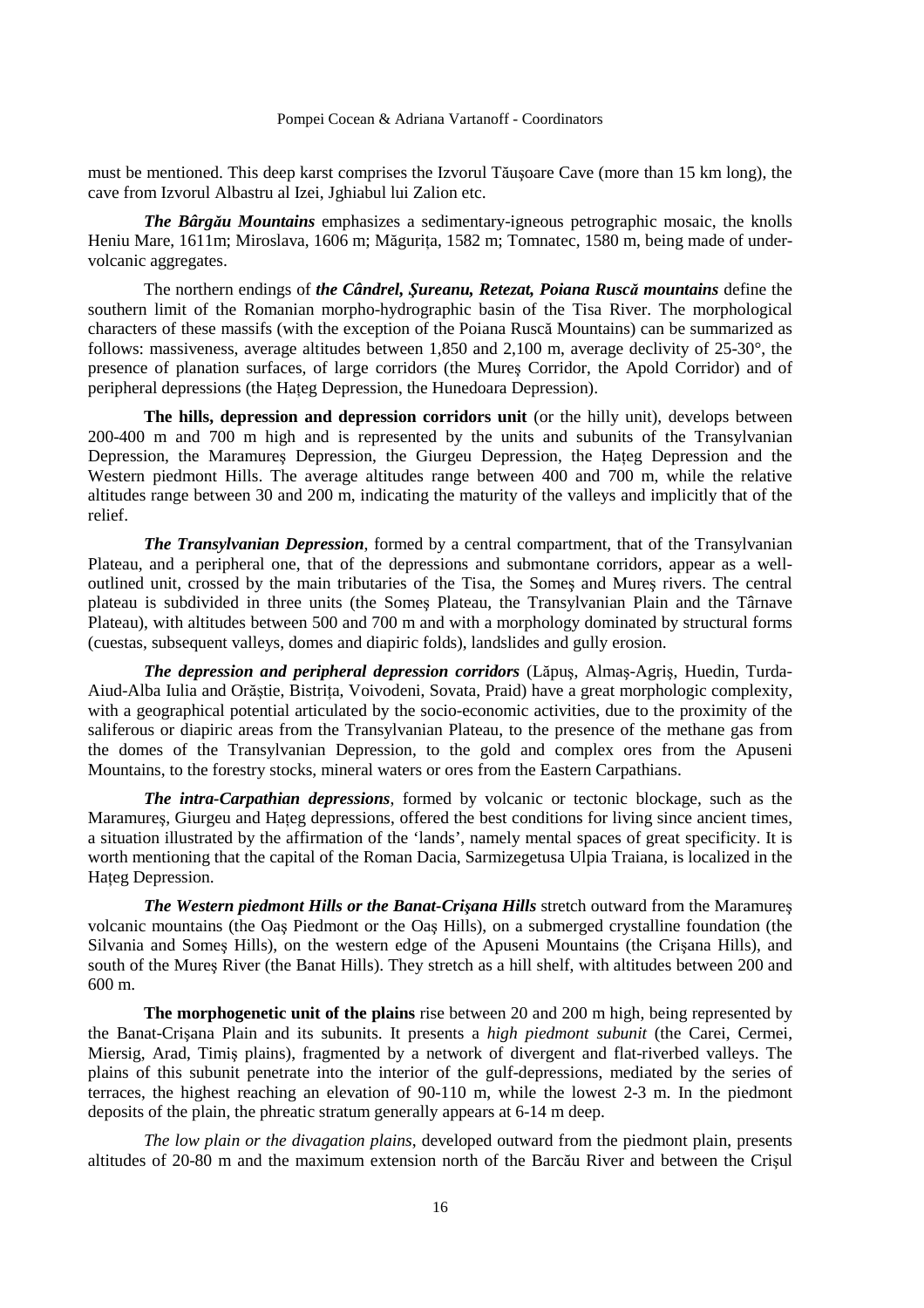Negru and Bârzava rivers, disappearing between the Barcău and Crişul Repede rivers. The relief is characterized by the great development of the meadows of the chief rivers, with numerous meanders, diffluences, braided streams and abandoned river courses. The flood areas reflect the influence of the subsidence process and the alluvial ones (the over-raising of the riverbed and the lateral sand banks, inclusively).

## **1.2.2. The climatic potential and the associated risks from the Tisa hydrographic basin**

The analysis of the **climatogenetic factors** takes into consideration the solar radiation, the atmospheric circulation and the particularities of the active surface.

 The *total solar radiation*, determined on a horizontal surface from the meteorological platform, at 12 o'clock, reaches annual average values that range between 110 kcal/cm², in the high mountainous regions, and 125 kcal/cm², in the low areas from the northwestern and western part of the Banat Plain.

*The atmospheric circulation in altitude* is characterized by the clear prevalence of the directions from the western sector (Atlantic influences). In the plain and hill zones situated on the territory of Arad county and in the northern part of Timiş county, there are also sub-Mediterranean influences coming from southwest and south.

*The atmospheric circulation in the proximity of the earth surface* presents a greater territorial differentiation and the frequency of *the atmospheric calm* has important variations: from 10-20 %, on the mountainous ridges, up to 65-75 %, in the intra-mountainous depressions.

*The active surface* from the Tisa River hydrographic basin is characterized by a great diversity as here all the major landforms appear. The exposition to the dominant circulation is very important, as well as the presence of relative extended depression areas, more or less closed by the surrounding units.

#### *The general climatic characterization of the Tisa River hydrographic basin.*

*The annual mean temperature* presents a large scale of variation, from more than 10 °C, in the Banat Plain, up to negative values, below  $-2^{\circ}C$ , on the highest ridges of Retezat Mountains.

*The mean temperature of the hottest month* (July or August in the high mountainous zones) ranges between 20-21  $^{\circ}$ C, in the plain regions, and 6-8  $^{\circ}$ C, on the ridges exceeding an elevation of 1,900 m.

*The mean temperature of the coldest month* (January or January-February, in the mountains) presents a more reduced difference: about -2  $^{\circ}$ C, in the plain and low hills zones, and between -8  $^{\circ}$ C and below  $-10^{\circ}$ C, in the highest mountainous regions.

*The annual mean rainfalls*. At the level of the entire Tisa basin, the annual amounts of rainfalls range from about 550 mm (in the Turda-Alba Iulia corridor, where foehn effects appear) to more than 1,200 mm (in the high mountainous zones). The greatest amounts are recorded on the western-exposed slopes of the Apuseni Mountains (1,335 mm at Stâna de Vale, a meteorological station situated at an elevation of 1,108 m and which is the Romania's rainfall pole). As far as the *annual regime of rainfall* is concerned, the greatest monthly amounts are recorded in June, in the most part of the Tisa basin, while the pluviometric minimum is produced in February-March. In the Banat Plain, due to the existent sub-Mediterranean influences, a secondary pluviometric maximum appears in October-November and a secondary pluviometric minimum in August-September. In the mountainous zone, the pluviometric minimum belongs to the month of October.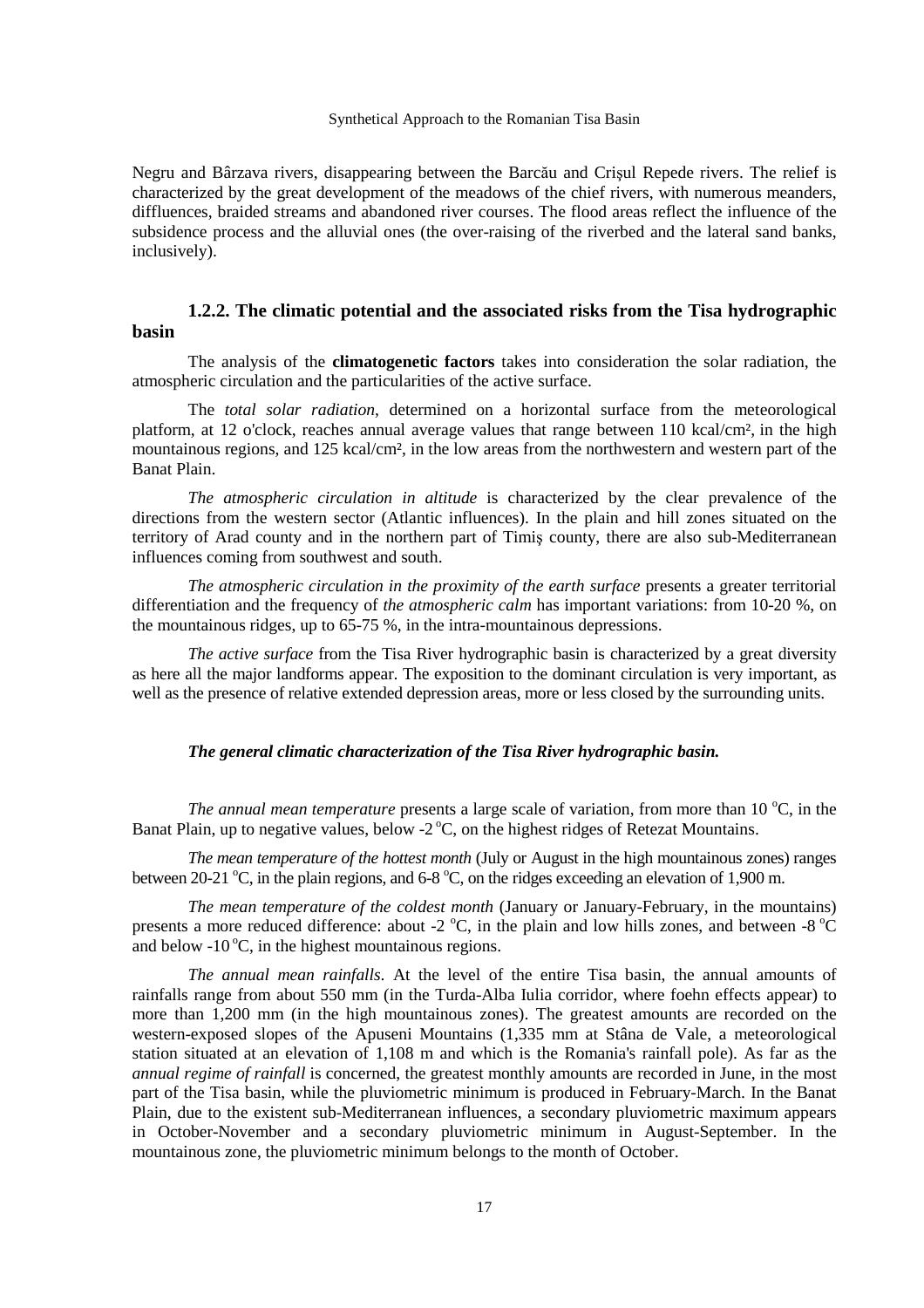#### *Climatic risk phenomena*

*Frost* and *rime*. The mean and extreme data when these phenomena are produced strictly depend on the altitude.

*Extreme temperatures*. The lowest *absolute minimum temperatures* (below or equal to -32.0 <sup>o</sup>C) were recorded in depressions and depression corridors that favor the storage of cold air and the appearance of temperature inversions (Joseni,  $-38.0$  °C; Tg. Lăpuş,  $-38.0$  °C; Cluj-Napoca). The highest *absolute maximum temperatures* were recorded in the plain regions: 42.5 °C at Jimbolia, 41.0  $\rm{^{\circ}C}$  at Timișoara, 40.4  $\rm{^{\circ}C}$  at Arad, 40.0  $\rm{^{\circ}C}$  at Oradea, 39.4  $\rm{^{\circ}C}$  at Satu Mare.

*The maximum amount of precipitations fallen in 24 hours* were recorded, in most of the observation points, during summer, especially in June. The greatest amounts were recorded in the lower zones (262.0 mm at Deva).

*Periods with excess and deficit of precipitations*. In the Transylvanian Depression, the years with climatic risk due to the excess of precipitations are almost equal in number with those in which a deficit of precipitations appears. For each of the two categories, the frequency is about 15-20 %, the rest being normal years from a pluviometric point of view.

*Hail* has a relative low frequency. The annual mean number of days with hail ranges between 1-2 days, in the plain and low hills regions, and 3-11 days, in the Southern Carpathians.

*Thunderstorms.* The annual mean number of days with such phenomena is about 35-45 days, with the highest values in the mountains and their proximate regions.

*Gales* represent a characteristic phenomenon especially in the Banat-Crişana Plain and Hills. There are on average 10 cases per year, from which 1-3 cases are very violent. The strong wind, with a speed exceeding or equalizing 16 m/s, appears more frequently in the high mountainous regions.

*Solid precipitations*. The annual mean number of days with *hoarfrost* is highest in the high mountainous regions (100 days at Vlădeasa meteorological station situated at 1,800 m high). The annual mean number of days with *glazed frost* averages between 1-2 days, in the plain regions, and over 5 days, in the high mountains. The phenomenon takes place especially at the end of autumn- the beginning of winter.

*Snowstorms.* Due to the protection offered by the Eastern Carpathians and the Southern Carpathians, the populated zones of the Tisa hydrographic basin are less affected by this phenomenon (one snowstorm per year, on an average).

 The hierarchy of the climatic risk phenomena, formed on in a descending order of their negative impact, indicates that, in the case of the Banat-Crişana Plain and Hills, the order is the following: heavy frontal rainfalls, strong wind, hailstone, drought, heat waves, heavy convectional rainfalls, thunderstorms, cool waves, fog, glazed frost, snowstorms, dust and sand transportation. In the Transylvanian Depression the following succession resulted: heavy frontal rainfalls, heavy convectional rainfalls, hailstone, cool waves, heat waves, drought, thunderstorms, glazed frost, snowstorms, dust and sand transportation.

### **1.2.3. The biopedogeographic potential**

The biopedogeographic cover, which sums up the vegetation, fauna and soils, in their close reciprocal inter-conditioning, reflects through their general characteristics, the position of the Romanian part of the Tisa hydrographic basin in the heart of the temperate climate zone with oceanic influences. But altitude, ranging from 80-100 m to 2,500 m, also plays an extremely obvious role, determining the vertical zonality associated to the latitudinal one.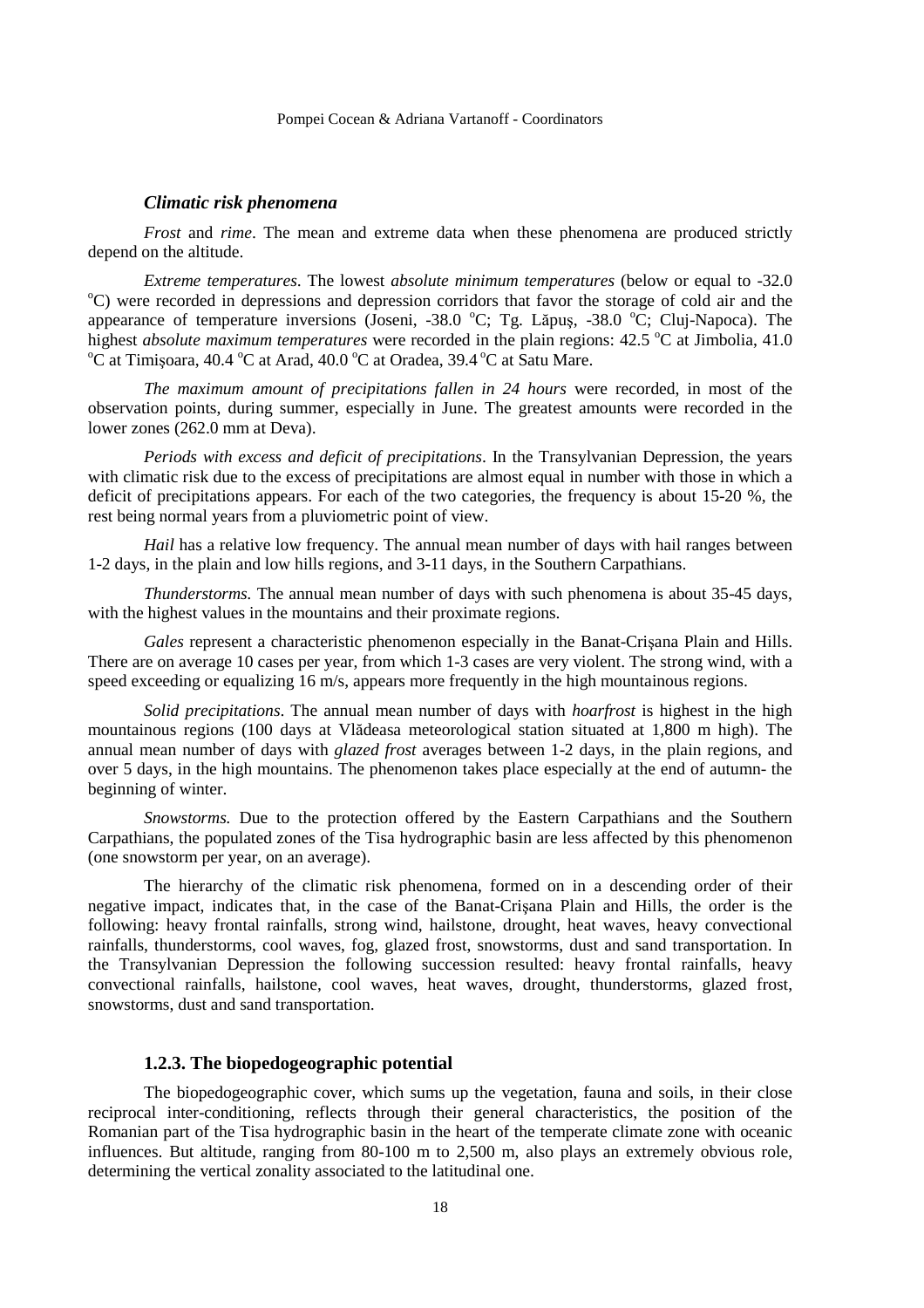#### *Soils*

The territory of the Tisa hydrographic basin stands out for its great diversity of the biopedogeographic cover, on its surface appearing almost all the soil specific to Romania (zonal, azonal and intrazonal soils). The great variety of the soil cover is the consequence of the spatial and temporal interaction of the pedogenetic factors (relief, lithology, climate, vegetation, fauna and man). Time, as duration of manifestation of the other factors, is also added.

 Among the pedogenetic factors, the relief plays an extremely obvious role, together with the general bio-climatic factors, in the genesis, evolution and distribution of the soils from this territory. The influence of the relief materializes, firstly, through the vertical zoning of its major units (mountains, hills, plains), and secondly, through its great morphologic and morphogenetic variety.

 From a pedogeographic point of view, the analyzed territory places itself in the 'Central-European Region', characterized by the passing from chernozems to preluvosoils and luvosoils (specific to Central Europe), with the following provinces:

 I, the Carpathian province, in which the mountainous soils predominate (luvosoils, districambosoils, prepodzols, podzols, humosiosoils);

 II, the Transylvanian province, with hill and plateau soils: typical luvosoils, albic luvosoils, eutricambosoils, phaeozems (marnic, cambic, argic), preluvosoils and cambic chernozems;

 III, the Banat-Crişana province, with plain and low hills soils: chernozems, phaeozems, preluvosoils and, on relative restricted areas, hydrosoils and salsodisoils.

 As a consequence of the great diversity of the pedogenetic factors, the soil cover from the Tisa hydrographic basin is extremely varied, as far as the typology and the spatial distribution mode, fertility and agricultural suitability are concerned, generating the premises of an extremely diverse use.

 The plain region is represented by the Banat-Crişana Plain (the Western Plain), from its northern border up to the Timiş-Bega interfluve, and is characterized by a very diverse soil cover, due to the high frequency of the soils with an azonal-intrazonal character. The pedogeographic specificity is marked by the double zonality of the soils: from west to east and from north to south. From the zonal soils, the chernozems and phaeozems stand out (they are representative for the higher-tabular sectors of the plain). Luvisoils (preluvosoils and luvisoils) also appear on relative extended areas and are dominant in the Someş Plain and in the eastern part of the piedmont plain, at the contact with the Western Hills. The intrazonal soils, with a remarkable extension, are represented by a great typological variety: gleysoils, salsodisoils (especially solonchak), alluviosoils and psammosoils.

 The hill and plateau regions, being situated in a wetter climate, are characterized by the prevalence of luviosoils and cambisoils. The soil cover is still, very much 'complicated' especially because of the great variety of the landforms and of their age, lithologic mosaic and the intensity of the erosion processes.

 The mountainous regions include relative important areas from all the three branches of the Carpathians: the Eastern Carpathians (the northern and central-western part), the Southern Carpathians (Sureanu, Retezat-Godeanu, Țarcu) and, especially the Western Carpathians (the Apuseni and Poiana Ruscă mountains). The main characteristic of the soil cover is its vertical zonality. The differences which appear, from a pedogeographic point of view, can be assigned, mainly, to the graet variation of the lithologic substratum (especially in the case of the Apuseni Mountains and the Eastern Carpathians). The bio-pedo-climatic vertical zonality is very obvious in the case of the high mountainous massifs (Rodna-Maramureș, Șureanu, Retezat-Godeanu-Țarcu), presenting the classic succession of soils: luvosoils and eutricambosoils (in depressions)-districambosoils-prepodzolspodzols-humosiosoils. The volcanic range Oas-Gutâi-Tibles-Călimani-Gurghiu-Harghita presents important contrasts to the high mountainous massifs, because of the constant presence, on extended areas, of andosoils and the andic subtypes of the districambosoils and eutricambosoils. In the context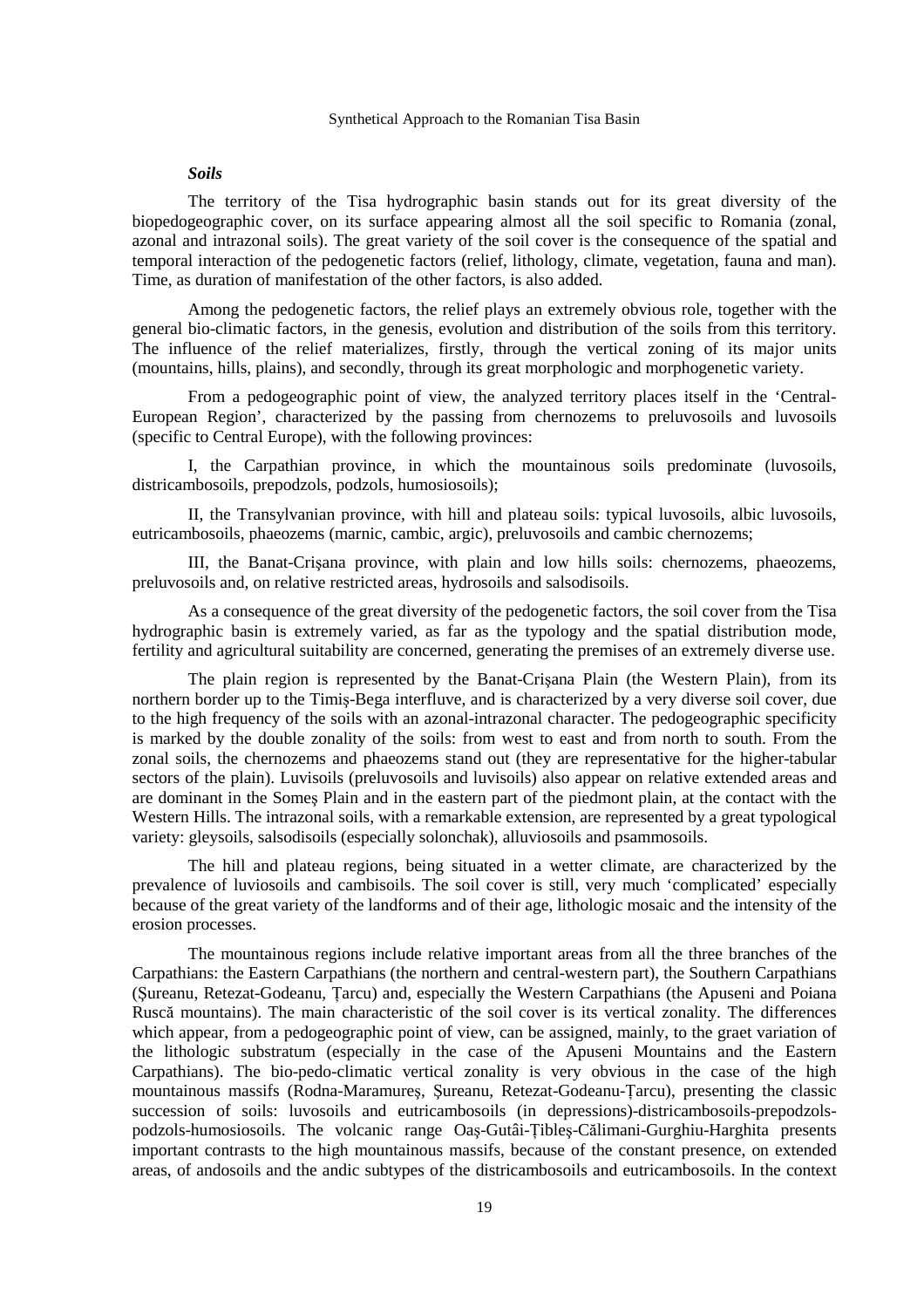of the mountainous areas from the analyzed territory, the Apuseni Mountains occupy a special place, because of its fundamental pedogeographic characteristics. The lithologic mosaic and the geomorphologic specificity have brought their contribution to the genesis and the evolution of a rarely-met pedological diversity. Some of the zonal soils are: luvisoils, cambisoils and spodosoils and from the soils with an azonal character can be mentioned the following: rendsines, rodic eutricambosoils, andosoils and even some hydrosoils (in the depression areas).

#### *Vegetation*

Vegetation is the most representative element of the pedogeographic cover, directly conditioned by climate. It can be considered as a very sensitive component of the geographic environment, reacting to the most trifling variations of the factors it depends upon directly and of the climate, in the first place.

The vertical zonality, structured on the three major levels of the relief from the Tisa hydrographic basin, implies a climatic vertical zonality and, as a consequence, the phytogeographic component appears structured on several zones: the steppe and forest steppe zone, the forest zone and the alpine zone.

Taking into consideration the analysis of the geographical distribution of different flora elements and the participation degree to the formation of the vegetal cover, the analyzed territory belongs mostly to the Central-European Region, the East-Carpathian Province with the following subprovinces: the Eastern Carpathians, the Southern Carpathians, the Apuseni Mountains (the Someş Plateau and the Oaş-Gutâi Mountains are also included) and the Transylvanian Plateau. The western part of the territory is included into the Macaronezo-Mediterranean Region (sub-Mediterranean subregion), the Dacian Province with the Banato-Getic subprovince (the Poiana Ruscă Mountains); the Dacian-Illyrian Province, with the following districts: the Mureş Corridor, the Lipova Hills, the Zarand Mountains; the Criş Hills and the western Someş Plateau and the Pannonian-Illyrian, with the districts: the Banat-Crişana Plain and the Someş Plain (Geografia României, vol. I, 1983).

#### *Fauna*

 In accordance with the living conditions imposed by the characteristics of the natural environment of the Tisa hydrographic basin (from the Romanian territory), the fauna presents several particular attributes, allowing the distinction of the following zoogeographic regions (R. Călinescu, 1969): *the Dacian Province*-includes most part of the territory, *the Pannonian Province*-includes the Banat-Crişana Plain and a part of the Western Plains, and *the Moesian Province*-on a limited area in the Timiş-Bega Plain. The variety of the terrestrial fauna, aquatic fauna and avifauna shows a remarkable biodiversity and the hunting (bear, wild boar, stag, roebuck, hare) and piscicultural potential (trout, chub, barbel) is also high.

#### **1.2.4. Tourist resources**

The tourism in the Romanian Tisa basin is stimulated by the existence of extremely varied resources, some of them of great originality and uniqueness in European context. The tourist infrastructure is also added, being differently distributed in the territory, generally adapted to the tourist supply, but needing ample measures of modernization, rehabilitation and even profound structural changes, related to promoting and organizing activities.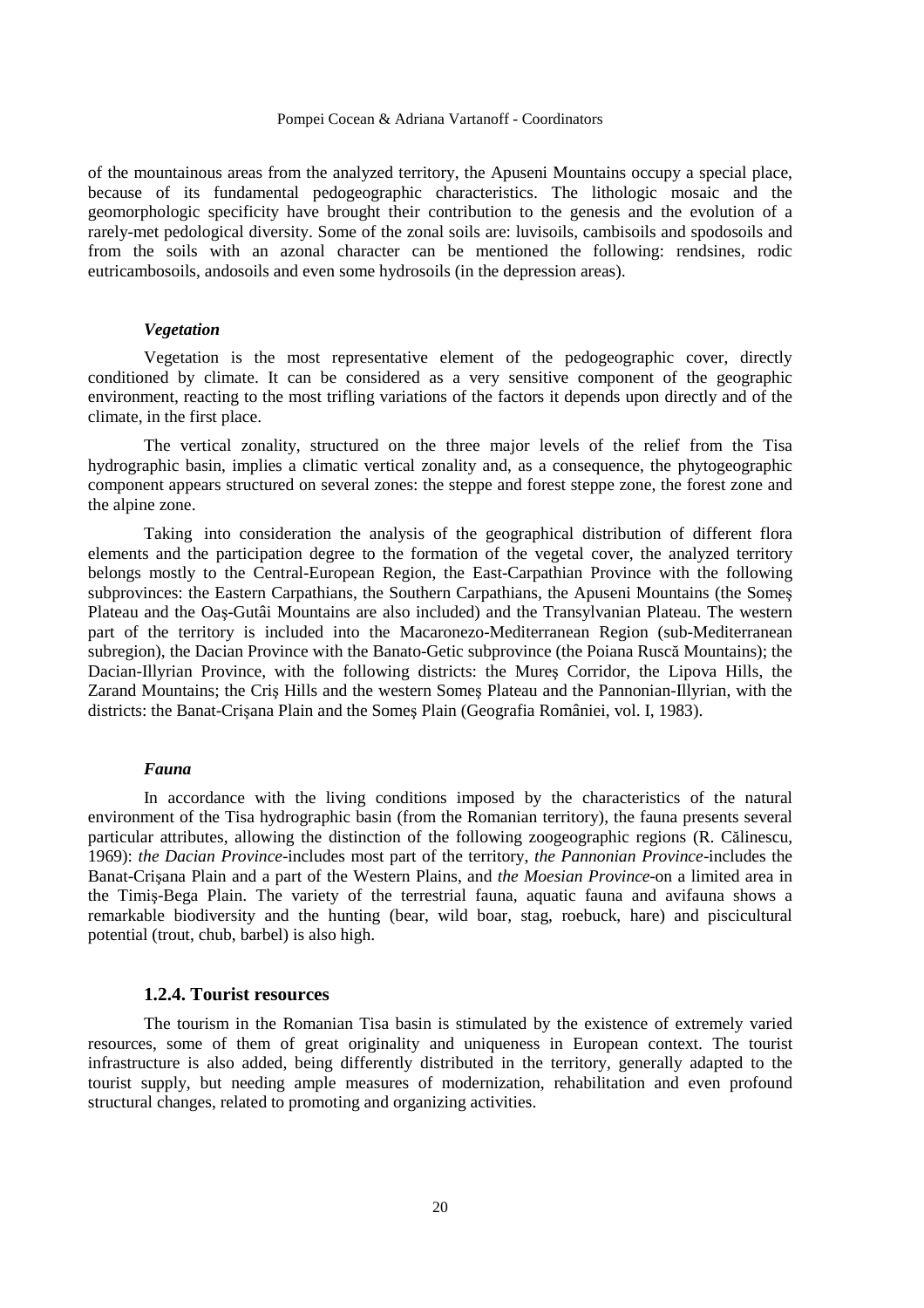*The tourist potential of the natural environment* is related to the variety of the relief ranging between less than 50 m and 2,300 m high, with a structure and a tumultuous geologic past with impact over all the components of the natural environment, from the value and diversity of the tourist attractiveness point of view.

*The morphologic potential* is directly related to the genetic and evolutionary particularities of the main major and minor landforms.

 - The glacial relief stands out for its monumentality, diversity and landscape contrasts, due to the peaks, ridges, glacial cirques, glacial valley steps, escarpments and waterfalls, glacial valleys from the representative mountainous units, from the Eastern Carpathians-Rodna Mountains and the Southern Carpathians-Retezat Mountains.

 - The volcanic relief from the Eastern Carpathians and the southern part of the Apuseni Mountains is the result of the eruptions from the Neogene period, marked out by the weathering processes which individualized outliers of the Creasta Cocoşului type (in the Gutâi Mountains), calderas and volcanic cones in the Călimani, Gurghiu and Harghita mountains, relief in cupola or knoll shape as the one in the Tibleş, Bârgău or Metaliferi mountains.

 - The relief sculptured in limestone and conglomerates is extremely complex, imposing itself especially due to the surface karst and the deep karst from the Apuseni Mountains, one of the most representative speleological tourist regions from Europe. The caves from the Apuseni Mountains stand out for the length of the cavern (Vântului Cave, Hodobana, the Cave from Valea Firii), for the monumentality of some sectors (Cetătile Ponorului from the Apuseni Mountains, Izvorul Tăusoarelor Cave from the Rodna Mountains), the sheltered fossil glaciers (Scărişoara Cave, Focul Viu Cave) and especially for the richness of the speleothemes (Ursilor Cave from Chiscău, Pojarul Politei Cave, Altarului Cave). Other attractive caves are the ones from Platoul Luncani from the western part of the Şureanu Mountains.

An extremely spectacular landscape component is the one of the valleys and gorges sectors, developed especially in limestone and deepened for hundreds of metres, with very narrow profiles. They appear frequently in the Apuseni Mountains, especially in the mountainous units of the Trascău, Bihor and Pădurea Craiului mountains. The defiles, such as Toplița-Deda Defile, on the Mureș River, the Arieş Defile, the Crişul Repede Defile or the Defile from Lăpuşteşti, on the Someşul Cald), exceed the gorges in size and complexity.

*The climatic tourist potential* is important due to its characteristics and variations caused by the vertical zonality imposed by the relief, having the temperate continental climate as a general base. The characteristics of the bio-climates have a direct impact upon the human organism, stimulating or improving some of its deficient functions or favouring directly some of the typically tourist activities such as climatic cure or winter sports. Some of the bio-climates detach significantly due to their characteristics and effects: the plain bio-climate, the hills and submontane depressions bio-climate, the mountainous tonic-stimulating bio-climate.

*The hydrogeographic tourist potential* is remarkable for the Romanian part of the Tisa basin and it is a factor of direct impact due to its all categories of water.

 The mineral and thermal waters are the ones that favoured the oldest balneo-tourist arrangements, some dating back from the Roman antiquity, such as the ones from Călan-Aque and Geoagiu Băi-Germisara. The hydrochemical characteristics and the physical characteristics, such as the thermal ones, led in time to the development of a large array of cure resorts with bathing profiles related to these characteristics (Băile Felix, 1 Mai, Moneasa, Geoagiu Băi, Vața de Jos etc).

 The springs with carbonic-acid and bicarbonated mineral water are extremely numerous, with a large array of hydrochemical subtypes, characteristic to the moffetic aureola from the Eastern Carpathians, but also from the western part, which led to the appearance and development of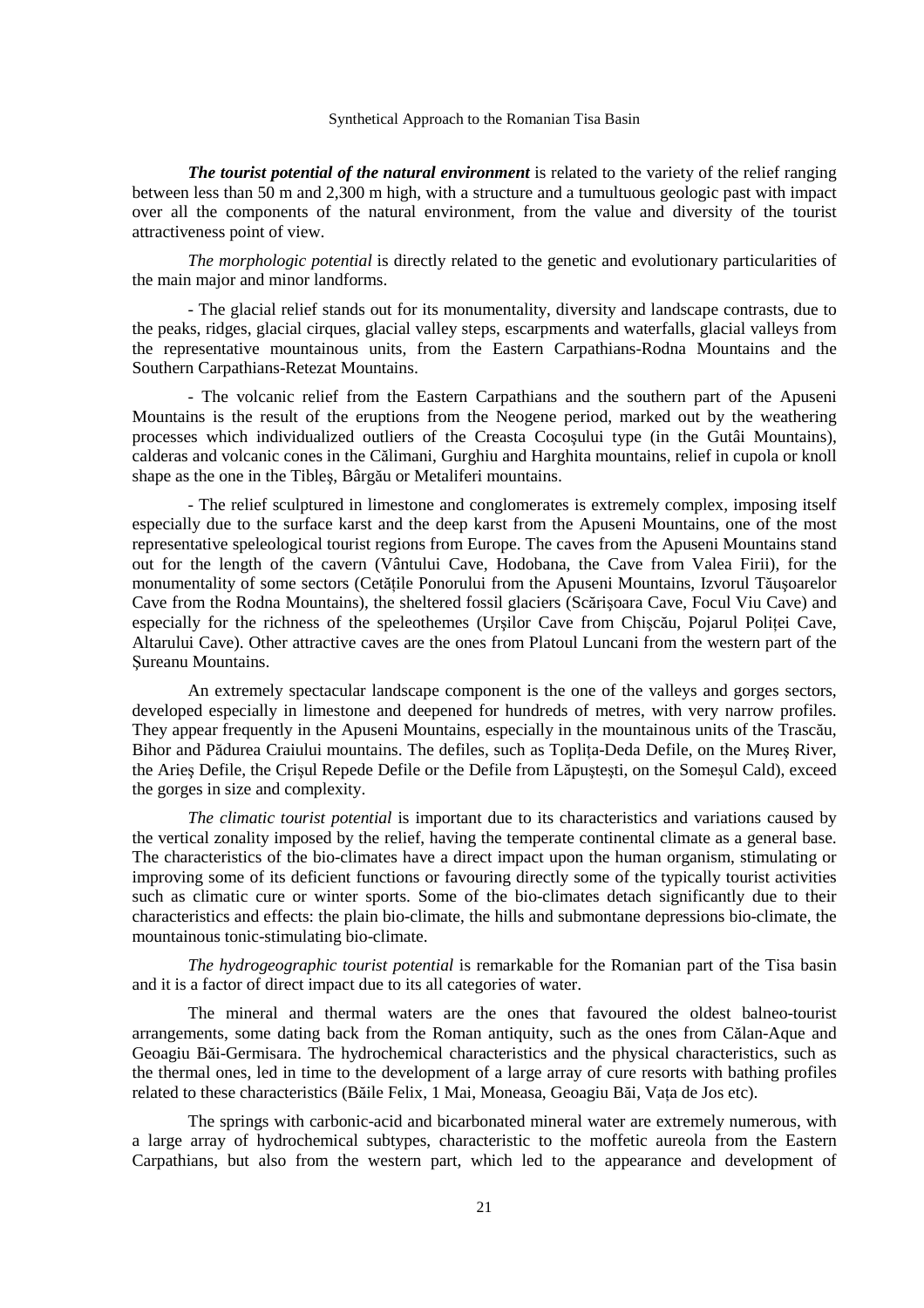numerous resorts. The saline mineral waters, extremely rich in sodium chloride, present an equal importance. They appear as springs but also as salty lakes in the place of former salt exploitations, in the Transylvanian Depression and the Maramureş Depression, with a well-recognized curative value. In the western part, the thermal-mineral waters, mesothermal and hyperthermal waters, stand out. They have different uses, but their curative and pleasure potential are insufficiently valorized.

 The lakes have a multiple tourist-use potential, from the one of landscape and pleasure impact, as in the case of glacial lakes from Rodna and Retezat mountains, to the one of pleasure and sporting impact, in the case of the reservoirs on the Drăgan, Iada, Someşul Cald rivers, from the Apuseni Mountains; Colibita, Călinesti-Oas, Firiza, Zetea, from the Eastern Carpathians or Râul Mare, from the Retezat Mountains, and the reservoirs from Hateg. The ponds from the Transylvanian Plain are also added, stimulating the sport-fishing tourism.

*The biogeographic tourist potential* is represented especially by the ecosystem of the forests, at all levels, with multiple functionalities. The subalpine and alpine pasture ecosystems have also an important tourist potential.

 The need for protecting the natural environment, its components and the ensembles of its components has also a major tourist impact, leading to the individualization and organization of some multifunctional parks, including the tourist function, such as the Retezat National Park and Pietrosul Rodnei National Park, both of them included in the category of great biosphere reservations, or the Apuseni Natural Park, which also includes components of rural habitat, specific to this region.

#### *The anthropic tourist patrimony*

The anthropic tourist patrimony is organically related to the components of the human civilization, whose traces identified in the analyzed region date back from the early Palaeolithic (it must be mentioned that the traces of 'the Vârtop Man', discovered in one of the caves from the Apuseni Mountains are 62,000 years old!), revealing a millenary continuity and diversification.

*The cultural-historic tourist patrimony* is the most representative component. It is the result of a long and eventful history, to which human communities, ethnical and confessional, brought their contribution, creating a valuable heritage with a multicultural, complex character and with a unique personality.

 - *The archaeological vestiges*, belonging to the Dacian and Roman antiquity, appear in the archaeological sites from the Orăştie Mountains, among which, Sarmizegetuza Regia and the fortresses which surrounded it in two rings and the Dacian fortresses (called 'dava') scattered over the Dacian geopolitical space, stand out. Other important archaeological vestiges are the ones from the Roman period, preserved at Ulpia Traiana Sarmizegetusa, Apulum, Potaissa, Napoca, in the Roman castra (Tibiscum, Micia, Porolissum, Buciumi, Românași, Căsei, Ilișua, Orheiu Bistritei) or the gold and silver exploitations (Cetățile Romane from Alburnus Major-Roșia Montană) and salt exploitations.

 - *The historical objectives* dating from the Middle Ages, which present tourist attractiveness, are much more numerous and, as a rule, better preserved. Some of these historical objectives are the defence works of the fortress type, the fortified towns (the burghs) built by the German-Saxon communities, among which Sebes, Sighișoara, Mediaș, Bistrița and also Cluj, Tg. Mureș, Făgăraș, Baia Mare can be mentioned. The fortresses of Vauban type, built under the Habsburg administration, are also important, the most representative and well-preserved one being Alba Iulia, followed by Timişoara, Arad and Oradea. The peasant fortresses represent a characteristic component of the rural landscape from the southern Transylvania, with localizations at Cîlnic, Slimnic, Săsciori, Cisnădioara. The feudal fortified castles reflect the force of some personalities from the Middle Ages, as in the case of Hunedoara Castle, which belonged to Iancu of Hunedoara.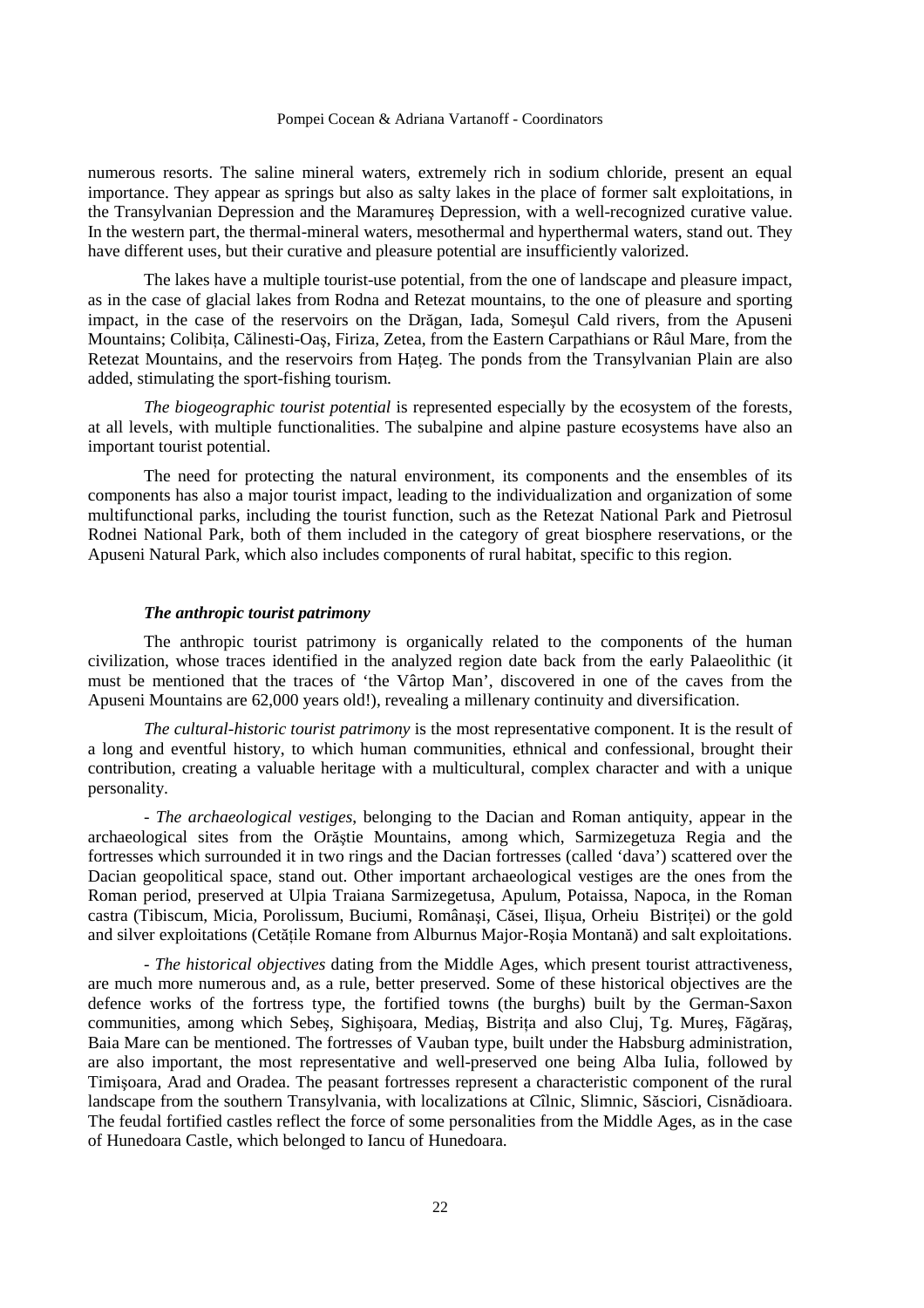- *The religious objectives* of tourist interest have a special symbolic value through dimensions, architectonical style, iconography, collections of worship objects, characteristic for the numerous Christian confessions or for other religions. The religious buildings of Orthodox cult stand out, among which, the one from Densuş opens a page in the history of Orthodoxy of the Romanians from Transylvania. The Romanesque churches and basilicas are represented by Cârta-Făgăraş, Herina-Bistrita Năsăud or by the Roman-Catholic cathedral from Alba Iulia. The Gothic religious buildings are present in the majority of the Transylvanian towns: the Sfântul Mihail Church from Cluj Napoca and the Evangelic Church from Bistrita, followed by the ones from Tg. Mures, Sighisoara, Sebes, Sibiu, Oradea etc. The Christian-Orthodox religious buildings, discriminated in the Middle Ages, from which o series of foundations are still preserved (Feleac and Vad, built during Stefan cel Mare's reign), are also represented by monasteries such as Râmeti-Alba and Nicula-Cluj, and especially by the hundreds of wooden churches from Maramureş, Sălaj and Apuseni.

 A distinct category in the Transylvanian confessional landscape is represented by the fortified churches from the Transylvanian Plateau, a remarkable and original accomplishment of the German rural communities.

 - *The urban architectonic complexes* give the real architectural and humane personality to the centuries or even bi-millenary old towns, with the entire range of civilian and religious buildings and the specific street network, all of them situated sometimes in the interior of the fortified medieval precincts such as in Sibiu, Sighisoara, Medias, Cluj Napoca, Bistrita.

 - The patrimony belonging to *the rural traditional culture and civilization* of tourist interest, from the 'lands' of Maramures, Oas, Chioar, Năsăud, Lăpus, Hateg, Zarand, Beius, Tara Motilor, stands out for the residential and religious piles, among which, the wooden churches and the households dominate. The aspects related to activities, handicrafts, technologies and traditional methods of processing and the spiritual component, related to traditions and customs, can also be mentioned. The same aspects related to the Szekler communities from the eastern part of Transylvania and the rural settlements belonging to the Transylvanian Saxons, mostly emigrated, must be noticed.

#### **1.2.5. Underground resources**

The geologic complexity met in the zone which corresponds to the Tisa hydrographic basin implies a great diversity of underground mineral resources. These can be included, depending on their nature and genesis, into the following categories: metalliferous and nonmetalliferous mineral resources, hydrocarbon deposits, solid fuels, all kind of rocks (igneous, metamorphic and sedimentary) which can be used in the construction and building materials industry.

#### *Metalliferous and nonmetalliferous mineral resources*

The metalliferous and nonmetalliferous mineral resources are the result of complex genetic processes of metamorphic, magmatic and sedimentary origin. Such resources are:

- *The deposits of useful mineral substances associated to the sedimentary-magmatic processes from the Middle Proterozoic* appear in the Carpathian zone, in carbonate formations from the Rodna Mountains (Guset, Curătel and Valea Blaznei), in the Preluca Mountains (Masca Răzoare) and in the Poiana Ruscă Mountains (Valea Fierului, Bouțari). In the Rodna Mountains, there are lead and zinc deposits, while copper, silver, arsenic, titanium etc. appear as accessory minerals. In the Preluca Mountains, the accumulation from Maşca Răzoare contains manganese and iron and, in subordinate quantities, magnesium, aluminium, phosphorus etc.

- *The deposits of useful mineral substances associated to the metamorphism from the Middle Proterozoic* are deposits of pegmatite and feldspars localized in the Rodna Mountains (Rebra Scăricele), the Preluca Mountains (Copalnic Mănăştur and Râpa lui Filip) and in the Gilău Mountains (Râşca – Muntele Rece).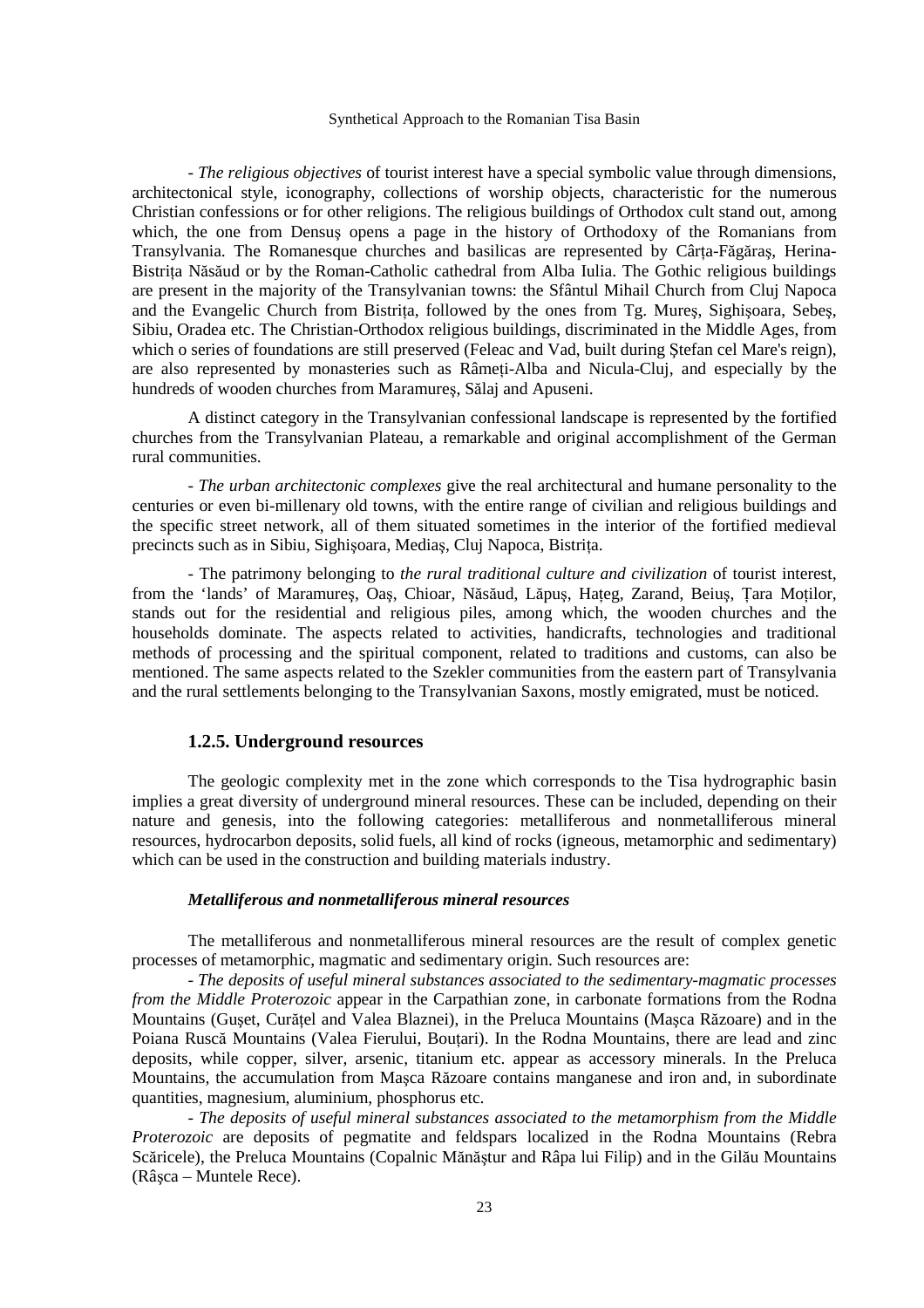- *The deposits of useful mineral substances associated to the sedimentary-magmatic processes from the Upper Proterozoic-Cambrian* are represented by pyrite ores and copper, lead and zinc sulphurs (Novâț – Novicior and Baia Borșa). In the Poiana Ruscă Mountains, some stratiform concentrations of pyrite, hepatic iron and blende are known (Boita Hateg).

- *Deposits of useful mineral substances associated to different geological processes.* The most important deposits are the ones of **sideritic iron** of Ghelari-Teliuc type from the Poiana Ruscă Mountains (Nădejdia, Teliuc, Ghelari, Vadu Dobrei and Pârâul cu Raci - Ruschița).Concentrations of magnetite and hematite are known in the Poiana Ruscă Mountains (Iazuri, Dâmbu Pascului-Bătrâna and Tomeşti). In the Poiana Ruscă Mountains, there are also lead and zinc mineralizations of hydrothermal origin (Muncelul Mic) and polymetallic ores (Vetel). Copper mineralizations of hydrothermal origin, of small importance, though, are known in the Highiş Mountains.

 - *Deposits of useful mineral substances associated to the geological processes from the alpine cycle.* In the ophyolitic rocks from the Metaliferi Mountains there are local, liquid-magmatic concentrations of iron-titanium-vanadium (Almaş – Sălişte and Ciungani – Căzăneşti) and nickel (Ciungani). Deposits of copper and/or sulphurs (Pătrâş, Corbeşti, Almăşel, Roşia Nouă – Hunuleasa, Căzănești – Valea Caprei și Căzănești – Valea Sasului) or mineralizations of Pb, Zn  $\pm$  Au, Ag (Vorța şi Valea Lungă) also appear.

 The mineralizations associated to the igneous rocks are generally hydrothermal, having a predominant polymetallic character (Pb–Zn–Cu–Au–Ag  $\pm$  Te, W, Mo). They appear at Strâmbu-Băiut, Bocşa – Săcărâmb, Coranda – Hondol or at Valea Vinului, Cobăşel, Larga – Zlatna, Baia de Arieş. The ores are highly-diversified, existing **auriferous deposits** (Bixad - Oaş, Săsar, Stânceni, Măgura Băii, Câine, Caraci – Măgura Țebei, Corabia and Roșia Montană) and *auriferous tellurides*, as a characteristic of the Metaliferi Mountains (Săcărâmb, Haneş, Baia de Arieş – Afiniş). The mineralizations have, in many cases, a mixed *auriferous-polymetallic* character (Ilba, Cicârlău, Dealul Crucii, Herja, Baia Sprie, Băița - Crăciunești, Draica, Muncăceasca - Stănija, Baia de Aries -Ambru). Mainly **polymetallic** mineralizations appear in the Baia Mare zone, but they also appear in the Metaliferi Mountains. Less important **mercury** mineralizations are known in all the zones with volcanism from the Neogene period (Cămârzana – Oaş and Izvorul Ampoiului).

 Deposits of nonmetalliferous substances are quite frequent, being represented by: **kaolinite** in the Oas – Gutâi Mountains (Leptes, Neteda) and Rodna Mountains (Parva, Cormăița), **bentonite** in the Oaş – Gutâi Mountains (Oraşul Nou) and **aragonite** in the Gurghiu Mountains (Corund). In the Călimani Mountains there are **sulphur** deposits (Iezerul Mic) and **sulphur and limonite** deposits (Negoiul Românesc). The **bentonite** deposits from the Mureş Corridor (Gurasada and Mihăieşti – Dobra) or from the Transylvanian basin (Hădăreni, Ocna Mureş, Ciugud, Oarda and Staja) and the **zeolite** deposits associated to the volcanic tuffs from the Hateg basin (Sântămăria de Piartă), the Silvania basin (Mirşid) and trans-Carpathian depression (Bârsana), are related to the Neogene volcanism.

 The sedimentary formations contain important deposits of useful mineral substances, especially of nonmetalliferous character. The **bauxite** deposits appear in the Pădurea Craiului Mountains (Remeți, Meziad, Zece Hotare, Bratca – Secătura, Cornet – Valea Poieni, Răcaș), the Bihor Mountains (Galbena, Valea Seacă), the Metaliferi Mountains (Câmpeni – Sohodol) and Hateg (Ohaba Ponor). In the Ticău Mountains the **kaolinite** deposit from Stejera is known. In the northwestern side of the Transylvanian basin, there are deposits of **ferruginous oolites** from Săvădisla and Căpuş, and **gypsum**, precipitated in the lagoonal domain, (Treznea, Aghireşu). Extremely rich **salt** deposits appear in the northwestern and southwestern sides of the Transylvanian basin (Ocna Dejului, Turda, Nireş, Ocna Mureş, Gurghiu and Praid) and in the Maramureş Depression (Ocna Şugatag). Concentrations of **heavy minerals** (titanium, zirconium, iron, gold) are also present, appearing in the alluvial deposits of some rivers from the Transylvanian and Pannonic basins, the Apuseni and Poiana Ruscă mountains.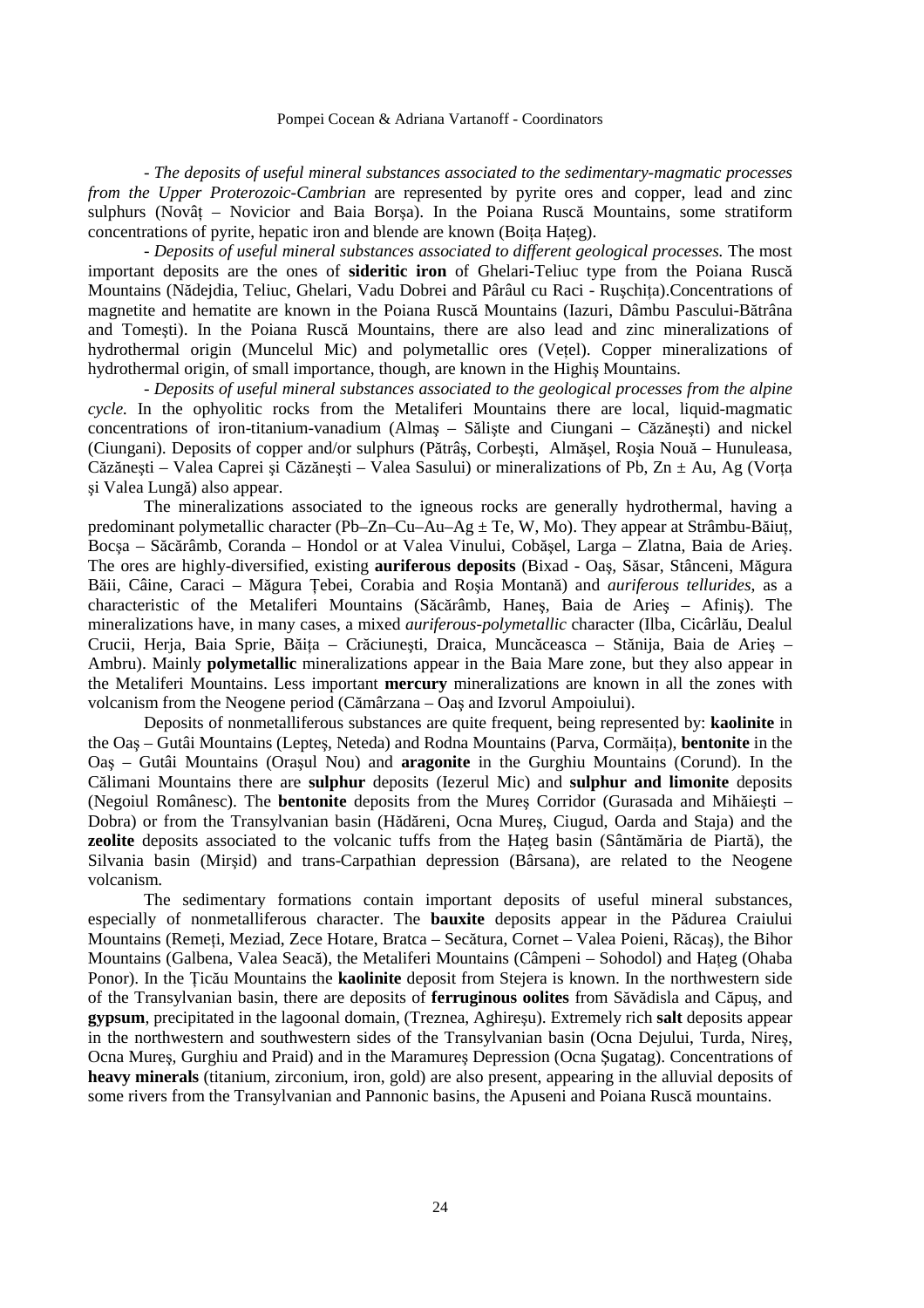#### *Hydrocarbon deposits*

 The hydrocarbon deposits from the analyzed territory are distributed in three distinct zones: the Transylvanian Depression, the Pannonic basin and the trans-Carpathian flysch zone (the Maramureş Depression).

 The deposits related to the Transylvanian Depression contain exclusively *gaseous hydrocarbons.* The gas structures are related to the domes resulted from the diapirism of the Badenian salt. The most important gas structures from the Transylvanian Depression are: Beudiu, Taga, Sărmăşel, Silivaşul de Câmpie, Şincai, Zaul de Câmpie, Grebeniş, Dumbrăvioara, Târgu Mureş, Ernei, Ludus, Bogata de Mures, Lechinta – Iernut, Acătari, Corunca, Miercurea Nirajului, Filitelnic, Axente Sever, Copşa Mică, Bazna, Şiumuş, Cristuru, Saros – Deleni, Retiş, Noul Săsesc, Alămor, Bârghiş etc.

 The hydrocarbon deposits related to the Pannonian Depression are discontinuously spread and are stored in sedimentary formations of different ages. The deposits are represented by *oil and gas* deposits (Foieni, Calacea – Sat Chinez – Şandra, Variaş, Teremia, Cherestru, Pordeanu, Nădlac, Turnu, Sântana, Ciumeghiu, Borș, Suplacu de Barcău, Abrămuț, Sâniob, Mihai Bravu, Curtuiușeni, Carei and Mădăras) or by *gas* (Sânmărtin, Tomnatec, Salonta, Ciocala, Săcuieni, Piscolt and Moftinu).

 In the zone of the trans-Carpathian flysch from the Maramureş Depression, the oil deposit from Săcel is known.

#### *Solid fuels*

Numerous coal and combustible shale deposits are known, whose extension and calorific values vary from one zone to another. There are several petrographic types: (1) peat, (2) lignite, (3) brown coal, (4) carboniferous shale, (5) bituminous shale.

 - *Peat* represents a product of the current sedimentation and appears in the Apuseni Mountains, in Călătele – Huedin zone.

 - *Lignite* has a great extension in the Romanian territory. In the analyzed territory there are lignite deposits at Caransebeş (Balta Sărată) and Borod (Borod – Borozel), in the Şimleul Silvaniei basin (Roşiori – Biharia, Tătăruş, Derna Dudoi, Popeşti – Voievozi, Suplacul de Barcău, Marca – Cozniciu, Sărmăşag) and Lugoj basin (Sinersig – Vişag).

 - *Brown coal* is less extended. It appears in the Pannonic basin, in the immediate proximity of the above-mentioned lignite deposits. In the Brad – Săcărâmb zone, deposits of brown coal appear at Tebea – Baia de Criș and in the Almaș – Agrij basin, the deposits of Upper Oligocene-Aquitanian age from Cristolțel – Trestioara, Surduc, Lupoaia, Jac, Brusturi, Hida – Zimbor and Ticu.

 - *The carboniferous shales* are associated to the coal deposits, usually in their layer bed. In the analyzed zone, there is only one occurrence of carboniferous shales, of Oligocene age, at Coaş, in the northwestern side of the Preluca Massif.

- *The bituminous shales* are the result of the accumulation of the organic matter in the large areas of marine sedimentation. Bituminous shales appear in the Transylvanian basin (Ileanda).

#### **1.2.6. Geographical risk phenomena**

#### *Geomorphologic risk phenomena*

 As far as the geographical risk phenomena are concerned, some aspects have been identified in the Tisa hydrographic basin, a result of the multifactor analysis: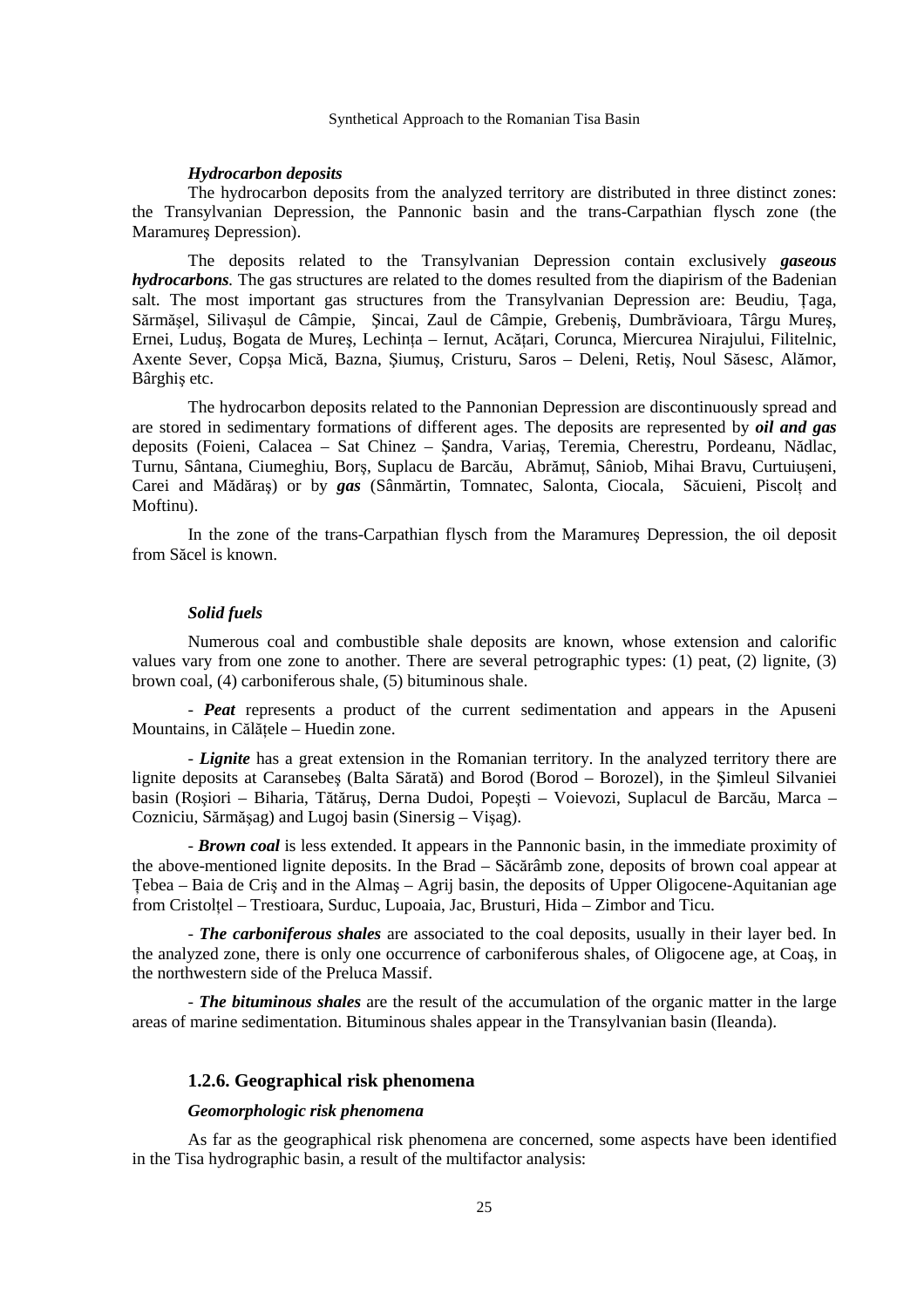- in the mountainous area, the small risks, from an economic point of view, have a great extension. This situation is given by the type of rocks, the land use and by the fact that the residential zones are dispersed. Thus, the probability of affecting a great number of inhabited spaces is lower. In the mountainous areas, the rock falls, the collapse of the caves roof, gully erosion, debris flow and small landslides are frequent. The processes rise in frequency in the places where the anthropic intervention is evident: in the zones of raw material exploitation, along the ways of communication, in small hydrographic basins (the Eastern, Southern and Western Carpathians);

 - in the contact areas between the mountains the depression areas, in the places where lithologic entities of different geotechnical behaviour are in direct contact, the risk has medium to high values. This special behaviour is complicated by the presence of salt and gypsum deposits, which have changed in the long run the geological properties of the rocks. On the mountainsides, in certain limited areas, intense gully erosion and widely extended landslides may appear ( in the Maramureş Depression, the Oaş Depression, the gulf-depressions from the western part of the Apuseni Mountains, the Western Hills, the Transylvanian interior Subcarpathians, the Măhăceni Plateau);

 - the great geomorphologic risk phenomena appear in the hilly areas, both in the inland hydrographic basins and the western side of the Western Carpathians. They are mainly generated by the landslides, gully erosion, having as subsidiary an extended sheet erosion. The fragility of these territories is given by a previous evolution (maybe post-Pleistocene), when this kind of processes was widespread in these areas and the ampleness of the phenomena was very great. On this inherited situation, we witness nowadays, during the periods of heavy precipitations, to the recrudescence of such phenomena. In the small hydrographic basins, these phenomena are more visible, the area exposed to the risk induced by geomorphologic phenomena coincides with their entire area. The induced damages refer, in these cases, to lands which have mostly an agricultural destination. However, some risks induced by such phenomena may appear indirectly: quick pond-silting, the overraising of the riverbed, bogging up and high risk during floods (the Somes and Mures basins);

 - small risk, from a geomorphologic point of view, may by recorded in the high mountainous areas, on the quasi-horizontal plateaus or in the plain areas. In the plain areas, though, the risk generated by earthquakes may appear (the central-southern part of the Western Plain). This phenomenon may induce modifications of the riverbed, effluence of sands in the flood plain and damages in the residential zones.

### *The risk induced by floods*

Floods represent the most widely-spread hazard, with numerous losses of human lives and high-proportion material damages. The floods from the Tisa hydrographic basin take place during the spring high-waters and during the high floods of pluvial, plovio-nival, nivo-pluvial and seldom nival origin.

 An analysis of the years in which high waters occurred (for the interval between 1900 and 2005) indicates that the years characteristic for the maximum flow were the following: 1912, 1932, 1933, 1970, 1972, 1975, 1981, 1995, 1997, 1998, 2000.

 The rapid and violent floods cause losses of human lives and important material damages because the water level increases in a very short period of time. They have been recorded in small hydrographic basins. These areas overlap the eastern part of the Someş Plateau, the Transylvanian Subcarpathians between the Târnava Mare and Mureş rivers, the Maramureş Mountains, the western slopes of the Oas, Gutâi and Tibles mountains.

 The rapid floods can be divided into three categories: *instantaneous floods*, generated by rainstorms that affect restricted areas, from several hectares to several sq. kilometres, without the possibility of being precisely localized and forecasted; *flash floods*, produced on areas ranging from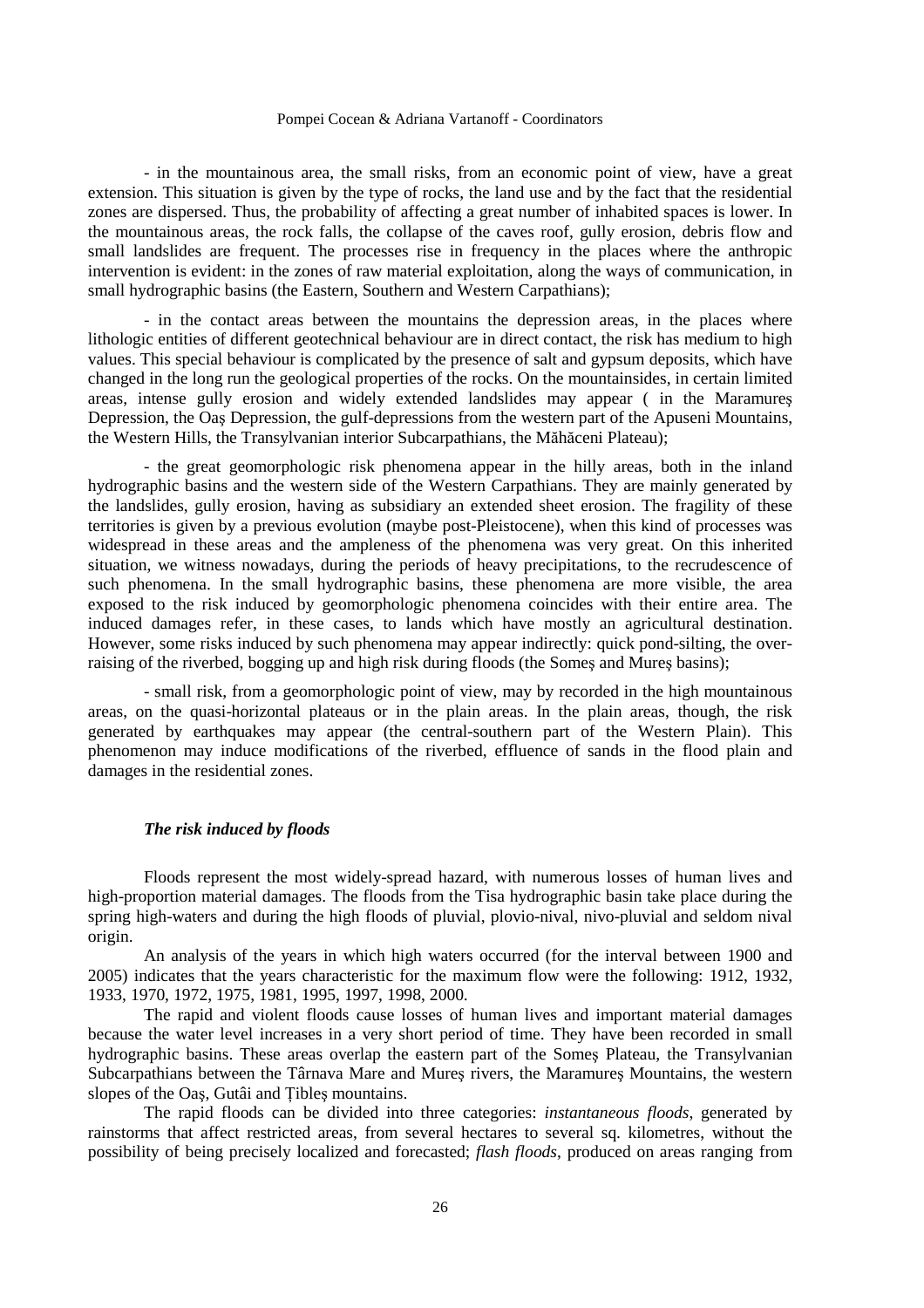several sq. kilometres to hundreds of sq. kilometres, are the result of intense rainstorms (over 100 mm); *rapid floods*, produced on areas of more than 500 km<sup>2</sup>.

 The slow floods are generated by successive, long-term rain showers, of modest intensity, from several millimetres to dozens of millimetres. Their rise and fall periods are slow and progressive and, thus, predictable. They may also have a mixed origin (plovio-nival or nivo-pluvial). The total duration of the slow floods maintains from several days to several months. The maximum discharges of these floods ranged between 1,344  $\text{m}^3\text{/s}$  (December 1995) and 3,342  $\text{m}^3\text{/s}$  (May 1970) in the Somes-Tisa basin, 538 m<sup>3</sup>/s (May 1989) and 890 m<sup>3</sup>/s (July 1932) in the Cris rivers basin, 1,729 m<sup>3</sup>/s (June 1913) and 2,321  $\text{m}^3$ /s (June 1970) in the Mureş basin. The slow increase of water is typical for the rivers from the hill and plain regions.

 Floods have a high frequency in spring (30-50 %) and a low one in autumn (10-20 %) and winter (15-30 %).

 On the rivers from the Tisa basin, the natural floods have the maximum frequency. They are caused by the heavy precipitations and by the sudden snowmelt and sometimes by their co-occurrence. Accidental floods were not recorded in the analyzed period (1950-2005).

 Slow floods are characteristic for the big rivers from the hill and plain regions, which have developed large basins. These floods are the result of the slow increase of the consecutive waters resulted from long-term rainfalls. The interval between the beginning of the rainfall and the increase of the water level generally allow the possibility of taking the necessary measures and dispositions to warn the population.

 Some floods associated to the most important rivers may be catastrophic. This is the situation of the floods produced in May-June 1970, which affected all the rivers from the Tisa basin. The floods from December 1995- January 1996 had catastrophic effects in the Someş-Tisa and the Criş rivers basins, while the floods from April and July 1932 affected the territories belonging to the Mureş basin and Criş rivers basin respectively. The floods from the spring of 2001 affected the majority of the rivers from the Somes-Tisa basin, producing great damages in the Maramures, Bistrița-Năsăud and Cluj counties.

 The rapid floods are formed in particular conditions: intense, localized rain showers, of stormy character. They are characterized by a very rapid flow and increase of the water levels, presenting the risk factors worsen by important dangers.

 Torrential floods are produced unexpectedly and appear in the mountainous regions. These are short-time floods, taking place for about an hour.

 The catastrophic floods which took place on August 23, 2005, on the right-side tributaries of the Târnava Mare River, in the Brădeşti - Cristuru-Secuiesc sector, were extremely great, producing material damage and losses of human lives. During the torrential precipitations recorded on August 23, some floods appeared in other Romanian regions: Walachia (Prahova and Ialomita counties), Moldavia, the Tur hydrographic basin.

 During the flood of August 2005, the maximum levels reached in the Târnava Mare River exceeded the warning levels at Odorheiu-Secuiesc, with 20 cm over the attention level, and at Sighişoara, with 32 cm over the flood level. On the Târnava Mare River there were no levels recorded over the danger levels, while on numerous tributaries, this level was exceeded by far.

 The floods recorded on the Feernic, Seiche (Şoş), Busjac, Cireşeni, Bată, Tăietura rivulets, were extraordinary great and intensive, inflicting important damages. These floods had a typical 'flash flood' character because they were formed in small-size hydrographic basins (less than  $100 \text{ km}^2$ ), developed into a high-hills region, slightly-forested and with high, runoff slopes. The starting of the floods took place as a consequence of high-intensity precipitations (more than 100 mm in 2 hours). The floods were characterized by rapid raise of water levels, high flow speed and important transport of alluviums and floating materials.

 The exceptional flood produced in June 20-23, 2006, in the hydrographic basin of the Ilişua rivulet, had a pluvial origin. The precipitations which generated the flood were dispersed and ranged between 20 mm in the lower basin of the Târlişua rivulet and more than 120 mm in the upper basin. The flood, generated by the heavy rain showers determined by intensified convective nucleuses, which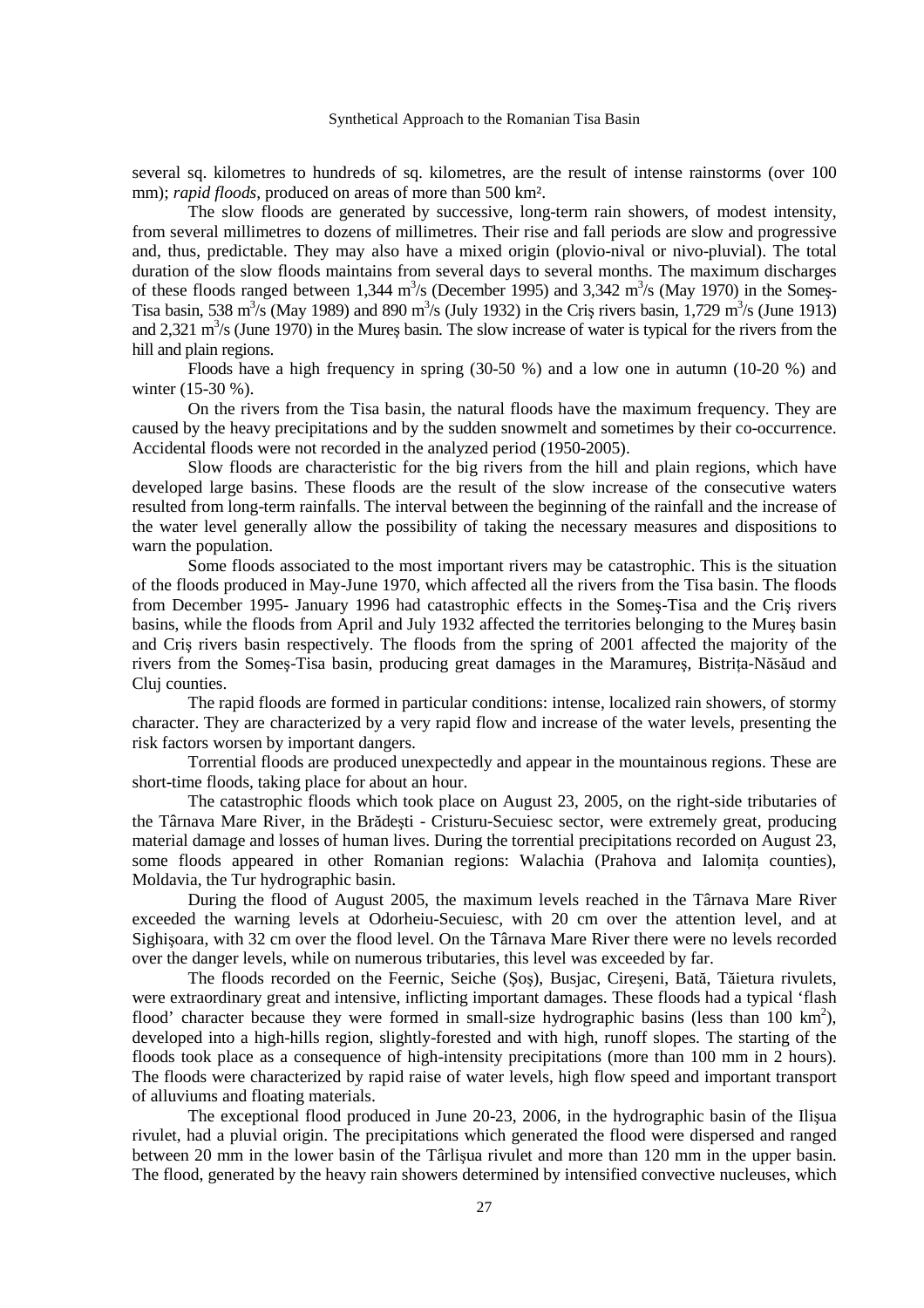moved slowly southwards, is included in the 'flash flood' category, characterized by a concentration and a sudden increase of discharges. Thus, the maximum discharge of the flood, considered in a section situated in the middle part of the basin, with an area of  $160 \text{ km}^2$ , reached 280 m<sup>3</sup>/s, a value which has a probability of production of 0.7-0.8 %.

 The flood effects were disastrous and consisted in losses of human lives (10 deceased and 3 missing persons), important material damages recorded in all the 16 flooded localities, the destruction of numerous houses and household annexes, agricultural fields, harvests, ways of communication, bridges, footbridges, hydrotechnical constructions.

 The vulnerability degree to the risk of flooding differs in time and space. For the interval 1992-2005, the vulnerability degree to the risk of flooding was very high in the territories of Maramures, Sălaj, Bistrita-Năsăud, Cluj, Mures, Alba, Hunedoara and Arad counties. The vulnerability degree was high in the territories of Satu Mare and Bihor counties, in which the following basins develop: the lower basin of the Someş and Crasna rivers and the Crişul Repede and Crişul Negru basins.

 In order to prevent and reduce the impacts induced by floods, a series of *structural measures* have been taken (damming the main rivers in the plain and hill regions, creating permanent and temporary reservoirs, regularisations of the watercourses etc.).

 The *non-structural measures* refer mainly to: applying a suitable management for the flooded areas (zoning); creating an operational and efficient action plan in case of flooding; exact forecasting and warning in case of flooding, as well as the evacuation of persons from the flood-prone regions; assessing the resistance of buildings in the areas of high risk of flooding; offering help to the affected areas and starting their rehabilitation as soon as possible etc. All these measures (structural and nonstructural) lead, in the case of their application, only to the reduction of the damages produced by floods, but they cannot prevent them totally.

#### *Risks induced by human activities*

Mainly associated to the technologic risks, the risks induced by human activities may become, in the future, the ones with major effects.

 In this category, *the risks induced by the exploitation of raw materials* can be mentioned in the first place. The extraction of the raw materials, in the Tisa hydrographic basin, is mainly underground. The risks which may appear are related to the storage of the residual materials (mine dumps decantation ponds) or induced by the arrangement of ways of access, temporary residential and social zones etc.

 The mountainous areas where these phenomena are frequent are positioned in the Vişeu hydrographic basin (Novăt and Baia Borsa zone); the Somes – Săsar hydrographic basin (Baia Mare – 11 decantation ponds); the Arieş basin (Câmpeni – Abrud area); the Mureş basin (Săcărâmb – Deva); the Strei basin (Râul Mare – Retezat).

 A special case is related to the salt exploitations situated at the border of the mountainous area. The accidents which take place when the mine roof collapses are well-known (Coştiui – Maramureş; Dej – Cluj; Ocna Mureş – Alba).

 The surface ore exploitations in open-pit mines, besides their generated unaesthetic aspect, they produce numerous and important damages in the surrounding areas (the Roşia Montană – Alba case).

 A special case is represented by the exploitations of construction aggregates from riverbeds performed in the great hydrographic thoroughfares from the Tisa basin (Someş, Mureş, the Criş rivers). Besides the fact that these can induce major modifications in the transit of the solid and liquid discharge and modifications of courses, a series of modifications of the neighbouring valley-sides also appear, induced by the acceleration of lateral erosion and mass-movements processes.

*The risks induced by the raw-materials processing* usually appear at great distances from the sources. It is the case of the following urban zones: Baia Mare, Târnăveni, Copşa-Mică and Zlatna for compex ores; Tg. Mureş –chemical industry; Cluj-Napoca zone – complex industry; Turda –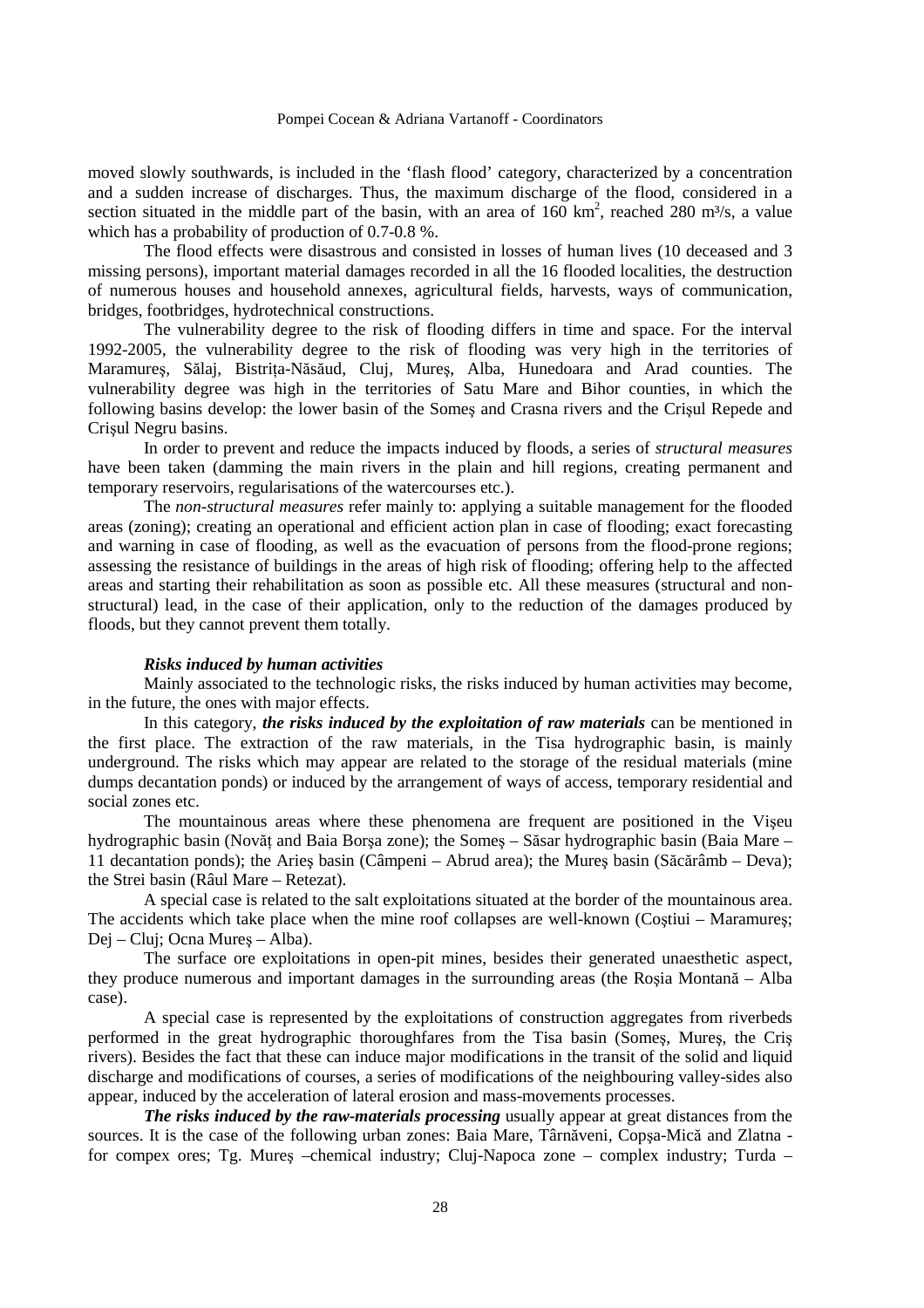Câmpia Turzii zone (cement, chemical industry); metallurgic industry Deva – Mintia – thermal power station, cement industry etc.

 Another type of risks is related to *the oil exploitation / oil storage* from the Western Plain zone (the Barcău basin; the lower Mureş basin) and to the deposits of the firms that commercialize the finite oil products existent in the big towns from the Tisa basin.

## **1.3. The Romanian Basin of the Tisa River as an Ecological System**

 The hydrographic network represents a primordial factor in structuring the territory (habitats, infrastructure, activities etc.) and, in the same time, in determining the environmental impacts. The diverse types of human activities, synthesized in the land use, leave their mark, in a greater or smaller degree, upon the state of the water quality. In this respect, the different pressures of morphological, physical, chemical, biological origin, with final effects upon structuring the hydric ecosystems, can be considered, in most of the situations, as a reflection of the land use mode (agricultural, industrial, residential, transportation etc.).

 The Romanian part of the Tisa hydrographic basin is a complex territorial unit, which overlaps several ecoregions (10 – the Carpathian Mountains;  $10s$  – the Transylvanian Plateau;  $11$  – the Pannonian Plain). These units delineated in the UE catalogue are mainly based on the differentiation of the morphological and climatic conditions. The morphological conditions have also determined the structuring of the hydrographic network, with a general character of directing the material and energetic fluxes from east to west. Taking into consideration the geographical reasons, coupled with the hydric environment management reasons, the following major hydrographic areas have been identified: Someş-Tisa; the Criş rivers; Mureş; Bega.

 In accordance with the integrated scheme of hydrographic basins assessment, recommended by the Frame Regulation for Water 2000/60/EC, the analysis refers to the identification of pressures (punctiform, diffuse and hydro-morphological), which affect the water bodies and influence the quality of the water resources and the ecosystems.

 All these pressures, which have an impact upon the various components of the environment, either they manifest over the hydric component through direct evacuations or affect the quality of air and soil, have a contribution to the generation of cumulative effects over the ecosystems and are finally reflected in the quality of water resources.

#### **1.3.1. The quality of the environmental factors**

Due to the economic development, which took place between 1960 and 1989, the quality of the environment got worse in comparison with the reference state of the 50s. After 1989, the quality of the environment improved due to the decrease in the economic and social activities and to the application of the legislative and economic mechanisms in the domain of environment, inclusively of the principle 'the polluter pays'.

#### *Surface water pollution*

The most important categories of impacts from the Tisa hydrographic basin are the *punctiform, diffuse and hydro-morphological impacts*.

 116 significant *punctiform sources* of pollution have been identified out of the total of 435 assessed sources of pollution. Out of these, 58 sources are represented by human agglomerations with more than 10,000 equivalent inhabitants, in which the sewage-treatment plants and/or the sewage network do not function properly. The contribution of the significant sources of pollution discharges out of the total discharges of the assessed punctiform sources is more than  $75\%$  (500,000 m<sup>3</sup>).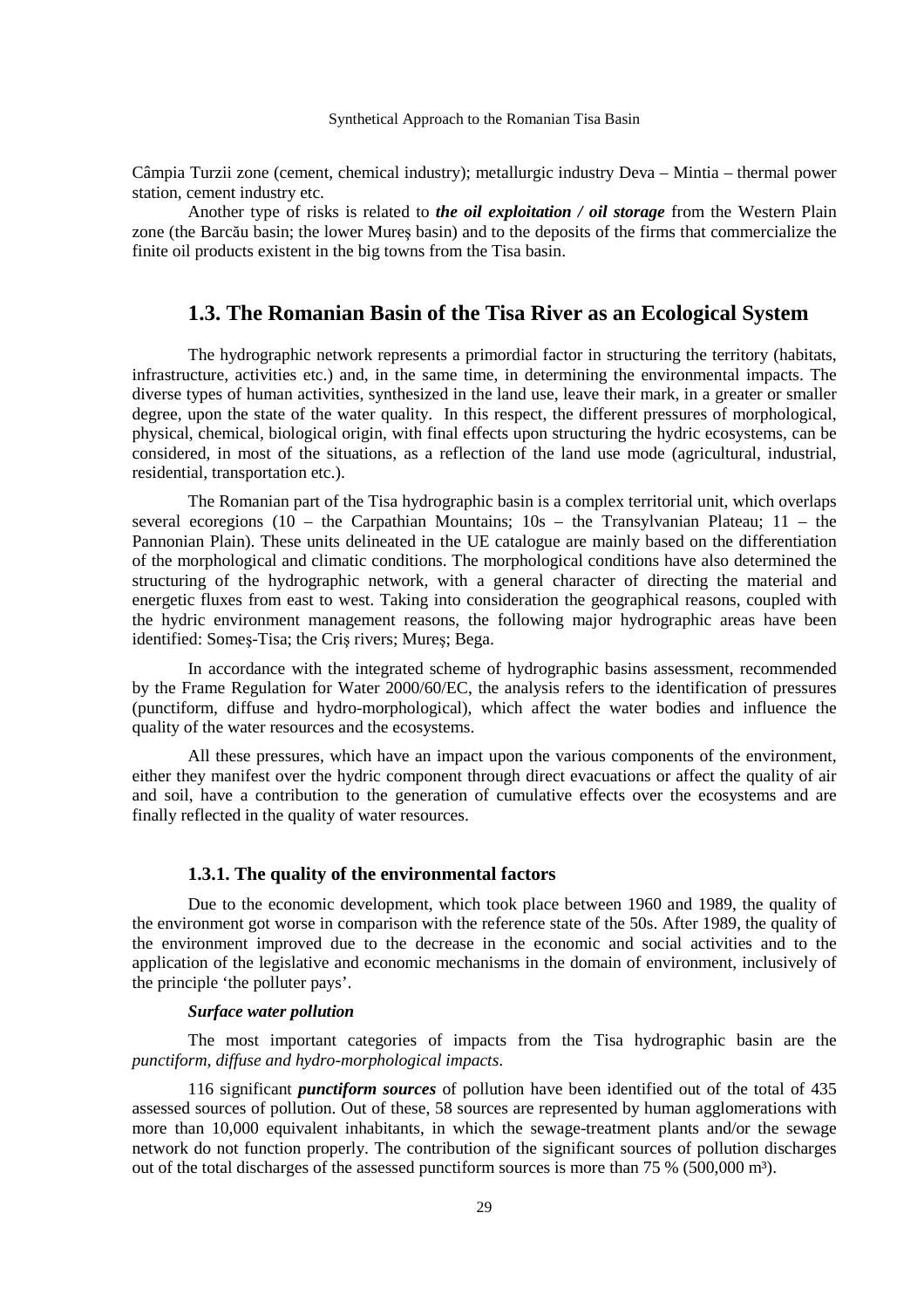#### *The sources of diffuse pollution* are represented especially by:

- o *The chemical fertilizers* used in agriculture, which were between 10-20 kg N/ha and 2-5 kg P/ha, below the average value from the Danube Basin (31.4 kg N/ha and 5.9 kg P/ha respectively);
- o *The pesticides* used for pest control were between 0.4-0.6 kg/ha, below 1,39 kg/ha, the average value of seven states in the Danube Basin;
- o *The domestic animals from the analysed* hydrographic area, which have a density of 0.35 equivalent cows/ha, below the average value from the Danube basin, which ranges between 0.45 – 0.55 equivalent animals/ha, depending on the method of calculus used;
- o *The human agglomerations from the rural environment and the urban environment*, having in view the small percentages of population connected to the sewage network (2.5 % and 75 % respectively).

*The hydro-morphological pressures* affect 350 hydrographic segments out of the total of 1,700 from the hydrographic area, but the most important hydro-morphological pressures are caused by:

- 36 *reservoirs*, the most important being Drăgan, Lugas, Tileagd, Lesu, Fântânele, Colibita, Oașa, Gura Apelor etc.
- 2,300 km of *dams*, 2,500 km of *watercourse regularizations* and 600 km of *embankments*;
- 40 *water derivations*, 3 *canals* inclusively;
- 63 *water intakes* that draw important water discharges and 78 important restitutions.

An important characteristic of the hydrographic basin is represented by the achievement of numerous *fishponds* which affect the hydrodynamic regime of 35 rivers.

#### *Air pollution*

Air is the most important environmental factor for the pollutants transport because it represents the fastest means of transporting the pollutants into the environment and thus, the air quality surveillance is situated on the first place in the monitoring activity. Air pollution has numerous causes, some being the result of the human activities, other being due to some natural conditions of place and climate.

 After analyzing the data acquired from the monitoring network belonging to the Waters and Environment Protection Ministry, it results a slight improvement of air quality due to the decrease in the economic activities and to modernization and changing of technologies carried out at the level of some industrial units.

## *Critical zones with regard to air pollution*

Critical zone or hot zone is the zone in whose territory systematic exceeding of environment quality indicators, given the standardized norms, are recorded, producing serious degradation of the environment state, with consequences upon the people's health, economy and natural capital. The critical zones with regard to air pollution are:

 - *Arad Zone*, due to Arad thermal power station and to the emissions of gas pollutants (NO2, SO<sub>2</sub>); a secondary source of air pollution is the ash dump due to the airborne ash particles;

- *Reșița Zone*, due to the dust and gas pollutants from the SC Combinatul Siderurgic SA Otelăria electrică Resita;

- *Hunedoara Zone*, polluted especially with iron oxides, ferrous metals and sedimentary dust proceeded from the ironworks;

- *Baia Mare Zone* continues to be a critical zone as regards the pollution level due to the activity of the non-ferrous metallurgy and the decantation ponds;

- *Copşa Mică-Mediaş Zone*, with pollution produced by the emission into the atmosphere of important amounts of particles and compounds of non-ferrous metals, with harmful effects upon the environment, emitted by SC SOMETRA SA Copşa Mică;

 - *Târgu Mureş Zone* polluted especially with ammonia and nitrogen oxides proceeded from the chemical fertilizers industry SC Azomureş SA Târgu-Mureş;

 - *Dej Zone*, affected especially by the emissions of sulphur dioxide, carbon disulphide, hydrogen sulphide, mercaptans proceeded from the cellulose, paper and synthetic fibres industry.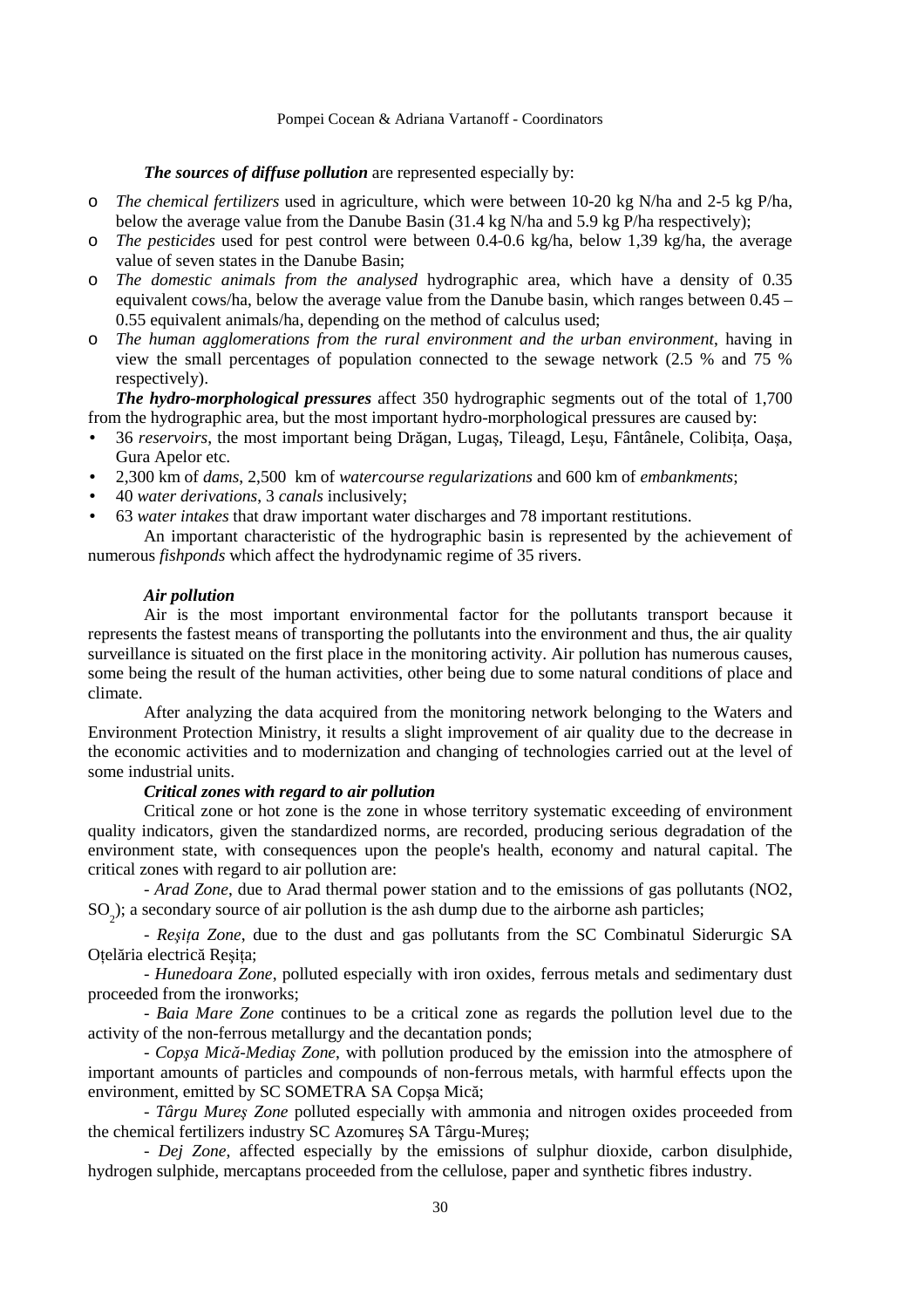#### *Soil pollution*

Soil quality is significantly affected in the areas where there are industrial and domestic waste dumps. The mining worksites detain an important percentage due to depositing the gangue and to the infiltration into the soil, up to the phreatic water level, of toxic chemical substances and heavy metals.

*Chemical soil pollution* affects about 0.9 million ha, out of which excessive pollution affects 0.2 million ha. Pollution with heavy metals (especially with copper, lead, zinc, cadmium) and sulphur dioxide produces extremely powerful aggressive effects upon the soil. This kind of pollution has been identified especially in the following zones: Baia Mare, Zlatna, Copşa Mică. Although, a series of industrial units have been closed in the last period, and others have reduced their activity, soil pollution maintains high in the serious-affected zones.

*Soil destruction due to diverse excavation works* affects about 5,000 ha, being the worse form of soil deterioration. It appears in the case of open-pit mining, such as in the mining basin of the Metaliferi Mountains. The potential of the lands affected by this type of pollution decreased with 1-3 classes, thus, some of these areas have become practically unproductive.

*The soil coverage with wastes and solid residues* has determined the drawing out from the agricultural circuit of about 18,000 ha of agricultural lands. The direct economic damages over the agricultural production owed to the above-mentioned restrictions are assessed to diminish with about 20 % yearly.

*The aggressive agricultural practices* represent an important generator of soil erosion. Due to the economic advantages, the maintaining of monoculture for long periods of time leads to soil impoverishment, reduction of productive potential, reduction of productions and, in the end, to the degradation of the soil fertile horizons (Cluj, Maramureş, Sibiu, Arad counties).

*Excessive grazing* is very harmful for the soil stability because, on the one hand, it imposes the deforestation of some forested areas in order to extend the grazing zones, and on the other hand, it impoverishes the vegetation, generating brambles, which have a very small role in stabilizing the land.

*Critical zones with regard to soil pollution* are represented by Zlatna, Baia Mare and Copşa Mica, where the big industrial units, heavy metal polluters, function or have functioned. The implementation of an integrated system against soil pollution must be noticed in the Zlatna zone and also the initiation of the most efficient measures of restoring the soils polluted with heavy metals (for example Copşa Mică and Zlatna), as well as researches within the framework of the integrated soil and vegetation monitoring (10 counties).

#### **1.3.2. Natural patrimony and protected areas**

 The great diversity of the natural habitats and ecosystems existent in the Tisa hydrographic basin is due to the climate and altitudinal variation and to the diversity of the substratum, soils, flora and vegetation. Thus, in the Tisa hydrographic basin all types of major natural habitats can be found, except for the coastal and marine habitats.

#### *Protected natural areas of national importance*

 The protected natural areas of national importance, in conformity with the current principles of classification (including the ones established by the International Union for Nature Preservation), are represented, in the Tisa hydrographic basin, by: national parks, natural parks, natural monuments, nature reserves and landscape reserves, their structure being different from one site to the other: geological (g), palaeontological (p), speleological (s), botanical (b), zoological (z), geographical and landscape (gl) or mixed (m).

In conformity with Law No. 5, issued on March 6, 2000, regarding the approval of the National Land Management Plan – Section III - Protected Zones, published in the Official Gazette of Romania, no. 152, issued on April 12, 2000, in the hydrographic basin of the Tisa River, following categories of protected areas are assigned:

### *Biosphere reserves, natural or national parks*

There are 8 national or natural parks in the hydrographic basin of the Tisa River, which include more than 441,000 ha in the corresponding categories of protection.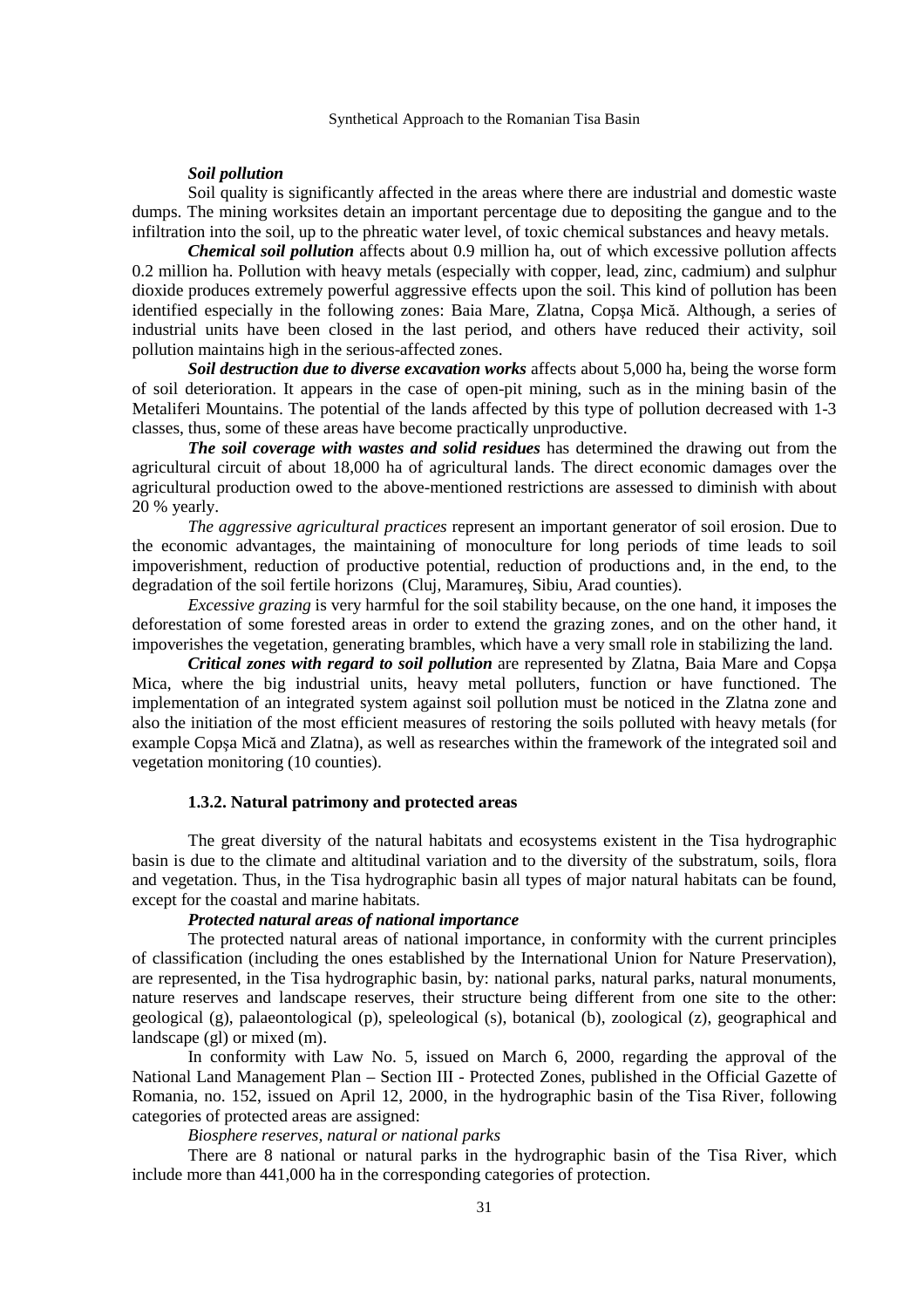| <b>Position</b> | <b>Name</b>                             | Area (ha) | County                                 |
|-----------------|-----------------------------------------|-----------|----------------------------------------|
|                 | Retezat                                 | 38,047    | Hunedoara                              |
| F               | Apuseni Mountains                       | 75,784    | Alba, Bihor, Cluj                      |
| G               | Rodna*                                  | 37,429    | Bistrița-Năsăud, Maramureș,<br>Suceava |
| K               | Călimani*                               | 11,330    | Bistrița-Năsăud, Suceava, Mureș        |
| N               | Grădiștea Muncelului-Cioclovina         | 10,000    | Hunedoara                              |
| HG 2151         | The Mures River Meadow                  | 17,166    | Arad, Timiş                            |
| HG 2151         | Dinosaurs' Geopark<br>The Land of Hateg | 102.392   | Hunedoara                              |
| HG 2151         | <b>Maramures Mountains</b>              | 148,850   | <b>Maramures</b>                       |
|                 | Total:                                  | 441,000   |                                        |

*\* partial area, only the one which belongs to the Tisa hydrographic basin* 

#### *Nature reserves and natural monuments*

 There are also more than 380 nature preserves and natural monuments, with a total area of 37,241 ha. Thus, there is a total area of more than 478,000 ha subjected to different forms of protection, representing about 6.8 % out of the total area of the hydrographic basin of the Tisa River (7,112,435 ha). This value is more than 5 % - the percentage of protected areas at Romania's level, but less than 10.5 % - the percentage of protected areas at world's level.

Later on, by means of governmental decisions (HG 2151/2004), three more protected areas were added and included in the category of natural parks (The Mureş River Meadow National Park, Dinosaurs' Geopark The Land of Hateg and the Maramures Mountains National Park) and also 20 protected areas from the category of nature preserves and natural monuments.

#### *Protected natural areas of county importance*

The network of protected areas also includes the territories declared subjected to the regime of protection at county's level. Many of the protected natural areas of county importance, which were declared as such by the local authorities throughout time, have been taken over by Law No. 5/2000 as being of national importance. Moreover, in the period between 1995 and 2002, at the proposal of the environmentally oriented, nongovernmental organizations, a series of natural areas from the Tisa hydrographic basin, have been put under protection, by means of the county councils' decisions.

## 2. SOCIAL SITUATION OF THE REGION

## **2.1. Demographic phenomena and processes**

#### **2.1.1 Population as a resource**

Population acts as a resource through the duality action factor – consumption factor, therefore demographic analyses are, due to this reason, relevant for underlining the demographic situation of the territory and the development potential as well. The size of population is the most synthetic expression of the human potential of each studied settlement, and the most important resource for economic activities.

## **2.1.2. Evolution of population, number, density**

The evolution of the population of Tisa River Basin (Tisa RB) has been analyzed based on census data (1948 – 2002) and data from the statistical yearbooks from the period 1992 – 2002.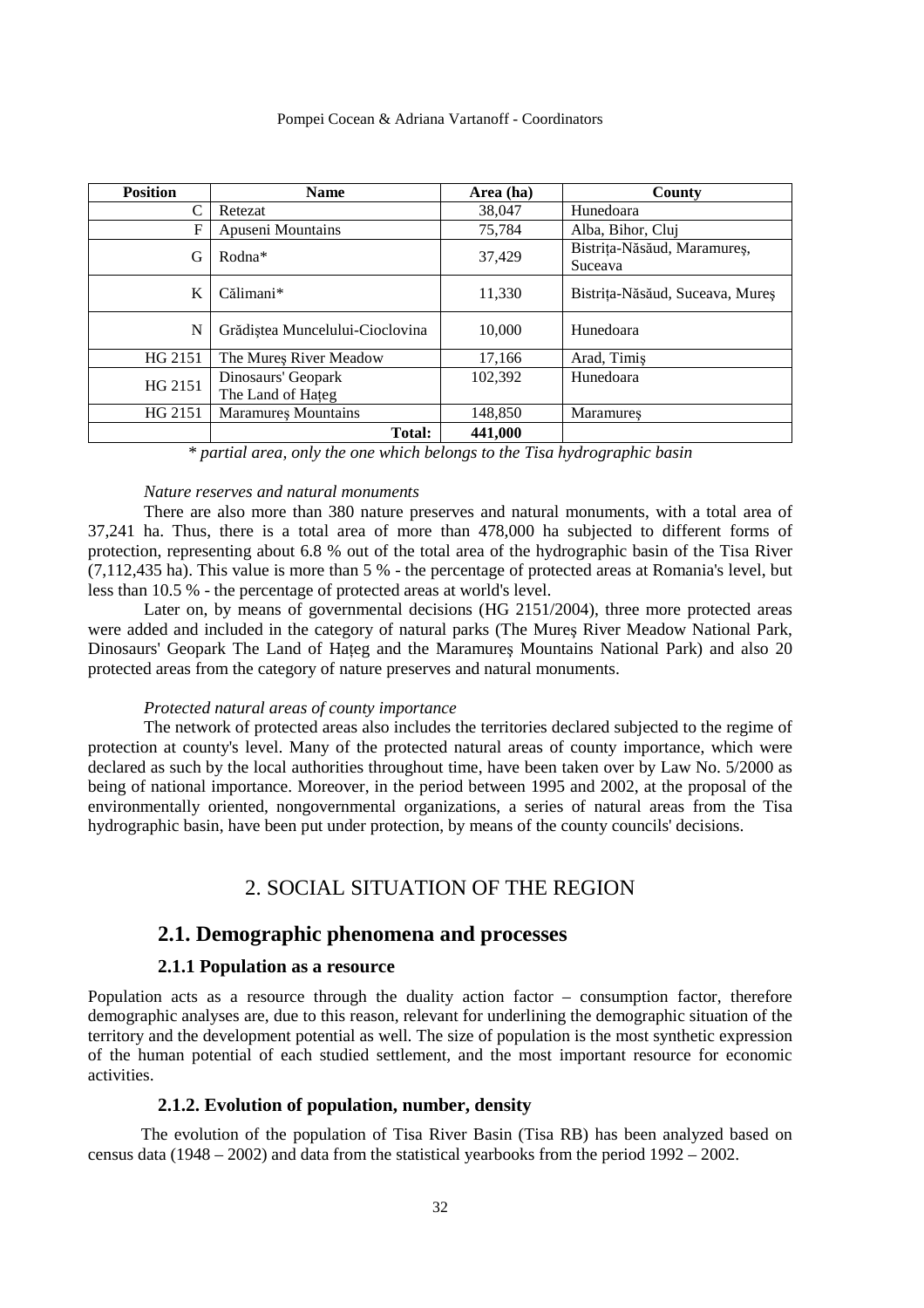Population size increased continuously between 1948 and 1992, especially during the period 1966 – 1977 (circa 10%). Between 1977 and 1992 the size of population remained relatively constant. Between 1992 and 2002 there was a slight decrease (circa 6%). The majority of counties followed the general evolutional trend of the area, with few exceptions (slight decreases in the counties Arad, Mureş and Sibiu during 1977-1992, contrary to the general increasing trend).

Compared with the national trend, the dynamics of population recorded in the counties within the Tisa RB a slower growth rhythm until 1992, as well as an accelerated decrease after 1992. The decreasing trend had values different during the period  $1992-1996 (2%)$  compared to  $1996-2002 (5%).$ 



Data source: INS, Statistical Yearbook of Romania 2003

Between 1992 and 2002, the dynamics of population according to urban/rural structure followed different trends until 1997: slight urban increase and constant rural decrease. After 1997, the decreasing trend characterized the evolution of both rural and urban population. During 1992 – 2002, the total urban population of counties decreased more than the rural one.

The 2002 census showed a *total population* of the Tisa RB of **5,346,507** people, including the total population of 9 counties and partial population of other 4 (Harghita, Hunedoara, Sibiu and Timiş).

| County            | <b>Total population 2002</b> | % of the total per area |
|-------------------|------------------------------|-------------------------|
| Alba              | 382,747                      | 7.15                    |
| Arad              | 461,791                      | 8.62                    |
| Bihor             | 600,246                      | 11.21                   |
| Bistrița - Năsăud | 311,657                      | 5.82                    |
| Clui              | 702,755                      | 13.12                   |
| Harghita          | 186,158                      | 3.48                    |
| Hunedoara         | 337,599                      | 6.30                    |
| Maramures         | 510,110                      | 9.53                    |
| Mures             | 580,851                      | 10.85                   |
| Sălaj             | 248,015                      | 4.63                    |
| Satu - Mare       | 367,281                      | 6.86                    |
| Sibiu             | 142,549                      | 2.66                    |
| Timis             | 523,596                      | 9.78                    |
| Total - Tisa RB   | 5,346,507                    | 100                     |

Data source: INS, Census of population, dwellings and households, 2002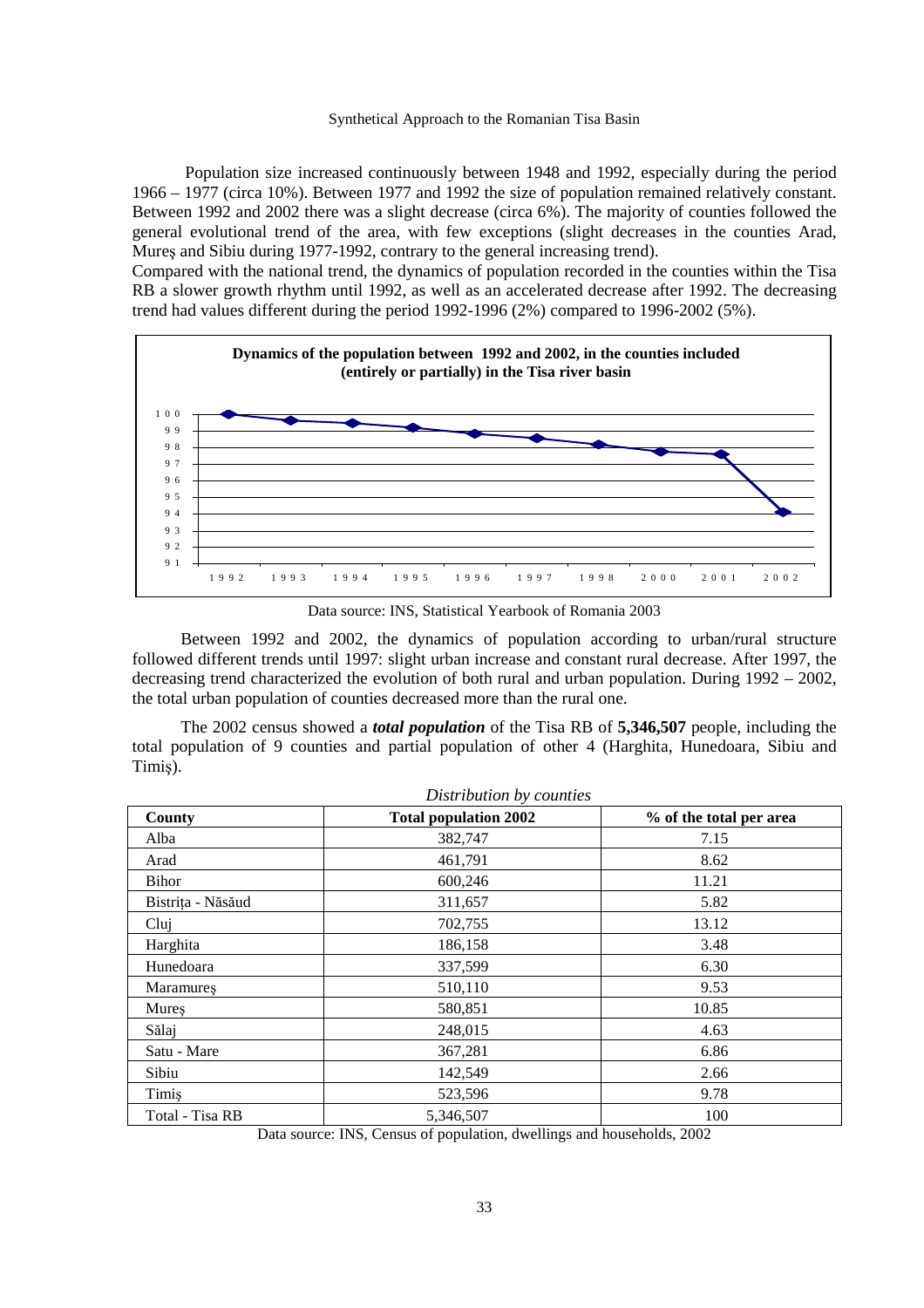Compared to 1992, the population of the area decreased with 333,178 people, *i.e.* 6.0%. The decreasing trend manifested stronger in the urban environment (7.1%), as a consequence of decreased birthrates in the first years after 1990, and after 1997, as a consequence of migration from urban to rural due to the restructuring of economic activities.

| _              |            |            |                  |  |  |
|----------------|------------|------------|------------------|--|--|
|                | 1992       | 2002       | <b>Evolution</b> |  |  |
| Total          | 5.687.550  | 5,346,507  | $-6.1\%$         |  |  |
| Urban          | 3.078.318  | 2,859,855  | $-7.1\%$         |  |  |
| Rural          | 2.609.232  | 2,486,652  | $-4.4\%$         |  |  |
| <b>Romania</b> | 22,810,035 | 21,680,974 | $-4.9\%$         |  |  |

*Evolution of Tisa RB population during 1992-2002*

Data source: INS, Census of population, dwellings and households, 2002

At the level of administrative-territorial units, the dynamics of population has different trends. In approximately 51% of the administrative-territorial units within the area, the population decreased with at least 5%, in 7% increased with over 5%, and in 42% the population size remained relatively constant. The area with significant decreases is the center of the area, including the Hunedoara County, East of the counties of Arad, Bihor, Sălaj, West of the Cluj County and North of the Alba County. In some communes within the area, the population size decreased significantly (between 25% and 37%). Given the maintenance of the intensity of decreases in the natural and emigrational evolution of population, this situation could lead to the *demographic risk* phenomenon.

Administrative-territorial units where population size increased do not form a coherent region. The most important increases (between 15% and 23%) were recorded in: Brateiu, Floreşti, Băseşti, Moşna, Sântana de Mureş.

2002 census revealed in the studied area a **density of population** lower than the national average (74,6 people/km<sup>2</sup> compared to 90, 9 people/km<sup>2</sup>).

| <b>Environment</b> | 1992  | 2002  | 2006  |
|--------------------|-------|-------|-------|
| Urban              | 360.9 | 324.8 | 276.8 |
| Rural              | 41.3  | 39.6  | 38.7  |
| Tisa RB – total    | 79.4  | 74.6  | 74.1  |

*Evolution of Tisa RB population density, by environment* 

Data source: INS, Census of population, dwellings and households, 2002

It can be noticed that density decreases in both environments. As the population size diminishes, average densities remain constantly below the national values.

Cluj has the highest density among the counties  $(105.3 \text{ inhabitants/km}^2)$ , due to large urban concentrations  $(1,654.5 \text{ people/km}^2)$ , followed by Timiş and Bihor. County seats and large cities are true economic growth poles, attracting population of working ages in the close areas. Harghita and Hunedoara counties have the lowest densities (47.0 and 52.7 inhabitants/ $km^2$ , respectively), but due to different reasons - predominance of mountain areas or low attractiveness for population given the restructuring of industry.

In reference to base administrative-territorial units, the highest density is exhibited by  $1<sup>st</sup>$  rank urban settlements: Cluj, Timişoara and Oradea. In the rural environment, the communes with high densities (over 50 people/km²) are grouped in the center of Transylvania (parts of the counties Mureş, Cluj, Alba, Bistrita-Năsăud) and dispersed in the Western area (Timis, Arad, Bihor, Satu-Mare, Maramureş). The lowest values of density occur in the West and North of Hunedoara country, confronting serious depopulation problems, but also in a small number of settlements from Alba county.

### **2.1.3 Structure of population**

**Structure and distribution of population by urban/rural** analyzed using statistical data demonstrate the installation of a slight ruralization trend in most of the regions of the country. This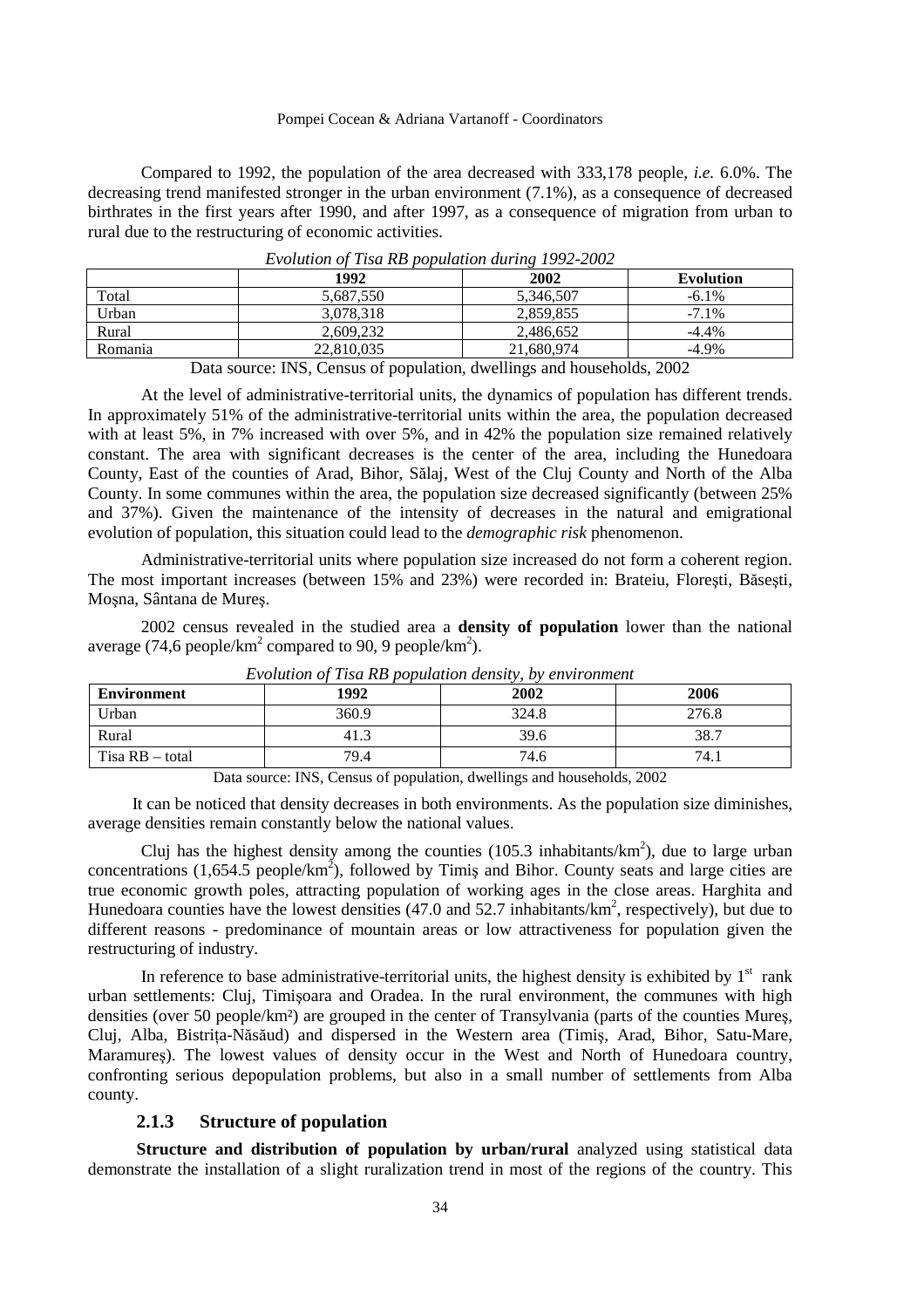phenomenon is perceptible in the Tisa region, loosing 0,8% of the urban population in 2002 compared to 2001. Nevertheless, the weight of urban population remains higher than the national average.

| Year    | 2001             |                  | 2002                                  |                  |  |
|---------|------------------|------------------|---------------------------------------|------------------|--|
|         | Urban population | Rural population |                                       | Rural population |  |
| Area    | (% )             | $\frac{9}{6}$    | $\frac{9}{6}$                         | $\frac{1}{2}$    |  |
| Tisa    | 56.0             | 44.0             | 55.2                                  | 44.8             |  |
| Romania | 54.6             | 45.4             | ، ، ، ،                               |                  |  |
|         | $\sim$<br>$\sim$ | $  -$<br>-----   | $\sim$ $\sim$ $\sim$<br>$\sim$ $\sim$ |                  |  |

*Distribution of population by environment, in the area of Tisa, compared to national average* 

Source of primary data: INS, Statistical Yearbook of Romania 2002 and

Census of population, dwellings and households, 2002

The structure of population differs substantially from one county to another, from very high urbanization rates (over 65%) in Timiş, Cluj and Hunedoara up to high percentage of rural population (over 60%) in Bistrița and Sălaj. Hunedoara records the highest decrease in urban population, nearly 4%, whilst Clui County looses only 1.7%. A different trend can be found in Timis County, which records, along with Maramureş and Arad, increases of urban population. The size of rural population increased in Harghita and Hunedoara due to the migration of returning from urban regions to the rural ones.

**The gender distribution of population** for the entire area has values almost identical to the national ones in both urban and rural environments. The slightly increased percentage of women can be found within the area too, in almost all settlements, maintaining the ratio of the two averages.

|                | Distribution of population by Kenaer and christomicht, compared to national arcraxe<br>Total population $(\% )$ |      |        | Urban population $(\% )$ |      |        | <b>Rural population</b> $(\%)$ |      |        |
|----------------|-----------------------------------------------------------------------------------------------------------------|------|--------|--------------------------|------|--------|--------------------------------|------|--------|
| Area           | Total                                                                                                           | Male | Female | Total                    | Male | Female | Total                          | Male | Female |
| <b>TISA</b>    | 100%                                                                                                            | 48.7 | 51.3   | 55.2                     | 48.1 | 51.9   | 44.8                           | 49.4 | 50.6   |
| <b>ROMANIA</b> | 100%                                                                                                            | 48.8 | 51.2   | 52.7                     | 48.0 | 52.0   | 47.3                           | 49.5 | 50.5   |

*Distribution of population by gender and environment, compared to national average* 

Source of primary data: INS, Statistical Yearbook of Romania 2002

and Census of population, dwellings and households, 2002

There are several exceptions at the level of administrative-territorial units: in the counties of Sălaj and Satu Mare females have the highest percentage (54.4%) in two communes, whilst settlements where the percentage of males is over 53% lie in the counties of Alba, Harghita and Arad.

#### **Structure of population by ages**

The age structure of a population has consequences not only on its demographical evolution, but also on the economic development of the area, through its implications on the labor market and demand of public goods and services.

Comparing the age distribution of population, we notice that the population of Tisa RB is less aged than the national one: the young group  $(0 - 14$  years old) has a 2% higher percentage, whilst the elders have a lesser percentage.

| Environment          | $0-14$ vears old | 15-59 years old | $60+$ years old |
|----------------------|------------------|-----------------|-----------------|
| URBAN TISA RB        | 16.4%            | 68.5%           | 15.1%           |
| <b>RURAL TISA RB</b> | 19.2%            | 57.5%           | 23.3%           |
| <b>TOTAL TISA RB</b> | 17.7%            | 63.6%           | 18.7%           |
| <b>TOTAL ROMANIA</b> | 17.4%            | 63.2%           | 19.4%           |

*Distribution of population by large age groups in Tisa River Basin* 

Data source: INS, Census of population, dwellings and households, 2002

Reporting to the two environments, we notice that the rural population of the area is older than the urban one. There are phenomena that could lead to demographic risk. Counties with the most obvious demographic aging are Sălaj, Hunedoara, Alba, Arad, Bihor, Mureş and Cluj. The opposite situation exists in the counties of Bistrita-Năsăud, Maramures, Satu – Mare, Sălaj and Harghita.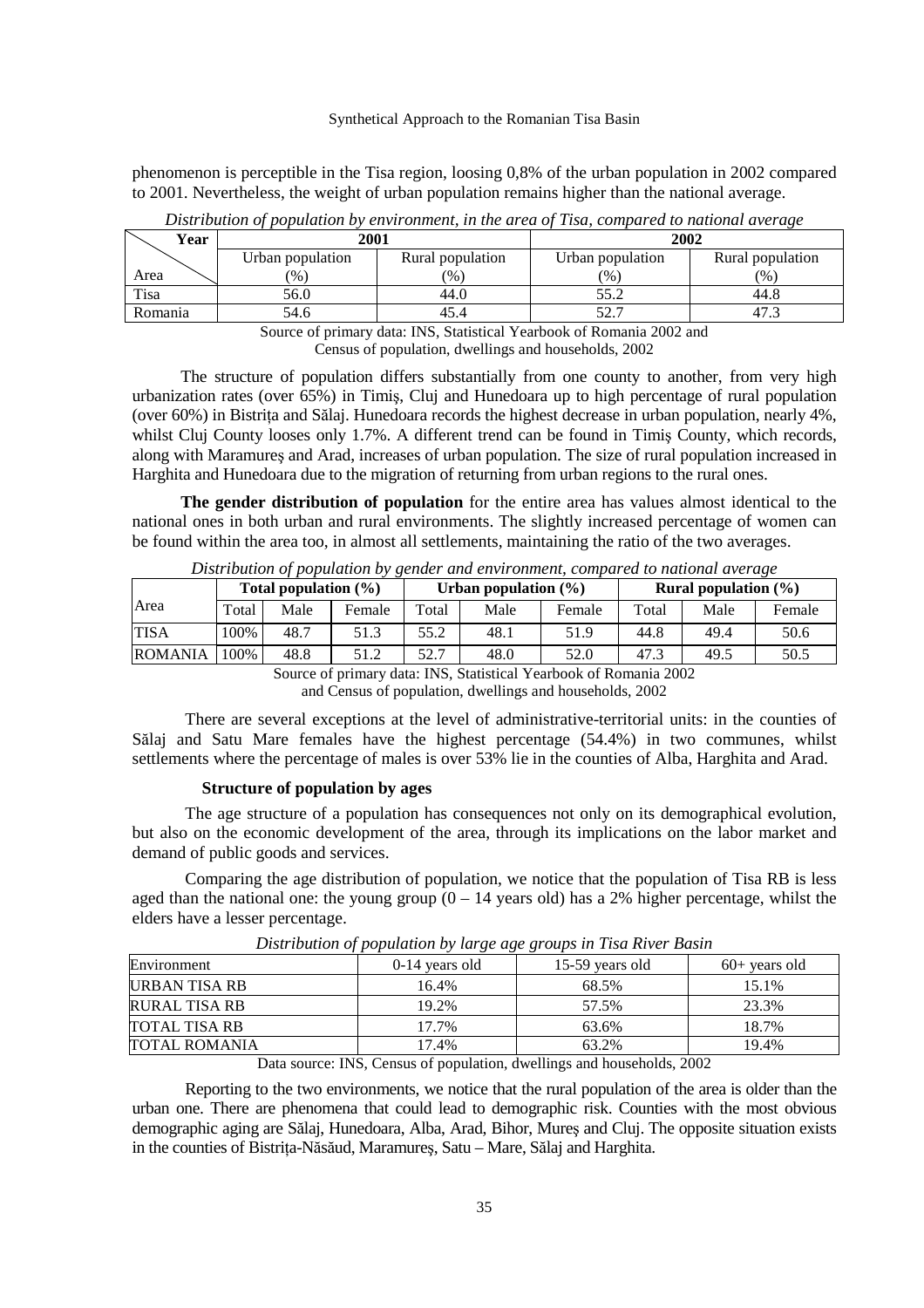There are several areas within Tisa RB with important weights (over 30%) of elder population, the largest one lies at the border of the counties Sălaj and Cluj.

High values of the **ratio of age dependence** are offered by high weights of elder population. As a consequence, the aforementioned area and the center of Bihor county are the areas with the highest demographic dependence. The ratio of dependence by environment is almost double in the rural than in the urban environment. Compared with the national average, the dependence ratio is slightly lower, representing an advantage in the development of economic activities.

**Average age of population** in the studied area is similar to the national one. Therefore, average age was 37.3 yearsold/total population at the 2002 census, and the gender-specific ones were 38.6 for women and 35.9 for men.

**Educational structure of population** refers to education level of population age 10 and over, grouped in 4 classes based on the level of education. One could notice the higher level in urban regions compared to the rural ones, as well as lower percentage of people without education.

Compared to the national situation, the percentage of people from the rural environment that finished four grades is higher, reducing the percentage of people without education, but there is also a lower level of education in rural areas (weight of secondary education).

| Area           | Total $(\% )$ | <b>Higher education</b><br>$\frac{6}{9}$ | <b>Secondary education</b><br>$\frac{0}{0}$ | <b>Primary education</b><br>$\frac{6}{9}$ | No education<br>$\frac{0}{0}$ |
|----------------|---------------|------------------------------------------|---------------------------------------------|-------------------------------------------|-------------------------------|
| <b>Tisa</b>    | 100           | 6.7                                      | 69.7                                        | 18.4                                      | 5.2                           |
| Urban          | 100           | 10.6                                     | 73.1                                        | 13.2                                      | 3.2                           |
| Rural          | 100           | 1.5                                      | 54.5                                        | 37.5                                      | 6.5                           |
| <b>ROMANIA</b> | 100           | 7.1                                      | 67.2                                        | 20.1                                      | 5.6                           |
| Urban          | 100           | 11.8                                     | 71.6                                        | 13.5                                      | 3.2                           |
| Rural          | 100           | 1.6                                      | 62.2                                        | 27.7                                      | 8.5                           |

*Comparative distribution of population age 10 and over, by level of education* 

Source of primary data: INS, Statistical Yearbook of Romania 2002 and Census of population, dwellings and households, 2002, vol. I

**Ethnic structure of population within the area of Tisa** is characterized by high diversity, concentrating most of the ethnic minorities from Romania. Therefore, there are 19.7% Hungarians, most in the counties Harghita (84.6%), Mureş (39.3%) and Satu Mare (35.2%). The ethnic structure by environment reveals the fact that Hungarians from the first 2 counties are concentrated in rural areas, whilst those in Satu Mare county concentrate in urban areas. The rural areas concentrate Ukrainians (Maramureş), Slovaks (Bihor) and Serbians (Timiş). Most Roma people leave in Mureş, Bihor (over 75% in rural areas), as well as in Sibiu county.

The ethnic background is one of the socio-cultural factors explaining the evolution of demographic phenomena, especially birth rate and migration. The ethnic variety of the community has an individual impact.

#### **2.1.4. Movement of population**

**Natural movement** comprises two demographic phenomena – birth rate and mortality – and constitutes, along with migration, the components that determine the evolution of a population.

**Birth rate is** a demographic phenomenon sensitive to a series of socioeconomic factors. The 2002 birthrate in Tisa RB was similar to the national one. As a consequence of inertia to changes associated with modernity values, rural birth rates are higher than the urban ones.

Birthrates exceed in most counties the national average. The lowest rate is found in Hunedoara, due to the high percentage of elder population and to the negative migratory balance.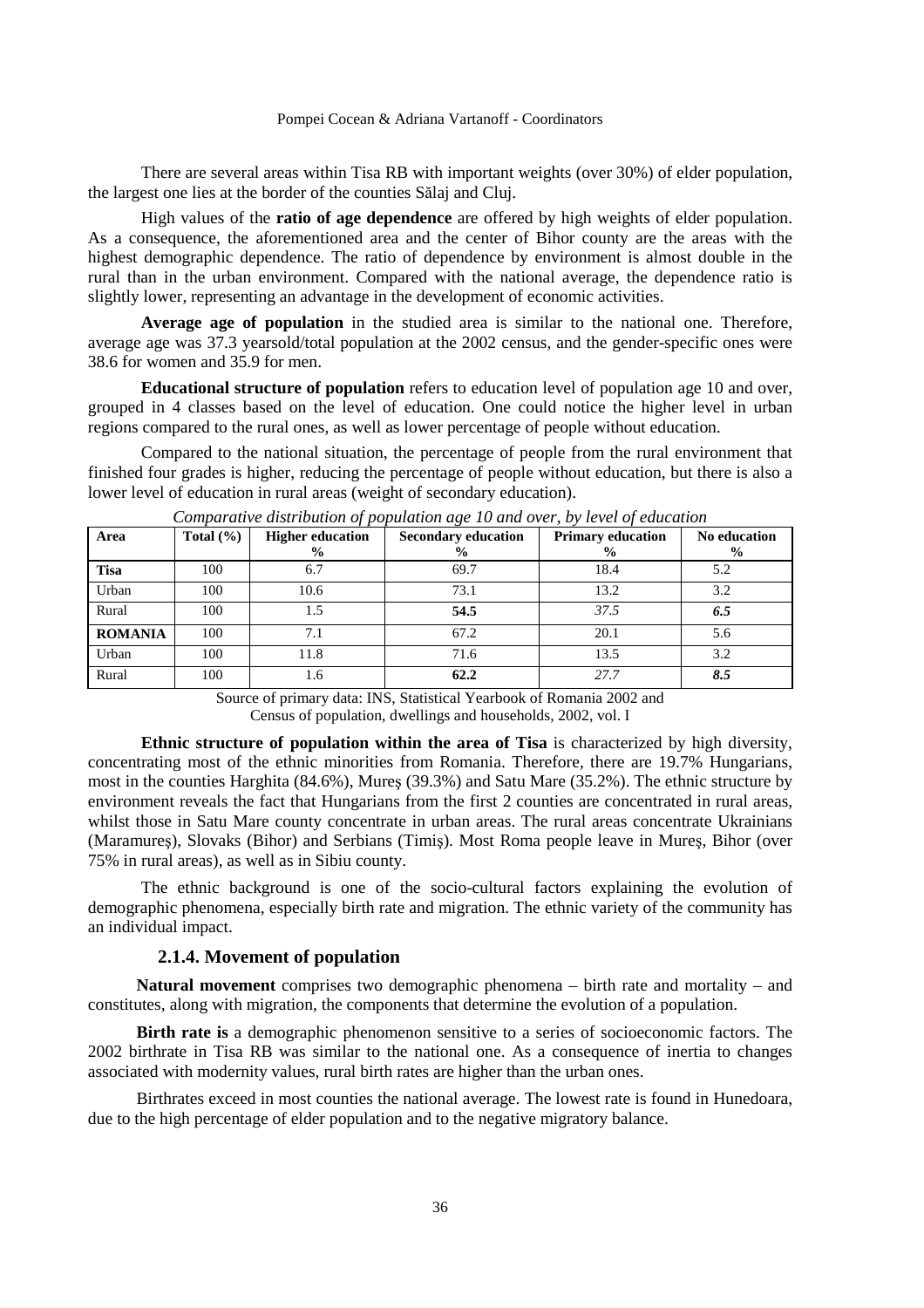|                  | <b>BIRTH RATE</b> | Natural growth |         |
|------------------|-------------------|----------------|---------|
| County           | $\%$              | $\%$           | $\%$ o  |
| Alba             | 16.5              | 9.9            | $-6.2$  |
| Arad             | 17.1              | 9.5            | $-7.4$  |
| <b>Bihor</b>     | 16.4              | 11.2           | $-5.2$  |
| Bistrița Năsăud  | 12.6              | 12.7           | 0.1     |
| Clui             | 17.8              | 9.6            | $-8.1$  |
| Harghita         | 13.2              | 10.8           | $-2.4$  |
| Hunedoara        | 18.1              | 7.1            | $-11.1$ |
| <b>Maramures</b> | 13.2              | 11             | $-2.2$  |
| <b>Mures</b>     | 15                | 12.5           | $-2.5$  |
| Salaj            | 19.5              | 11.1           | $-8.3$  |
| Satu - Mare      | 15.8              | 11.2           | $-4.5$  |
| Sibiu            | 12                | 12.6           | $-0.6$  |
| Timis            | 14.7              | 10             | $-4.6$  |

*Natural movement of population by county (2002)* 

Data source: INS, Settlement sheet, 2002

The birth rate has a behavior strongly influenced by the economic and political environment. Nationwide, during 1990 -1995, decrease to half of the number of live births was followed by a return to the 1990 numbers only in 2000. Economic development would not influence birth rates significantly without a "cultural pro-birth rate trend" at the level of population. Solutions for the increase of the birth rate include increasing the flexibility of opportunities for young women to develop professionally at the same time with the process of forming a family, born and raise children.

**Mortality**, expressed through the mortality rate, records in 2002 a value higher than the national average, even though the population of the area is elder than the national one. In the rural regions, mortality is higher than in the urban ones, as a consequence of the deficit of health services in the rural areas.

| <b>MORTALITY RATE</b> | <b>BIRTHRATE</b> | <b>NATURAL GROWTH</b>                           |  |
|-----------------------|------------------|-------------------------------------------------|--|
| 12.0 ‰                | $9.7\%$          | $-3.1\%$                                        |  |
| $11.6\%$              |                  | $-2.7\%$                                        |  |
| <b>MORTALITY RATE</b> | <b>BIRTHRATE</b> | NATURAL GROWTH                                  |  |
| 16.6 ‰                | 10.8%            | $-5.0 \%$                                       |  |
| 14.6 ‰                | 11.5 ‰           | $-3.1\%$                                        |  |
| <b>MORTALITY RATE</b> | <b>BIRTHRATE</b> | NATURAL GROWTH                                  |  |
| $10.5\%$              | $9.6\%$          | $-1.7\%$                                        |  |
| $9.0\%$               | 8.4 ‰            | $-0.6\%$                                        |  |
|                       |                  | 9.8%<br>$\mathbf{u}$ $\alpha$ $\alpha$ $\alpha$ |  |

*Natural movement of population by urba/rural structure (2002)* 

Data source: INS, Settlement sheet, 2002

Similarly to birth rates, most counties present mortality rates close to the average per region. Nevertheless, there are counties with more elder population, where mortality rates exceed the average: Hunedoara, Sălaj, Arad.

**Natural growth** was in 2002 negative, for the entire area and by environment too, with decreases more accentuated than the national average. The same situation can be found within the counties, the only exception is Bistrita – Năsăud where the total natural growth is null.

There is a trend to group in two large zones, base administrative-territorial units with negative natural growth below 10‰. The first area includes territories of Hunedoara County, East of Arad County and the South of Bihor County, and the second includes Cluj County and territories from the East of Sălaj County. Positive natural growth manifests especially in Bistrita-Năsăud County, East of Maramureş County, Northeast of Sibiu County and West of Timiş County.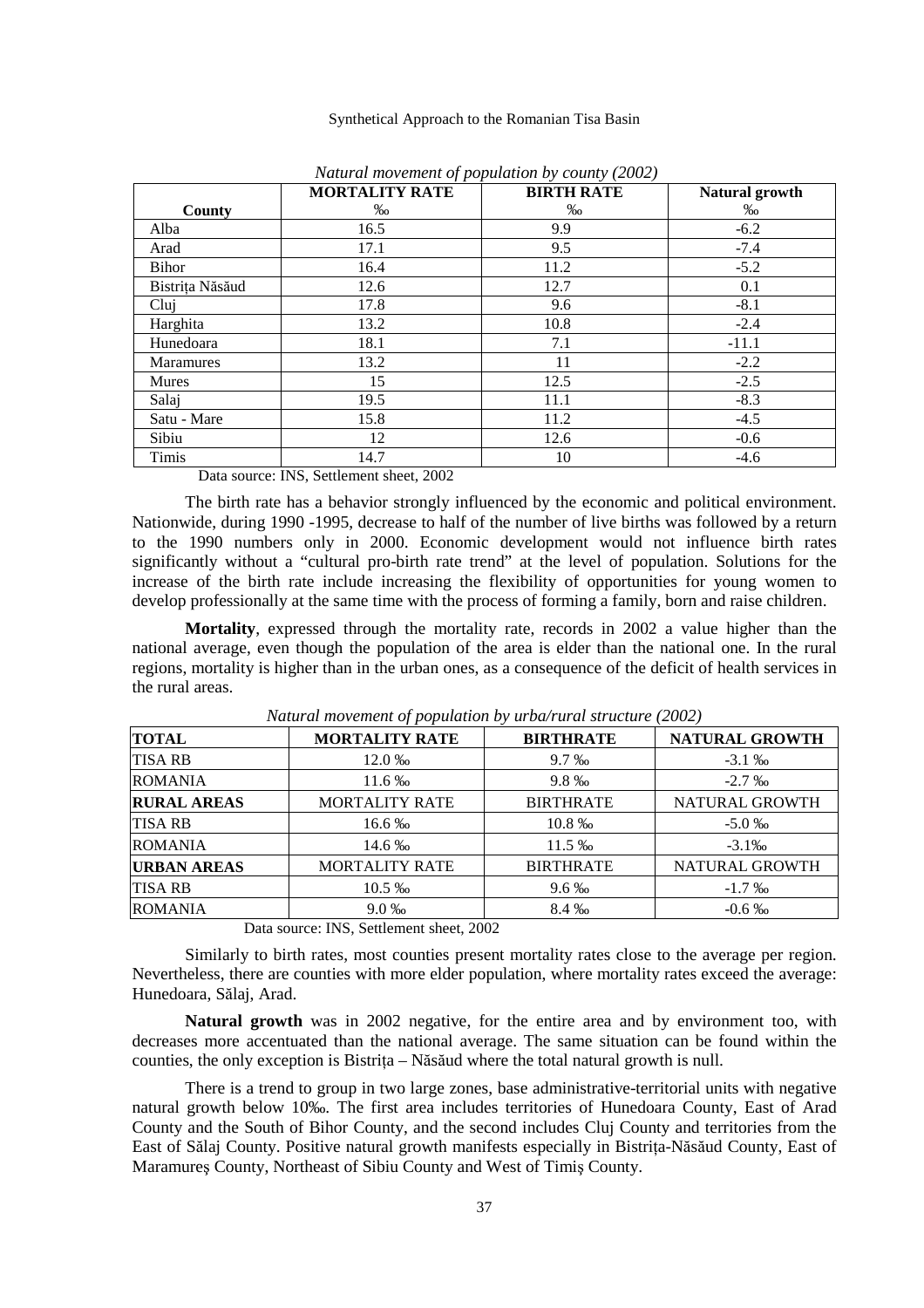**Migratory movement of population** led to important changes in the territorial distribution of population during 1992 – 2002 under the concomitant influence of three factors: differentiated level of natural growth, internal migration fluxes and intensity of external migration.

**The migratory increase** expressed by the difference between incoming and outgoing population in 2002 within the Tisa RB is almost null. Nevertheless, there is an accentuated shift of population from urban to rural regions, and between rural regions from the same county or from different counties. Most of the area with important population decreases are those with negative migratory growth, especially in the counties Cluj, Alba, Bihor and Hunedoara, but the largest concentration of settlements with an accentuated negative growth lie in counties with the highest poverty rates, Bistrița-Năsăud and Maramureș.

Settlements with an accentuated positive growth are mostly rural, situated in the proximity of the cities – county seats, as a consequence of restructuring activities within the urban economy, but also due to advantageous conditions for purchasing land or houses close to the city. If during the first part of the 90's migrations were directed from poorer to more developed regions, after 1995 the migration was reverted, considered crucial to provide for the subsistence (rural areas allow for the satisfaction of fundamental needs at a lower cost).

2002 census showed that the population changing its residence within the Tisa area has the highest percentages (compared to the population of the county) in the counties Timis (46.8%), Hunedoara (45.6%) and Arad (34.7%). Counties Arad and Timiş have the highest percentage of immigrants from other countries (1.1% and, respectively, 1.4%), followed by Sibiu, Bihor and Satu Mare.

In regard to inter-county migration fluxes within the Tisa area, there are differences between the fluxes of immigrants and emigrants, enabling for the identification of donor and recipient counties. Cluj is the only both donor and recipient county within the studied area.

A specific type of migration is the *circulatory* or *temporary migration*, characteristic to the labor force traveling outside the country borders to search for a better-paid job. A study of 2262 Romanian villages during 1992 – 2002, demonstrates that the intensity of circulatory migration depends a lot in the rural environment on the *dominant cultural type of village specific to the respective area* and on the *migratory experience*. Out of the six cultural types identified in Romania, only four can be found in the studied area: communities minority – ethnic, communities minority – religious, immigration communities and isolated communities. Circulatory migration was more intense in villages with a maximum migration experience in the counties of Arad, Timiş, Alba and Hunedoara, in villages with a high percentage of religious minorities (Bihor, Satu Mare, Maramures, Bistrita-Năsăud and Sibiu) and in villages with a high percentage of Hungarian population from Sălaj, Cluj, Mureş and Harghita.

# **2. 2. Work resources**

The structure of labor force within Tisa RB has an ageing trend determined by an increased percentage of the age group 45-64 years old (by 1%) and decreased percentage of the age group 15-29 years old (by 2%) between 1992 and 2002. In the rural environment, the imbalance results from a reduced percentage of the age group 35-59 years old, due to the massive migratory phenomenon during the period of city industrialization and increased weight of the young labor force (15-35 years old) that exercises a big pressure on the rural labor market, which lacks the absorption capacity.

**The global occupation rate**, computed as percent ratio of occupied population and population of working age, illustrates synthetically the capacity of economy to offer workplaces to the labor force. Given that unemployed population had a general increasing trend, the degree of occupation decreased for the labor force. The global occupation rate in Tisa RB is comparable with the national average, but in the counties Arad, Hunedoara, Mureş, Sălaj and Sibiu its values fall below 35%. Among the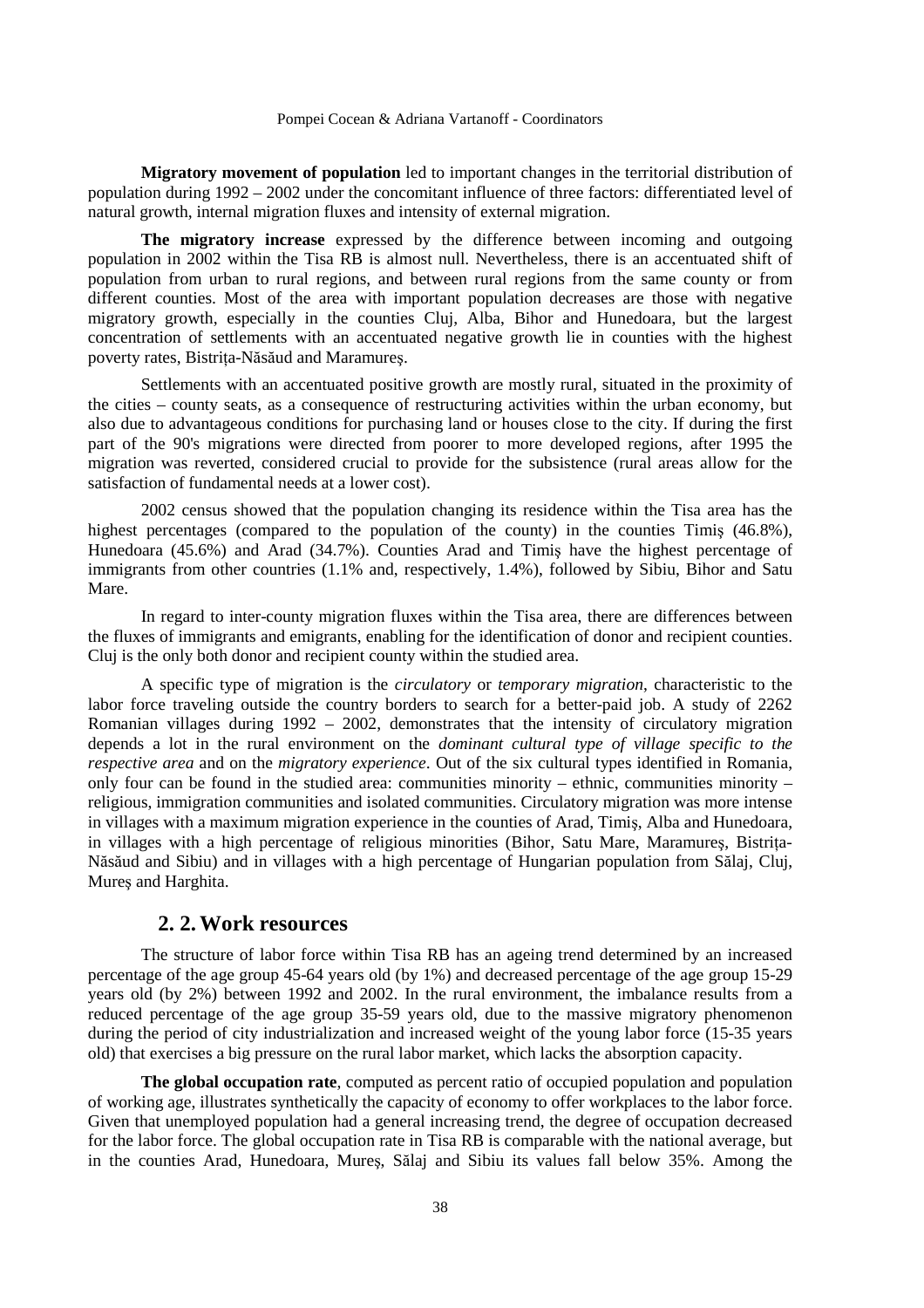counties, Hunedoara and Sălaj confront with high unemployment among active population. A particular situation exists in the counties Bistrita-Năsăud and Maramures, where even though the occupation rate is high, population concentrates in the primary sector.

| County                        | <b>Global occupation</b> | <b>Primary sector</b> | <b>Secondary sector</b> | <b>Tertiary sector</b> |
|-------------------------------|--------------------------|-----------------------|-------------------------|------------------------|
|                               | rate %                   | $\%$                  | $\%$                    | $\%$                   |
| <b>ALBA</b>                   | 36.0                     | 25.9                  | 39.6                    | 34.5                   |
| <b>ARAD</b>                   | 33.7                     | 19.5                  | 37.3                    | 43.2                   |
| <b>BIHOR</b>                  | 35.9                     | 23.9                  | 37.2                    | 38.9                   |
| <b>BISTRITA - NASAUD</b>      | 45.6                     | 54.5                  | 19.8                    | 25.7                   |
| <b>CLUJ</b>                   | 35.5                     | 14.1                  | 36.2                    | 49.7                   |
| <b>HARGHITA</b>               | 36.5                     | 23.4                  | 38.6                    | 38.0                   |
| <b>HUNEDOARA</b>              | 33.6                     | 26.9                  | 34.3                    | 38.8                   |
| <b>MARAMURES</b>              | 36.9                     | 37.9                  | 29.9                    | 32.3                   |
| <b>MURES</b>                  | 32.0                     | 17.1                  | 41.4                    | 41.5                   |
| <b>SALAJ</b>                  | 33.9                     | 31.4                  | 32.6                    | 36.0                   |
| <b>SATU MARE</b>              | 38.1                     | 32.3                  | 35.1                    | 32.7                   |
| <b>SIBIU</b>                  | 34.4                     | 12.9                  | 44.4                    | 42.7                   |
| <b>TIMIS</b>                  | 43.1                     | 31.4                  | 31.8                    | 36.8                   |
| <b>Total Tisa River Basin</b> | 36.5                     | 26.5                  | 35.2                    | 38.4                   |

*Global occupation rate and rates by main activity sectors*

The degree of occupation by county had a constantly descending dynamics from 1992 until 2002. The most important decreases (up to 15%) had been recorded in Hunedoara, Alba, Bistrița-Năsăud and Maramureş, counties where mining industry, along with other industrial (sub)branches, lost a large number of employees. Also, these counties had most of the mining and processing industry sites that are declared unfavoured, where the occupation degree is even lower.

## **2.3. Social infrastructure**

## **2.3.1. Education infrastructure and services**

The studied area is analyzed based on the main indicators that could confer a global image on equal chances of population to access education services, given by the size and distribution of education units in the territory and quality of education services as well.

The comparative analysis of indicators *average number of pupils per instructor* and *average number of pupils per classroom* at the level of Tisa RB and nationwide, in 2002, shows that the values for the studied area situate below national averages, constituting a favorable global situation. A number of 14-15 pupils/instructor is adequate for maintaining the quality of the educational process.

| <b>General indicators - 2002</b> | <b>Tisa RB</b> | Romania |
|----------------------------------|----------------|---------|
| Number of pupils / instructor    | 13.5           | l 5.0   |
| Number of pupils / classroom     |                | 25.5    |

Data source: Settlement sheet 2003 – INSSE Bucharest

The analysis of the *average number of pupils per instructor* by education level reflects an acute lack of specialized instructors in professional and post-high school education (increased average number of pupils per instructor: 34.5 and, respectively 30.5), compared to primary (16.3), classes V-VIII  $(11.1)$  and high school  $(11.8)$ .

From a territorial perspective, there are rural areas (belonging to counties Cluj, Mureş, Hunedoara and Alba) where the average number of pupils per instructor is less than 9, implying a reorganization of primary education, but even more of classes V-VIII. Furthermore, values over the

Data source: *INS, Census of population, dwellings and households, 2002, vol. II*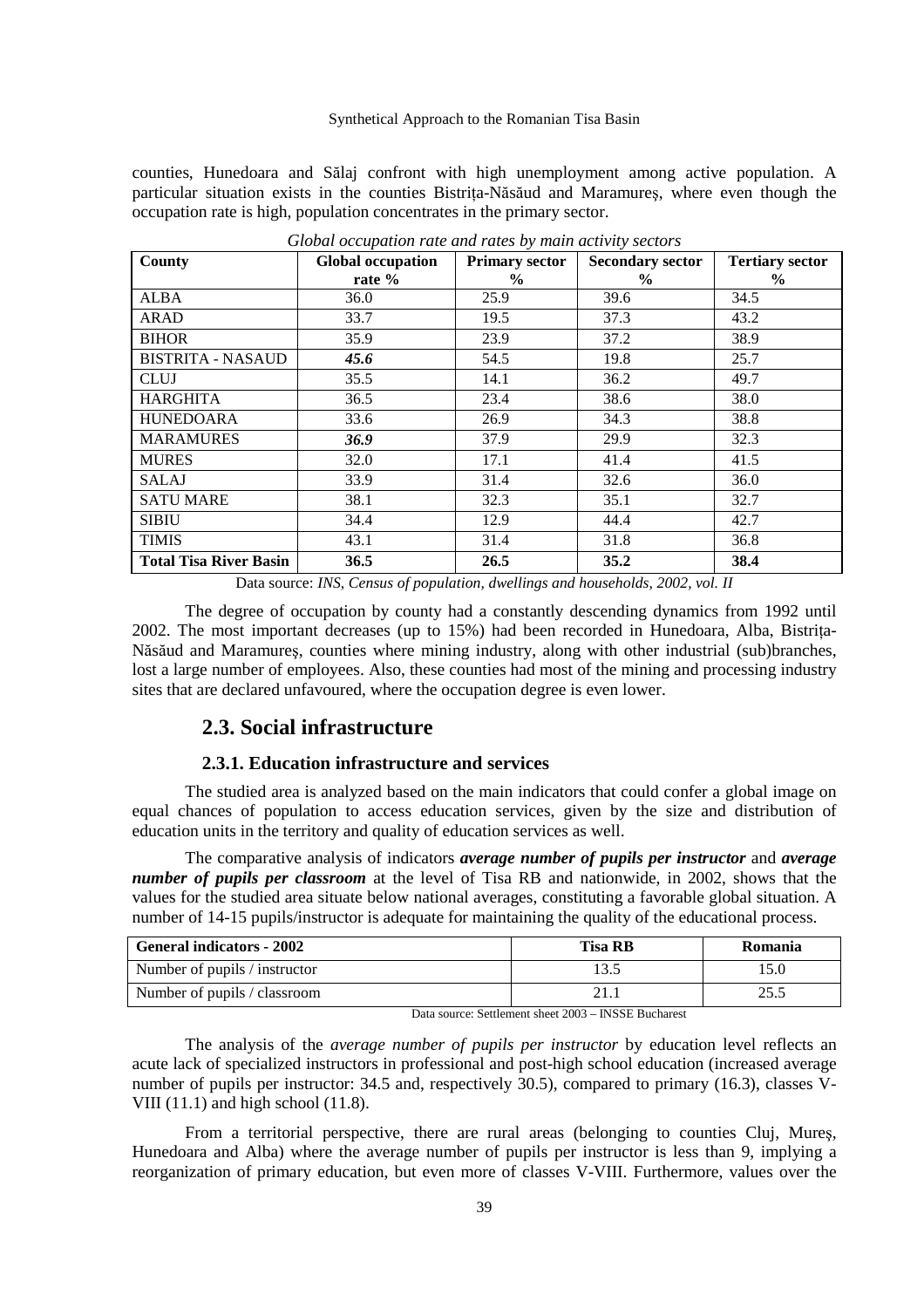threshold of 14-15 pupils per instructor are recorded in the North (Maramures, Satu Mare, Bistrița-Năsăud) and Southwest (Timiş, Arad), but the situation fits within the normal limits, except for few communes exceeding 18 pupils per instructor. In the urban environment, the indicator exhibits favorable values: 12-18 pupils per instructor. One could note the high percentage of administrativeterritorial units with less than 9 pupils per instructor in classes V-VIII (42.5%) and pre-university education (18.8%), implying actions to make the ration pupils/instructor more efficient.

The value lower than the national mean of the indicator *average number of pupils per classroom* shows either a lower rate of inclusion in pre-university education, or decreased size of population of scholar age. Nevertheless, territorial analyses allowed for the identification of 23 administrative-territorial units (5 in Maramureş) with 32 - 50 pupils/classroom, indicating an imperious need for extending the space designed for the education process.

The counties of Cluj, Hunedoara, Alba and Mureş include areas with less than 12 pupils/classroom, whilst the value of the indicator exceeds 26 in a significant number of administrative-territorial units from Maramureş, Satu Mare and Bihor.

The education network with a territorial role is balanced, as high school and post-high school education is spread out uniformly in the analyzed area. University education is well represented by 33 universities in the studied area, grouped by university centers as follows: Cluj-Napoca – 10, Timişoara – 8, Oradea – 5, Târgu Mureș – 3, Alba-Iulia, Arad and Baia Mare – 2 each, Bistrița – 1.

We could conclude that the analyzed area is confronted with the same education problems identified nationwide. The Ministry of Education and Research provides policies and strategies oriented to make the obligatory education, as well as professional, arts and crafts education more efficient.

## **2.3.2. Health infrastructure and services**

The degree of endowment with health services provided by qualified personnel was in 2002 in Tisa RB on average higher that the national one, as the *number of people per physician* was much lower in the studied area, and the number of people per average medical staff member slightly exceeded the national value.

| Reference area | Number of people / physician                             | Number of people / average medical staff member |
|----------------|----------------------------------------------------------|-------------------------------------------------|
| Tisa RB        | 407.3                                                    | 178.7                                           |
| Romania        | 476                                                      | 176                                             |
| $\mathbf{r}$ . | $0.2002$ <b>DIGCD</b> $\overline{D}$<br>$\alpha$ $\beta$ |                                                 |

Data source: Settlement sheet 2003 – INSSE Bucharest

The analyses of the indicators people / medical doctor and distribution of health institutions prove that health services in rural areas situate below those offered in urban areas. Most of the communes offer only primary healthcare, as there are 308 communes with only one physician, but also 25 communes with no medical services or physician. Most of them are situated in the counties of Hunedoara (9), Alba (6) and Sălaj (4).

The territorial analysis led to the identification of an area with real problems in providing access to primary healthcare (over 2800 people/physician) in the Northwest of the studied area, including the counties of Maramures, Satu Mare, Sălai, Bistrita-Năsăud and Bihor.

The values of the indicator differ very much in the urban environment (258.2 people/physician) compared to the rural one (1529.9 people/physician), exceeding in some communes 5,500 people/medical doctor: Medieşu Aurit, Viseu de Jos and Sânpetru Mare. One could notice the extremely low percentage of medical doctors practicing in the rural environment (11.7% out of the total per area). The lack of medical doctors in the rural environment is associated with the poor endowment with spaces adequate for their activity and medical apparatus, characteristic of rural health services.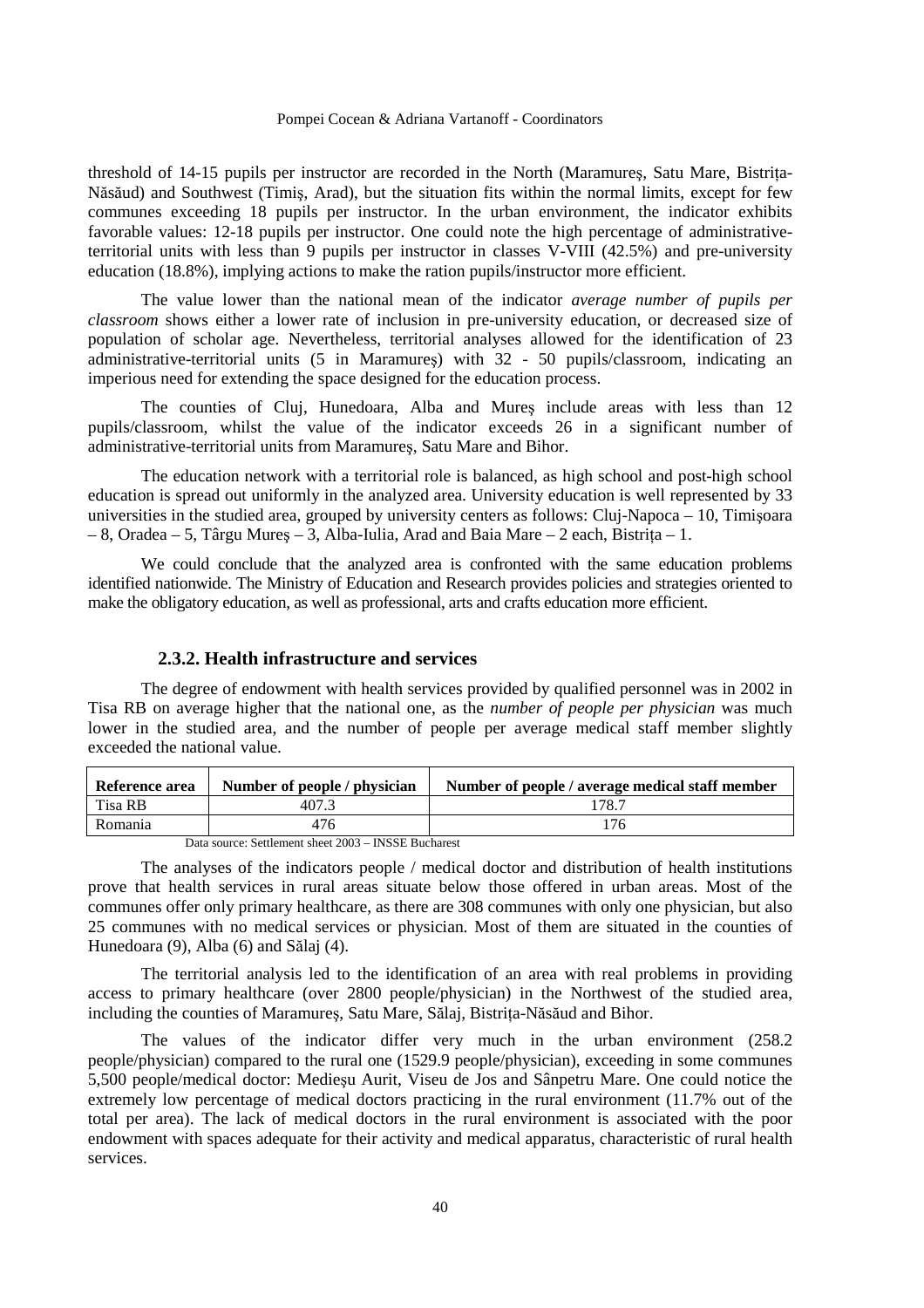Public health units with a role in the territory present in the studied area consist of: 110 hospitals, 12 state policlinics and 197 pharmacies or pharmaceutical points, the largest majority situated in urban areas. In the rural one, 696 communes (90% of the total) have no pharmacy or pharmaceutical point*.* The network of health units with a role in the territory is relatively balanced, allowing for the access of people to emergency services. The unfavoured areas are the ones in the mountains, less accessible.

Specialized medical services are localized with few exceptions in the urban environment. In order to access such services, people from the rural environment must travel to nearby cities or towns, sometimes on long distances. Therefore, the development of a specialized health services system alternative to the public one should be encouraged.

The indicator *number of hospital beds per thousand people* offers a very good image of the medical surveillance capacity within the health units – hospitals, sanatoria or preventive centers, and its value is 8.2 for the studied area, slightly higher than the national average (7.5). One could notice the counties Cluj, Timiş, Bihor, Mureş and Hunedoara exceeding the average per area, and lower values recorded in Bistrița-Năsăud, Satu Mare and Sălaj.

## **2.3.3. Cultural infrastructure and services**

Among the culture and art units with a territorial role, 2002 analyses included theatres, musical institutions and libraries. Most of these units are concentrated in the municipalities within the studied area, out of which the following stand through the large number of such units – Timişoara with 9 theatres and musical institutions, Cluj-Napoca - 8, Oradea and Târgu Mureş - 7 each. These municipalities have a territorial role, and are recognized as significant cultural centers.

The network of public and private libraries, with a role in forming generations and informing people (even though diminished by the expansive development of television and radio network), consists of 3,871 libraries, out of which 822 are public. The average distribution indicates that there are 2,238 libraries in the rural environment and 1433 in the urban one. On average, a commune has 3 libraries, and an urban settlement has approximately 8 libraries. Cities with over 100 public or private libraries are Cluj-Napoca, Timişoara and Arad. In regard to the large number of volumes per library, Cluj County stands out compared to the other counties within the studied area with 10,453,193 volumes.

The 13 counties within the studied area have 667 museums and public collections, out of which there are lesser in Sălaj, Bistrita-Năsăud and Arad.

## **2.3.4. Housing**

The studied area disposed in 2002 of a stock of 2,022,704 dwellings, out of which approximately 2.5% were in public property, and 97.5% in private property. The rural environment had 44.8% of the total per area (out of which 1.6% were in public property), and the urban environment had 55.2% (out of which 3.1% were in public property).

5046 dwellings were finished in 2002, 42.6% situated in the rural environment. Only 13.8% of these are in public property, and most of them are placed in urban areas. Finished private dwellings are relatively uniformly distributed by environment.

The state of the buildings stock is analyzed in correlation with population size, from the standpoint of the degree of agglomeration and comfort offered by the average dwelling of the area, based on quantitative indicators. One could notice that the average *number of dwellings per thousand people* of the area is comparable to the national average (378, respectively 375), and also the *average number of people per dwelling* is not significantly different from the average per country (2.7, respectively 2.6).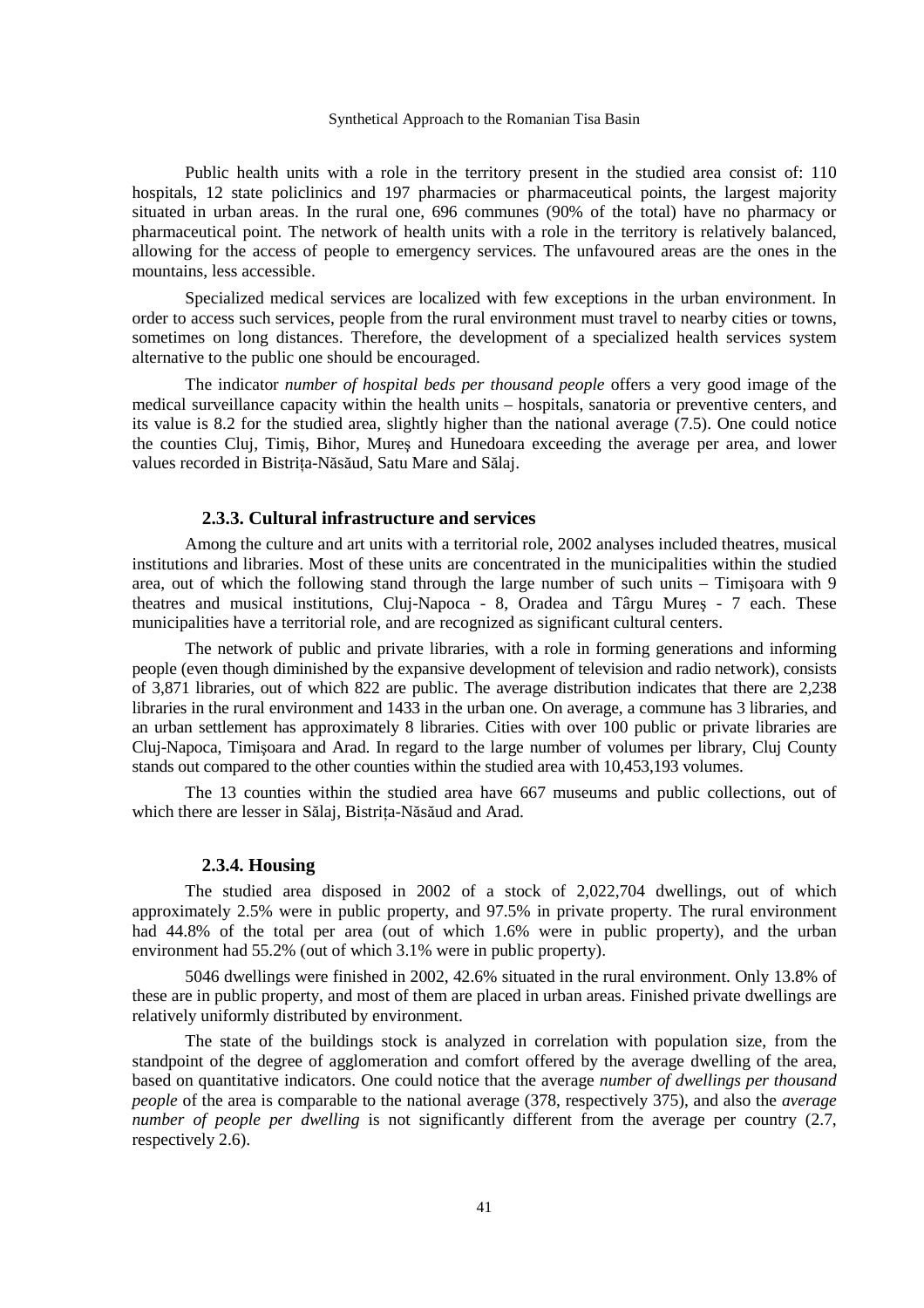Territorial analysis reveals three areas characterized by both a building stock per thousand people lesser than the average per studied area and a number of people per dwelling above the average per studied area: first and largest, situated in the Northeast of Tisa RB, includes a part of the administrative territory of counties Maramures and Bistrita-Năsăud; the second lies in the South-Southeast at the common border of the counties Cluj, Alba, Mureş and Sibiu, and the third is placed in the Southwest of the studied area, including administrative-territorial units of the counties Arad and Timiş*.*

Previous analyses were followed by the analysis of other two indicators defining the quality of housing in the studied area: *average livable surface per person* and *average livable surface per dwelling*. The average values of these indicators for the studied area (14.9 and 39.3) are slightly different from national averages (14.1 and 37.7).

The extreme values of the two indicators in the studied area are found entirely in the rural environment. Communes Poiana Vadului (AB), Repedea (MM), Poienile de sub Munte (MM), Bistra (MM) and Dorolt (SM) stand for low values of the average livable surface per person (below 10  $m<sup>2</sup>$ ). Values of the average livable surface per dwelling below  $25 \text{ m}^2$  are found in the communes Râmeț and Poiana Vadului, Alba county.

In conclusion, we appreciate that the area confronts with different problems based on the environments: problems related to connecting dwellings to utilities are found in the rural environment, whilst in the urban environment problems are due to over-agglomeration or unequal access to a dwelling.

# 3. SPATIAL STRUCTURE

## **3.1. Settlement network**

## **3.1.1. Number, structure, distribution in territory**

The Romanian portion of Tisa RB fully embeds Region 6 (Northwest) and partially Regions 5 (South-West) and 7 (Center). According to Law no. 2/1968 regarding the administrative and territorial organization, republished in 1981, and later changes (Decree no. 38/1990 according to which suburban communes became communes, other laws and decrees published until July 2006 through which new settlements were declared municipalities, cities or communes), this area presents the following **administrative structure**:

| <b>County</b>        | <b>Total</b><br>municipalities | <b>Total</b><br>cities | <b>Total</b><br>communes | <b>Total administrative-</b><br>territorial units |
|----------------------|--------------------------------|------------------------|--------------------------|---------------------------------------------------|
| Alba                 | 4                              |                        | 67                       | 78                                                |
| Arad                 |                                | 9                      | 68                       | 78                                                |
| Bihor                | 4                              | 6                      | 90                       | 100                                               |
| Bistrița -           |                                | 3                      | 58                       | 62                                                |
| Năsăud               |                                |                        |                          |                                                   |
| Clui                 | 5                              |                        | 75                       | 81                                                |
| Harghita             | 3                              |                        | 29                       | 33                                                |
| Hunedoara            | 4                              | 4                      | 54                       | 62                                                |
| Maramures            | $\overline{2}$                 | 11                     | 63                       | 76                                                |
| Mures                | 4                              | 7                      | 91                       | 102                                               |
| Satu - Mare          | $\overline{c}$                 | 3                      | 59                       | 64                                                |
| Sălaj                |                                | 3                      | 57                       | 61                                                |
| Sibiu                |                                | 4                      | 24                       | 29                                                |
| Timis                |                                | 4                      | 55                       | 60                                                |
| <b>Total Tisa RB</b> | 33                             | 63                     | 790                      | 886                                               |

The studied territory includes 96 urban settlements (30% of the total national number of cities and towns), part of them being important centres of development.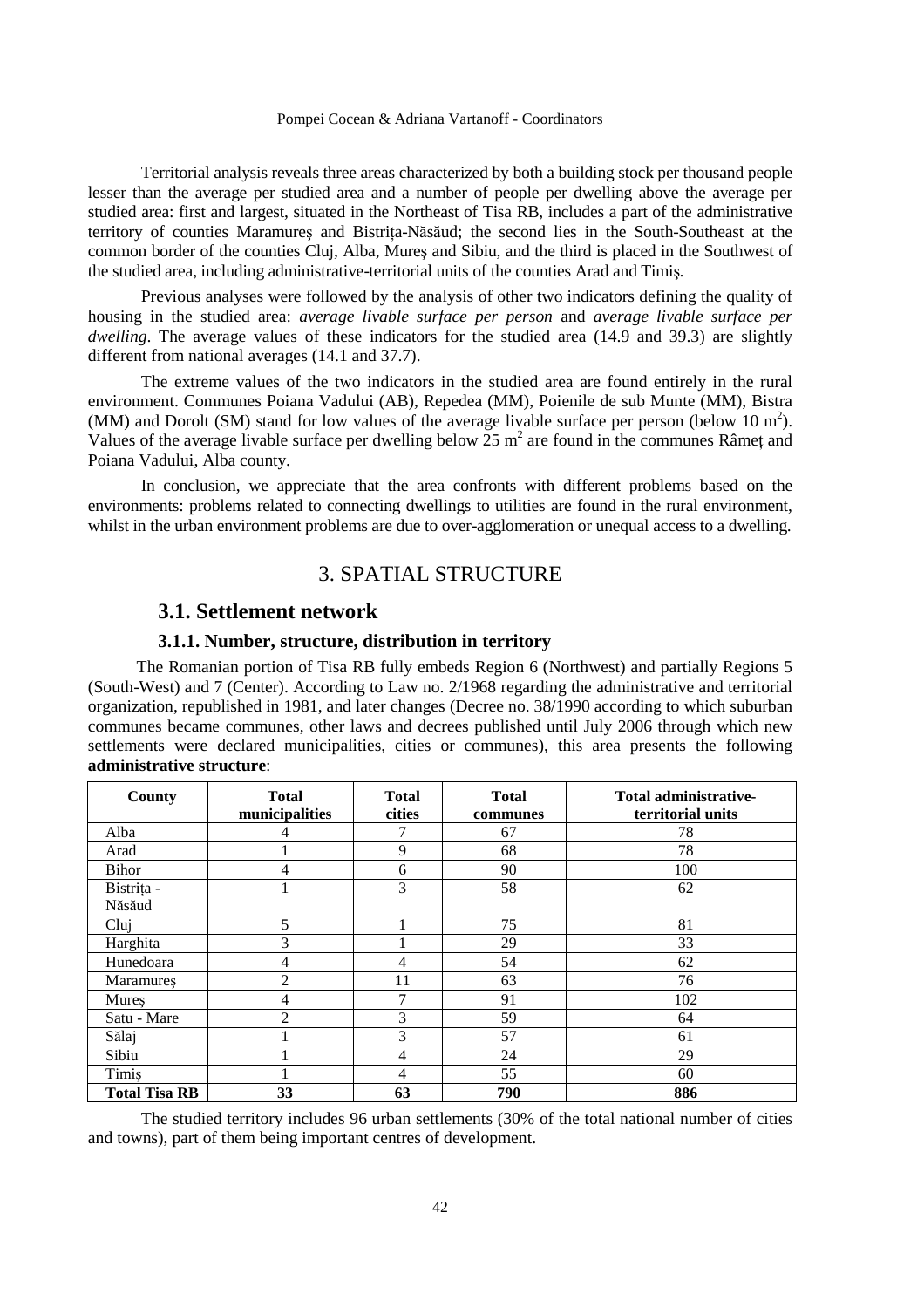The analysis of the percentage of urban and rural administrative-territorial units in 2006 indicates that communes predominate as both number and surface.

|                      | <b>Number</b> | % total number | <b>Surface</b> | % surface |
|----------------------|---------------|----------------|----------------|-----------|
| Urban settlements*   | 96            | 0.8            | 10.668.4       | 15.0      |
| Rural settlements**  | 790           | 89.2           | 60.992.7       | 85.0      |
| <b>Total Tisa RB</b> | 886           | 100            | 71.661.1       | 100       |

\* Data refer to cities and towns as administrative-territorial units; \*\*Data refer to communes

The current administrative-territorial structure results from an evolution characterized during the last 15 years by accentuated *dynamics* of *declaring new municipalities, cities and communes*.

| Category of administrative-territorial unit | Number of administrative-territorial units |     |     |  |  |
|---------------------------------------------|--------------------------------------------|-----|-----|--|--|
|                                             | 1992<br>2002<br>2006                       |     |     |  |  |
| <b>Municipalities</b>                       |                                            | 29  |     |  |  |
| <b>Cities</b>                               | 59                                         |     | 63  |  |  |
| Communes                                    | 762                                        | 760 | 790 |  |  |
| <b>Total Tisa RB</b>                        | 840<br>839<br>886                          |     |     |  |  |

One could note that during this period 15 towns became cities in an attempt to revitalize them by attracting investments in accordance with the new status, but many of them continued their oscillating or descending evolution. During the same interval, 19 new small towns were declared, sometimes debatably given their profoundly rural physiognomy, but in accordance with the aspirations of people and local administrations. The dynamics of founding communes, very accentuated after  $2002$  (46 new communes) is the result of the fragmentation trend by the separation of some villages.

The analysis of the evolution of the administrative – territorial structure must also account for the demographic and territorial indicators. Given the accentuated decrease of population in the entire Romanian portion of Tisa RB, differences exist in the *evolution of population by urban/rural structure.*

|                      | 1992          |               | 2002          |               | 2006          |               |
|----------------------|---------------|---------------|---------------|---------------|---------------|---------------|
|                      | <b>Number</b> | $\frac{6}{9}$ | <b>Number</b> | $\frac{0}{0}$ | <b>Number</b> | $\frac{6}{9}$ |
| URBAN                | 3.078.318     | 54.1          | 2.859.855     | 53.5          | 2.953.240     | 55.6          |
| <b>RURAL</b>         | 2.609.232     | 45.9          | 2.486.652     | 46.5          | 2.359.471     | 44.4          |
| <b>Total Tisa RB</b> | 5.687.550     | 100           | 5,346,507     | 100           | 5.312.711     | 100           |

Even though the percentage of urban population is constantly greater than the rural one, no significant changes occur in their ratio until 2002. The slight decrease of rural population is partially determined by the migration to rural as a consequence of economic changes. Later, the gap was recovered and passed by an increase of urban population until 2006, not so much as a result of inverse migration, but due to declaring new urban settlements. The process is underlined by the evolution of surfaces by environment, showing that the urban one increased by 3% in the last 15 years, reaching circa 15% of the total studied area.

Referring to the density, lower than the national average (74.1 compared to 90.5 in 2006), one could notice a constant decrease, both total and by environments. The accentuated decrease in the urban environment (circa 23.3% between 1992 and 2006) is due to the increase of urban territory by embedding newly declared cities, usually settlements with a small number of people.

*The density of urban settlements* underlines their dispersion within the territory. There are 1.34 settlements per 1000 km² in the Romanian part of Tisa RB, as well as nationwide.

The analysis of the *distribution of settlements in the territory by large relief forms* underlines the fact that most cities developed in regions favorable geographically: points/areas of contact between natural units and resources and central spaces within the large geographical units. Most cities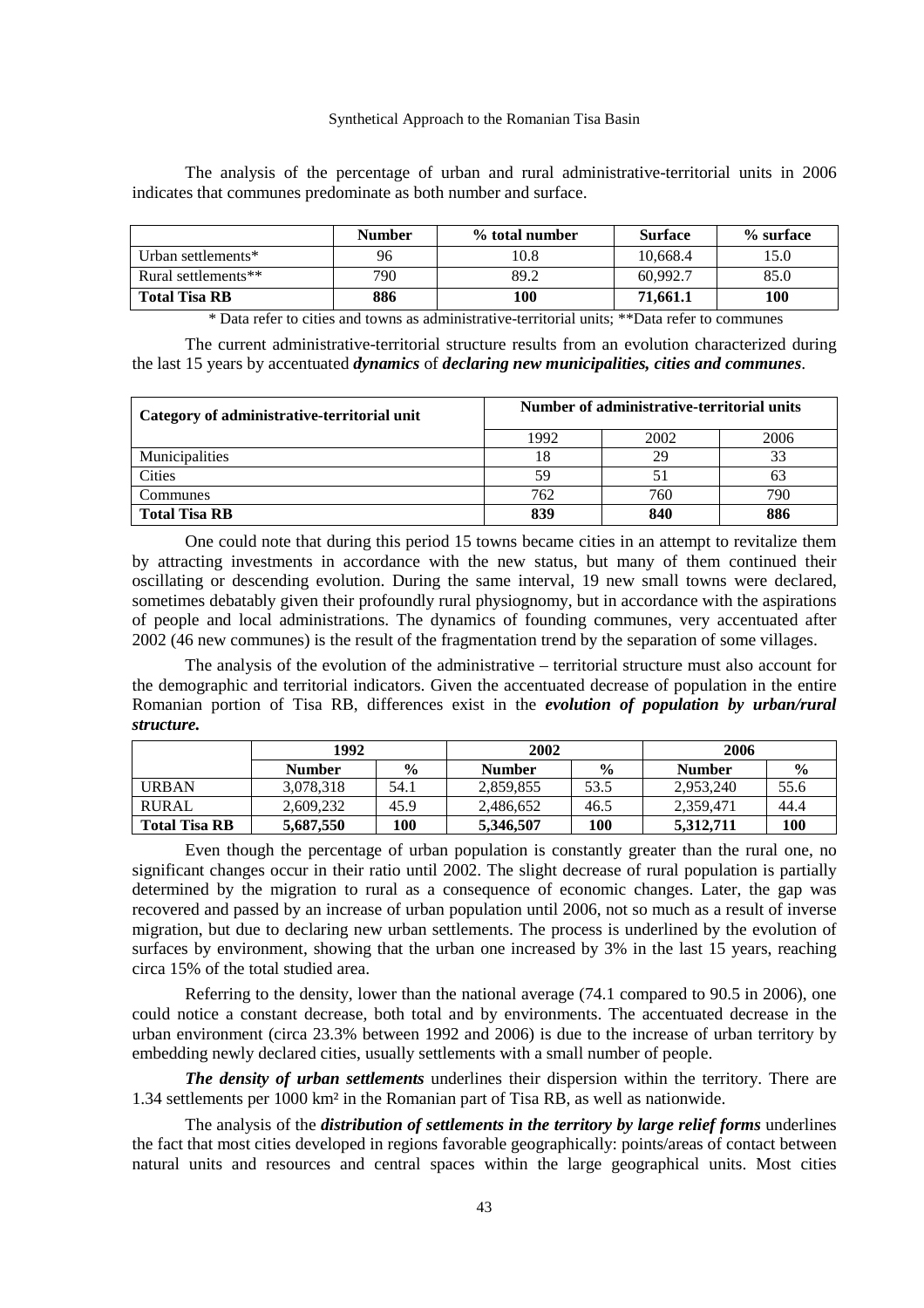developed in the Transylvanian Plateau, offering adequate conditions with respect to spatial organization and establishing relationships with outer areas (Cluj, Târgu Mureş, Alba Iulia, Mediaş, Sighișoara, Bistrița). Western field area favoured the development of important urban centers, located at the intersection of important traffic lines (Timişoara, Arad, Oradea, Satu Mare).

## **3.1.2. Size classes**

The size of **urban settlements** depends on demographical and functional particularities and territorial organization. In current practice, the size class is determined by the number of people within the settlement, based on which settlements are included in size classes.

| Size classes of municipalities and cities | No. of urban settlements | $\%$       | Population | $\%$ |
|-------------------------------------------|--------------------------|------------|------------|------|
| Total large cities, out of which:         | 7                        | 7.2        | 1,385,059  | 46.9 |
| over 250,000                              | 2                        | 2.1        | 609,416    | 20.6 |
| $100,000 - 250,000$                       | 5                        | 5.1        | 775,643    | 26.3 |
| Total average size cities, out of which:  | 22                       | 22.7       | 906,064    | 30.7 |
| $50,000 - 999,999$                        | 7                        | 7.2        | 466,633    | 15.8 |
| $20,000 - 49,999$                         | 15                       | 15.5       | 439.431    | 14.9 |
| Total small cities, out of which:         | 67                       | 70.1       | 662,117    | 22.4 |
| $10,000 - 19,999$                         | 30                       | 30.9       | 405.696    | 13.7 |
| $5.000 - 9.999$                           | 31                       | 33.0       | 235,067    | 8.0  |
| less than $5,000$                         | 6                        | 6.2        | 21.354     | 0.7  |
| <b>Total Tisa RB</b>                      | 96                       | <b>100</b> | 2,953,240  | 100  |

*Grouping of urban settlements in size classes based on the number of people (2006)* 

Numerically, *small towns* predominate (70.1%), about 45% of them having 10,000 up to 20,000 people. There are only 6 very small towns (less than 5.000 people) in the area: Baia de Arieş, Nucet, Vaşcău, Dragomireşti, Miercurea Sibiului and Ocna Sibiului, latest two being tourism resorts.

*Average size cities* represent also an important percentage (circa 23%), their majority (68%) have 20,000 up to 50,000 people. There are 7 average size cities with 50,000 up to 100,000 people: Deva, Hunedoara, Alba Iulia, Mediaş, Turda, Bistrița and Zalău, most of them being county seats and important economic centres.

Large cities represent numerically only 7.2% of the total number of cities within the Romanian part of Tisa RB. Comparable in terms of size, the cities of Timişoara and Cluj Napoca (with over 300,000 people) are very attractive urban centers, with special historical, economic and cultural importance. The subcategory of large cities with 100,000 up to 250,000 people include 5 cities that are also county seats: Oradea, Arad, Târgu Mureş, Baia Mare and Satu Mare, urban settlements with own identities and recognized economic, administrative and cultural roles.

From the standpoint of the distribution of population by settlement size classes, the area is relatively balanced: circa 47% concentrates in large cities and 31% in average size cities.

With respect to the territorial distribution, one could notice the Eastern and Central parts, with a higher density of small and average size cities. The Western part, excepting for the 4 large cities (Timişoara, Oradea, Arad and Satu Mare), that attracted most human and investment resources, all other cities are small, and play a role, insufficiently affirmed, in polarizing the rural area to which they belong.

*The average size of the city* per entire studied area is 30,763 inhabitants, value comparable to the average size of a Romanian city (31,392 excluding Bucharest).

Along with the city, the **commune** represents a base unit of administrative-territorial organization. Rural settlements within the Romanian part of Tisa RB are comprised by the 790 communes, grouped in 5 size classes based on demography, as in the following table.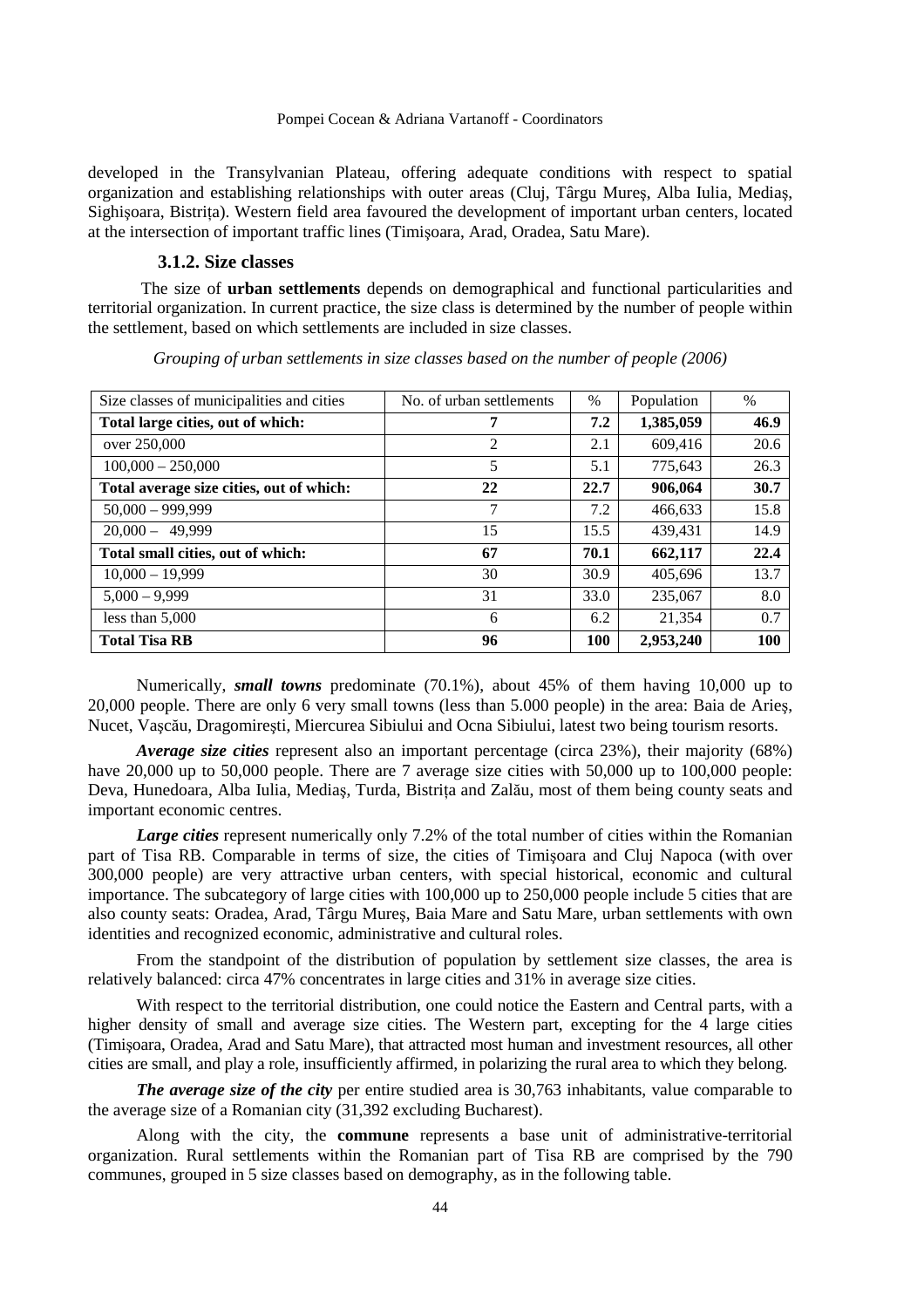| Size classes of communes              | Number of | $\frac{0}{0}$ | Population         | $\frac{0}{0}$ |
|---------------------------------------|-----------|---------------|--------------------|---------------|
| (number of people)                    | communes  |               | (number of people) |               |
| $10,000$ and over                     |           | 0.3           | 21.465             | 0.9           |
| $5,000 - 9,999$                       | 85        | 10.7          | 534,607            | 22.7          |
| $2,000 - 4,999$                       | 458       | 58.0          | 1,454,577          | 61.6          |
| $1,000 - 1,999$                       | 211       | 26.7          | 325,380            | 13.8          |
| less than $1,000$                     | 34        | 4.3           | 23,442             | 1.0           |
| <b>Total Romanian part of Tisa RB</b> | 790       | 100           | 2,359,471          | 100           |

*Grouping of communes in size classes based on the number of people (July 2006)* 

Their analysis shows the predominance of communes with 2,000 up to 5,000 people (58 %), also of those with 1,000 up to 2,000 people (26.7%), relatively uniformly distributed in the territory. Large communes (over 5,000 people) are situated either in the Western field areas close to large cities with elevated economic dynamics or in counties of Central Transylvania (Alba, Mureş, Sibiu, Harghita, Bistrita-Năsăud). The two communes with over 10,000 people are exceptions: Poienile de sub Munte (Maramureş) and Vladimirescu (Arad). Very small communes (less than 1,000 people) represent a very law percentage and belong in majority to mountain areas in the counties Hunedoara and Alba.

The majority of rural population (61.6%) is included in communes with 2,000-5,000 people.

*Average size of a commune* based on the number of people is 2,986 people for the entire studied area, much lower than the average size per Romania (3,388 people).

## **3.1.3. Hierarchy of settlements by rank**

According to *Law no. 351/2001 on the approval of the National Spatial Plan – Section IV – Settlement network*, establishing the functional hierarchy of urban and rural settlements based on importance and territorial role, **urban settlements** within the Romanian part of Tisa RB have:

• *Rank I*: 3 urban settlements – Timișoara, Cluj Napoca and Oradea, cities of national importance, with potential European influence, centres of economic and cultural development with high attractiveness situated on major transport axes, with a geographical position favouring development and accentuating their relationships with the territory. The cities of Timişoara and Cluj Napoca (over 300,000 people) represent centres of large demographic convergence. Oradea (205,000 people) constitutes an important attraction pole and gave birth to a metropolitan zone.

• **Rank II**: 30 urban settlements, cities of regional or county importance or having a balance role within the settlement network, situated in the counties: Alba, Bihor, Cluj, Hunedoara, Mureş (4 in each), Harghita (3), Maramures and Satu Mare (2 in each), Arad, Bistrița – Năsăud, Sălaj and Sibiu (1 in each).

Differences between rank II urban settlements in terms of demographical and economic development are significant. The cities of Arad, Baia Mare, Satu Mare and Târgu Mureş stand out for their demographic dimension (over 100,000 people) and level of economic development. They are industrial and cultural centres with own identities, and offer specialized services. Most rank II settlements are average size cities balancing the urban network. An important role is played by county seats. For newly founded cities, small ones like Beiuş, Marghita, Salonta, Brad, Gheorgheni, Toplița, the consolidation of their position within the network is imperative.

The analysis of the distribution in territory of the rank II urban settlements underlines their concentration in the Center and South parts of the Romanian portion of Tisa RB.

• **Rank III**: 63 urban settlements, cities of county or zonal importance, playing a balancing role within the settlement network or serving the adjacent area. Territorially, they are spread out predominantly in the West and North-West of the studied area, in the counties of Arad, Timiş, Bihor,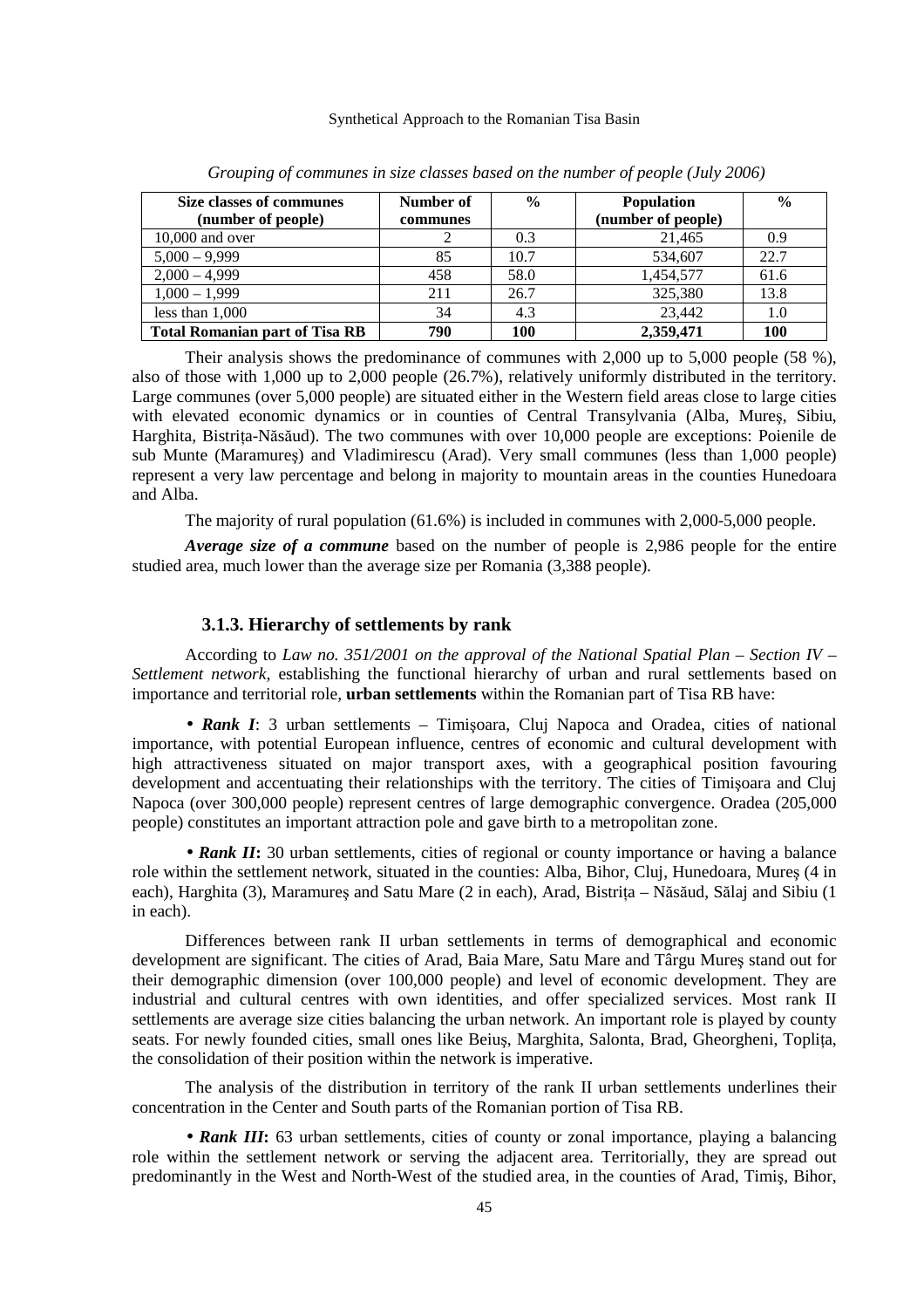and Maramureş. With respect to their demographic dimension, they usually have less than 20,000 people (exceptions: Cugir and Borşa). The economic potential is reduced, as the economy is based on one industry or is specialized in agriculture. A distinct category is represented by tourist resorts of national (Sovata, Sângeorz Băi, Geoagiu) or local (Borşa, Ocna Sibiului, Miercurea Sibiului, Lipova) importance.

Small cities (less than 10,000 people) have a slow development, oriented especially to valorizing local resources or an economy undergoing consolidation and have a reduced local influence.

**The hierarchy of rural settlements** indicates for the analyzed area:

• **Rank IV**: 790 villages that are commune seats, influencing other villages within the commune, having administrative and social institutions that provide services to the villages included in that commune. For some villages, newly declared commune seats, the level of endowment is still deficitary. Commune seats with diversified institutions could exercise a polarizing role extended to neighbouring rural areas.

• **Rank V:** villages situated on the last level of the settlement hierarchy. In the analyzed area, numerous problems relate to their endowment, especially in mountain areas were the dispersion of small villages, with low accessibility, makes the provision of required institutions difficult.

Law no. 350/2001 establishes the main *quantitative and qualitative indicators for defining urban settlements*, for the two types – cities and towns. Analyzing the coverage of these indicators in the cities of the Romanian part of Tisa RB, one could notice significant differences. Large traditional cities do not meet 1 or 2 of the 16 indicators defined by law (surface of green spaces, modernized streets), small cities do not meet 2 up to 8 indicators, mainly town equipment (water distribution, sewerage, wastewater treatment, modernized streets), but also number of people (Salonta, Beius, Brad, Toplita). The situation is even more difficult for towns: the number of indicators which are not met is between 2 and 10, including mainly town equipment indicators.

## **3.1.4. Polarizing centers – influence areas**

Two intensely related subsystems could be distinguished within the «city» system: *the city per se* and its *influence area.* The relationships between cities and their areas of influence are very complex, of economic, demographic, social, cultural and politico-administrative nature. Economic relationships had become fundamental for shaping the influence areas of cities, making the material connection between the rural and urban spaces.

The most significant areas of influence belong to large cities and sometimes they prevented the development of other urban centers in their proximity. The most extended polarization is exercised by the cities Cluj Napoca and Timişoara, which include in their areas of influence lower ranked urban settlements. The city of Oradea is currently the only urban centre within the analyzed area around which a *metropolitan zone* has been set up. The cities of Târgu Mureş, Baia Mare and Arad also polarize relatively extended zones at regional level.

Average size cities have differentiated areas of influence. Nevertheless, one could notice a clear regional shaping of areas of influence of county residences, especially where the urban network is sparse, and economic development relatively modest (Bistrița, Zalău). Small cities generally have small areas of influence, based on their position relative to other urban centers, natural setting, and functional type.

Law no. 351/2001 allowed for the nationwide identification of *profound rural zones*, lacking any city on a radius of circa 25 – 30 km, requiring priority activities to develop settlements with a role in inter-communal serving. These areas are characterized by a poor development of town and transport infrastructure, negative demographic phenomena, and reduced economic development.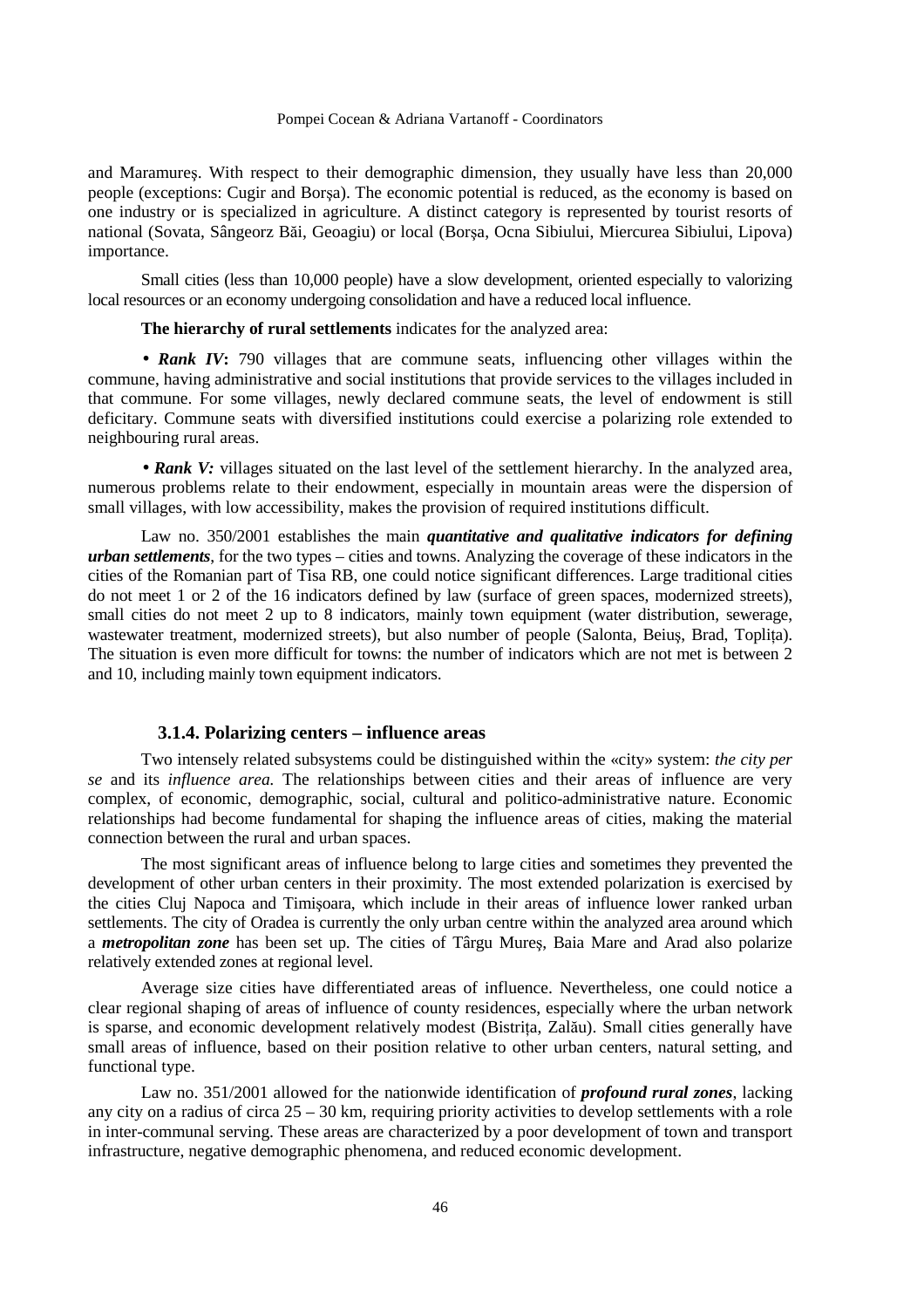3 profound rural zones had been identified within the Romanian portion of Tisa RB. Their surface varies and they are situated predominantly in the Western part, disposed partially on the territory of the counties of Arad, Timiş, Bihor, Cluj and Sălaj. Revitalization of profound rural zones depends at large on the level of development of small and average size cities polarizing these areas. The development of rural centers with an inter-communal role is another option for providing territorial services to rural areas.

*Accessibility* is a very important indicator for underlining the possibilities of developing and creating relationships between urban settlements. The studied territory is crossed by major transport axes (European corridor IV). Its route will include motorways, express roads or 4-lane roads, increasing the level of integration of cities and towns in the major settlement network. Most urban settlements have direct access to national roads or railways with few exceptions: 10 towns without direct access to a national road (Cavnic, Târgu Lăpuş, Cehu Silvaniei, Sărmaşu, Miercurea Nirajului, Ocna Sibiului, Cugir, Pâncota, and Curtici) and 7 towns without direct access to a railway (Cavnic, Târgu Lăpuş, Miercurea Nirajului, Abrud, Câmpeni, Baia de Arieş and Nucet).

# **3.2. Built cultural heritage**

The studied area overlaps almost entirely the territory of Transylvania, geographical area situated at the meeting point of two large civilizations, Eastern and Western, that marked the political, religious, economic, social and cultural destiny of the European society during the  $1<sup>st</sup>$  and  $2<sup>nd</sup>$  millennia.

The analyzed area corresponding to the Romanian part of Tisa RB has a significant size and an important and diversified cultural heritage, determined by the historical and cultural identity of Transylvania. Vestiges of the Neolithic culture, antique and feudal civilization, religious art monuments, and civil and industrial architecture objectives are found in numerous zones and settlements.

Responsible spatial planning should account for the appropriate rehabilitation, conservation, protection and valorization of the cultural heritage.

The following paragraphs present quantitative and qualitative analysis, as well as the territorial distribution of cultural heritage values, in order to identify areas containing outstanding resources within the studied territory.

The most representative Romanian values of built heritage had been included by specialists in the two main legislative documents referring to this subject: *Law no. 5/2000 regarding the National Spatial Plan, Section III, Protected areas* and *Decree no. 2314/2004 on the updated list of historical monuments.* 

*Law no. 5/2000* underlines protected built areas of national interest and identifies natural cultural heritage values in order to assure their specific protection. According to this law, the studied territory has 215 historical monuments with exceptional national value, representing 32.8% of the total number in Romania (654). The analysis of their distribution per county within the studied area, one could notice that most of the historical monuments with exceptional value are situated in the counties of Hunedoara (34), Alba (32) and Cluj (32). The counties of Bistrita-Nasaud (5), Satu Mare (5) and Timiş (6) are situated at the opposite end.

Within the category of *architectural monuments and assemblies*, representative for the studied area, we could mention: wooden churches (50), churches and monastery assemblies (45), fortified citadel-churches, civil urbane buildings (15), and citadels (17). *Archaeological sites and monuments* with exceptional national value are relatively uniformly distributed within the studied territory, most of them consisting of Dacian fortifications (12) and Roman-Byzantine fortifications (8).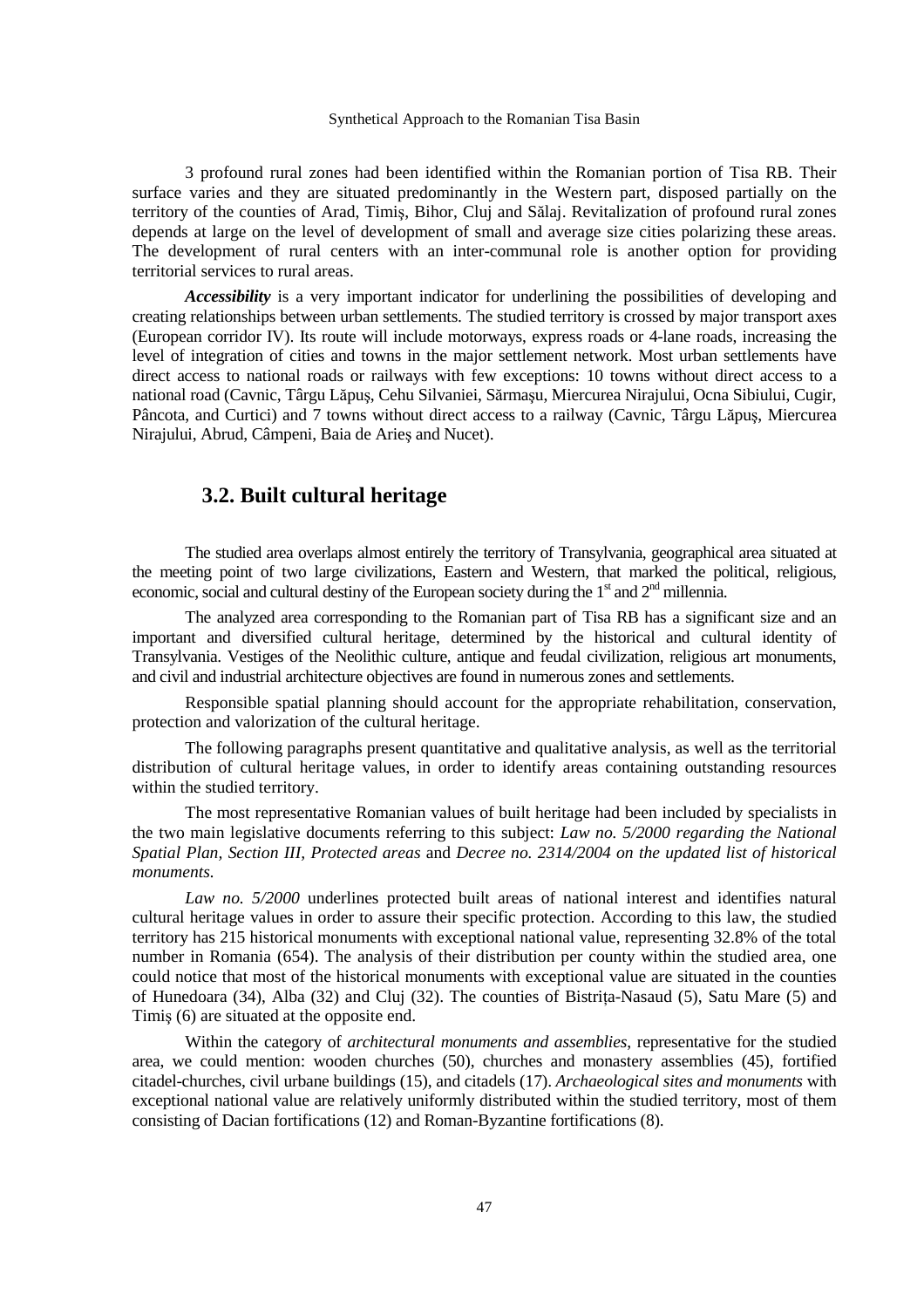The situation of the studied area is illustrated by Fig. 7. Areas with high concentrations of built cultural heritage are situated predominantly in the South, Center and North of the studied area, more precisely in the counties: Alba, Cluj, Maramureş, Mureş, Hunedoara, Sălaj, and Sibiu.

According to *Law no. 422/2001 on the protection of historical monuments, Decree no. 2314/2004* updated the list of historical monuments classified on the territory of Romania and established their belonging to one of the two value classes, respectively: *historical monuments with national and universal value* (group A) and *historical monuments representative for the local cultural heritage* (group B). According to the list, the studied area corresponding to Tisa RB contains a total number of 7450 historical monuments, representing 41.6 % of the total national number of monuments (17,892). Out of the total number of classified historical monuments within the area, the majority (58.9 %), consists of architectural monuments, and 36.4 % are archeological sites.

Analyzing the county distribution of classified historical monuments from the studied area by the four categories (archeological monuments and sites, architectural monuments and assemblies, public forum monuments, memorial/funerary monuments), few remarks can be noticed. County distribution is very variable. The counties of Cluj (25.4% archeological sites and 14.4% architecture monuments, 21.2% memorial monuments), Maramureş and Alba (about 10% architecture monuments), and Bistriţa-Năsăud (14.2% archeological sites) stand out. The counties of Gorj and Dolj have higher percentages of plastic art monuments (8.5%). Mureş county has the highest load of architectural monuments (16.7 %), and Alba, public forum monuments (13.3 %).

| Name of           | Historical monuments of national interest<br>- group A |                  |                   |        | Historical monuments of<br>local interest - group B | Total historical<br>monuments |
|-------------------|--------------------------------------------------------|------------------|-------------------|--------|-----------------------------------------------------|-------------------------------|
| county            |                                                        |                  | Out of which have |        |                                                     |                               |
|                   |                                                        | Total category A | exceptional value |        |                                                     |                               |
|                   | Number                                                 | $%$ of           | Number            | Number | % of total per                                      | Number                        |
|                   |                                                        | total per        |                   |        | area                                                |                               |
|                   |                                                        | area             |                   |        |                                                     |                               |
| Alba              | 188                                                    | 8.2              | 32                | 480    | 9.3                                                 | 668                           |
| Arad              | 120                                                    | 5.3              | 10                | 293    | 5.6                                                 | 413                           |
| <b>Bihor</b>      | 48                                                     | 2.1              | 15                | 383    | 7.4                                                 | 431                           |
| Bistrița-         | 223                                                    | 9.8              | 5                 | 546    | 10.5                                                | 769                           |
| Năsăud            |                                                        |                  |                   |        |                                                     |                               |
| Cluj              | 360                                                    | 15.8             | 32                | 1022   | 19.8                                                | 1382                          |
| Harghita*         | 75                                                     | 3.3              | 10                | 206    | 4.0                                                 | 281                           |
| Hunedoara*        | 212                                                    | 9.3              | 34                | 290    | 5.6                                                 | 502                           |
| Maramures         | 171                                                    | 7.5              | 20                | 414    | 8.0                                                 | 585                           |
| Mures             | 515                                                    | 22.6             | 18                | 500    | 9.7                                                 | 1015                          |
| Satu Mare         | 53                                                     | 2.3              | 5                 | 258    | 5.0                                                 | 311                           |
| Sălaj             | 110                                                    | 4.8              | 11                | 408    | 7.9                                                 | 518                           |
| Sibiu*            | 127                                                    | 5.6              | 17                | 217    | 4.2                                                 | 344                           |
| Timiș*            | 77                                                     | 3.4              | 6                 | 154    | 3.0                                                 | 231                           |
| <b>Total Tisa</b> | 2279                                                   | 100              | 215               | 5171   | <b>100</b>                                          | 7450                          |
| <b>RB</b> area    |                                                        |                  |                   |        |                                                     |                               |

*Categories of values of historical monuments existent in the study area*  According to Order no. 2314/2004 and Law no. 5/2000

\* Data refer to the county territory belonging to the Romanian part of Tisa RB

The analysis of percentage represented by historical monuments at county level with respect to the *classification by value categories of interest* allows for few remarks. Most of the historical monuments of national interest (group A) exist in the countries, and the best represented counties are Mureş (22.6 %) and Cluj (15.8 %), lesser Bihor and Satu Mare.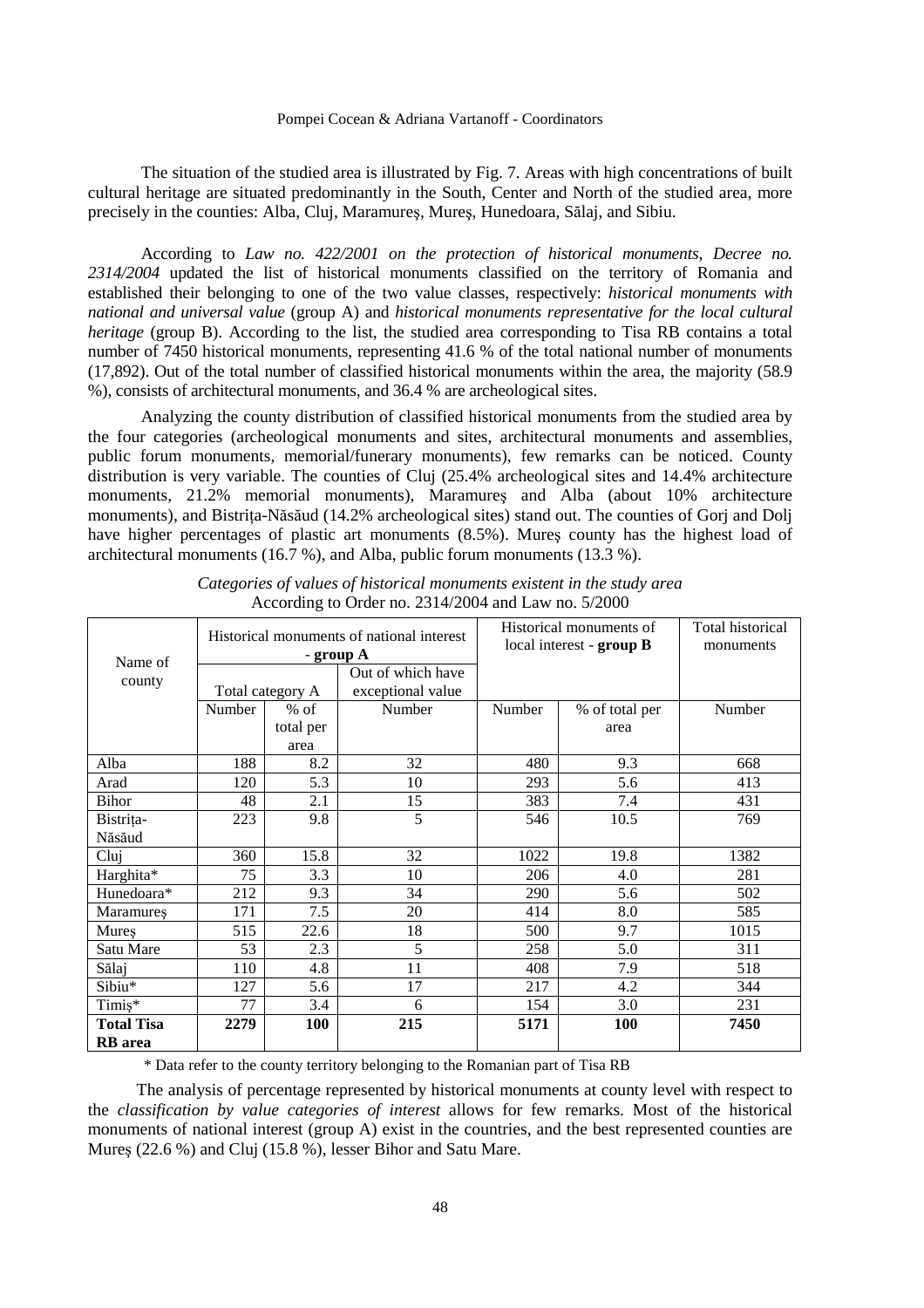The analysis of percentage represented by *historical monuments of exceptional national value* selected by Law no. 5/2000 within each county, compared to the total number of monuments in group A, shows that the first class represents about 10 % of the latter.

The analysis of the value of existent historical monuments classified within the Tisa RB area indicates the presence of historical monument with international importance enlisted with the *UNESCO World Patrimony List* since 1999, namely:

• *Village sites with fortified churches in Transylvania (code UNESCO C1/596 bis): Biertan, Valea Viilor* (Sibiu), *Câlnic, Dârjiu* (Alba), and *Saschiz* (Mureş).

• *Assembly of wooden churches in Maramureş (cod UNESCO C5/904): Bârsana*, *Budeşti, Deseşti*, *Ieud*, *Plopiş*, *Poienile Izei*, *Rogoz*, and *Şurdeşti*.

• *Historical center Sighişoara (Cod UNESCO C4/902)* – Mureş*.* 

• *Dacian forts of Orăştie mountains (cod UNESCO C6/906): Sarmizegetusa Regia*, *Costeşti-CetăŃuie*, *Costeşti-Blidaru*, *Luncani-Piatra Roşie*, *BăniŃa* (Hunedoara), and *Căpâlna* (Alba).

Analyzing the list of historical monuments of international importance (UNESCO) from Romania, one could notice that a high percentage (66%) of these lie within the studied area.

# 4. TERRITORIAL AND SETTLEMENT INFRASTRUCTURES

# **4.1. Transport**

## **4.1.1. National roads**

Analysis of technical endowment of Tisa RB with national and European roads reveals the fact that the national road network is well represented: 80 parts of national roads out of which the following are European ones: E 58 (Halmeu– Sculeni), E 60 (Constanta – Bucharest– Oradea – Hungarian border), E 70 (border at Giurgiu - Timişoara – Serbian border), E 68 (Braşov - Deva – Hungarian border), E 79 (Oradea –Deva – Bulgarian border), E 81 (Bucharest – Cluj Napoca - Ukrainian border), E 576 (Cluj Napoca – Suceava), E 578 (Bistrița – Chichiș), E 671 (Timișoara – Oradea), E 673 (Lugoj – Ilia).

The length of national and European roads within the studied area is about 4178 km. National roads are mostly modernized (88%), 11% have light asphalt envelopes, and 1% are not modernized. Generally, the technical situation of national national roads could be considered good. Average density of national roads is 5,1 km/100 km<sup>2</sup>, below the average per country (6,6 km/100 km<sup>2</sup>). Sălaj, Alba, Mureş and Satu Mare counties have higher densities than the national average.

*The problems* of the national road network consist of: lack of a motorway network, existence of portions of the national national roads requiring works for the improvement of transport infrastructure, insufficient links by national roads between counties, lack of direct connections between the county roads and the national ones, the centers of communes, or between villages belonging to neighboring communes, unequipped passes over railways, low number of rings around settlements, directions that do not provide an optimal circulation capacity.

## **4.1.2. Railways**

The studied area has railways totalizing a length of 3,765 km, out of which 25% electrified, 78% one-rail, 21% two-rails and 1% wide rail. The average density of railways is 44.7 km/1000 km<sup>2</sup>, less than the average per country (46.4 km/1000 km<sup>2</sup>). Arad, Bihor and Timiş counties have higher densities (over 60 km/1000 km<sup>2</sup>).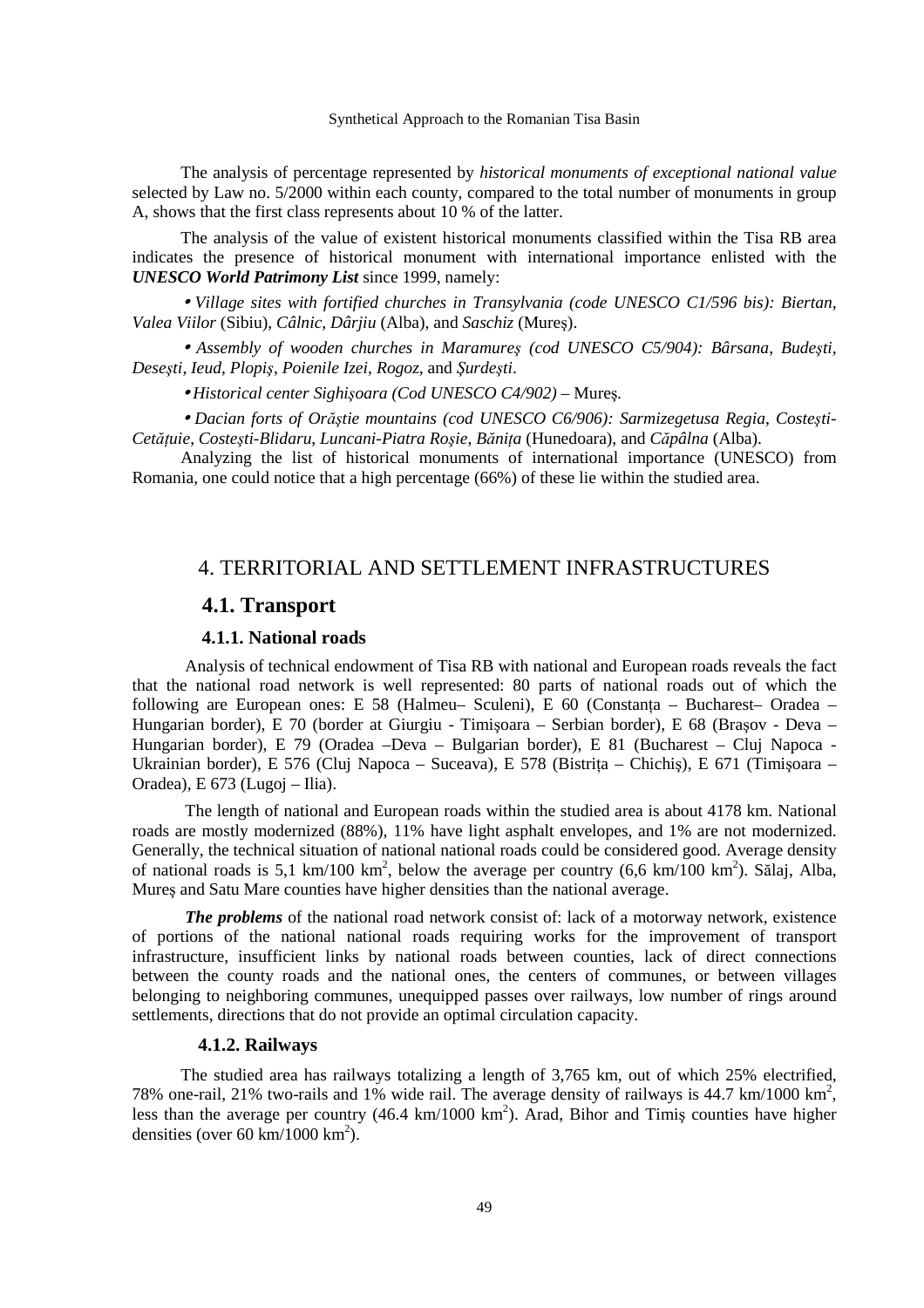The studied area is crossed by the following main railways, also considered international: line 200 (Braşov – Deva – Arad – Curtici), line 300 (Bucharest – Braşov – Cluj Napoca – Episcopia Bihor), line 400 (Braşov – Deda – Dej – Baia Mare – Satu Mare) and line 900 (Bucharest – Craiova – Caransebeş – Timişoara – Jimbolia)

*The problems* of railways refer to: need for modernizing most of them, lower speeds than European standards due to advanced wearing of railways, decline of railways transport favouring national road transport, existence of sectors affected by floods, landslides, crosses with national roads without automated signaling, reduced number of underpasses.

## **4.1.3. Navigation**

Bega Canal is the only navigable route within the area, from the portion upstream of Timişoara City down to the Serbian border. The canal is 44.5 km long, 30-45 m wide, and 15-20 m deep. Navigation started on this canal along with the creation of the hydro-technical node Coştei. The main issue is that the navigation on the canal is stopped, affecting the connection with Danube harbours.

## **4.1.4. Air routes**

The Romanian portion of Tisa RB is served by the International Airport Timişoara – Traian Vuia and by 6 regional airports in the counties Bihor, Baia Mare, Satu Mare, Arad, Mureş, and Cluj Napoca. With respect to services and endowments, both the international airport and the other ones do not meet the European standards.

## **4.1.5. Border crossing and checkpoints**

According to Government Ordinance no. 105/2001, there are several border crossing and checkpoints open to international traffic within the studied area:

*Road:* Petea, Borş, Vărşand, Cenad, Nădlac, and Turnu - Hungary

*Railway*: Carei, Episcopia Bihor, Curtici - Hungary, Câmpulung la Tisa, Valea Vişeului - Ukraine *Road and railway*: Valea lui Mihai, Salonta – Hungary, Jimbolia – Serbia, Halmeu - Ukraine

The customs from most border crossing and checkpoints are not endowed according to the international standards for developing safe and controlled customs activities.

*The free zone* Curtici –Arad, the only one in the West of Romania, founded by Governmental Decision in 1999, has an area of 90 ha and consists of two 2 parts: a 75 ha land near the city Curtici, between the railway to Hungary and county road 792C, and a 15 ha land in the West of Arad City, close to the airport. The areas have all endowments required for a proper functioning*.* 

## **4.1.6. Combined transport**

Combined transport is represented in the studied area by 14 terminals with a relatively balanced disposition: Alba Iulia, Baia Mare, Bistrita North, Cluj Napoca East, Deva, Glogovăt-Arad, Mediaş, Oradea East, Petea-Satu Mare, Semenic-Timişoara South, Târgu Mureş, Târnăveni West, Zalău North and Turda. Among these, Timişoara and Cluj Napoca are the main terminals. The main problem is the insufficient development of combined transport and required logistics.

## **4.2. Energy**

## **4.2.1. Electro-energetic system**

*Sources used to produce electric energy* within the Tisa RB consist of hydropower plants and thermo-electric power plants. Counties using most efficiently hydropower are Hunedoara (18 hydropower plants;  $P_{inst}$  = 484.7 MW), Cluj (7 hydropower plants,  $P_{inst}$  = 300 MW), and Bihor (7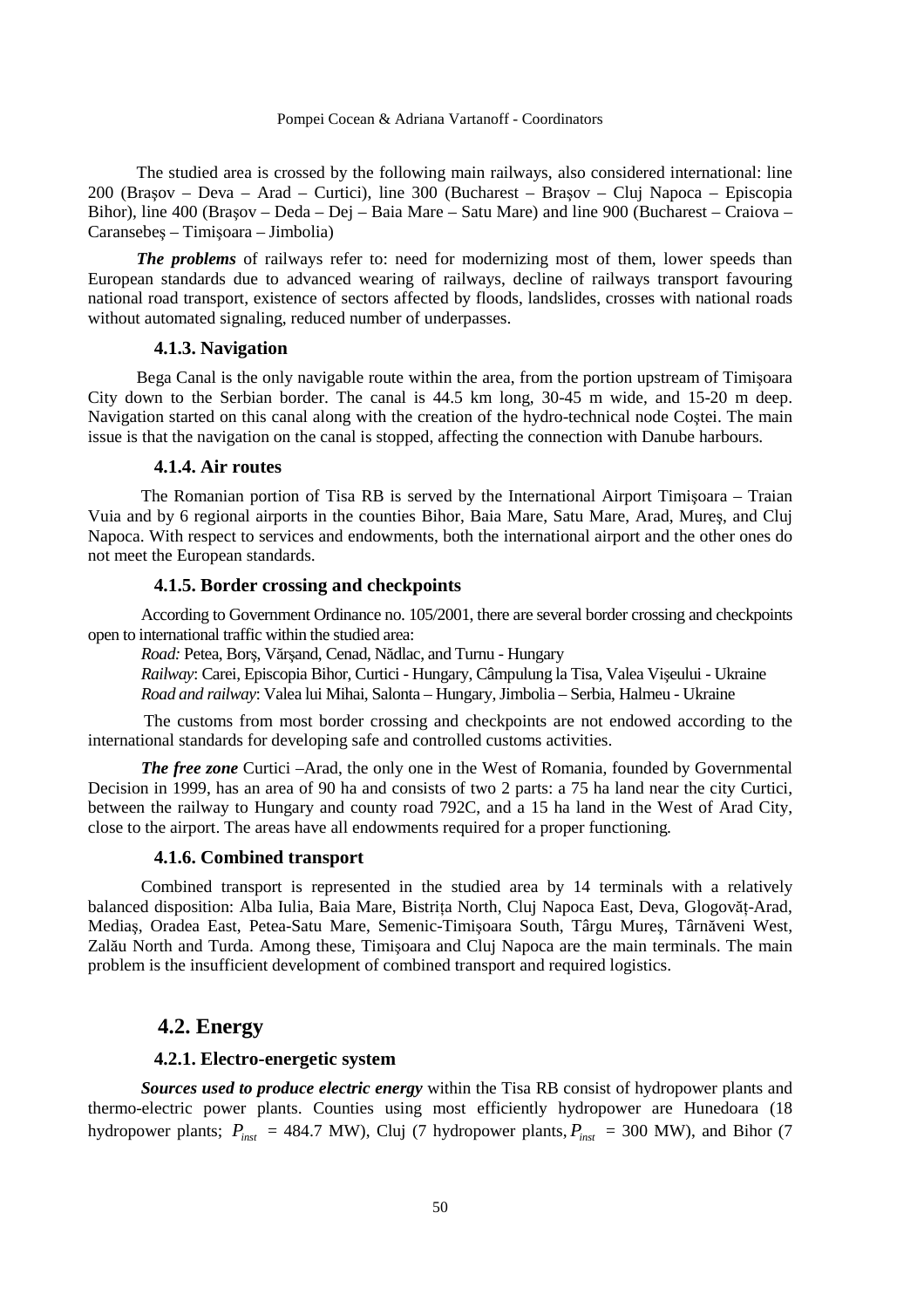hydropower plants,  $P_{\text{inst}}$  =201 MW). Important thermo-electric power plants are in the counties of Hunedoara (Mintia, Paroşeni) and Mureş (Iernut, Fântânele).

121 *hydropower plants* currently function within the Tisa RB, with a total installed power over 1,571 MW, producing on average year about 3,036 thousands Mwh/year. River basins with the best endowment with hydropower plants and installed powers are the Crişuri and the Mureş.

*Main power transport networks* cover Tisa RB in a balanced manner and consist of: - 400 KV lines (LEA 400 KV – 867 km), towards Ukraine (Sibiu – Iernut – Gădălin – Tihău – Roşiori – Mucacevo), Hungary (Sibiu – Mintia – Arad - Szeged); - 220 KV lines (LEA 220 KV- 1554 km) on the direction North-South (Sălaj – Tihău – Cluj – Alba Iulia - Mintia) or East-West (Mintia – Timişoara, Cluj – Câmpia Turzii – Iernut – Ungheni - Fântânele)

The company TRANSELECTRICA SA acquired full membership in the UCTE (Union for the Coordination of Transmission of Electricity). Connection in synchronism of the LEA 400 KV transport line Arad – Sandorfalva in 2004 marked the connection between the National Energy System with the interconnected systems of the European Union countries.

*110 KV distribution networks* supply transformation stations 110 KV/MT of the National Energy System (400/220/110 KV). System transformation stations within the area are placed around the 110 KV networks and supply networks with average power from urban or rural areas. Average power networks could have the reserve provided by another transformation station connected to a different 110 KV source, or the average power bars of the same station. Average powers are 20 KV, 10 KV and 6 KV. Average power networks are above ground in rural areas and underground in the urban ones.

*Low power distribution networks* are above ground in rural areas (LEA 0.4 KV) and have a length of 39,328 km. Urban areas have underground networks in the centers (LES 0.4 KV), and above ground in the others. The length of underground networks is 10.812 km. Low power distribution networks are supplied by 20,216 transformation stations.

*Electric energy consumption* is predominant in the industry (63%), while household consumption represents circa 15%. The trend during the last years is to increase household consumption (circa 10% yearly), mostly due to increasing incomes of population.

| Electrica branch | Number of<br>customers | Power sold in<br>2004 | Percentage of household consumption<br>$(\%)$ |
|------------------|------------------------|-----------------------|-----------------------------------------------|
| Banat            | 837,218                | 3,847,753             | 25.88                                         |
| Transylvania     | 1,101,673              | 3,996,908             | 24.24                                         |
| North            |                        |                       |                                               |
| Transylvania     | 1,075,111              | 4,309,219             | 33.42                                         |
| South            |                        |                       |                                               |

After the accession of Romania to the European Union, Romania will use more energy. Consumption will increase by 20% until 2013, reaching 2970 kwh/person. The trend is underlined by the energy consumption during the first trimester of 2007, greater with 0,7% than in 2006. The consumption by economy represents  $64.2\%$ , by population  $-15.3\%$ , the technological one  $-12.7\%$ , and public lighting  $-1.1\%$ .

The main *problems* of the transport and distribution of power are:

Existence of settlements with powerless households, worst in the county Alba, where 37 rural settlements have no power and 90 are partially endowed, mostly due to the specific of Apuseni mountains, were households are distanced one from another.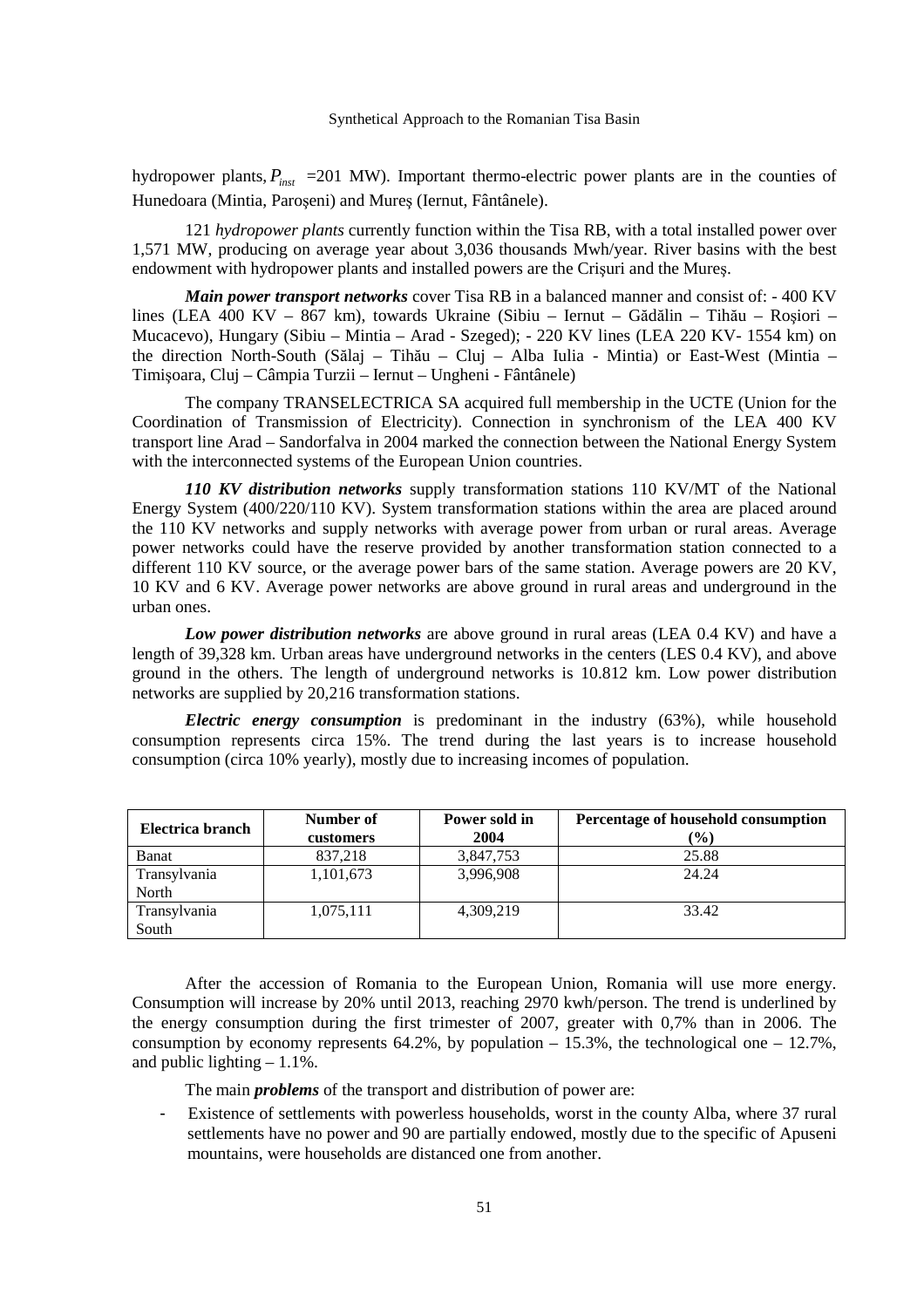| Pompei Cocean & Adriana Vartanoff - Coordinators |  |  |  |
|--------------------------------------------------|--|--|--|
|--------------------------------------------------|--|--|--|

| No. | County           | No. powerless<br>settlements/<br>households | Nr. rural settlements<br>requiring extension of<br>the network/No.<br>powerless<br>households | Nr. urban settlements<br>requiring extension of<br>the network/No.<br>powerless<br>households |
|-----|------------------|---------------------------------------------|-----------------------------------------------------------------------------------------------|-----------------------------------------------------------------------------------------------|
| 1.  | Alba             | 37/915                                      | 90/408                                                                                        | 10/3468                                                                                       |
| 2.  | Arad             | 4/40                                        | 15/827                                                                                        | 2/515                                                                                         |
| 3.  | Bihor            | 2/44                                        | 39/919                                                                                        | 1/386                                                                                         |
| 4.  | Bistrita Năsăud  | 0/0                                         | 74/1689                                                                                       | 4/226                                                                                         |
| 5.  | Clui             | 4/43                                        | 105/721                                                                                       | 4/43                                                                                          |
| 6.  | Harghita         | 23/1032                                     | 11/328                                                                                        | 7/394                                                                                         |
| 7.  | Hunedoara        | 19/260                                      | 20/192                                                                                        | 6/166                                                                                         |
| 8.  | <b>Maramures</b> | 0/0                                         | 44/1923                                                                                       | 7/194                                                                                         |
| 9.  | Mures            | 6/52                                        | 54/357                                                                                        | 7/497                                                                                         |
| 10. | Satu Mare        | 3/71                                        | 60/1300                                                                                       | 3/537                                                                                         |
| 11. | Sălaj            | 0/0                                         | 17/212                                                                                        | 4/307                                                                                         |
| 12. | Sibiu            | 9/127                                       | 20/658                                                                                        | 3/428                                                                                         |

- Increased degree of wearing of equipment, power transport lines needing crucial fixing, old transformation stations requiring re-technologization and modernization;

- Existence of classic, not insulated low power networks above ground;
- Rural lighting networks not modernized.

## **4.2.2. Natural gas networks and renewable energy resources**

After the 1909 discovery of natural gas in Europe, at Sărmăşel, Romania became first European country with an industrial consumption of methane gas.

Romanian portion of Tisa RB contains the most important *natural gas deposits* (methane and associated gases), situated mostly in Mureș county, and areas adjacent to the counties Bistrița-Năsăud, Cluj, Alba and Sibiu. Deposits of oil-associated gases were found in the counties Satu Mare, Bihor, and Timiş.

A series of *main transport pipes* leave from the methane gas exploitations in Mureş county toward South, West and Northwest, supplying the area of Bucharest, Banat, and regions of Cluj, Bihor and Maramureş. The most important transport corridors are the valleys of Mureş and Someş, forming with the transport pipe between Satu Mare and Timişoara a triangle surrounding the area of Apuseni Mountains.

A series of pipes originate from this system and supply important settlements and areas (Cluj-Napoca, Zalău, Zlatna). They are usually placed in the valleys of the rivers. In the area Hateg – Boutari – Jupa a transect crosses South of Mures valley, through the Iron Gate of Transylvania, along the valley of Bistra toward the large consumers from the steel industry: Hunedoara, Călan, and Resita.

Currently, natural gas is distributed to three types of settlements: those where distributions started at the same time with the exploitation of methane gas (Transylvanian Basin), those where important industrial facilities consume natural gas, and those situated in areas crossed by natural gas transport pipes.

Since 1990, consumers from the third category started to become predominant. Lately, high cost of investments and gas slowed the rhythm of creating new distributions.

Natural gas consumers have undergone a series of transformations: disappearance of high energy consumers leading to a decreased consumption, disconnection of collective dwellings from central systems and usage of micro-thermal plants using natural gas (high disconnection percentages over 85% - were recorded in Baia Mare, Sibiu, Alba Iulia, Bistrita, Satu Mare), use of natural gas for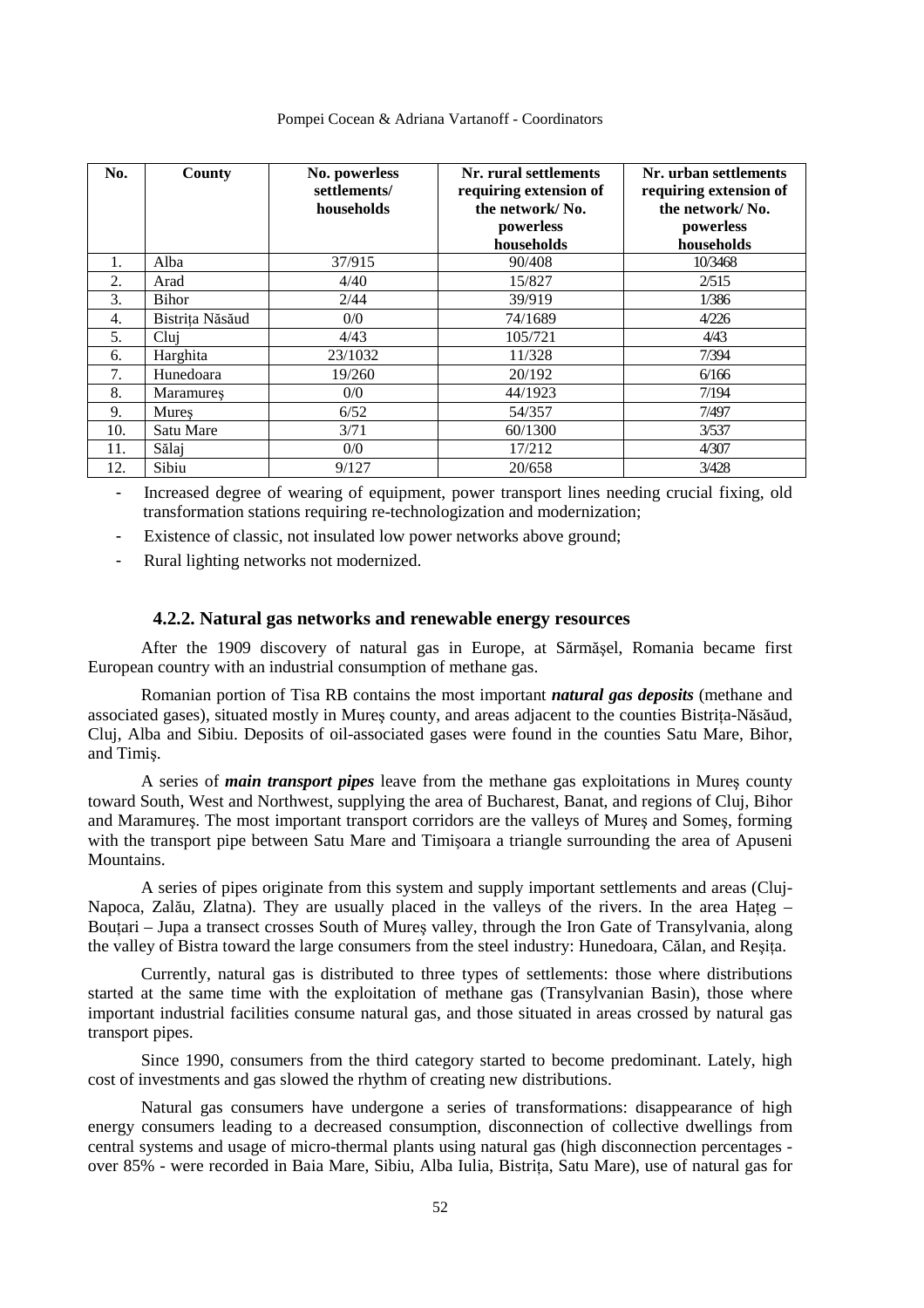heating, warming household water and food in rural areas, and new industrial consumers benefiting upon modern equipment, with high energy efficiency.

Transport and distribution technologies were modernized, aiming to increase the functioning elasticity of the entire system. The existence of underground deposits of natural gases assures the accumulation of natural gases during the summer. The main underground deposits lie within Tisa RB in: Sărmăşel, Târgu Mureş, Nadeş, and Cetatea de Baltă

Law of Gases no. 351/2004 aims to establish a legal framework required to develop activities specific to the gas sector in competitive and transparent conditions.

The number of settlements connected to natural gas systems, as well as the number of consumers, increase continuously, but less explosively than after 1990. Within the studied area, settlements of Mures county are mostly connected to natural gas, followed by those in Sibiu county, plain areas of the counties Cluj, Alba, Hunedoara, Bistrita Năsăud, Maramures, and the region of settlements in the Western Plain along Satu Mare – Timişoara pipe system. Difficulties in assembling the pipes prevent settlements from the mountain areas of the Western Carpathians from connecting to the natural gas networks.

The annual natural gas consumption of Tisa RB is about  $4.500.000$  thousands m<sup>3</sup>, out of which  $2,500,000$  m<sup>3</sup>/year is the household share. Counties with high consumptions are Mures and Sibiu, and the opposite situation is represented by Sălaj. Regarding the percentage of settlements endowed with natural gas, the best situation is found in the counties: Mureş-81%, Sibiu (studied part)-76%, Harghita (studied part) –  $36\%$ , and Alba –  $32\%$ . The average per entire area is  $31\%$ .

The national natural gas transport system was interconnected to the systems of the neighboring countries (Ukraine, in the studied area), obtaining natural gas supply from Russia, via Ukraine, as well as transiting of Romania in order to provide natural gas to countries of the Balkan Peninsula. The most important interconnection from Tisa RB is on the direction Hust (Ukraine) – Satu Mare. Through the undertaking, measuring, regulation and redirection station of gases in Medieşu Aurit, gases are redirected to Baia Mare – Sărmaş and Satu Mare – Arad.

Currently, a pipe is under construction between Szeged (Hungary) – Arad, part of the gas pipe "Nabucco" connecting the Caspian Sea with Central Europe, crossing Turkey, Bulgaria, Romania, Hungary and Austria.

*Geothermal energy* exists in the Romanian subsoil on large areas, where the geothermic gradient, measuring energy accumulated underground exceeds worldwide average, as the maximum is 7 K/100 m in the North of the Western Plain.

If a certain geological structure (sandy soils, limestone, cracked sandstone) contains water, this is the temperature of the rocks where it is deposited; therefore thermal energy can be captured by drills. The temperature of geothermal waters ranges between 50…120ºC, and depth of aquifer deposits between 1 and 3 km.

| Hydro-geothermal<br>system | Average depth of<br>probes<br>[m] | Average<br>temperature of<br>water $[°C]$ | <b>Average flow</b><br>per probe<br>[1/s] | <b>Total minerals in</b><br>water<br>[mg/l] |
|----------------------------|-----------------------------------|-------------------------------------------|-------------------------------------------|---------------------------------------------|
| Crisul Negru - Somes       | 1500                              | 6D                                        | ю                                         | 311                                         |
| <b>Bors</b>                | 2800                              | 120                                       | 10                                        | 814                                         |
| Oradea                     | 2800                              | 80                                        |                                           | 13                                          |
| $Mures - Crisul Negru$     | 1500                              |                                           |                                           | 25                                          |
| <b>Western Banat</b>       | 2000                              |                                           |                                           | 3. 11                                       |

*Characteristics of main hydro-geothermal systems from Western Romania*

The high temperature of geothermal waters around Oradea – Borş made possible for them to be the first ones used in Romania for heating, and, for a while, directly as warm household water.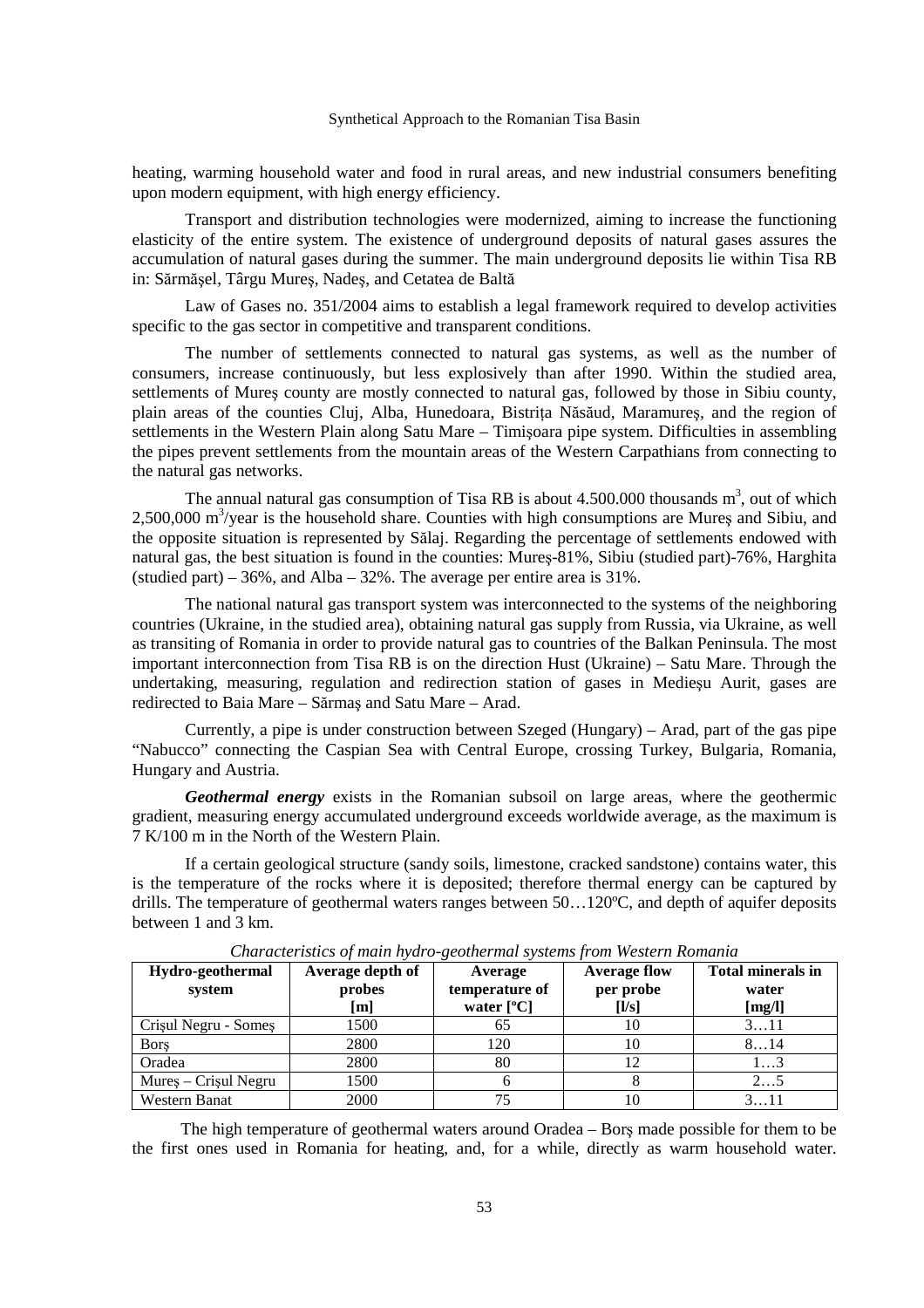Balneary and entertainment use is possible in hotels and treatment bases in the resorts Băile Felix and Băile 1 Mai.

Based on the temperature of geothermal water, there are different thermal valorization modalities: greenhouse heating, household heating and warm water preparation with heat pumps (30- 50ºC); household heating and warm water preparation by association with a top thermal plant for civil and industrial consumers and greenhouses (50-80ºC); heating in drying technological processes (over 80ºC).

An example of using these geothermal waters is offered by central heating provided to consumers from Beiuş, where circa 1900 apartments receive circa 12,000…14,000 Gcal/year for heating and preparing household water.

Use of *solar energy* as thermal source implies an architecture different from the buildings, their orientation with respect to the position of the Sun, and additional insulation of buildings. In order for the solar heating equipment to function in good condition, additional energy sources are needed (classic or renewable). Currently, solar energy is used scarcely, exclusively to prepare warm household water.

Heating systems using solar energy can belong to one of two categories: passive systems characterized by the fact that spaces are heated naturally, active systems that presume the existence of mechanic equipments producing the circulation of the thermal agent.

Areas efficient in using solar energy within Tisa RB are those with a higher solar energy potential (over 115 Kcal/cm²/year), depression and plain areas.

*Biomass* is an insufficiently used energy resource, excepting for burning vegetal waste and wood (locust tree, poplar) in rural areas during the winter. Evacuation of vegetal waste along with household waste represents a loss in all respects. Wood dust resulting from cutting and processing wood is dumped in rivers, leading to serious pollution. Only two settlements within the studied area use wood waste for heating and preparing household warm water: Huedin (Cluj) and Gheorgheni (Harghita).

## **4.3. Communication system**

There are 1,500,000 fixed telephone accounts within Tisa RB (representing a density of circa 36 accounts per 100 people). Cord telephone density differs by county: it is higher in Sibiu, Timiş and Arad (21 – 24 accounts/100 people) and lower in Harghita and Satu Mare (about 13.8).

Development in telecommunication technology manifested through the installation of digital telephone stations in most urban settlements, sustained by a network aligned to the international standards. At the same time, a national network of magisterial optic fibers interconnects the main urban settlements.

Romtelecom started the regionalization of the institution in order to become efficient. The counties of Arad, Bihor, Hunedoara and Timiş are part of the Timiş region, characterized by a higher degree of urbanization, a degree of telephony of 17.9%, and a degree of digitalization over 50%. The counties Timiş and Arad have the highest telephony rates (30% in urban and 10% in rural environments), and a degree of digitalization of 70%.

In order to develop rural telephony in hardly accessible areas with scarce households (Alba County) Romtelecom used a fixed radio access fixed telephony, providing complete access in a flexible and easily expandable network.

**Problems** of fixed telephony refer mainly to the poor development of the network in the rural areas, where numerous settlements lack telephone lines. For example, 14 settlements in Timiş county lacked telephony at the end of 2004. Cluj County, even though having the highest penetration rate of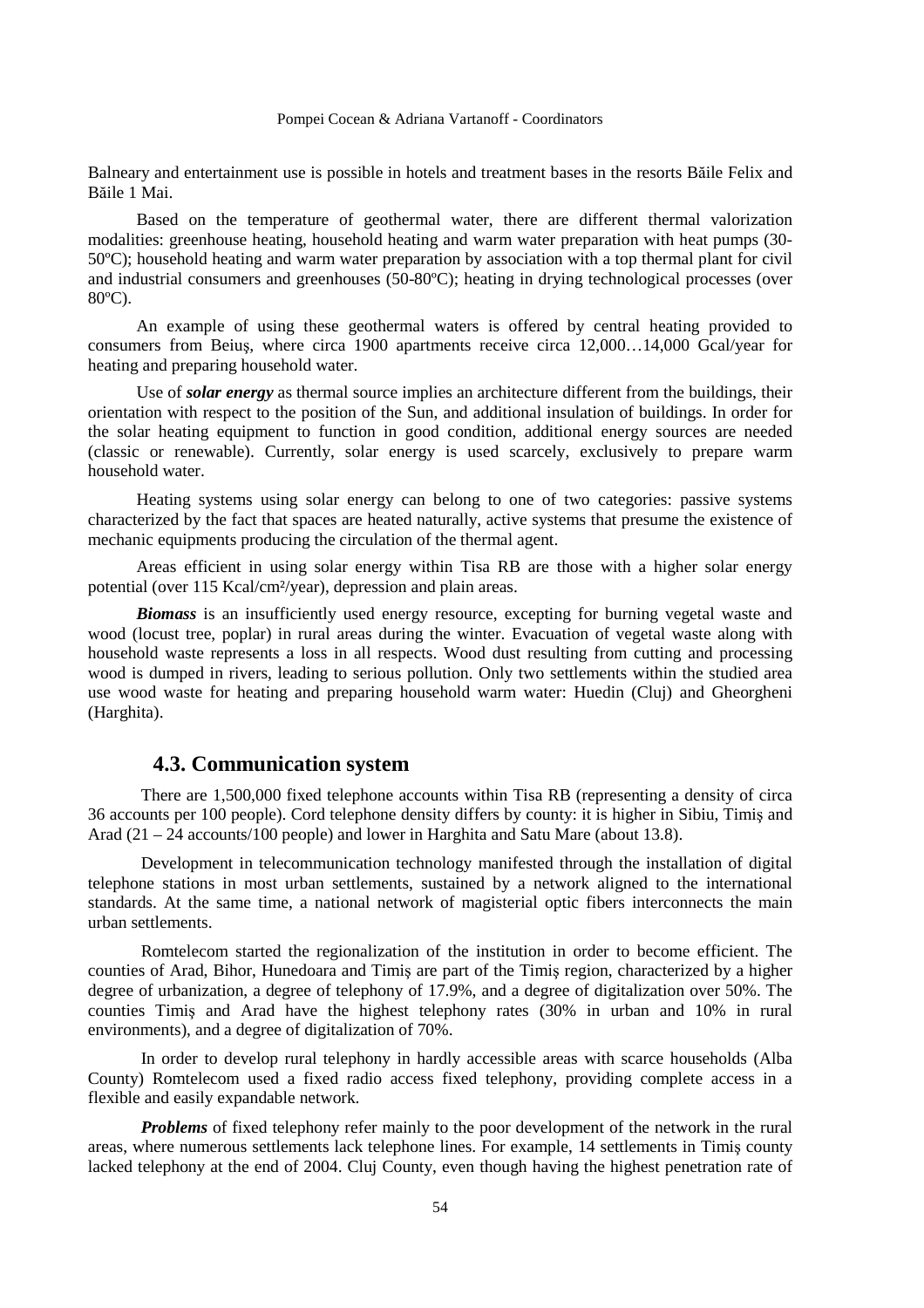fixed telephony in the North-West region, has 96 rural settlements without telephony. The counties of Bistrița Năsăud and Satu Mare have a law penetration rate of fixed telephony.

## **4.4. Water management system**

## **4.4.1. Water and town infrastructure**

The analysis of endowment of settlements with central water and wastewater sewerage equipments reveals very different situations based on the living environment.

*Water supply* in centralized system is provided for all 96 urban settlements, but only for 55.7% of the communes. The quantity of water introduced in the network is  $374,641$  thousands m<sup>3</sup>/year, out of which 87.7% in urban settlements and 12.3% in rural ones. Drinkable water distributed to consumers totalizes 277,849 thousands  $m^3$ /year, out of which 85.3% in urban settlements and 14.7% in rural ones. Cluj County provides and distributes to consumers the largest quantity of drinkable water.

*Problems* related to water supply refer to:

- Lack of central water supply for extended rural areas, a very low percentage (circa 50% of all rural settlements) is recorded in the counties of Alba, Bistrita Năsăud, Harghita, Hunedoara, Mures, Sibiu, respectively the Southern and Eastern parts of Tisa RB;
- Substantial drinkable water losses in the distribution network (circa 25.8% of the volume introduced), due to advanced wearing and destruction of the distribution networks, most losses being recorded in the counties Hunedoara (43.8%), Satu Mare (39.2%) and Sălaj (37.2%);

*Wastewater sewerage* represents a special problem of the area. Urban settlements have sewerage systems, except for newly founded towns: Miercurea Nirajului (Mureş), Săcuieni (Bihor), Sălistea de Sus, Tăutii Măgherus (Maramures), Miercurea Sibiului (Sibiu), but the provision of sewerage services in rural areas is totally unsatisfactory. The treatment of collected wastewaters is made in 82.3% of urban settlements and 2% of the rural ones.

## *Problems* refer to:

- Very low percentage of rural settlements benefiting upon sewerage systems, respectively 16.8% of the total number of communes, low percentage of communes with central drinkable water systems (26.8%);
- Low percentage of wastewater treatment plants in the rural areas (2%) compared to the urban one (82.3%); lack of wastewater treatment plants in some urban settlements (13.2%) and most of the rural ones (87.8%), among those with sewerage systems; the counties Alba, Arad, Maramureş, Sălaj, and Sibiu have no rural wastewater treatment plants;
- Low efficiency (49.2%) of wastewater treatment plants due to inappropriate treatment processes, lowest efficiency being recorded in plants from the counties of Arad (69.8%), Bihor (71.5%), Maramureş (63.1%) and Sălaj (77.4%); the part of Sibiu County within Tisa RB has wastewater treatment plants with exceeded capacities due to advanced wearing.

## **4.4.2. Flood protection infrastructure**

Floods, as a manifestation of natural hazards, produced by waters during the exceeding periods, are a constant phenomenon in Tisa RB. Their duration, size and general characteristics are directly influenced by the physic-geographical conditions existent in the river basin.

Intensification of the destructive character of the phenomenon has both natural and anthropic causes, such as: torrential character of precipitations, reduced transitory capacity of maximum flows through minor beds of watercourses, massive deforestations, inadequate maintenance of beds, inappropriate placement of buildings in floodable areas, clogged networks for collecting pluvial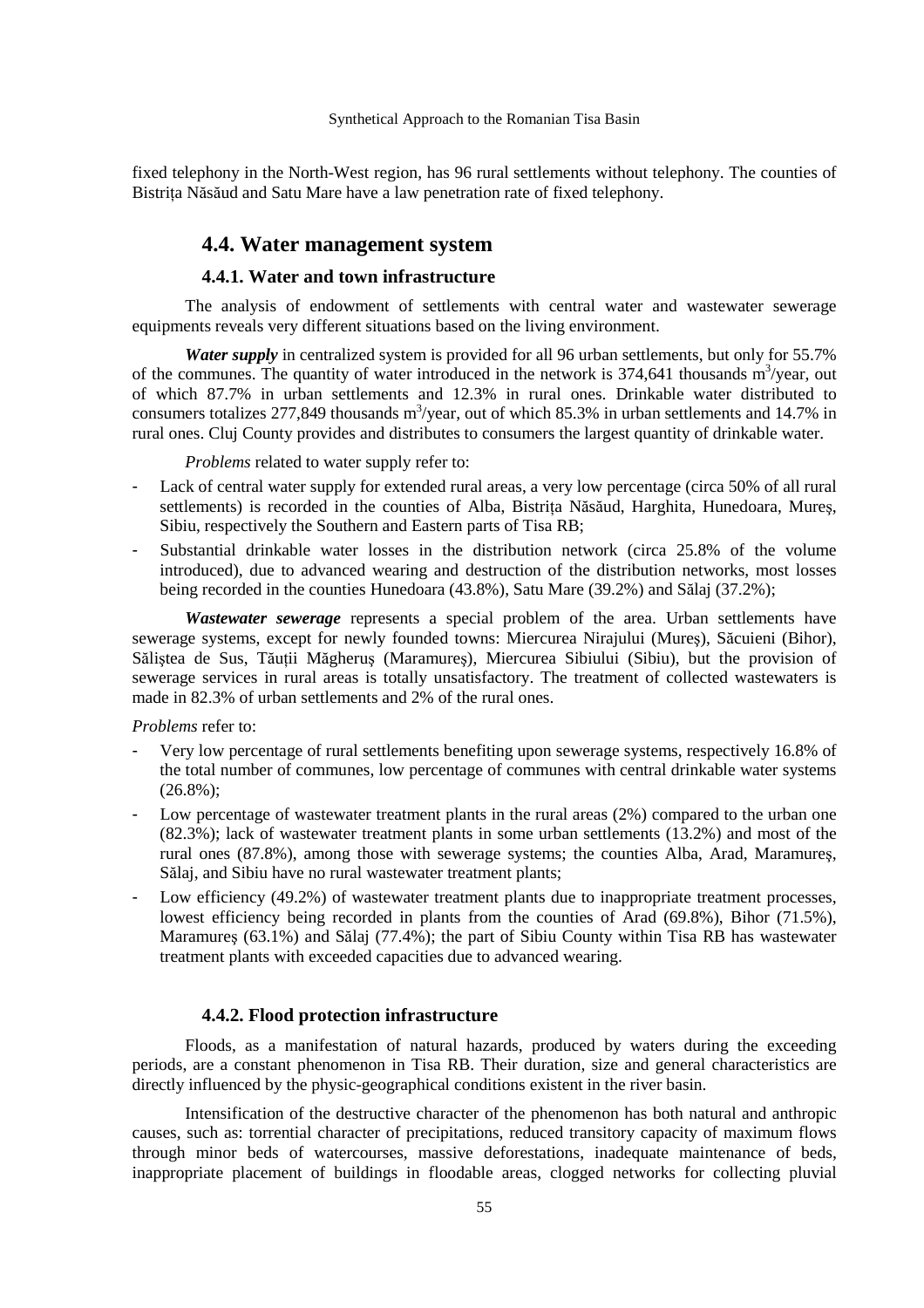waters. Important material damages were also favoured by: inadequate endowment of the warning system, limited promotion of hydro-technical works and protection systems against floods.

The main areas with a high flood potential are represented in the following figure.

Historical floods originate from the following nuclei, established through specialized analyses:

| <b>River basin</b> | Year of<br>historical<br>flood | <b>Probability of</b><br>exceeding<br>$(p\%)$ | <b>Main river</b><br>affected | <b>Placement of</b><br>nucleus | <b>Affected</b><br>counties |  |
|--------------------|--------------------------------|-----------------------------------------------|-------------------------------|--------------------------------|-----------------------------|--|
|                    | 1970                           | 1%                                            | Somes                         | Beclean, Lăpuș,                | Satu Mare,                  |  |
| Somes Tisa         |                                | 5%                                            | Crasna                        | Moftin                         | Bistrița Năsăud             |  |
|                    | 1995                           | 5%                                            | Someş                         | Beclean, Lăpuș,                | Satu Mare,                  |  |
|                    |                                | 1%                                            | Iza                           | Vad                            | Bistrița N                  |  |
|                    |                                | 10%                                           | Ier                           | Săcuieni,                      |                             |  |
|                    | 1970                           | 5%                                            | Barcău                        | Sălard                         | Bihor                       |  |
| Crișuri            |                                | 10%                                           | Crișul Negru                  | Zerind                         |                             |  |
|                    | 1980                           | 1%                                            | Zerind<br>Crișul Negru        |                                | Bihor                       |  |
|                    |                                | 5%                                            | Crișul Repede                 | Oradea                         |                             |  |
|                    | 1970                           | 1%                                            | Mureș, Gurghiu                | Toplița, Glodeni               | Alba                        |  |
|                    |                                | 5%                                            |                               | Solovăstru                     | Mures                       |  |
| Mures              |                                | 1%                                            | Mures                         | Arad                           | Arad Hunedoara              |  |
|                    | 1975                           | 2%                                            | Târnave,                      | Blaj                           | Mures                       |  |
|                    |                                | 3%                                            | Aries                         | Turda                          |                             |  |
|                    | 1995                           | 1%                                            | Aries                         | Turda                          | Mures                       |  |
|                    |                                | 10%                                           | Mures                         | Lunca Bradului                 | Hunedoara                   |  |
| Banat              | 1970                           | 2%                                            | Bega                          | Balint                         | Timis                       |  |
|                    | 1991                           | 10%                                           | Bega                          | Făget                          | Timiş                       |  |
|                    |                                | 10%                                           | Timiş                         | Lugoj                          | Timiş                       |  |

The **main flood protection works** by river regularizations and dams within the Romanian part of Tisa RB are:

*- In the hydrographic space Someş-(upper) Tisa* 153 settlements, 74 industrial platforms, about 129 km of railways, 186 km of national roads, 444 km of county roads and circa 137200 ha of land (out of which 17870 ha arable) are protected. Among the urban settlements, 6 are protected according to their importance category (Borşa, Vişeu de Sus, Negreşti, Seini, Dej, and Jibou), 5 belong to a lower protection category (Sighetul Marmatiei, Beclean, Năsăud, Cluj, and Sângeorz Băi), and the remainder is protected to an uncertain degree.

Under-dimensioned protection works needing studies to determine the degree of protection were executed on the river Iza, tributaries of the river Tur, the river Bistrita in Bistrita Mountains, the rivers Dipşa, Şieu, Someşul Mare in the area of Beclean, Năsăud, Sângeorz Băi, Nimigea de Sus, Nimigea de Jos, and Salva, the river Lăpuş in the area of Remetea Chioarului – Recea, tributaries of the river Someş Mic around the area of Cluj County mountains, and the river Crasna and its tributaries.

*- In the hydrographic space Crişuri* 157 industrial objectives, circa 264,000 ha of land, circa 59000 households, 174 km of railways, about 1,360 km of motorways are protected. Protection works totalize about 1158 km dams, 183 km bank consolidations, 128 complex, nonpermanent accumulations or polders, totalizing a protection volume of 282 million  $m^3$ .

Under-dimensioned protection works (circa 30 km dams and 48 km regularization) were made on the rivers Înot at Marghita, Crişul Repede in Oradea City, lower course of the river Bistra downstream of Ciutelec reservoir and confluence with the river Barcău, and the river Teuz. Areas without protection works or having only local works totally insufficient were made on sectors of the rivers Barcău, Crişul Negru, Crişul Alb, Călata and Secueu.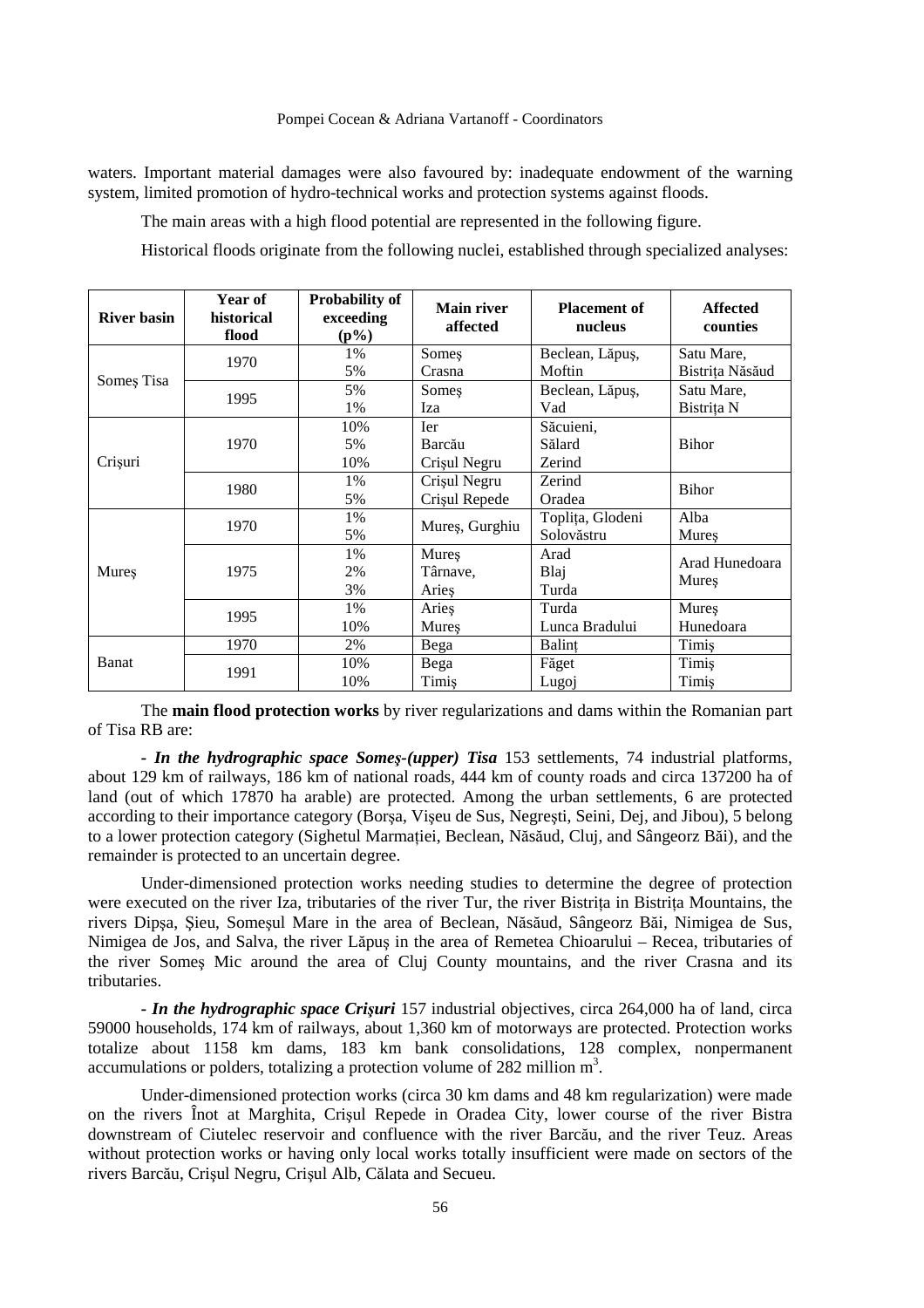**- In the hydrographic space Mures** – Aranca - Gala<sub>*ica* 239 settlements, 381 industrial</sub> objectives, 262 agricultural objectives, 69,000 dwellings, and circa 22,416 ha of land are protected.

Under-dimensioned flood-combating works with an uncertain degree of protection were made on the valley of Niraj downstream of the city Miercurea Nirajului, on the river Târnava Mare around the cities Mediaş and Copşa Mică, the latter requiring rehabilitation, and on Mureş around the city of Arad.

*- In the hydrographic space Bega-Timiş* important flood protection works exist: 550 km dams, 480 km regularizations protecting an area of circa 230,000 ha. Bega – Timiş Canal is considered a flood protection work for the city of Timişoara; during the floods, the river Bega becomes a tributary of the river Timiş, influencing directly the high-water regime on the sector downstream of Coştei until the border. The main nonpermanent reservoirs in this space are Cenei, Hitiaş, Pădureni, and Gad, designed mainly to respect the border conditions on maximum flows.

Protection works on Bega Veche, in the area border - Biled and border - Sântandrei have a high clogging degree of the lakes mitigating the floods. On the sector border Timisoara- Margina, protection works are under-dimensioned on the sector Timișoara – Topolovăt, those in the river basin Topolovăt and Bega Canal need rehabilitation, and protection works around the city of Timisoara need to be brought at the corresponding class of importance.

The situation of flood protection works in Tisa RB is the following:

|                    |       | <b>Bank protection</b> | <b>Regularization of beds</b> |                |  |
|--------------------|-------|------------------------|-------------------------------|----------------|--|
| <b>River basin</b> | No.   | Length<br>(km)         | No.                           | Length<br>(km) |  |
| Somes - Tisa       | 2,623 | 561.8                  | 357                           | 691.4          |  |
| Crisuri            | 1,238 | 183.3                  | 326                           | 622.4          |  |
| Mures - Aranca     | 1,760 | 557.6                  | 611                           | 998.3          |  |
| Bega - Timiş       | 950   | 143.1                  | 55                            | 480            |  |
| <b>TOTAL</b>       | 6,571 | 1,445.8                | 1349                          | 2,792.1        |  |

*Works for the regularization and protection of the watercourses beds* 

This category of works are made for the stabilization, correction, calibration and consolidation of watercourse beds, to assure flow and speed conditions. According to the data presented above, dam protection works are the best represented in Someş-Tisa river basin, and regularizations of beds in Mureş - Aranca river basin.

| Dams               |          |                |                         |                        |                        |                                       |
|--------------------|----------|----------------|-------------------------|------------------------|------------------------|---------------------------------------|
|                    | No. dams | Length<br>(km) | <b>Protected goods</b>  |                        |                        |                                       |
| <b>River basin</b> |          |                | <b>Surfaces</b><br>(ha) | <b>Houses</b><br>(no.) | <b>Cities</b><br>(no.) | <b>Industrial objectives</b><br>(no.) |
| <b>Upper Tisa</b>  | 43       | 236            | -                       | 6,013                  |                        |                                       |
| Somes              | 94       | 446            | -                       | 25,063                 | 13                     | 71                                    |
| Crisuri            | 217      | 1158           | 263,910                 | 58,560                 | 29                     | 137                                   |
| Mureș - Aranca     | 210      | 804            | 22,416                  | 68,959                 | 55                     | 381                                   |
| Bega - Timiş       | 70       | 550            | 230,000                 | 63,881                 | 19                     | 46                                    |
| <b>TOTAL</b>       | 634      | 3,194          | 309,326                 | 222,776                | 119                    | 638                                   |

The dams are best represented in the basins of Crişuri and Mureş.

### **4.4.3. Irrigation and drainage system**

In order to remove negative effects of extreme climatic phenomena (long term alternation of drought and humidity excess periods on the same lands) and prevent land degradation through landslides and soil erosion in Tisa RB, land improvement works – especially drainages (1,230,914 ha) and irrigations on smaller areas (88,583 ha) were executed.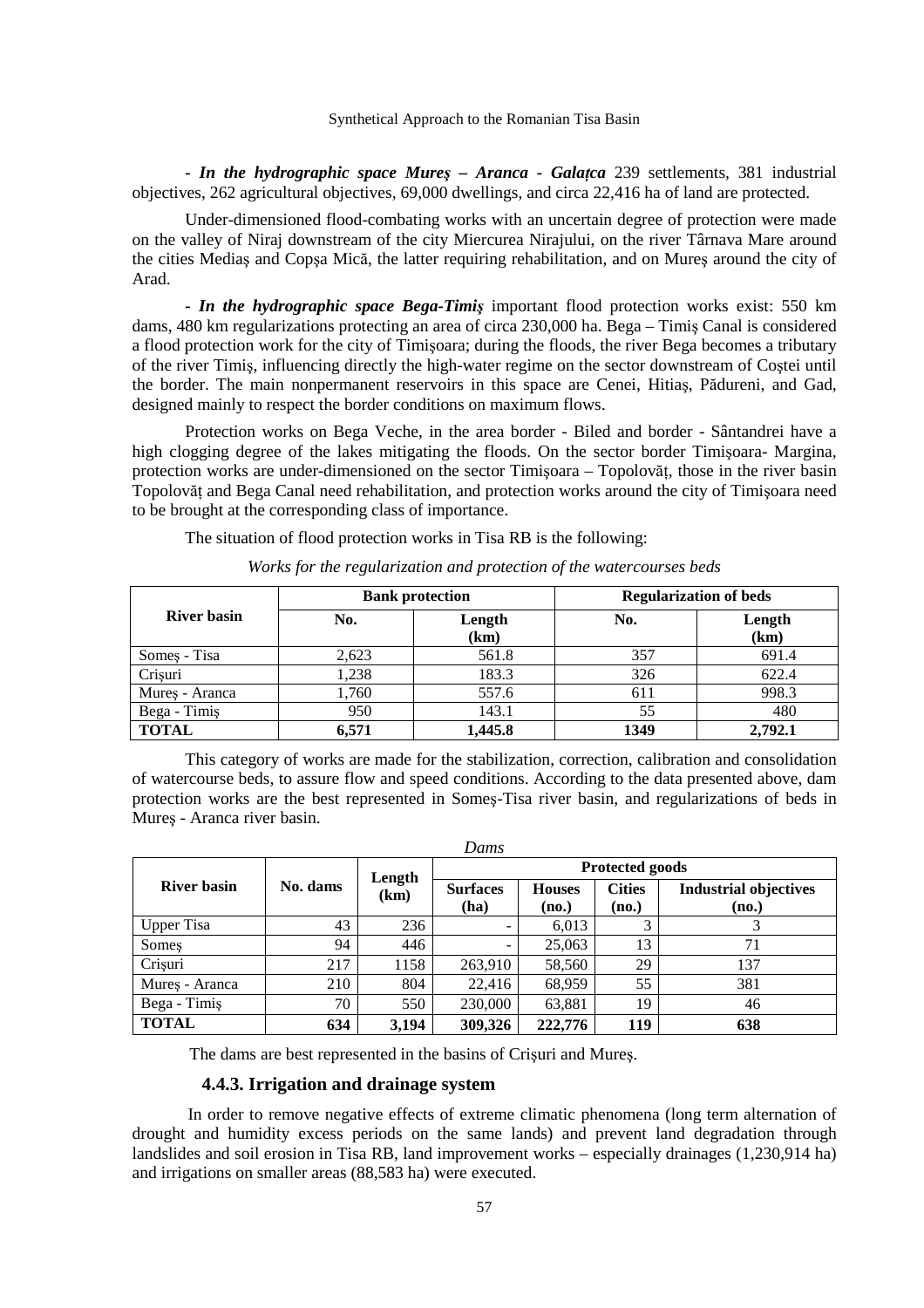*Irrigation works* covered a reduced surface  $(4.3\%$  of the arable surface of the area), by lots: over 1000 ha (43,857 ha), less than 1000 ha (15,331 ha) or local (31,395 ha).

According to data provided by ISPIF Bucharest, most of the works executed on lots over 1000 ha are situated in the counties of Arad (23,059 ha), Timiş (7,216 ha) and Cluj (5,955 ha).

The irrigated agricultural surface in Tisa RB is small compared to other areas in Romania. There are areas with water deficit needed for crops and areas with irrigable agricultural potential lacking endowments. Irrigated areas decrease also as a consequence of high costs for maintaining and extending the existing systems.

*Drainage works* executed to remove the excess of humidity cover an area representing 58.7 % of the total arable surface, for lots: over 1000 ha (1,136,481 ha), less than 1000 ha (66,816 ha) or local (29,615 ha).

The analysis of the territorial distribution shows that most of the works executed on lots over 1000 ha are situated in the counties of Arad (222,167 ha), Timiş (437,998 ha), Bihor (170,648 ha) and Satu Mare (232,873 ha).

*The problems* referring to land improvement works refer to: unsatisfactory state of endowments requiring rehabilitation and modernization, impossibility of economically efficientization of endowed areas, reduced usage of irrigation systems, decreasing interest to extend such works.

## **4.5. Waste management**

Wastes raise a series specific and relatively complex of problems, as there is a trend of increasing their amount and diversify their characteristics, as a consequence of development and diversification in industry, agriculture and due to urbanization. Waste management in Tisa RB takes place according to Waste Management County Plans.

## **4.5.1. Household waste management**

Urban waste management in settlements within the studied area, both urban and rural, takes place according to Governmental Decree no. 87/2001, approved by Law no. 139/2002, with the assistance of public health services. Elimination of household waste takes place by depositing on soil, as both urban and rural settlements are endowed with household waste deposits.

Based on the analysis of data on the *production of urban waste per person*, counties within the studied area were grouped in three categories. Most urban wastes are generated in the counties of Arad, Hunedoara, and Sibiu (over 550 kg/person/year), and least (250-400 kg/person/year) in the counties Bihor, Bistrita-Năsăud, Cluj, Alba, and Timis.

The situation of *urban waste deposits* in Tisa RB is very diverse according to environmental reports (2003 – 2005).

Urban settlements have household waste deposits, but most of them lack endowments and do not comply with the existing legislation, and some have no available stocking capacity. The modernization of the waste management system has just started. The number of urban settlements benefiting upon ecological platforms is very low (Oradea, Arad, and Sighişoara). In order to organize county-level waste management, in some cases transfer stations were built (Chişineu-Criş, Arad County). Also, few municipalities base waste management on public – private partnerships: Oradea, Arad, Târgu Mureş, and Sebeş. Modernization or closing of urban waste management deposits in noncompliance with European standards received a grace period until 2012, according to Directive no. 1999/31/EC transposed in the national legislation by Governmental Decision no. 349/2005.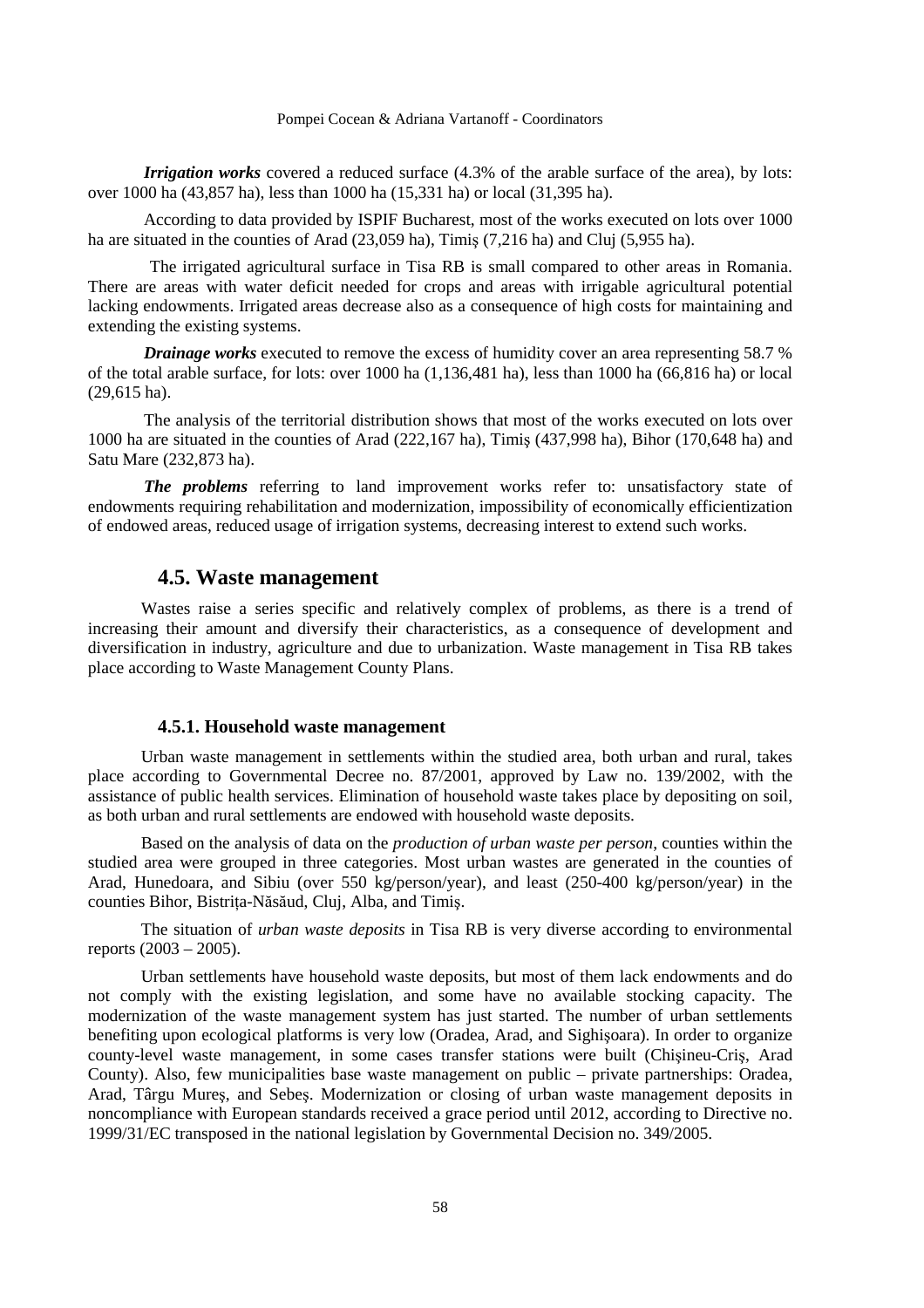Rural household waste platforms/deposits are established by a Decision of the Local Council, but in most cases they are noncompliant, and lead to environmental pollution. Also, there is no public waste collection system. Rural household waste deposits not modernized must stop their activity by 2009.

## **4.5.2. Industrial and dangerous waste management**

The main types of industrial wastes are: mining gangues, thermal power plant cinders and ashes, industrial wastewater treatment muds, and agro-husbandry wastes.

The analysis of production and distribution of industrial wastes points to counties generating large amounts (Sălaj, Hunedoara and Alba), or have large areas occupied by these wastes (Maramureş and Alba).

There are numerous industrial waste deposits with environmental impact in Tisa RB. Based on the development or dropout in economic activities that generate waste, some of them need either modernization and ecological reconstruction, or closing and environmental restoration of the affected lands. Most of these deposits are in the counties of Maramureş, Alba, Mureş and Hunedoara.

Dangerous industrial waste deposits (mainly gangue stock-piles, mining decantation ponds, uranium stock-piles, chemical industry waste) are inadequately managed, and most of them are situated in the counties Alba, Arad, Maramureş, Harghita, Sălaj, and Hunedoara. Municipalities Oradea and Timişoara are endowed with incinerators for dangerous wastes.

In some cases, industrial wastes are deposited on mixed platforms, close to household wastes, contributing to increased environmental pollution, if they are noncompliant, and could generate inflammable, explosive or corrosive mixtures.

The main *problems* related to waste management refer to: noncompliant collection/ transport/ depositing practices affecting the environment, placement in vulnerable areas (close to dwellings, surface waters, entertainment areas), sometimes irreversible degradation of lands where they are deposited, landscape changes, and visual discomfort.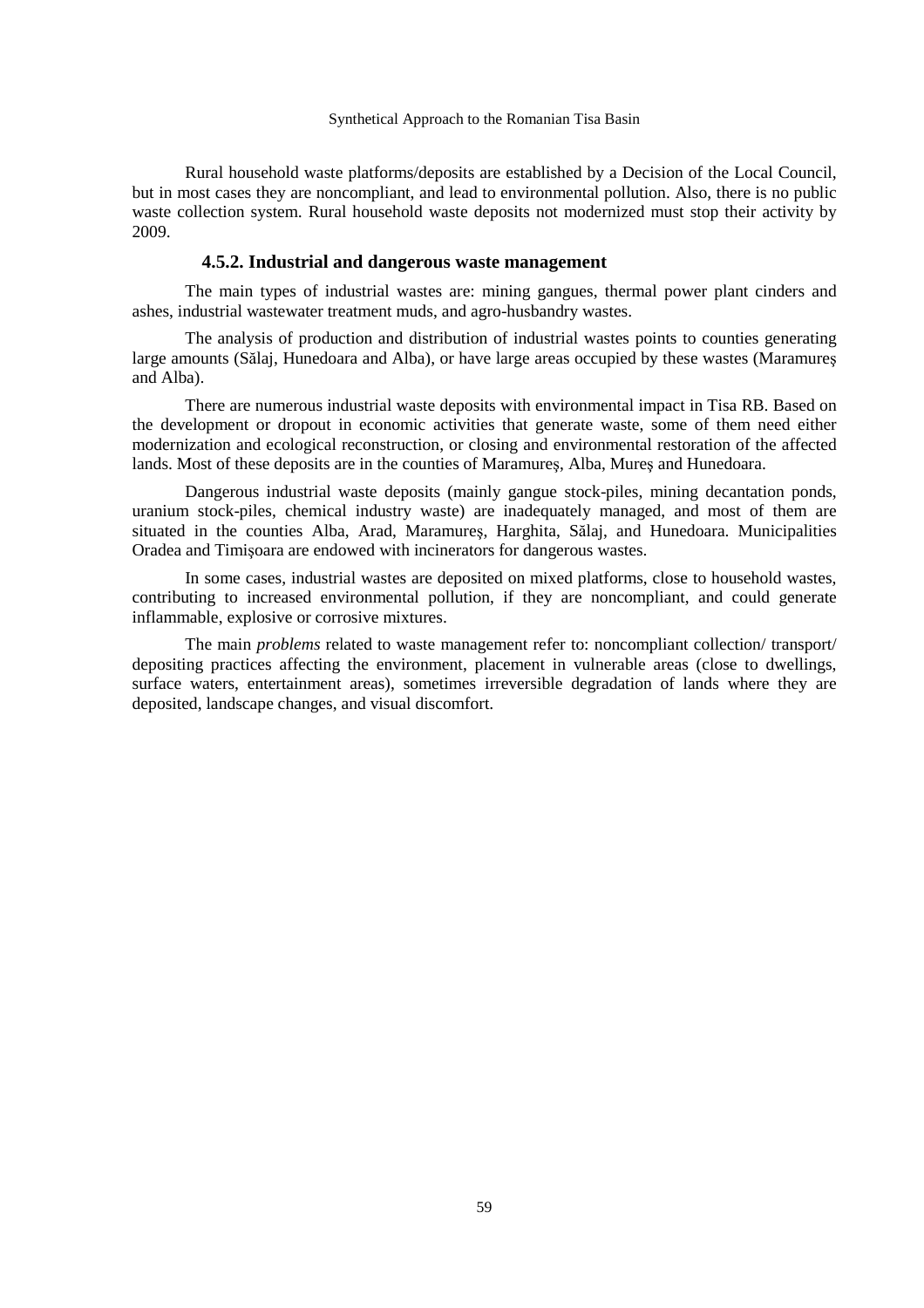## 5. ECONOMY

The economic peculiarities of the Tisa hydrographic basin region from Romania are the result of the interference of some major factors, among which the following can be mentioned: natural resources, anthropic potential, tradition and random factors (political and social).

 The economy from the geographical area of the Tisa hydrographic basin is the most complex of the Romanian space. This situation is due to the following attributes:

- the age of industrialization, which started in the  $18<sup>th</sup>$ -19<sup>th</sup> centuries, with the construction of railways since 1856, together with the implementation of advanced agro-technical methods;

 - the economic development, and then its profile, was formed in concordance with the energy and raw material resources, which are very diverse, but in small quantities;

 - the industrial landscape has suffered transformations closely-related to the phases of evolution: *the manufacture an extensive agriculture stage*, from the 18<sup>th</sup>-19<sup>th</sup> centuries; *the start of the industrial activity stage*, when the first industrial nucleuses appear in the 19<sup>th</sup> century (Gugesti-Timis County, Poiana Codrului - Satu Mare County, Oradea, Arad, Târgu Mureş), as well as the first intensive agricultural exploitations; *the capitalist industrialization stage*, from the first half of the 20<sup>th</sup> century, when a series of industrial areas are formed: Baia Mare, Deva, Hunedoara, Arad, Tmişoara, Sighişoara, for the textile industry, Turda – Cluj, for the building materials industry, ceramics, glassware etc.; *the centralized development stage*, in a nationalized economy, with the inhibition of private initiative, without any relation with resources, traditions, regional specificity. The result was the extensive development of industry, each town having its own 'industrial platform', nowadays, huge 'grey zones'; *the stage after 1990*, when, after a free fall of the industry and agriculture, the restructuring and re-conversion followed, with a sinuous running and the appearance of the 'services economy'.

 Currently, the region has a slightly-upward economic trend. Except for Bucharest, this region registers the greatest economic and gross domestic product growth rate.

# **5.1. Agriculture**

The primary economic sector – agriculture – reflects faithfully the macroeconomic and social problems of the region. The main premises in the development of this economic branch are:

- The lack of large and very large properties in most part of the region, with the exception of the Banat Plain and Hills and of some properties of about 150-300 ha, which represent the nucleuses of modernity for the field agriculture;
- The forms of co-operation between producers are still little-developed; they exist, but the tendency is that each agricultural exploitation unit wants to produce as much as possible from its own necessary products, as a reflex of subsistence agriculture;
- The labour force has reduced dramatically and is substantially aged.

**The landed stock structure** is different, depending on the particularities of each county. Thus, the ratio of the agricultural area is above the average in Timiş (80.7 %), Satu Mare (71.9 %), Bistrita-Năsăud (66.2 %) and Arad (66 %), counties situated mostly in the Western Plain, a subdivision of the Tisa Plain. In the counties with extended mountainous areas, the ratio of the agricultural lands is below the average: Hunedoara (49 %), Maramureş (49.4 %), Alba (52.7 %) and Bistrița-Năsăud (55.8%).

In these counties, the ratio of forest lands exceeds by far the average value of 30.6 %: Maramureş – 45.8 %, Hunedoara – 44.8 %, Alba – 36.5 %, Harghita – 35 %.

 If **the agricultural lands structure** (5,109 million ha) is taken into consideration, the greatest ratio (49.8 %) belongs to the arable lands – 2,542 million ha, followed by pastures (30.5 %) – 1,558 million ha, hayfields (17.7 %) with 0.902 million ha and only a little more than 100,000 ha to vineyards and orchards (2 %). Naturally, the most extended areas of arable lands belong to the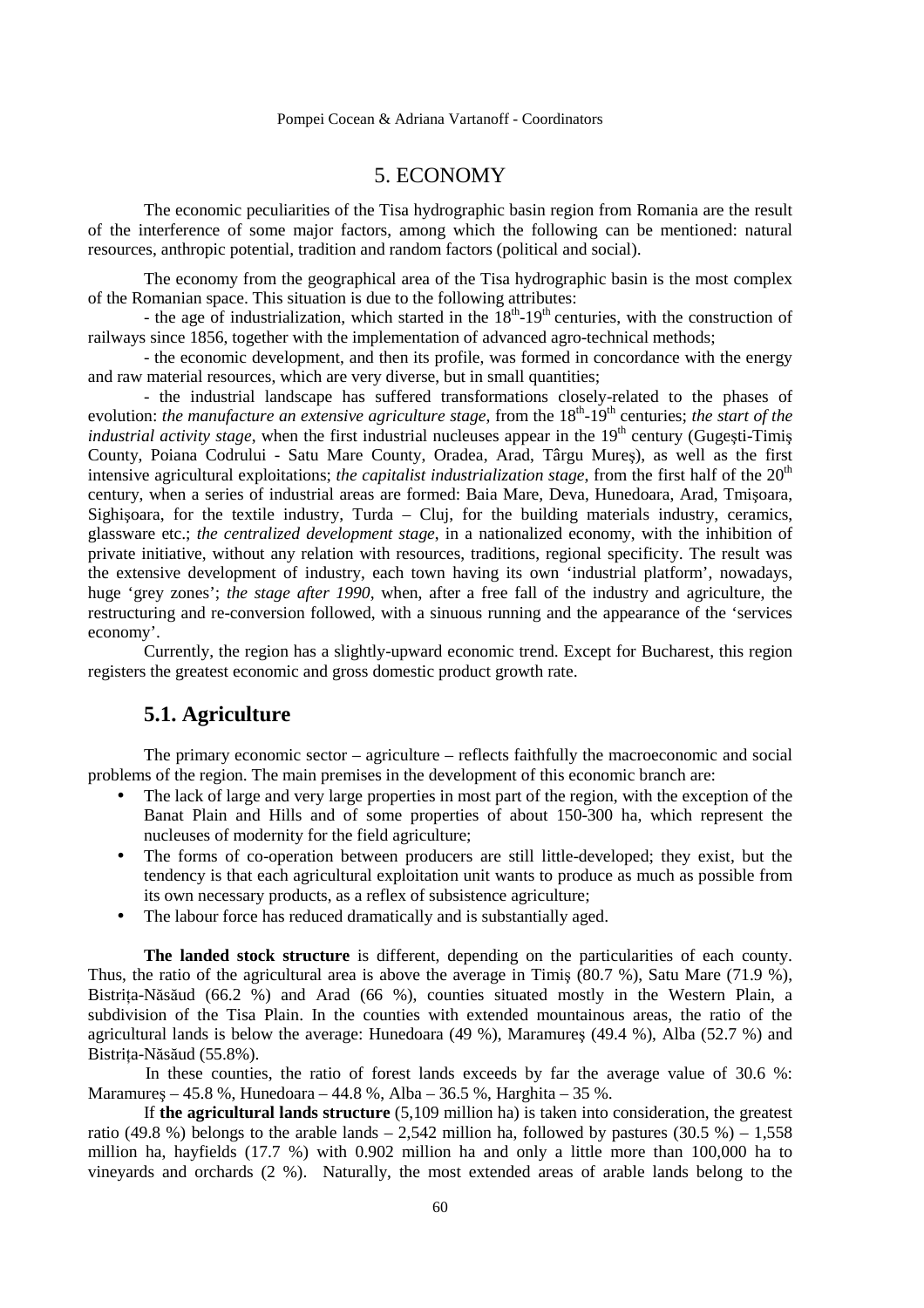counties situated in the plain area: Satu Mare – 69.1 % out of the total area of agricultural lands, Timiş  $-75.9$  %, Arad  $-68$  %, Bihor  $-60.9$  % and Mures  $-53.6$  %, while the most extended areas of orchards appear in Bistrița-Năsăud – 3.1 % out of the total area of agricultural lands, Satu Mare – 2.5 %, Maramures and Sălaj – 2 %, and those of vineyards in Satu Mare – 1.5 %. Bihor – 0.9 %, Arad – 0.8 %, Alba –1.4 % and Sălaj – 1.1 %.

 **The cultivated lands structure** is somehow unadapted to the requirements of a modern agriculture, having a ratio of more than 63.9 % out of the total arable land cultivated with cereals, with small productions per hectare, between 2,000 and 3,600 kg, in the conditions in which a modern agriculture requires the extension of the lands cultivated with technical crops – sugar beet, oil plants, textile plants, medicinal herbs, and with those used for sustaining the animal breeding sector, the fodder crops, whose ratio in the agricultural lands must oscillate between 30-35 %.

 Out of the total cultivated area, which is more than 2,338 million ha, *cereals* represent 1,495 million ha, meaning 63.95 %, while maize (764,653 ha) is almost in equal proportion with the straw cereals (wheat, rye, barley, oats) – 731,046 ha.

 The *maize* growing has a high frequency, maize being also a fodder and technical plant (for oils). Its production exceeded 2.7 million tones, with an average of 3,600 kg/ha. Productions which exceed the average were recorded in Cluj – 3,853 kg/ha, Alba – 4,101 kg/ha, Satu Mare – 4,317 kg/ha. Global productions which amounted to 300,000 tones were recorded in the counties of Mureş, Arad, Bihor and Satu Mare.

 The production of *barley, two-row barley and oats* exceeded 61,100 tones, on an area of 309,008 ha and an average production of about 2,000 kg/ha. The counties of Timiş, Satu Mare, Bihor and Mureş are the most important producers, with productions which exceeded the average value per hectare.

 The *oil technical plants*, mainly sunflower and soy, were cultivated on an area of 148,712 ha, the production being of 224,248 tones, the great producers being the counties situated in the plain areas – Arad, Timiş, Bihor and Satu Mare.

 The *technical plants*, flax and hemp, totalize only 1,087 ha of systematic crops, out of which 738 ha are in Arad and small areas in Satu Mare – 151 ha, Mureş– 142 ha, Bihor – 30 ha.

 Due to the lack of mechanization in agriculture, the cultivation of *sugar beet* faces a major decrease, being cultivated on only 1,356 ha, its production exceeding slightly 379,000 tones. More extended areas are cultivated in Mureş – 3,008 ha, a situation explained by the presence of a sugar factory that stimulates the cultivation, Satu Mare  $-1,828$  ha, Cluj  $-1,619$  ha, Bihor  $-1,735$  ha and Arad – 2,069 ha.

*Potato*, a food, technical and fodder plant, is cultivated on about 122,491 ha, its production exceedin 1.7 million tones. The great producers are the counties of Cluj, Bihor, Satu Mare and Mureş.

 The *vegetables* production exceeded 910,000 tones and the cultivated areas occupied more than 73,000 ha. The counties which are vegetable-producers by tradition are Arad, Timiş, Cluj, Mureş, Bihor. They have fertile alluvial soils in the meadows of the Mureş River, Someş River and the Criş rivers, the possibility of stimulating the plant-growing in heated greenhouses and a high ratio of consumers from the urban areas.

 Closely-related to the importance of the animal breeding sector in an advanced agriculture is the *fodder crops* growing, which totalized in this region areas of more than 468,000 ha and a production of about 2 million tones. The great producers are Bihor – 333,000 tones, Timiş – 287,266 tones, followed by Arad, Hunedoara, Cluj, Sălaj, Alba and Mureş, with productions of 130-140,000 tones.

*Fruit trees* are cultivated on areas that totalize 743,338 ha, within the systematic orchards. Beginning with 1990, the area decreased continuously until 2003, after which it maintains at constant values. In 2004, the production was 434,384 tones. The greatest productions are obtained in the counties with a strong fragmentation of the relief, on hills with soils of medium fertility: Cluj, Bistrita-Năsăud, Maramures, Satu Mare, Mures, appearing some *fruit-tree zones*: Bistrita Hills, the western and northern peripheral hills of the Somes Plateau, the Oas depression zone (Turt, Tarna Mare, Bătarci), Şimleu Depression.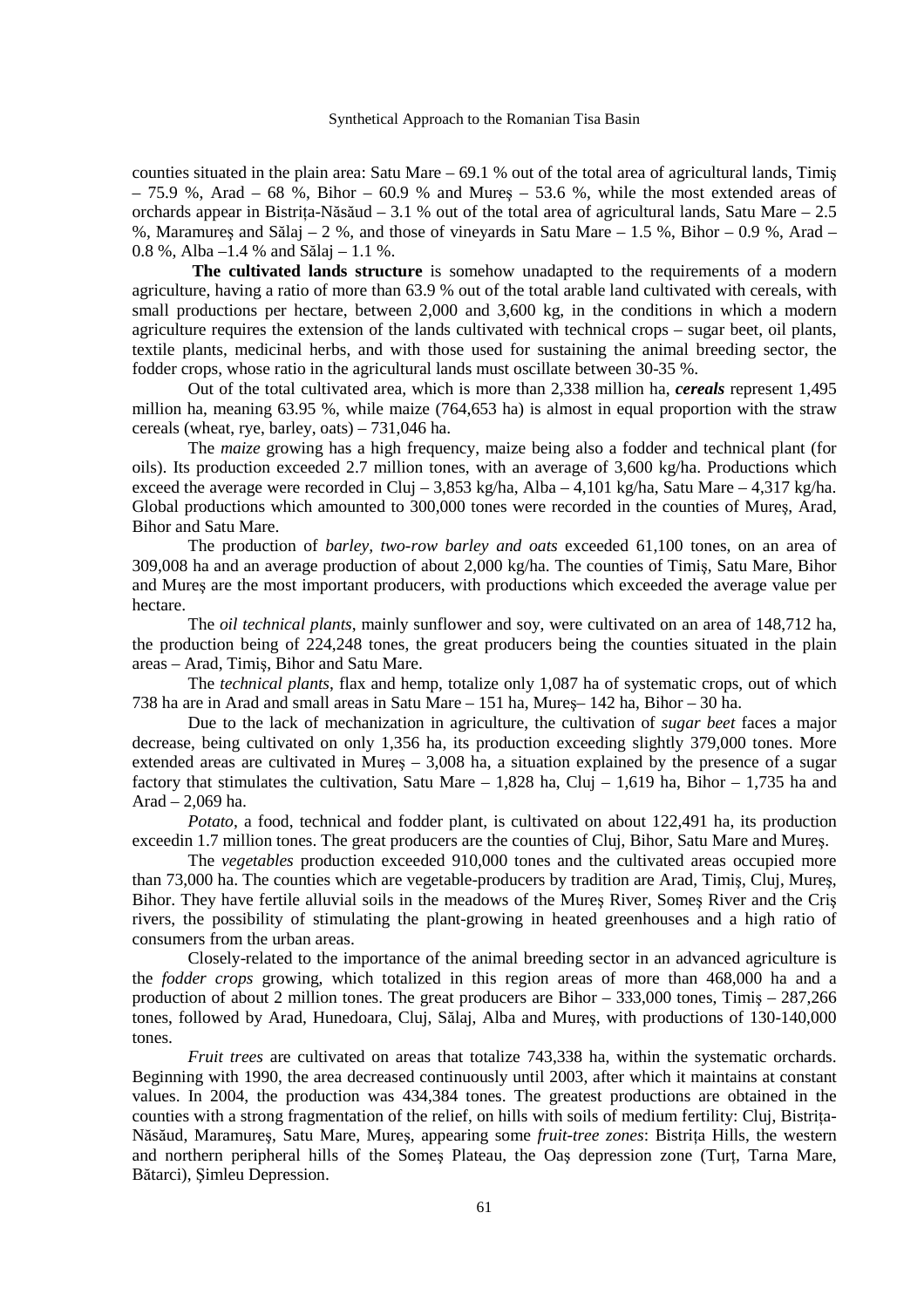The structure of the production is dominated by apples, with 59.3 %, followed by plums – 23.4 %, pears – 5.8 %, sweet cherries and sour cherries – 3 %, nuts – 2.7 %, strawberries – 2.5 %, peaches  $-1.7$  %, apricots  $-0.7$  % and other types of fruits  $-0.9$  %.

 The ratios oscillate depending on the county, a consequence of their specialization depending on the pedo-climatic conditions and traditions. Thus, the Satu Mare county is specialized in growing *strawberries*, which detain 24.3 % out of its total production. For *apples*, the following counties are very important: Bistrița Năsăud, where the ratio of the apple-tree is  $82.2$  %, Sibiu –  $84.3$  %, Mures – 83.1 % and Maramureş – 76 %. For *plums*, Arad county - 44.9 % out of its production, Timiş - 52.3 %, Cluj - 34.4 % and Satu Mare – 39.1% stand out. For *peaches and apricots*: Bihor – 14.5 % out of its total production, Timiş – 5.4 % and for *nuts*, Hunedoara 8.54%, Sălaj 4.4 % and Alba 4 %.

 The area of fruitful *vine* is of 24,694 ha out of the 30,719 ha cultivated with vine. Vine growing has old traditions and thus, several *vineyards* have developed throughout time: *Târnave, Alba Iulia, Arad, Sătmar* (Turulung, Viile Satu Mare), *Oradea*, (Valea lui Mihai, Diosig, Marghita), *Bistrița* (Lechinta, Teaca). Out of this area,  $55.9\%$  are lands occupied by grafted and native vine and 44.1 % by hybrid vine. The most extended areas occupied with vine appear in Arad – 2,573 ha (90.6 % out of the total area), Timiş – 2,273 ha (80.9 %), Alba - 3,568 ha (86.8 %), Mureş – 1,154 ha (79.3 %) and Sibiu  $-1,095$  ha (80.5 %).

 The production amounted to 105,000 tones, out of which 51 % belonged to the noble vines, with the remark that, from a quantitative point of view, noble vines give smaller productions.

 The *animal breeding* sector has recorded a constant regress after 1989, as regards the number of the domestic animals and the general and specific density (UVM) of animals per area unit.

The animal breeding zoning is related to the natural conditions, due to the succession and ratio of the landforms, which influences the specificity of the fodder reserve.

 The *cattle* stock is slightly below one million heads (954,000), the number of cattle recording the greatest regress. The greatest stocks appear in the hilly counties: Bihor – 107,000 heads, Maramures – 104,000, Cluj – 86,000, Mures – 82,000, the counties situated in the plain areas having surprisingly small effectives: Arad -59,000 heads, Timiş - 60,000, Satu Mare – 64,000 or even in some hilly counties such as Sălaj – 57,000 and Sibiu – 48,000.

 The number of *horses* increased slightly due to the insufficient mechanization of agriculture, amounting to more than 234,000 heads. There are several studs in this region (Izvin, Bontida, Balc, Beclean) and also stallion deposits (Arad, Târgu Mureş).

 The number of *sheep and goats* has also decreased in this region up to 2,741 million heads. The most numerous are in Sibiu –  $345,000$  heads, Mures –  $303,000$ , Alba, Bistrița Năsăud, Cluj and Maramures, with 224,000 -270,000 heads and in the counties situated in the plain area: Timis and Arad, with 337,000 and 240,000 heads.

 The number of *swine* exceeds 2,608 million heads, having an average density of 102.6 heads per 100 ha of arable land, a value above the country's average. Greater densities appear in the counties from the Transylvanian Plain: Cluj – 144.6 heads per 100 ha of arable land, Alba – 163.2, Bistrita-Năsăud – 227.9 and Mureş – 129.4. Their foddering is complex, consisting either in cereals or potatoes and beet in the counties of Harghita and Maramureş.

The varied pedo-climatic conditions and the relief led to specializations in animal breeding:

• *In the mountainous areas – the Apuseni Mountains, Oaş – Gutâi łibleş and Bârgău mountains*, the *cattle and sheep* breeding, whose foddering is based on natural grasslands – pastures and hayfields, is specific, with a specialization in meat, wool and milk production. The amelioration of races, the modern agro-technics – the amelioration of pastures, the parcelling of pasturelands led to the condition of quasi-intensive exploitation;

• *In the depression and hilly areas from the gulf-depressions situated in the western side of the Apuseni Mountains*, the conditions are more favourable for *cattle, swine and sheep* breeding;

• *In the plain areas – the Western Plain, the Mureş, the Târnava rivers, the Someş corridors and the low hills from the Transylvanian Plain*, it is the domain of *cattle and swine* intensive breeding*.*  In these areas, the modern farms for breeding animals are more numerous and in the valleys situated in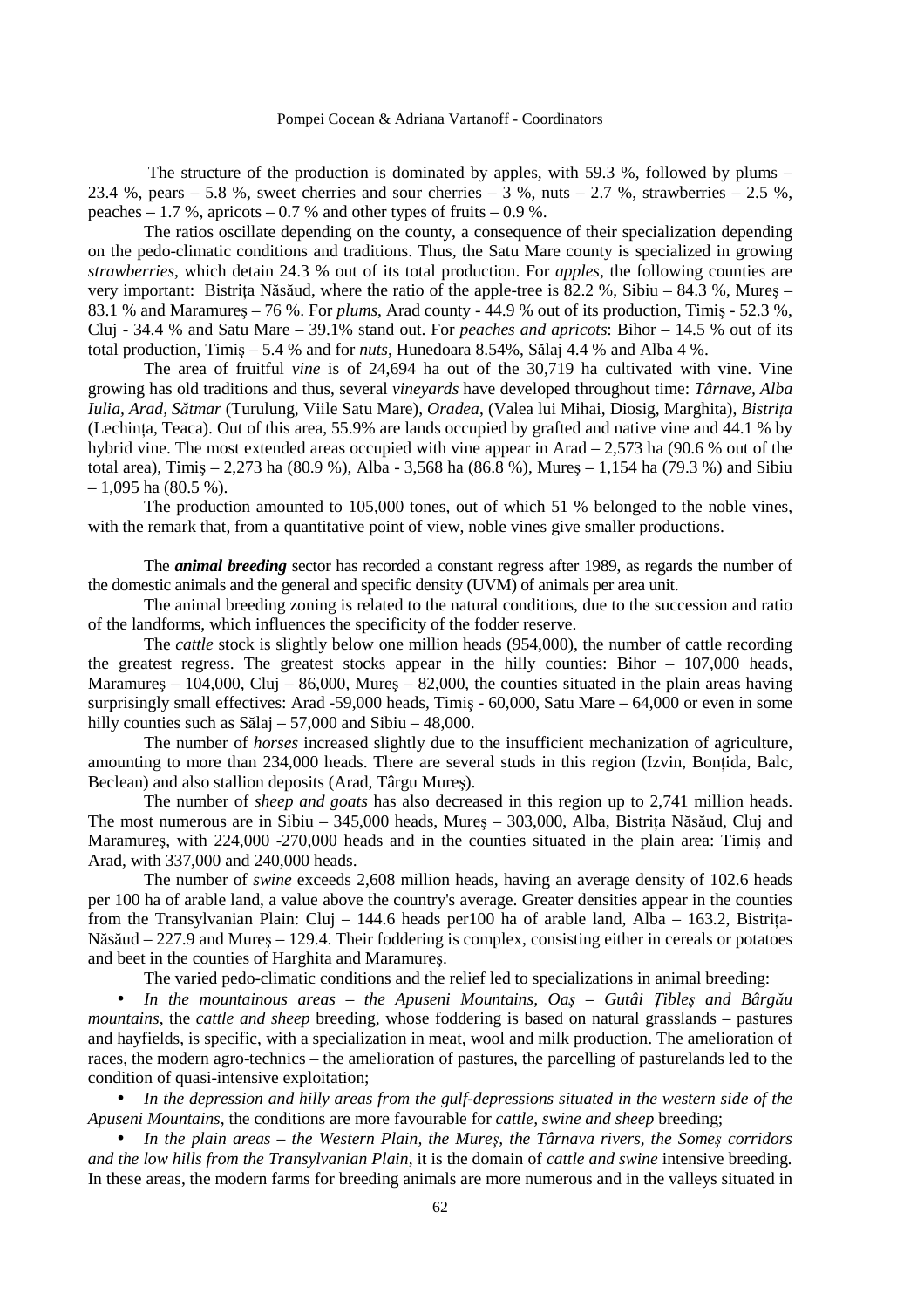the proximity of the big towns, a *pre-town agriculture* developed, consisting in providing fowl, eggs, milk and meat for the urban areas.

*Meat production* exceeds 485,351 tones, out of which 48 % is pork (232,905 tones), followed by beef (27.9 %), fowl (15.1 %) and mutton (9 %). Therefore, it is a zone of swine breeding, existing old traditions of processing pork: Sibiu, Salonta, Timişoara, Mediaş. The counties situated among the great producers are: Mureş, Arad, Timiş and Cluj. Beef is processed especially in Bihor, Maramureş, Mureş and Alba, the total production amounting to 135,399 tones.

For *milk production*, important are the counties of Bihor, Bistrita Năsăud, Cluj, Maramures and Mureş, counties with extended mountainous and high hills areas. In these areas, the production recorded values of more than 1.5 million hl.

 Throughout the Romanian Basin of the Tisa, the crop sector has a contribution of 59.6 % out of the total agricultural production, while the animal breeding sector has a contribution of 40 %, 0.4 % represents the contribution of the services from agriculture. These values are above the national average. High ratios of the animal production are recorded in Alba –  $46.5$  %, Bihor –  $44.4$  %. Hunedoara – 42.6 %, Harghita – 41.5 % and Mures – 41 %.

 The presentation, even concisely-made, of the main crop cultures allows a series of conclusions:

The region has an agricultural multi-specialization – the entire range of products is produced; cereals and fodder plants predominate.

 The cultivated lands have continuously decreased; important areas of arable lands are let 'to rest', because their use is not profitable at the moment.

 The production structure is not in concordance with the current tendencies of European agriculture.

 The mechanization is very precarious; investments in labour per ha of agricultural land is high, a situation which makes the domain unattractive for the young farmers.

# **5.2. Industry**

 A primary defining characteristic of industry in the analyzed region is the one related to the modification of the ratio of the different branches in the industrial sector.

 The **major recoil** recorded by the extractive industry is made evident, both in the sector of energy resources extraction (coal, in the mining basins Ip-Sărmăsag-Voivozi, Tebea; oil, in the Western Hills area – Suplacu de Barcău, Abrămut etc.), as well as the metalliferous and nonmetalliferous mineral resources (Baia Mare Mining Region, the mining exploitations from the Apuseni Mountains – Roşia Montană, Roşia Poieni, the mining exploitations from the Poiana Ruscă Mountains – Ghelari, Telicu Inverior, Vadu Dobrii). Associated to the economic dynamics descendant at national level, the electric power producing industry also diminished the values of production, and so, some units function with only 50 % out of the installed power (Iernut, Mintia). The same tendency of recoil is associated to the iron and steel and metallurgic industry, which has affected powerful and traditional industrial centres, such as Hunedoara, Călan, Câmpia Turzii. The machine construction industry lost significant productive units, entirely closed or found in a major process of reorganization (Cluj-Napoca, Satu Mare, Mediaş), in the conditions in which, the national market for different products (heavy equipment, mining equipment, machine tools) did not absorbed their overproduction. Another industrial branch with recoil tendencies is the chemical industry, whose polluting valences determined the shutting down or the drastic restriction of the activity of some important units Copşa Mică, Zlatna, Baia Mare.

 But **a tendency of ascendant evolution** can be also noticed in the case of some industrial branches or some industrial units corresponding to the above-mentioned major reorganization branches. At present, such a tendency is to be noticed in the case of processing industry, on the basis of the increasing number of small and medium enterprises and of their profitableness, but also as a result of the removal of the production deficiencies, in the case of some industrial units. Thus, in the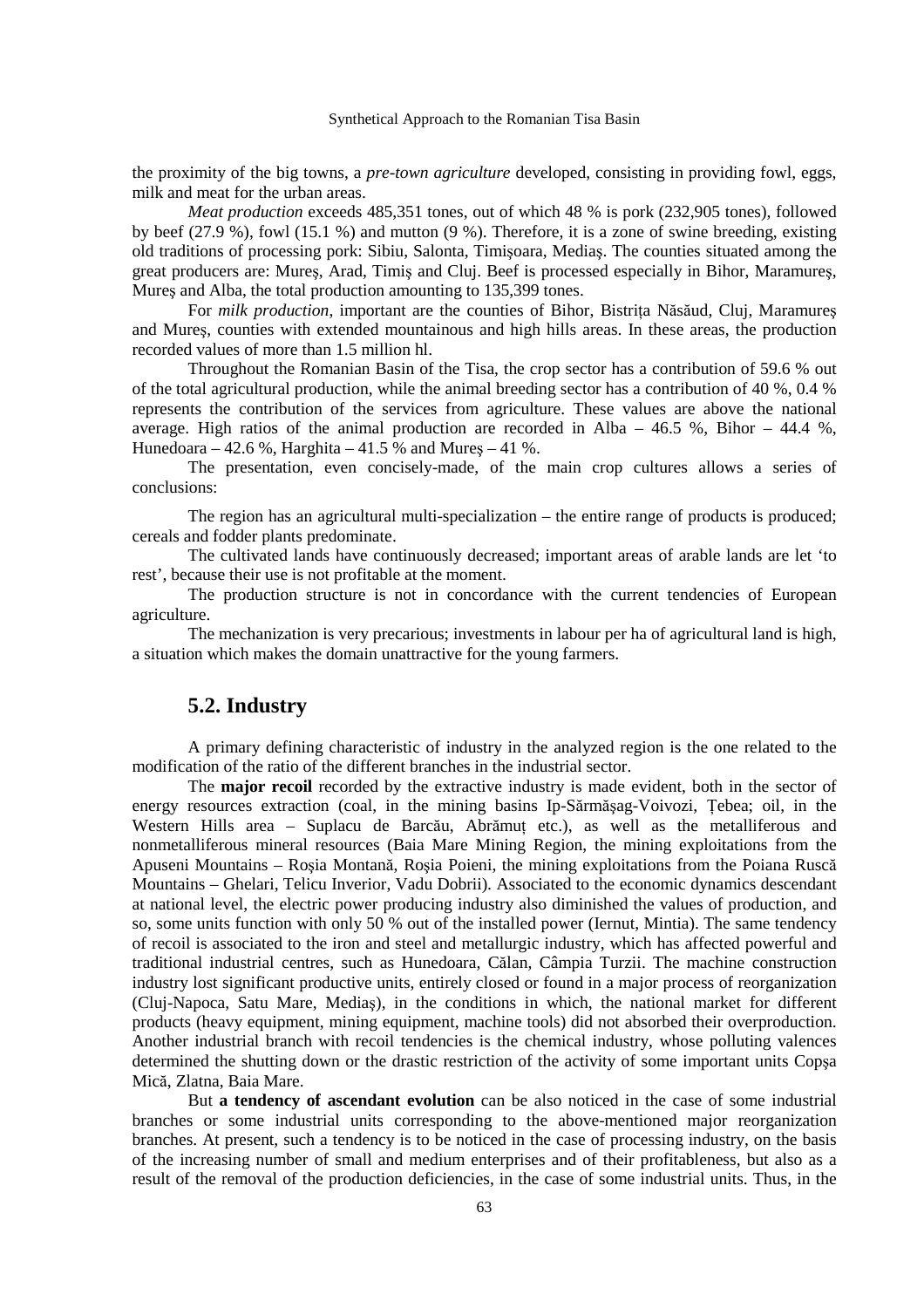case of chemical industry, the re-launching of production is notices in the case of some profile units from Oradea, Cluj-Napoca, Baia Mare, Timişoara, Zalău and Târgu Mureş, which cover a large range of specific products: varnishes and dyes, chemical fertilizers, reagents, medicines, tyres etc. whose market is found both in the region and at the national level or for export. An industrial sector with a significant ratio and ascendant dynamics is represented by the natural gas extraction, transport and distribution, a situation which raises significantly the region's value of the revenues, in the conditions of efficient exploitation of the significant resources from the Transylvanian Depression (Puini, Sărmaşu, Zau de Câmpie, Bogata, Sângeorgiu de Pădure, etc.).

 Currently, it must be noticed the fact that some polarisation centres appeared territorially, which attract the investments in the locations of the 'greenfield' type, usually farther from the town, or of the 'brownfield' type, within the companies which have been privatized.

Presently, the regional **industrial polarisation centres** are:

*Timişoara* – the most attractive as regards the privatisations and the edification of a new industrial infrastructure;

*Arad* – stimulated by an aggressive local management which has managed to create industrial parks that have become attractive for investors (pharmaceutical products, electrotechnical industry);

*Satu Mare* – a very good local management succeeded to transform this city into a favourite attraction. Its industrial park stretches over 80 ha;

*Cluj Napoca* – after it has been 'avoided' by the industrial companies for about a decade, it has begun to recover the lost time after 2000 due to the offered attractions and the edification of a friendly business environment. It sees great investments in IT, communications, light industry, with an industrial park which is still extending;

*Oradea* – a polarisation centre specialized in textile industry, footwear industry, chemical industry;

*Târgu Mureş* – taking the advantages from its favourable central position and from a varied transportation infrastructure, after it had lost some of the representative industrial branches (leather goods industry), it managed to edify an attractive industrial park, specialized in furniture, food industry, chemical fertilizers.

 Some of the small-sized towns managed to become attractive for different industrial branches: Blaj – for beer, textiles; Bistrita – automobile cablings, textiles, accumulators; Zalău – textiles and tyres; Sighetu Marmatiei – with the presence of the firm Steilmann, with three factories and some units from the furniture industry. Others, with mono-specialized industrial profiles, not yet adapted to the current economic demands, face a descendant evolutionary tendency: Ştei,Vaşcău,Nucet, in Bihor county; Sângeorz-Băi, Nasăud, Beclean, in Bistita Năsăud county; Tășnad, Seini, Negrești-Oaș, in Satu Mare county; Teiuş, Aiud, Câmpeni, Abrud, in Alba county.

 It also must be noticed that in the region, there are industrial locations in which the infusion of capital was made by **strategic investors**: Continental and Siemens in Timişoara, Lafarge in Aleşd, Leoni in Bistrița, Rambaxi in Cluj-Napoca, Steilmann in Satu Mare and Sighetu Marmației, Nokia and Ericsson in Cluj, and by autochthonous firms as well – Marmosim in the basalt, marble and travertine quarries, Stison – Poiana Codrului (glassware).

 An important aspect is the fact that together with the reorganization of the economy of the great cities, a **tertialization of their economic profile** took place, while in the case of the small-sized, mono-industrial towns, the economic dynamics is a stationary one, the economic profile induced to the majority of them aims at specializations in textile industry, leather goods and footwear industry, food industry, a fact which is reflected in the dysfunctions related to the labour force occupancy.

 At the regional level, two main industrial regions can be individualized, each of them with several groups: the industrial region from the Transylvanian Plateau and the Northwest and West industrial region.

**The industrial region from the Transylvanian Plateau** associates the following industrial groups: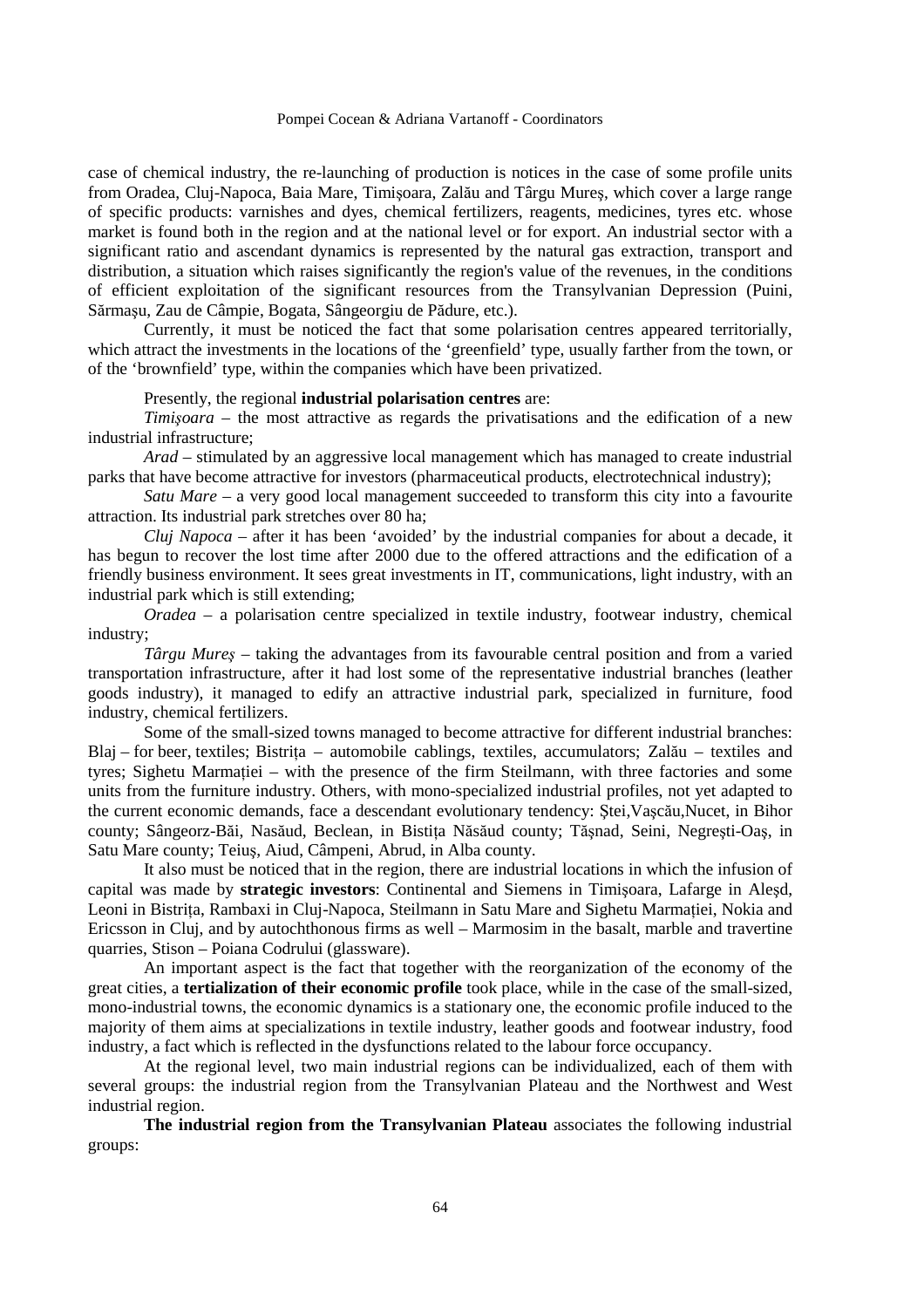• *The Târnave group*, specialized in chemical industry – Târnăveni, non-ferrous metals processing – Copşa Mică (in decline), machine constructions– Mediaş, ceramic materials and glass – Mediaş, Sighişoara, Târnăveni, textile – leather goods – Mediaş and Sighişoara, and wood processing – Blaj, food industry – Blaj (beer);

• *The group from the lower Arieş and the middle Mureş*, with a *complex character of the industry*. The following industrial branches are present: chemical industry - Târgu Mureş, Ocna Mureş, machines constructions – Târgu Mureş, building materials – Turda, Câmpia Turzii, Târgu Mureş, food industry – Turda (canned meat), Luduş – sugar and Târgu Mureş – dairy and sausages,electric power on the basis of natural gas - Iernut – Cuci and Fântânele, wood processing in Târgu Mureş, thermo-insulating woodwork – Târgu Mureş;

• *The industrial group on the Someşul Mic*, on the axis of Cluj-Napoca – Gherla – Dej, with a *diversified profile*: chemistry of fine synthesis (medicines) in Cluj-Napoca, paper in Dej, wood processing industry in Cluj-Napoca and Dej, food industry in Cluj-Napoca, Dej and Gherla, heavy equipment – Cluj-Napoca, textile – Cluj-Napoca, telecommunications – Cluj-Napoca;

• *The Alba Iulia – Sebeş – Petreşti group*, of smaller size, concentrated on fine ceramics in Alba Iulia, wood processing – Sebeş, paper – Petreşti;

• *The non-ferrous group from the Apuseni Mountains*: Deva – Ruschita - Muncelu Mic – Brusturi – Zlatna, has experienced *a massive reorganization and a gradual reduction of the mining and refining activities*. The opening of the silver and gold exploitations from Roşia Montană is a longterm project.

**The North-West and West industrial region** includes several industrial groups:

• *The industrial group on the Crişul Repede*, with the following industrial centres: Oradea, Aleşd, Chiştag, Tileagd, Aştileu. Oradea is the main industrial centre, having developed the electrical power industry, non-ferrous metallurgy – alumina, chemical industry - varnishes and dyes, organic products of synthesis, wood processing – furniture, leather goods and footwear, sugar, drinks, spirits, beer and soft drinks. The abundance of limestone, marl and clay led to the development of the building materials industry: Aleşd – Chiştag, with cement, lime, calcareous amendments, Aştileu – refractory briks.

• *The Baia Mare - Carei - Satu Mare group* includes the industrial centres from the Baia Mare Depression and from the lower course of the Someş. The presence of the non-ferrous ores in the Baia Mare zone led to the exploitation and refining the non-ferrous metals in Baia Mare. Other industrial branches developed in the area are: textile- Baia Mare, Satu Mare, wood processing, in Baia Mare, Bixad, Satu Mare, Tăuți, food industry (sugar, oil) in Carei, Baia Mare and Satu Mare.

• *The Arad – Timişoara industrial group*, very dynamic and complex, presents a high attractiveness for the foreign capital. The progress of some industrial units of long tradition is remarked (the Wagon Factory Arad), but also the appearance of some new industrial parks, such as the one from Ineu, specialized in machine construction industry and electrotechnical industry.

 Almost entirely privatized, the industry from the analysed region registers annual growths of about 6-7 %, transforming the analysed region into an attractive one for investors. Nowadays, even a lack of labour force begins to be felt.

## **5.3. Tourism**

Although there is a special attractive tourist potential as far as diversity and richness are concerned, tourism remains a secondary economic branch, being clearly surpassed by agriculture and industry (with values of less than 2 % in the regional gross domestic product). Among the types of tourism practiced in the Romanian basin of the Tisa River the following can be mentioned: balneal tourism, recreational tourism (winter sports, mountaineering, speleological tourism, rural tourism), cultural tourism and mixed tourism.

*The tourist traffic* in the region is modest (less than 2.5 million foreign tourists per year) and points out a pronounced seasonality (a maximum in summer and winter). The origin of the foreign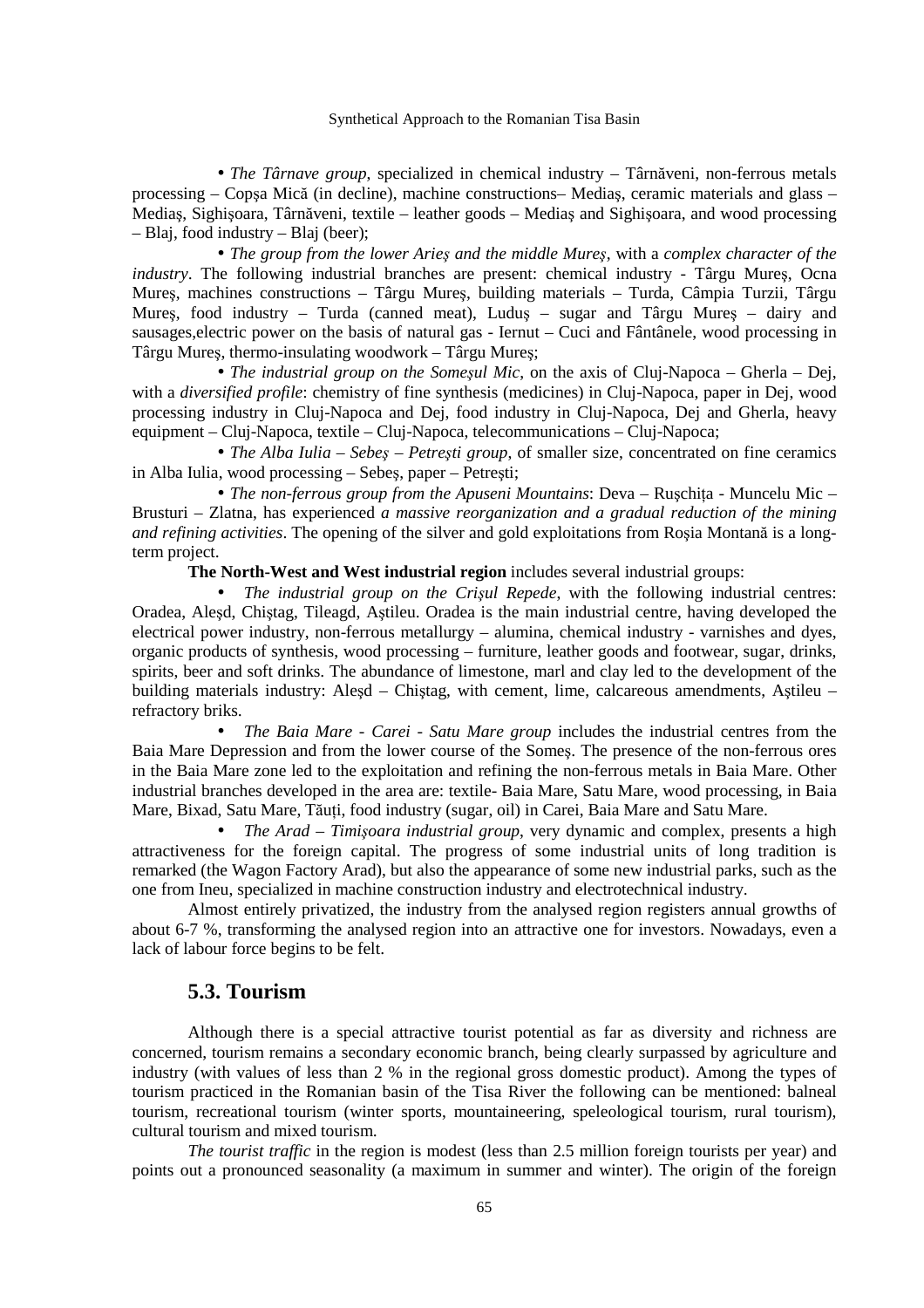tourists certifies a majority of those coming from Hungary, Germany, Italy, Republic of Moldavia, Austria, Ukraine etc.

*The tourist material base (the tourist infrastructure)*, with a certain dimension, structure, complexity and territorial repartition (spread or concentration) has been conditioned in time by the tourist potential, the historical and social-economic conditions. Its management policy was related to orientations and tendencies, with its adaptation to the fundamental factor – the primary tourist offer, possessing natural and anthropic resources, with a different potential of attraction. The arrangement of the general and tourist infrastructure involves directly into the attraction and the holding the tourists, for different lengths of time, determining the transformation of the tourist resources in capitalizing tourist products.

 The current tourist material base is the result of the evolution of the profile phenomenon and activity for about a century (some of the hotels or villas from the resorts are about a century old, requiring ample measures of modernization or rehabilitation) and presents, depending on the characteristics of the activities and their level of capitalization, the following types of concentrations:

 *a. Health resorts*, capitalizing the mineral and/or thermal waters, among which, the complex resorts, with more than 1,000 places, stand out: Băile Felix (6,070 places, the greatest resort with balneal function from Romania), Sovata, Sângeorz Băi, 1 Mai, Băile Geoagiu, Buziaş), resorts with capacities ranging between 100-1,000 places (Moneasa, Ocna Sibiului, Ocna Şugatag, Bazna, Praid, Toplita-Bradul, Vata de Jos, Bizusa, Băile Turda, Tăsnad), small, local spas and localities with unarranged balneal potential (Ocna Mureş, Cojocna, Someşeni, Miercurea Sibiu, Călacea, Băile Călan, Băile Lipova, Tinca, Boghiş, Corund);

*b. Climatic mountain resorts and winter sports complexes*. From the first category, some resorts such as Borsa, Mogosa, Colibita, Straja, Muntele Mic, Semenic, Belis, Stâna de Vale stand out and from the second category: Cavnic, Piatra Fântânele, Râuşor. Chalets can be also added.

*c. Towns* with different accommodation capacities and complexity, from the metropolises with more than 3,000 places such as Cluj Napoca, Timişoara, followed by the other cities with the function of county seats (Oradea, Arad, Tărgu Mures, Deva, Baia Mare, Satu Mare, Alba Iulia, Bistrița, Zalău) or a series of other municipiums and towns (Sighişoara, Mediaş, Dej, Sighetu Marmației, Turda, Gherla, Blaj, Târnăveni, Câmpeni, Abrud, Sebeş, Huedin, Beiuş, Caransebeş etc.), with 1-3 accommodation units of hotel type, with a lower degree of comfort ;

*d. Rural settlements with tourist boarding-houses*, grouping from several dozens to several hundreds of places, from Maramureș County (Vadu Izei, Botiza, Ieud, Săliștea de Sus), Bistrița Năsăud County (Anieş, Lunca Ilvei, Valea Vinului), Mureş County (Stânceni, Lunca Bradului, Gurghiu, Sângeorgiu de Mureş), Harghita County (Praid, Corund, Lăzarea, Ditrău), Cluj County (Sâncrai, Bologa, Ciucea, Negreni, Beliş, Băişoara), Alba County (Gârda de Sus, Albac, Arieşeni, Rimetea) etc.

 e. Secondary tourist bases, from the category of motels, campings and chalets, are placed along the thoroughfares.

The main tourist regions from the Romanian basin of the Tisa River are:

- 1. *The Apuseni Mountains*, with an extremely rich offer for the recreational tourism (speleological tourism, mountaineering, hiking, rural tourism), curative (thermal waters at Moneasa, Geoagiu Băi, Vata de Jos) and cultural (ethnography, wooden churches, monuments, medieval fortresses). The main tourist bases are Geoagiu Băi, Moneasa, Vata de Jos, Stâna de Vale, Beliş-Fântânele, Băişoara resorts. It possesses great reserves for the long-term arrangements (caves, gorges and defiles, ethnographical resources etc.).
- 2. *The Transylvanian Depression* includes the only authentic Carpathian basin, with objectives important for the curative tourism (salt lakes and mineral springs - Sovata, Praid, Ocna Mureş, Sic, Cojocna, Turda, Ocna Dej) and for the cultural one (diverse objectives situated in towns: Cluj- Napoca, Alba Iulia, Târgu Mures, Sighisoara, Bistrita, Blaj, Sebeş, Turda, Dej). Small tourist bases are situates in Sovata, Praid, Bazna, Cojocna, and Bizuşa. The geographical position generates intense transit tourism.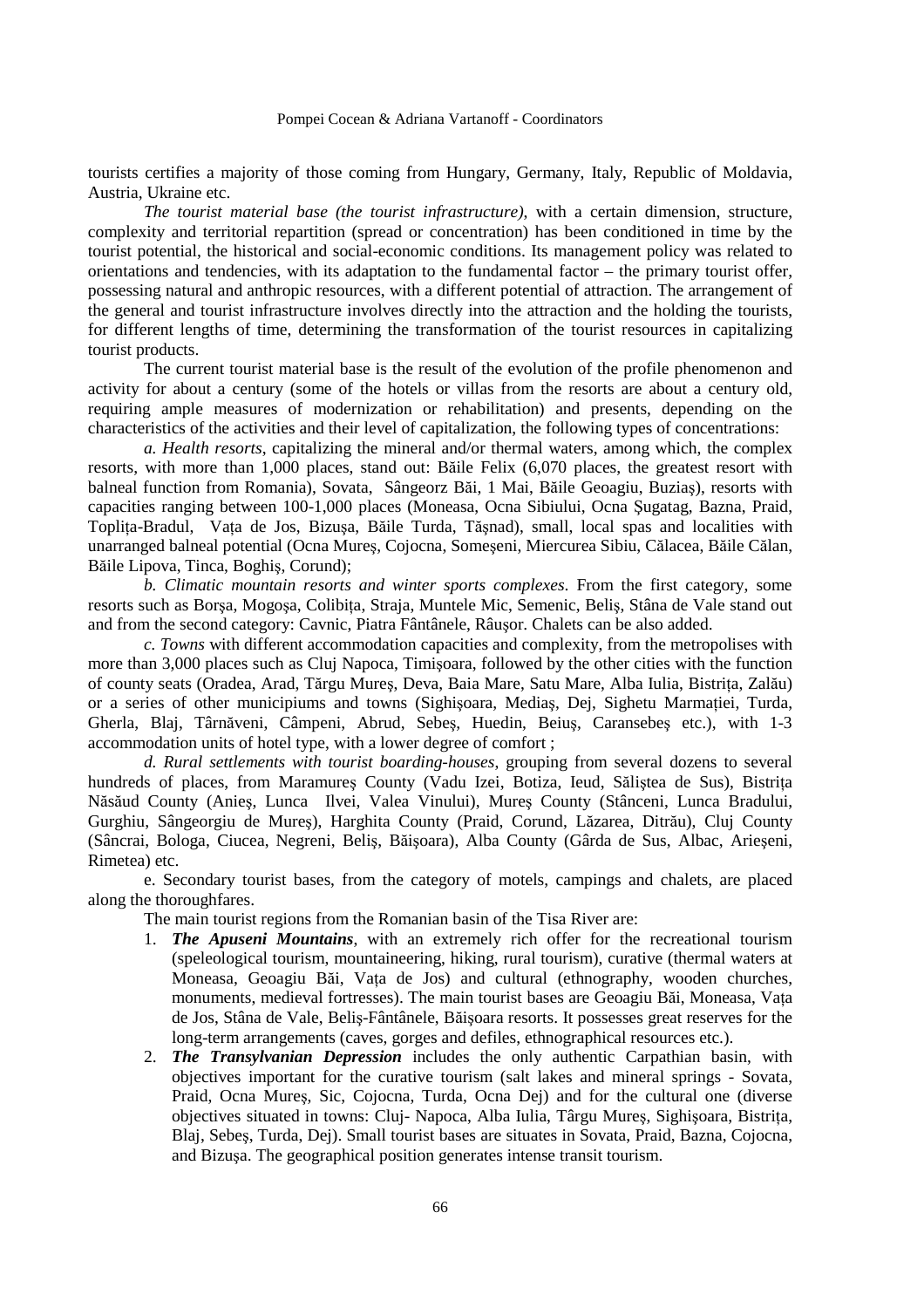- 3. *The Eastern Carpathians,* the western mountainside respectively, have great hydromineral resources (includes the Europe's most extended moffetic aureola), landscape, climatic, hunting and cultural resources (the wooden churches from Maramureş, the ethnography of the 'lands' of Oaş, Maramureş, Năsăud, of the Szekler's territory etc.). The main resorts are Ocna Sugatag, Sângerorz Băi, Baia Borsa, Cavnic, Mogosa, Colibita, Izvoarele.
- 4. *The Western Hills and the Western Plain* possess great resources of thermal waters, on the fault network oriented on a north-south direction, between Satu Mare and Timişoara, but also landscapes or anthropic objectives (medieval fortresses, churches, monuments, ethnographic values etc.). As main tourist bases, besides the big cities (Timişoara, Arad, Oradea, Satu Mare), resorts such as Băile Felix, 1 Mai, Boghiş, Beltiug, Tinca, Buziaş, Lipova, Zaua Băi, Meseşeni Băi etc. can also be mentioned.

# 6. CROSS-BORDER COOPERATION

The Romanian basin of the Tisa River is partially integrated into three euroregions: the Carpathian Euroregion, the Danube - Criş – Mureş - Tisa Euroregion and Bihor – Hajdú-Bihar Euroregion.

# **6.1. Cooperations in the Carpathian Euroregion**

 As the official relations are concerned, they were institutionalized when the counties of Satu Mare, Bihor and Maramureş were integrated into the **Carpathian Euroregion,** in 1997. Afterwards, other two counties from the Tisa basin, Sălaj and Harghita, adhered to the euroregion. Since then, through the PHARE-CBC programme, the consolidation of the relations were financed, through the elaboration of the cooperation projects especially between the Satu Mare and Szabolcs – Szatmár – Bereg counties, Bihor and Hajdú – Bihar respectively. Firstly, joint seminaries on the theme of the European integration were organized, but also official visits, organized meetings at the county councils, town halls and different specialized institutions, having in view the identification of the possible cross-border cooperations. Within the euroregion, a partnership of collaboration was concluded between the counties of Satu Mare and Szabolcs-Szatmár-Berge, in March 2000, which was also extended over the Zakarpatskaja region in October, the same year (Interregio project).

 Many brotherhood relations, collaborations and joint projects between several localities were accomplished. Thus, out of 44 of such associated foreign localities 14 are from Hungary. Seven localities from Szabolcs-Szatmár-Bereg have brotherhood relations with the localities from Satu Mare county, and with one they even have a joint project. Moreover, the locality of Livada has an agreement of brotherhood with Vinogradov city from the Zakarpatskaja region.

 In the last years, the cross-border relations of 'brotherhood' type have increased between the localities from the counties of the Tisa basin, often based on joint projects of collaboration, most of these localities being close to the border, and the cities show a special interest from this point of view. Regarding the brotherhood-related localities, the Satu Mare County sustains such contacts with 44 foreign localities, and 12 settlements from the county distinguish themselves with partnership relations with 14 settlements from Hungary. Out of these Hungarian localities, seven are placed in the neighbourhood county of Szabolcs-Szatmár-Bereg. Out of the 12 settlements from Satu Mare, three of them have relations, one having relations based on joint projects, the others having mostly conventional relations of brotherhood. One of the localities, which has established relations of brotherhood with a commune from Satu Mare, is placed in Zakarpatskaja region from Ukraine.

 The localities from Bihor County have partnership relations with 53 settlements from abroad. Out of these, 19 localities from Bihor have established partnerships with 28 localities from Hungary.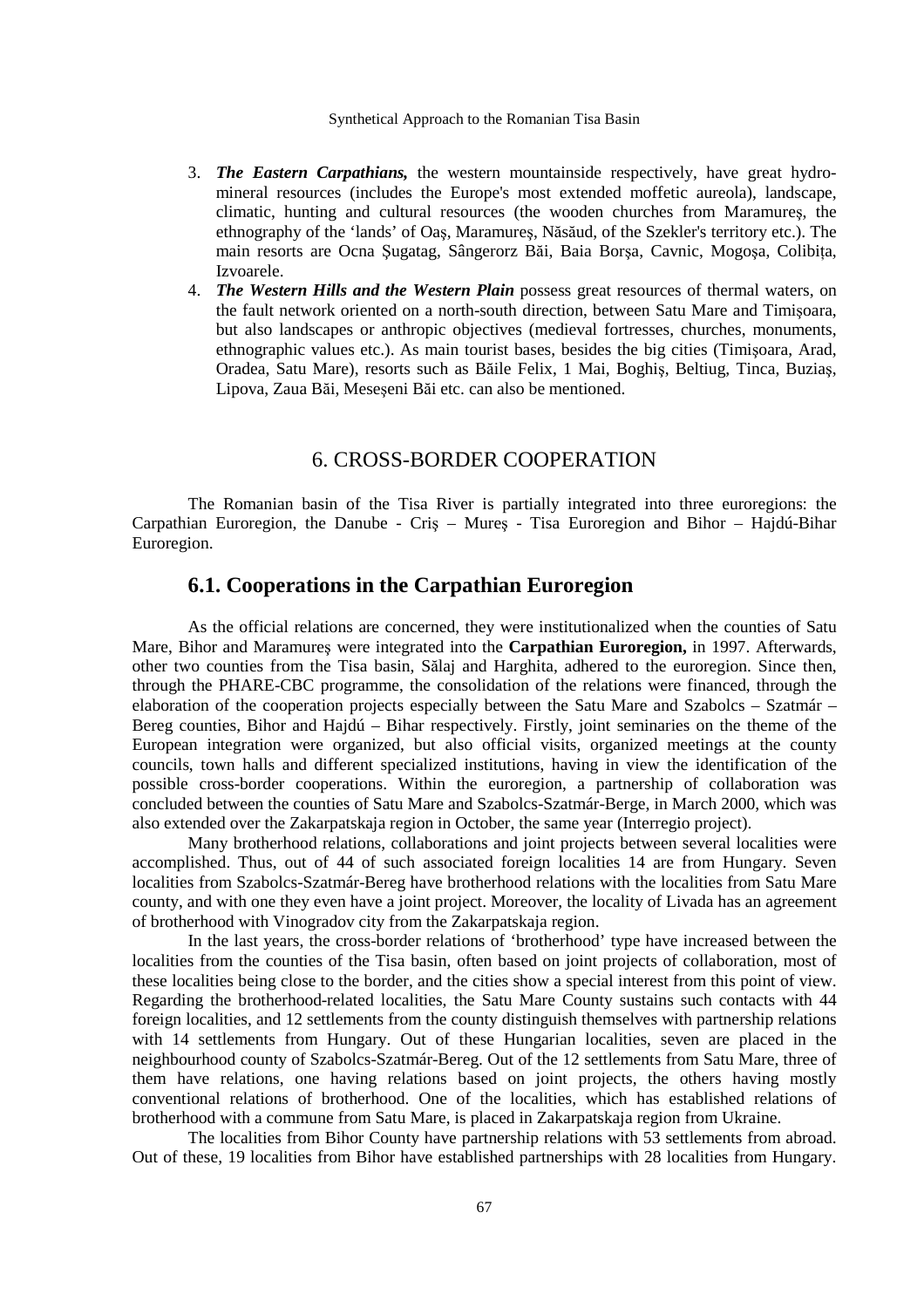Out of these 28 Hungarian localities, 13 are placed in the neighboured county of Hajdú-Bihar, 6 localities in the neighboured county of Békés, and one in Szabolcs-Szatmár-Bereg.

 The most important stipulations of the bilateral agreements existent between the analyzed counties, which represent the basic documents of the cross-border cooperation organizations, are:

1. **The convention of partnership**, concluded in 2000, between the counties of Satu Mare and Szabolcs-Szatmár-Bereg;

2. **The INTERREGIO agreement** was also signed in 2000, between the counties of Satu Mare, Szabolcs-Szatmár-Bereg and the Zakarpatskaja region respectively and aims at the development of the following collaboration domains:

- common borders and the belonging infrastructures;
- the construction of the  $5<sup>th</sup>$  European transportation corridor;
- nature, environment and water protection;
- economy and tourism;
- cultivation of common traditions of the nationalities in the area;
- education and professional training.

 In order to detail these possible collaborations, the conception and the strategy of developing the joint cross-border region were elaborated in 2003 by the Zajarpatksaja Regional Council and the Szabolcs-Szatmár-Bereg Agency of County Development.

# **6.2. The Romanian-Serbian-Hungarian Cross-border Interrelations in the Danube-Criş-Mureş-Tisa Euroregion**

The Danube-Criş-Mureş-Tisa Euroregion has started to organize itself in an informal and consultative manner since 1992, but it exists in an institutionalized form only since 1997 (the exact date of the euroregion foundation is November 21, 1997, at Szeged, and it was constituted as a result of voluntary cooperation and association between the county/regional self-governments from Romania, Hungary and Serbia-Montenegro).

 The Danube-Criş-Mureş-Tisa Euroregion stipulated from the very beginning the creation of its own structures of management, which meant especially the forming of a common secretary. In 2000, *The Community Initiative Office of the Euroregion*, was created, as an administrative body, directly subordinated to the President's Forum led by the President in duty. In the long run, besides the initial administrative units, other territorial units from Hungary, such as the microregions from the Hungarian participating counties, as well as the cities with county district statute (Békéscsaba, Kecskemét, Szeged) joined the euroregion. Many civilian, nongovernmental organizations also added, but also other organizations, such as the universities from the region, which have a direct participation in the decisional process.

The working groups are based on different domains of collaboration:

- 1. The economy, infrastructure and tourism working group;
- 2. The town planning, nature and environment protection working group;
- 3. The culture, sport, civilian organizations and social problems working group;
- 4. The international relationships, information and public relations working group.

In order to assure the financial means for the development projects taking place in the euroregion and for supporting the Euro-Atlantic integration, *The Development Agency of the Danube-Criş-Mureş-Tisa Euroregion – Public Use Society* was formed, whose constitutive document was signed on May 24, 2003 and on this occasion the headquarters of the euroregion was established in Szeged.

 In accordance with the protocol of the constitution of the euroregion, in order to accomplish the purpose of cooperation, the signing parts aim at harmonizing the preoccupations in the following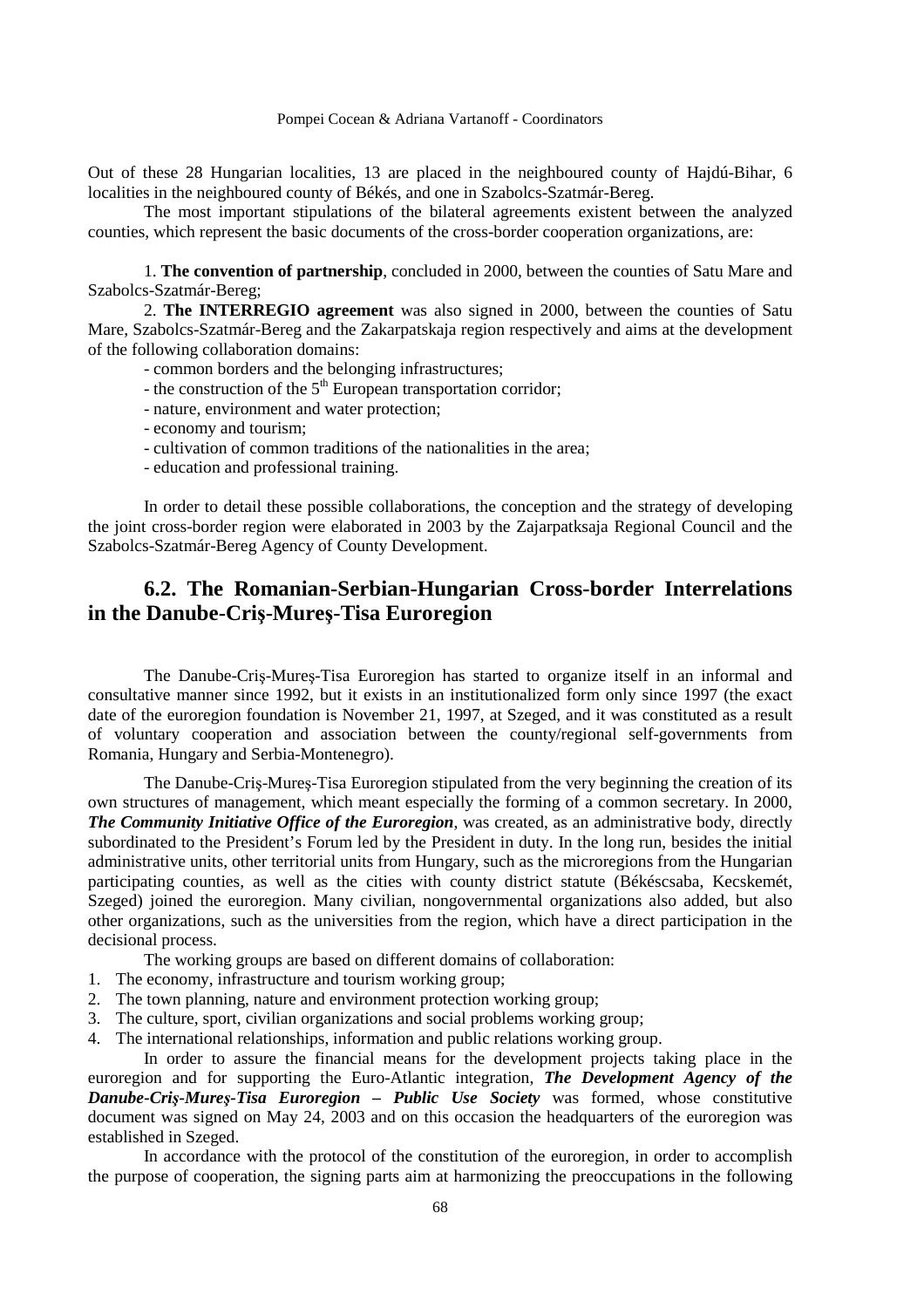domains: *economic relations*, *transport and communication infrastructure works*, *environment*, *tourism*, *science*, *culture*, *education*, *civic relations*, *health and sport*.

 For the whole DCMT Euroregion, the PHARE-CBC programme had, among others, the following more important achievements:

 - projects for transport infrastructure: the location of a cargo terminal in Arad Airport, the modernization of DN6 national road between Timisoara and the border, the arrangement of the Cenad-Kiszombor border pass point (which was opened also due to the lobby of the Italian enterprisers from the region, who invested in the light industry, and wanted to get to the border with the transports of finite products without the deviation to Arad-Nadlac);

- flood-control in the valleys of the Criş rivers, the localization of a monitoring system for measuring the water discharges and the setting of a meteorological radar to work.

## **6. 3. Bihor – Bihár Euroregion**

The Bihor – Bihár Euroregion, which was formed due to the collaboration of the Bihor and Hajdu-Bihar counties in January 2003 (both belonging to the Carpathian Euroregion!) aim, in the Agreement of Collaboration, at accomplishing the following concrete objectives:

- creating an efficient framework for cross-border cooperation;

- achieving some changes of relevant information in the cross-border collaboration domain and the assurance of access to this information for as many people as possible;

-collaboration as regards the environment and nature protection, water management and floodcontrol, attraction of investments in order to assure the preservation and the improvement of the natural environment and of the values of the anthropic environment;

-growing the economic capacity of the region by using the cross-border economic relationships.

-developing some quality services and the partnership relations between the organizations that facilitate the economic activities;

-supporting the projects meant to assure the economic development in some of the viable domains;

-enlargement of the development possibilities of the activity of the small and medium enterprises, facilitation of the cross-border relations between them, promotion of some products specific for the area of the agreement;

-using fully the possibilities offered by tourism and the elaboration of some joint projects in the domain;

-the creation of the social base of cross-border collaboration, which will also serve as a base for developing the social-economic cooperation;

-granting facilities to the education institutions from the Euroregion and offering support for their professional cooperation;

- developing the educational and cultural relations by developing the collaboration between the nongovernmental organizations, developing some relations between the youth and sport organizations;

- improving the health state and the social protection situation of the population who lives within the Euroregion, as well as the quality of the services from this domain.

As regards the cross-border relations with Transcarpathia, Ukraine, we can say that, unfortunately, they are not as functional as in the case of the relation with Hungary. It is felt, for example, the acute lack of a Maramureş Euroregion, although such intentions were expressed for many times at the bilateral meetings between the leaders of the territorial - administrative neighbored units. After a long period of preparations, the opening of a new border pass finally took place between Sighetu Marmatiei and Slatina, using the bridge rebuilt over the Tisa River.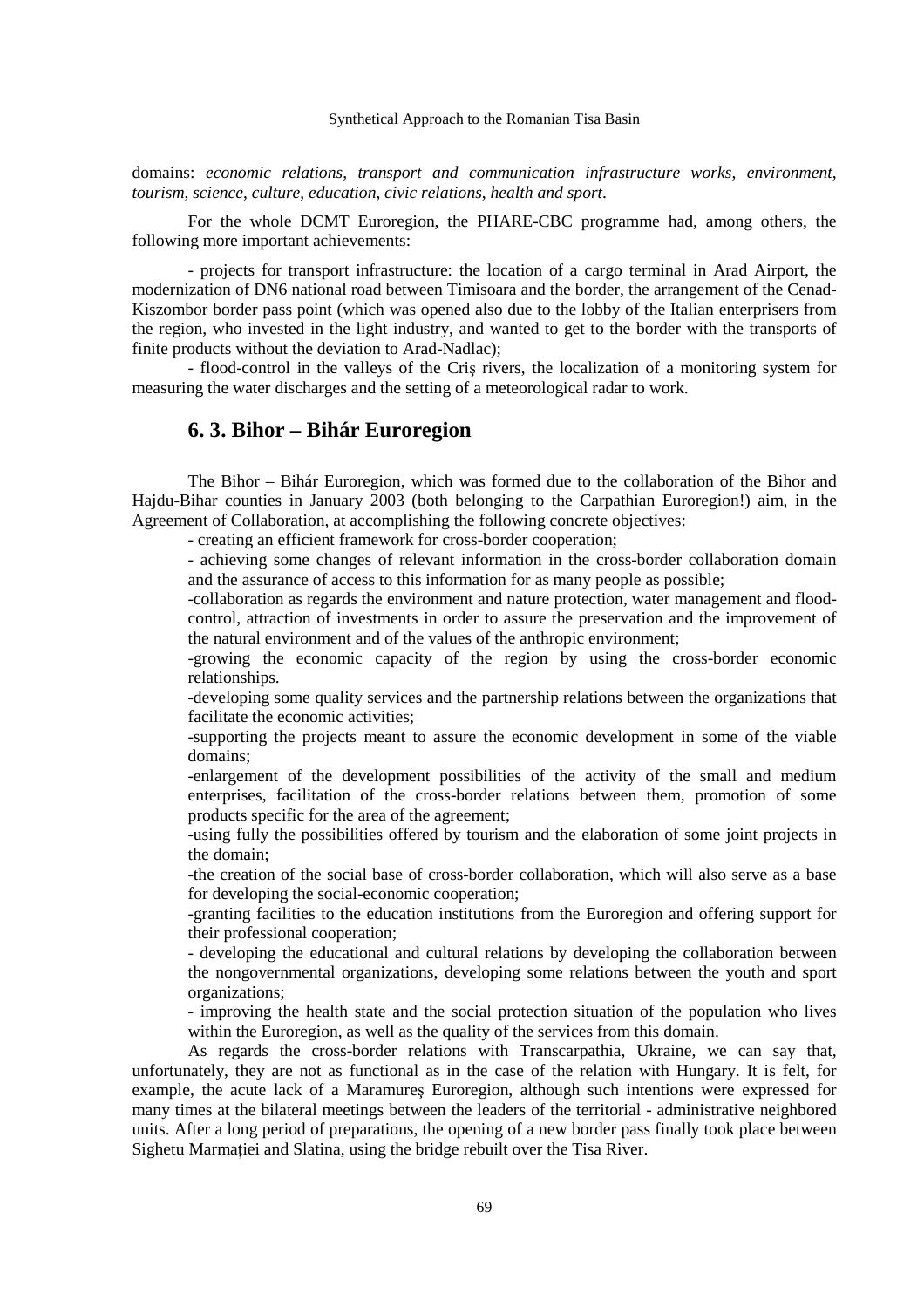In April 2005, **The PHARE-INTERREG Regional Office** of cooperation between the Western and North-Western Developing Regions from Romania and the regions from the east of Hungary opened at Oradea, which will set in the western part of the country the PHARE – CBC programme (Cross-Border Cooperation). It is conceived as the same with the INTERREG IIIA programme on the Hungarian side and it will be applied in the counties of Satu Mare, Bihor, Arad, Timiş and the Hungarian counties of Szabolcs-Szatmár-Bereg, Hajdú-Bihar, Békés and Csongrád respectively. The domains of the projects financed through these programmes are infrastructure, environment protection, tourism, economic cooperation, culture and civil society, a characteristic of these two programmes representing the condition of the existence of a project partnership from the other side of the border.

# 7. TRENDS AND POTENTIAL DIRECTIONS OF DEVELOPMENT

Determination of strengths, weaknesses, opportunities and threatens as factors conditioning the development of a territory is followed by underlining determinations existing between these factors, in order to identify trends and potential directions of development. Opportunities, accounting for their relationships with the other factors, are those constituting the base of territorial development strategies.

# **7.1. Social situation of the region**

## **Demographic processes and phenomena**

In order to prevent demographic decline in identified risk areas, one must identify directions of development focusing on:

- Policies for preventing the depopulation of the area from the Center and South of Tisa RB affected by important decreases of population;
- Diminish demographic aging process by stimulating birth rate either by facilities attracting young labour force, or by presenting flexible opportunities of professional development to women concomitantly with giving birth to and raising children;
- Improve access of rural population to health and education services;
- Attract youth in rural areas or reduce their emigration;
- Create facilities for familial planning;
- Improve welfare and life quality.

#### **Work resources**

Convergence between priorities of economic stakeholders and local development objectives is essential to the process of revigorating work resources. The directions of development will envisage:

- Identify regional centers with developmental potentials to coordinate programs for developing work resources, disseminate information and access consulting services;
- Create jobs by: stimulating private entrepreneurs, especially small and average companies, grant preferential credits, develop alternative sectors by exploiting natural resources and stimulating local crafts (agriculture, tourism, small industry, specialized services in some urban centers);
- Synchronize periods of closures of mines with those of development programs, especially professional re-conversion, to create alternative jobs;
- Develop programs diversifying professional qualification, especially in the tertiary sector;
- Develop programs of active actions to combat unemployment: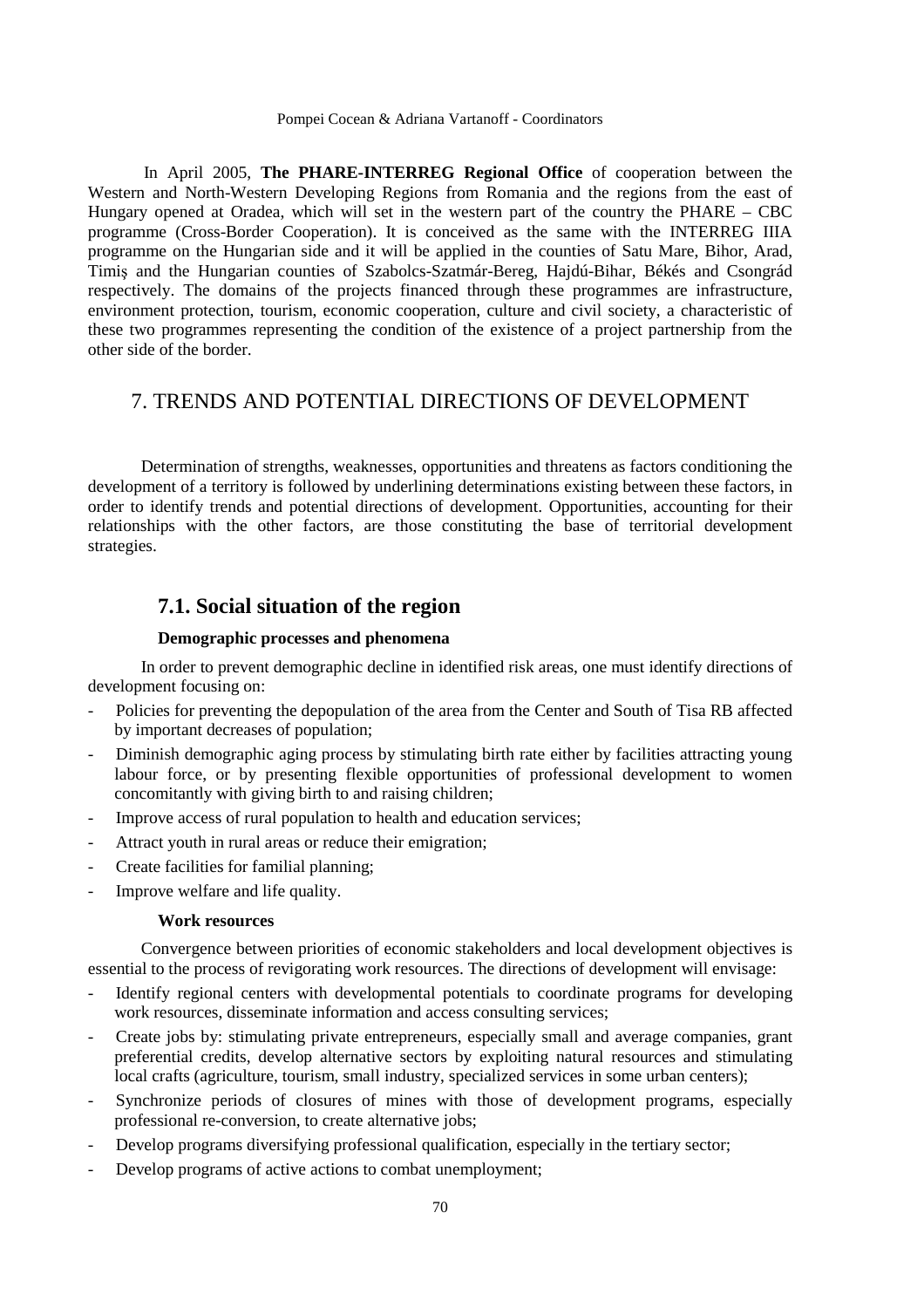Develop informational connections (between education and the labor market/ production environment).

## **Social infrastructure**

Strategic directions for *education* infrastructure and services envisages:

- for pre-university education:
- Constitute poles of the pre-university education network both in the urban and rural environments;
- Rehabilitate the infrastructure of existing education units;
- Reorganize education infrastructure and services in rural areas with a reduced number of pupils or instructors;
- Rethink the concept of "education unit" in concordance with modern requirements in order to constitute campuses that could become socio-cultural centers;
- Assure infrastructure necessary to develop education and distance communication and information programs (use IT technologies and Internet).
- for university education:
- Optimize the territorial structure of university services and sustain a process of wise aggregation of higher education institutions in university centers;
- Concentrate university activities in limited locations university campuses;
- Improve educational (educational spaces, laboratories, libraries) and social (accommodation camps, commerce and public alimentation, health assistance, sport fields, entertainment and cultural interest spaces within campuses) infrastructure.

Directions for developing *health* infrastructure aim to improve the access of population to health services, as well as the quality and efficiency of health services by:

- Closing, transforming or restructuring non-performing hospital units and provide adequate funding to stimulate the performance of hospitals;
- Increase participation of the private sector to financing health services;
- Assure minimal medical services to administrative-territorial units without medical doctors, medical cabinet or pharmaceutical point, and endow rural medical cabinets with modern medical technical equipment.

*Housing trends and directions of development refer to:* 

- Short-term development of real estate investments, based on urbanism documents, in favorable areas at the periphery of large cities (Cluj-Napoca, Timişoara), and long-term development of real estate investments on available lots within average-size cities, by efficient valorization of the residential space;
- Reorganize rural and urban residential areas by attracting European funds;
- Improve living conditions for people with modest income (social/youth housing etc.);
- Rehabilitate and modernize the building stock, promote new construction technologies;
- Correlate construction of buildings with provision of town and socio-cultural infrastructures (cultural centers, libraries, stations, meeting places).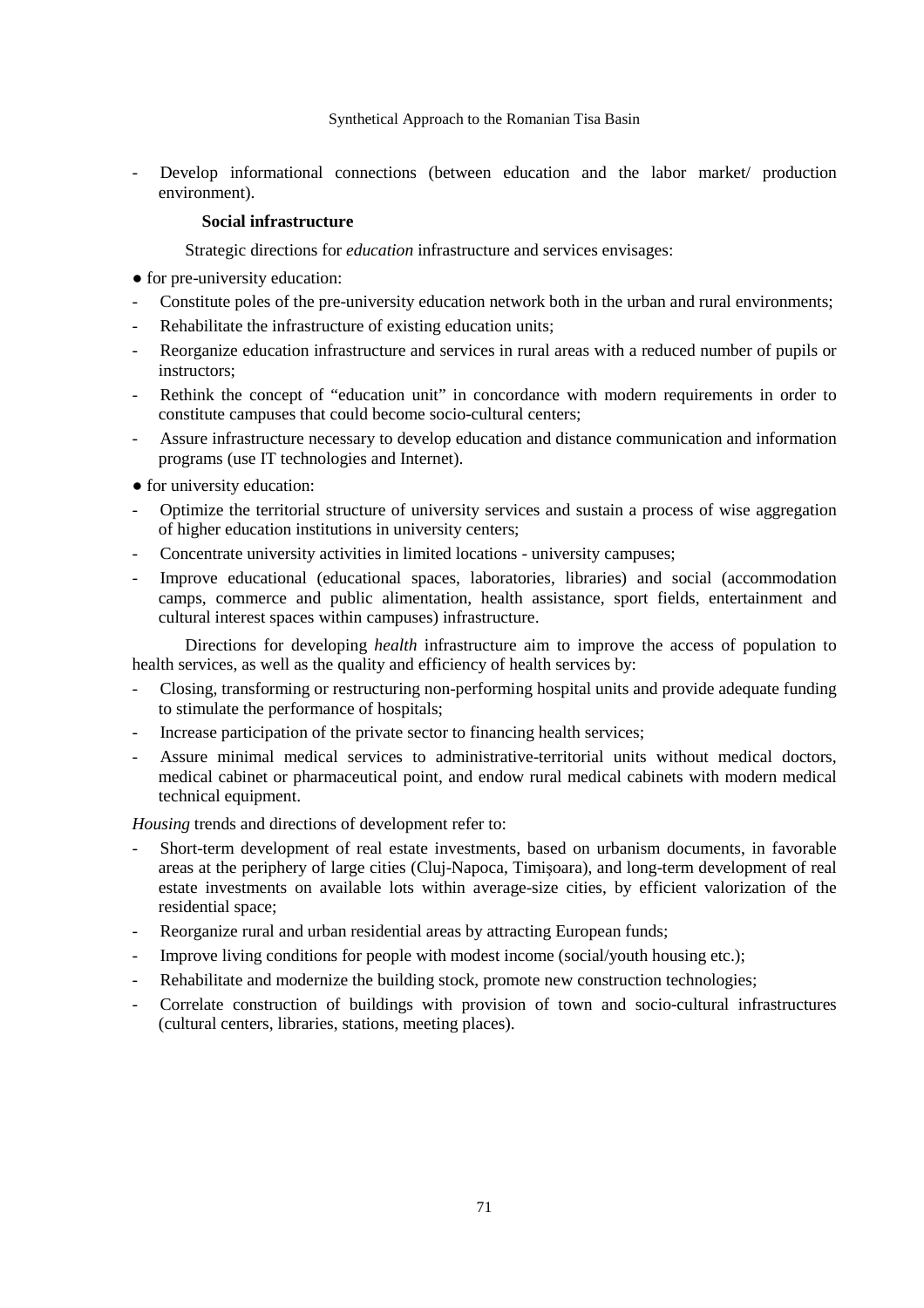# **7.2. Spatial structure**

## **Settlement network – poles and axes of development**

Polycentric and balanced spatial development of the settlement network sets as main direction the identification, formation, consolidation and balanced distribution of *development poles*.

Criteria used by European studies (ESPON 1.1.1.) to structure the urban pole network establish a hierarchy based on the size of population, allowing to be identified as Metropolitan Growth Areas (MEGA) and Functional Urban Areas (FUA) the following categories of urban agglomerations: poles of European importance (over 1,000,000 people), national importance (250,000 – 1,000,000), regional  $- (50,000 - 249,999)$  and local (20,000 - 49,999).

Accounting for the European classification and in relationship with the rank hierarchy established by Law no. 351/2001, the urban development poles proposed in Tisa RB are:

● *National poles with metropolitan potential and transnational influence*: - the cities of Timişoara, Cluj Napoca (over 300,000 people, rank I) – centres with high attractiveness, situated on major transport axes, with high economic level, well defined historical and cultural identity, able to develop metropolitan level tertiary services, and have European influence;

● *Over-regional poles with long-term metropolitan potential and regional influence*: - 3 cities: Oradea (rank I) and Arad, Târgu Mureş (rank II) – regional centres (over 140,000 people), with favourable affirmation premises (airport, position on trans-European transport corridors, university education and several specialized "excellence" functions);

• Regional poles: - 8 cities (50,000 - 249,999 people): Alba Iulia, Baia Mare, Bistrița, Deva, Satu Mare, Zalău, Mediaş, Turda (rank II), the majority being county seats, important economic and administrative centres with extended influence, connected to the major transport network. Baia Mare and Alba Iulia could be considered functionally specialized (gates for tourist areas);

● *Under-regional poles*: - 13 urban settlements (20,000 – 49,999 people): cities - rank II, average size cities with a county balancing role, some with special economic development, favorable positioning, with a potential to decentralize/ de-concentrate/ de-localize some functions;

● *Local poles*: - 70 urban settlements (67 under 20,000 people), small towns (rank III), with a role in serving the rural space, very different levels of development, implying specific orientations of local territorial policies in order to affirm their role in revitalizing their polarized areas.

Proposed directions of intervention promoting polycentric and balanced urban development aim to assume and consolidate the specific role of each pole of development, by:

- Strengthening metropolitan functions of superior urban poles with metropolitan potential, by increasing competitiveness (Timişoara, Cluj Napoca, Oradea, Arad, and Târgu Mureş);
- Affirming and developing the regional role of urban poles by improving the economic base, environment, and services infrastructure;
- Consolidate local poles, small and average-size cities, by valorizing endogen resources, make those in rural areas viable, promote economic diversification strategies;
- Promote cooperation between cities and neighboring rural areas to strengthen functional regions and support *partnership*-based cooperation between urban centers;
- Assure a high level and a balanced system for services offered to population by achieving the minimum values of indicators defining urban settlements (according to Law no. 351/2001);
- Reduce uncontrolled urban sprawl by regulating urban development.

The directions of developing the settlement network within Tisa RB also account for:

- Territorial balancing of the Western settlement network (counties of Timiş, Arad, Bihor, and Satu Mare), by consolidating the polarizing role of small cities, forming more competitive urban poles, in order to attenuate excessive polarization exercised by the city of Timişoara;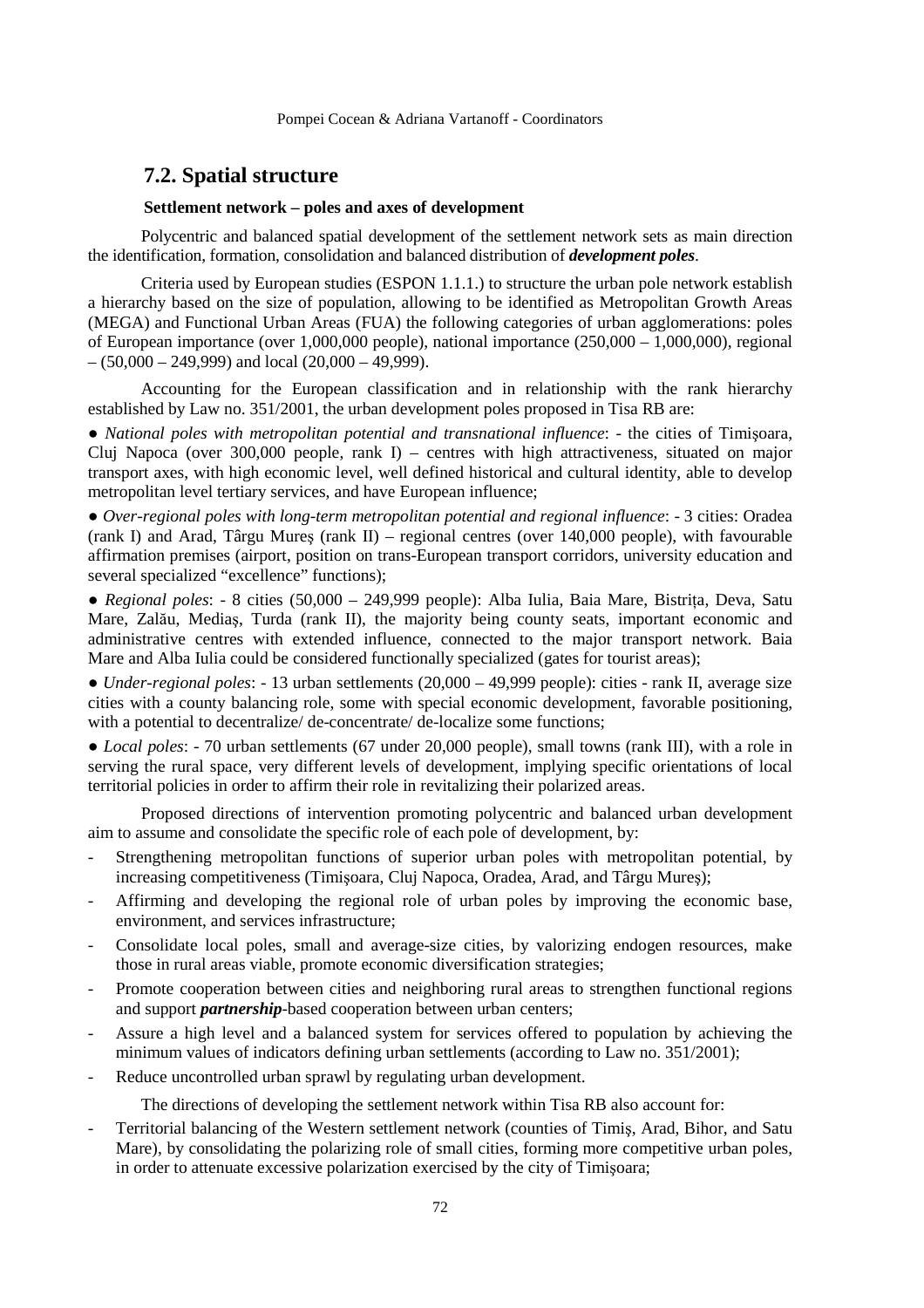- Identification of rural settlements with a potential for becoming cities in rural areas lacking urban settlements (areas from the counties of Arad, Timiş, Bihor, Cluj and Sălaj);
- Develop rural settlements as polarizing, inter-communal centers;
- Develop settlements in the border area by promoting *crossborder cooperation*; the envisaged sectors are technical infrastructures, tourism, valorization of the cultural heritage;

Proposals for identifying and creating a hierarchy of urban poles refer to the setting of *development axes* correlated with the following *major transport axes*: European Corridor IV, road and railway, on the direction East – West throughout the Southern part of the studied area, the motorways: Braşov– Borş, Alba Iulia – Cluj Napoca, and Arad – Oradea, and express roads.

### **Built cultural heritage**

Valorization of built cultural heritage, specific strategic spatial development objective, could be achieved by a creative management of the cultural heritage and landscapes. Spatial sustainable development should account for the cultural heritage by: major investment programs including opportunities for its valorization, urban restructuring programs (*e.g.*. historical centers of cities), valorization of the heritage for the benefit of society.

In order to better study, protect, conserve and valorize areas with a built cultural heritage, the following directions of action are considered:

- Elaboration and approval of specific urbanism documents (Zonal Urban Plans of protected areas) and afferent regulations, in order to institute built protected areas;
- Inclusion in urbanism documents of provisions assuring the protection and integrity of monuments (specify type of activities, servitudes, permanent interdictions);
- Studies and project for revitalizing and for the sustainable development of valuable monuments;
- Establish cultural networks including classified monuments;
- Integrate cultural landscape in spatial planning policies;
- Education and instruction in subjects related to the conservation and promotion of the heritage.

# **7.3. Territorial and settlement infrastructures**

### **Transport**

*The road network* will be developed and modernized by means of the following works:

- Motorways: directions Constanta-Nadlac, Timis<sub>para</sub>-Stamora Moravita, Zalău-Sebes, Lugoj-Calafat, *Borş-Zalău*, *Turda -* Făgăraş, *Petea- Suceava*, *Mireşu Mare-Zalău*, *Târgu Mureş-* Sculeni, *Halmeu-Seini*, *Arad-Deva*, *Oradea- Arad*, and *Vărşad-Chişineu Criş;*
- Express or 4-lane roads**:** directions *Borş Zalău, Timişoara-Nadlac, Zalău-Halmeu, Oradea -Satu Mare, Baia Mare-* Bacău*, Sighetu MarmaŃiei-Budeşti, Moisei-Târgu Mureş, Dej -*Târgu Secuiesc*, Chişineu Criş - Cluj Napoca, Deva -Oradea,* and *Cenad-Timişoara;*
- Finishing motorways for which contracts are signed: Borş-Cluj, and Cluj -Târgu Mureş- Braşov;
- Modernize national roads with inadequate infrastructure;
- The building of rings: Târgu Mures East and South, Adjud, Reghin, Medias, Sighetu Marmației, Satu Mare, Chisineu Cris, Zalău, Blaj, Bistrita, Alba Iulia, Dej, Oradea, Beius, and Cluj East;
- Rehabilitate local road network by works concerned to improve its viability, consolidate and modernize all parts of county and communal roads.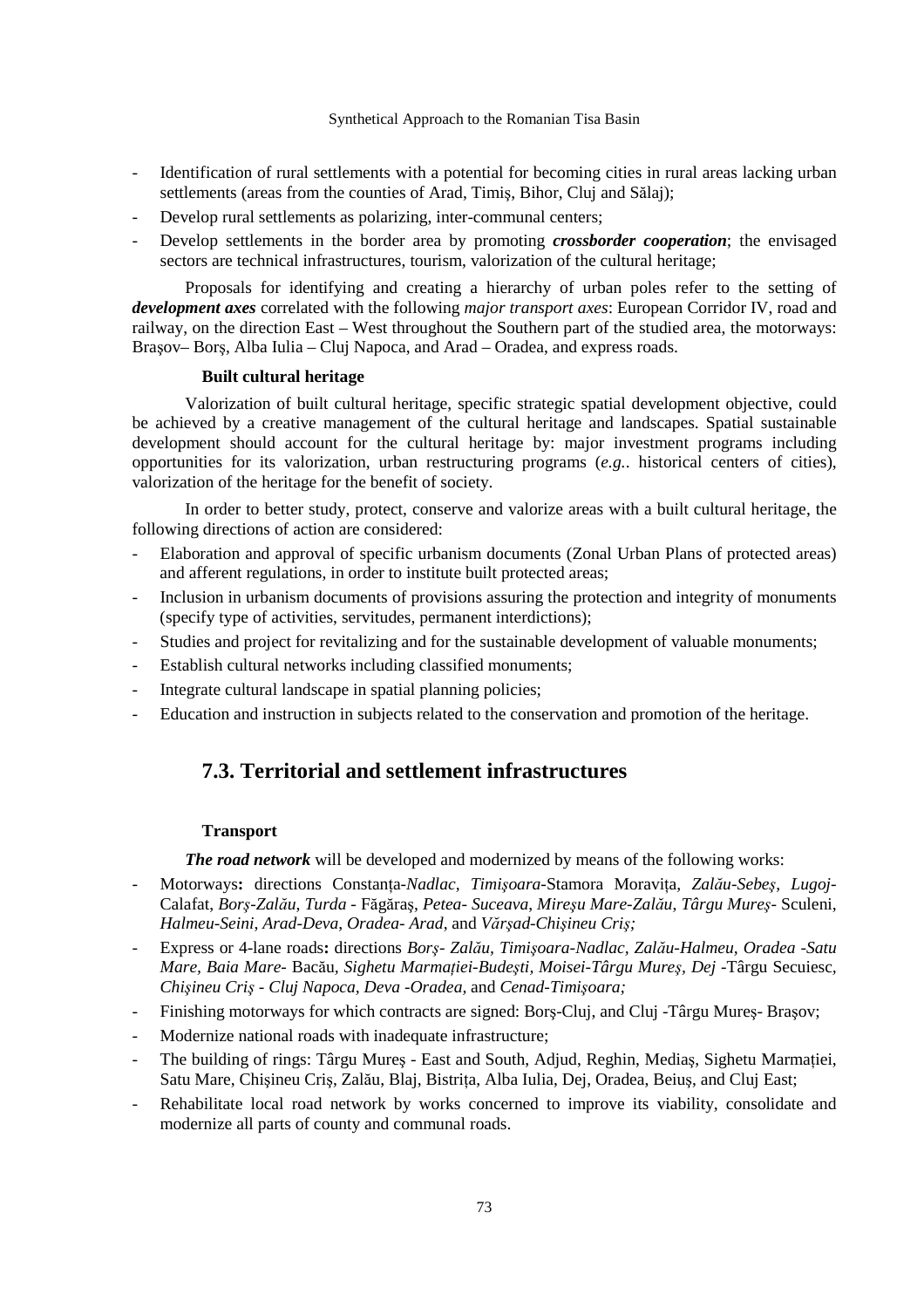In order to make *railways* efficient, modernization and extension of the infrastructure will be made by:

- Conventional railways, with speeds over 160 km/h on existing rehabilitated sectors**:** *Episcopia Bihor-Cluj Napoca-Sighişoara*-Bucharest, *Curtici-Arad-Simeria-Alba Iulia- Braşov-Bucharest-ConstanŃa, Arad-Timişoara-Caransebeş-*Craiova-Calafat*, Oradea-Episcopia Bihor, Halmeu-Satu*   $M$ are-Oradea-Cluj Napoca-Coslariu, Stamora Moravita-Timisoara, Oradea-Arad, Satu Mare-*Baia Mare-Dej-Apahida,* Braşov- *Ciceu-Deda-Beclean pe Someş*
- Local interest railroads, new portions**:** *Zalău-Cehu Silvaniei, Dej-Târgu Lăpuş, Târgu Mureş-* $S$ *ighișoara, Zalău-Cehu Silvaniei, Baia Mare- Sighetu Marmației, Satu Mare-Petea*

The development of road and railway networks will be correlated with the *pan-European Corridor IV*, crossing the area from West to East, in order to integrate it in trans-European transport networks.

Directions of developing the *air traffic network* envisage the modernization of infrastructure, protection of air navigation and serving by existing airports: Timişoara (international) and Arad, Oradea, Baia Mare, Cluj Napoca, Târgu Mureş, and Satu Mare (local), as well as new airports around Alba Iulia and Bistrita cities.

Rehabilitation of the *navigable network* will propose the long-term reopening navigation on Bega Canal, ameliorate navigable routes (Someş river between the border and Dej, Mureş river between the border and Alba Iulia) and prospective building of harbours on Mureş river (Arad, Deva and Alba Iulia), Someş river (Satu Mare, Jibou and Dej) and Bega Canal (Timişoara).

The following terminals will be modernized for the *combined transport network*: Alba Iulia, Baia Mare, Bistrita North, Cluj Napoca East, Deva, Glogovăt-Arad, Mediaș, Oradea East, Petea-Satu Mare, and Semenic-Timişoara South.

The modernization of *border crossing and check points* in Salonta, Jimbolia, Halmeu (road) and Jimbolia, Carei, Halmeu (railways) is a priority.

### **Energy networks**

### *The electro – energetic system*

Directions of development contained in the programs referring to power networks aim to:

- Launch the 400 KV line Oradea–Bekescsaba, (program TRANSELECTRICA for connecting the National Energy System with the ones of the European Union), on the directions Oradea – Nădab, Arad –Nădab (simple circuit) and Nădab - Bekescsaba (double circuit);
- Modernize the command-control-protection-recording system and internal services for the system stations Pestiş, Hăjdat, Cluj-Floreşti and Baia Mare 3;
- Modernize transforming stations to bring them to a corresponding level by adopting new constructive solutions for all power levels;
- Modernize average and low power networks by replacing classic networks above ground, not insulated, with isolated conductors, torsaded in urban and rural areas; modernization of public lighting system;
- Connection of all households not electrified to the power network in the next two years according to governmental program "Electrification 2007-2009".

#### *Natural gas networks*

The directions of development, correlated with the perspective of increased gas consumption, aim to:

Extend gas distributions to new consumers, given the decrease of industrial consumption and increase in its profitability, higher storage capacities, and provision of imports;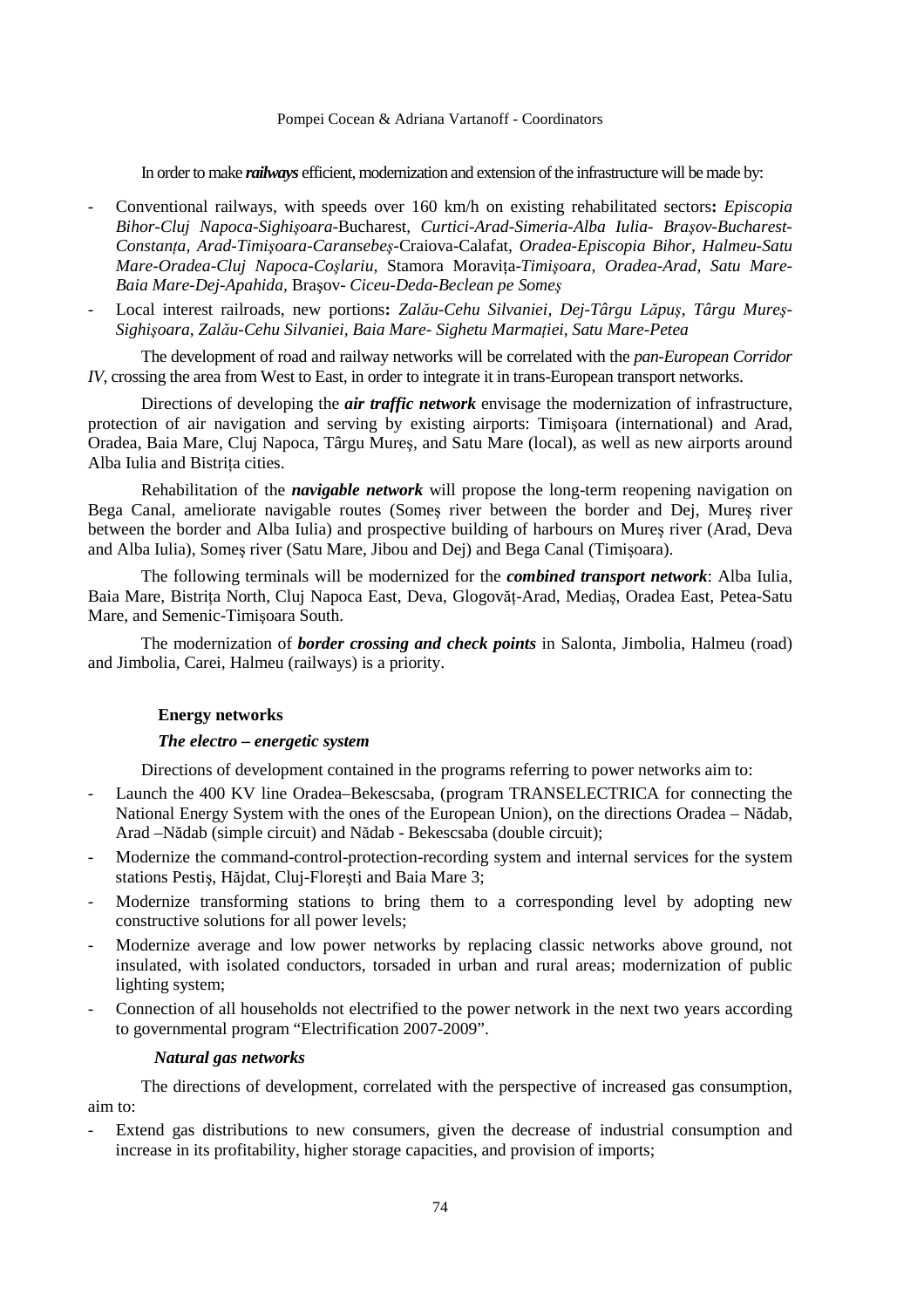- Continued interconnection of transport pipes in the National Natural Gas Transport System with systems of neighboring countries: interconnection Arad – Szeged with Hungary through the project "Nabucco", new interconnection around Oradea with networks in the Berettyoufalu area, in order to assure 2 connections with the network systems of Central and Western Europe;
- Meet conditions for an efficient use of natural gas: compliance with existing legislation, gas saving through a correct thermal insulation of the envelope of buildings, using highly efficient equipment, reduce consumption by reconnect to central thermal energy supplies.

## *Renewable energy sources*

The valorization of *geothermal energy* is based on complex exploitation of geothermal waters from: Beius, Oas, Baia Mare – Cavnic, Bazna – Cetatea de Baltă, Toplita – Lunca Bradului, and Vlăhița – Odorhei.

Use of *solar energy* will be possible by extending warm household water preparation systems with solar panels, especially during summers, in areas more exposed to Sun (plateau, plain).

Valorization of *biomass* is based on extending central or individual heating systems, or those using wood waste, especially synthesized wood pellets.

### **Communication system**

Objectives related to communication and information technology are included in the Development Strategy of Romtelecom until 2008 and envisage:

- Increase digitalization of the network;
- Continue the process of increased the level of telephony in settlements concomitantly with improving services;
- Introduce new telephony services, broadband, Internet, data exchange.

The directions of development for this sector, according to the observed trends, envisage:

- Modernization by using optic cables, extend digital networks, develop rapidly mobile telephony and Internet telecommunications;
- Install tele-centers in isolated rural settlements in order to assure local, national and international calls in fixed and mobile networks, Internet access, non-stop emergency calls, and fax services.

#### **Water management system**

#### *Water and town infrastructure*

The development of water and town infrastructure takes place in accordance with the principle of the National Water Strategy. The strategy for sustainable development of public services related to water supply and wastewater sewerage using centralized equipment, aligned to the European concept, is based on: decentralization of public services, increased access of population to public services related to water supply and sewerage, attract private capital, and promote partnerships.

The improvement and development of water and town infrastructure takes place by:

- Increase storage capacity for treated water;
- Extend and rehabilitate drinkable water distribution networks and wastewater sewerage in urban settlements;
- Extend and create water supply and sewerage systems in rural settlements (especially in the Southern and Eastern parts of the area);
- Re-technologize, extend and create urban wastewater treatment plants.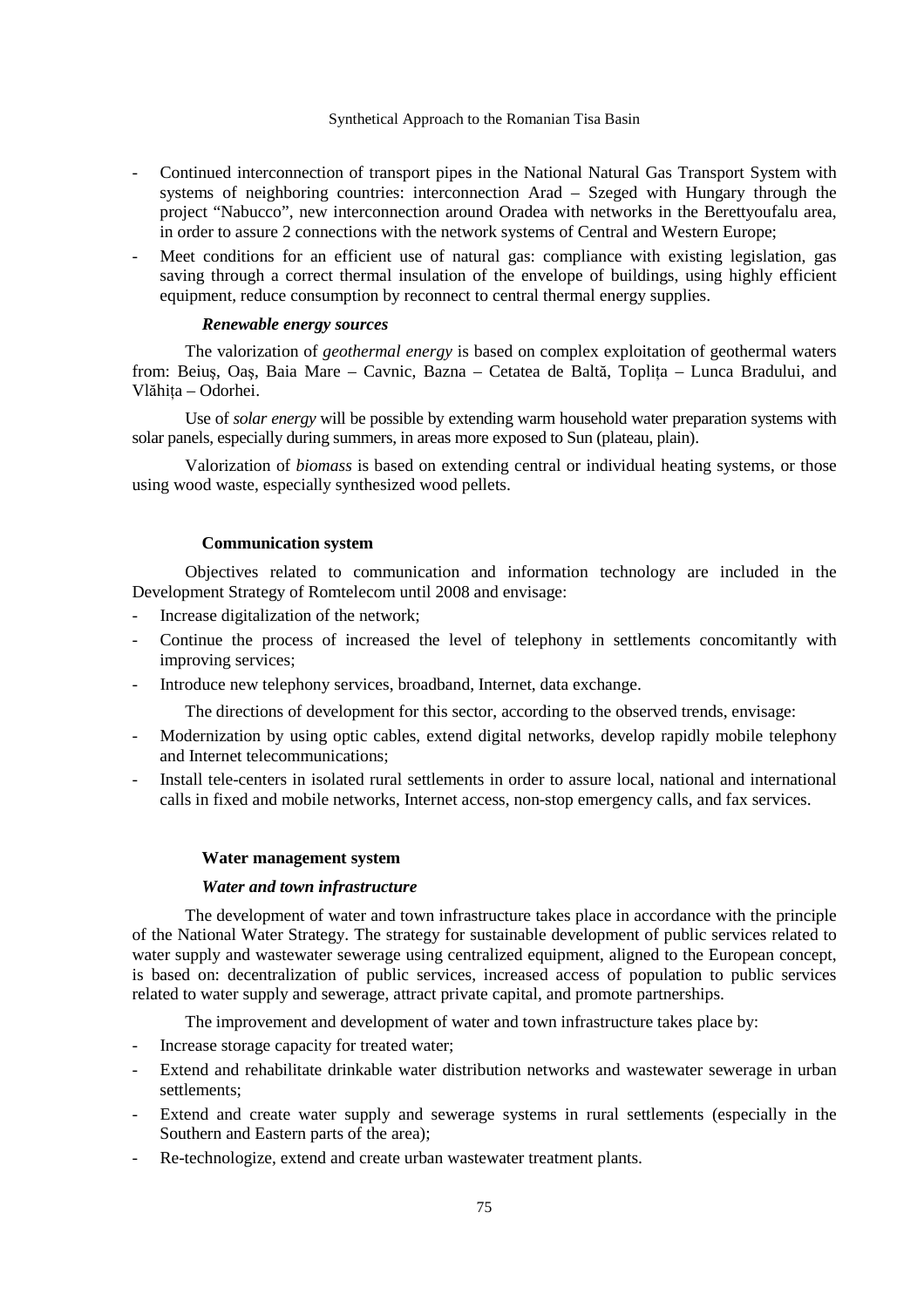### *Flood protection infrastructure*

The main directions of development in flood protection account for the *Initiative on the Sustainable Spatial Development of Tisa/Tisa River Basin* **(**Ljubliana, 2003), particularly provisions referring to floodable territories. The vision on the integrate and transboundary spatial development accounts for: the management of the water system in relationship with spatial planning, the conservation of rivers and lakes, the prevention of floods, and the limitation of intensive land use*.* 

The new concept on works on watercourses considers that the river and the corridor where it manifests forms an ecosystem, where the works for satisfying water needs of users and for the protection against floods must be harmonized with environmental requirements.

In order to eliminate/mitigate flood effects, the directions of intervention envisage:

- Creation/restoration of flood protection works in areas vulnerable to this phenomenon, in correlation with the protection category of protected objectives;
- Maintenance and fixation of dams, regularizations, and bank consolidations after the occurrence of the phenomenon;
- Maintenance of watercourses beds (care for vegetation, control depositing of wastes);
- Maintenance of torrential valleys through the restoration of vegetation covering eroded versants.

### *Irrigation and drainage system*

Potential directions of developing the irrigation and drainage system are contained in the main provisions of the Strategy on Sustainable Development of Agriculture in Romania (Ministry of Agriculture and Rural Development, 2004):

- Reopening of existing unutilized equipments (2008-2011);
- Creation of new irrigation and drainage equipments (2011-2025);
- Privatization of irrigation equipments and transfer to the Associations of Users of Water for Irrigations;
- Rehabilitate irrigation and drainage equipments created and unfinished during previous years;
- Elaborate local or zonal projects for eliminating the excess of humidity;
- Attract private investments to this sector.

#### **Waste management**

Trends in this sector could be diverse in the close future, ranging from increasing the amount of urban waste up to a decrease of amount and diversity of urban waste in areas restricting activities related to exploitation and processing mineral resources (and due to using methane gas in the energy sector).

The main directions of intervention, according to the orientations contained by European documents on waste management, refer to:

- Modernization or closure of urban deposits in incompliance with environmental exigencies;
- Integrated waste management by creating zonal platforms and transfer stations for extended areas;
- Modernization or closure and ecological restoration of lands affected by industrial waste deposits, especially for dangerous waste;
- Reduce amount of waste by selective collection, recycling and reusing; manufacture products that do not result into noxious waste;
- Use wastes as a source of energy.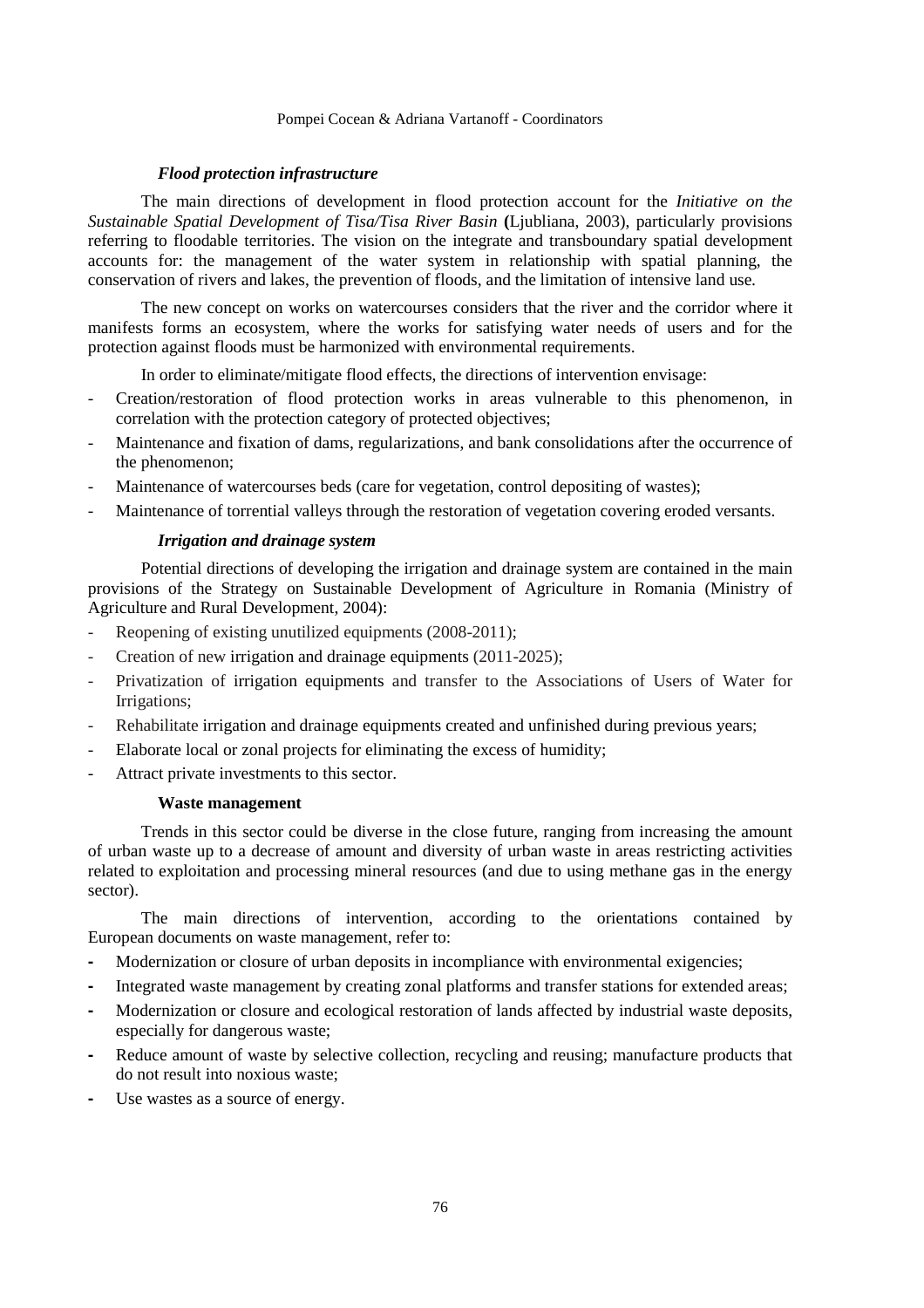# **7.4. Economy**

### **7.4.1. In the primary sector**

The current tendencies, but also the directions to be followed in the primary sector domain are the following:

- The perpetuation of subsistence agriculture, of low productivity, in numerous zones (the Apuseni Mountains, the Transylvanian Plain, the Someş Plateau;
- The drastic decrease of the agricultural population due to demographic aging and to the migration for work of the people living in villages, international migration included;
- The increase of the waste agricultural land areas;
- The amplification of the agricultural land speculations;
- The drawing out of the agricultural circuit of some vast fertile lands from the meadows, depressions, terraces used for constructions and infrastructures;
- Efforts for the creation of large agricultural properties, farms of more than 50-100 ha, by concentrating the small properties, having in view the development of a modern and of performance agriculture;
- The agricultural specialization of the region is as follows:
	- *The Western Plain,* with all its components:
	- o The high plains such as the Carei Plain, with sandy soils, the Diosig, Oradea and Miersig plains, the Vinga Plain, with arable lands which have a proportion of about 70-80%, is the domain of the grain crops, the industrial plants – sunflower, sugar beet, tobacco, of the vegetable growing, of fruit tree and vine growing, which are concentrated towards the western hillsides – the Arad Vineyard (Pâncota, Şiria, Ghioroc, Păuliş, Lipova, Miniş), with vine varietes such as cădarcă, red of Miniş, mustoasa of Măderat; the Teremia Mare Vineyard (Recaş); the vineyards spread from the North-West, from Oradea, Biharia, Valea lui Mihai, Ardud, Seini, Marghita, as far as beyond the Intra-Carpathian Yoke, at Sanislău and Zalău. Fruit tree growing is specialized in thermophilous varieties – pear tree, nut tree, peach tree and apricot tree, with extended areas towards the margin of the western hills.
	- o The low plains, such as the Someş, Eriu, Mureş and Timiş plains have been subjected to vast damming and draining works of the swampy zones, especially in the Timiş and Arad counties, in the Teu, Hanioş – Vărşand, Pogăniş, Ghecea – Jimbolia systems. It is a grain crops domain – maize, of the fodder plants, of intensive swine breeding, of fish breeding, in large piscicultural complexes. The richness of thermal springs, which are due to the geological structure, a 'chessboard' form of the strongly faulted geological fundament, especially in the proximity of Oradea, Satu Mare, Arad and Timişoara, the appearance of large greenhouses for vegetable growing, which is also practised in open-fields, especially in the Mureş, Bega, the Criş rivers and Someş corridors, with fertile, alluvial soils. In the southwest, in the Someş Plain, the very extended strawberry growing appear as a genuine specialization, an early crop, which begins its fruit production at the beginning of summer. In the animal breeding branch, this area is the domain of swine and superior-race sheep breeding (merinos).

• *The western hilly strip*, formed by the Cris Hills, is the domain of the fruit tree and vine growing, which begin in the high plain, of potato, sugar beet, fodder plants, maize and wheat. The ratio of natural hayfields increases up to 15-20%, on the bases of which the cattle and sheep breeding has developed.

• *The western depression* corridors, which penetrate in a digitated form as far as the interior of the mountainous mass – Vad – Borod, Beiuş, Zarand, Lugoj, are domains of mixed agriculture, with a grain growing and animal breeding specialization, with fodder plants, orchards – plum tree, apple tree and nut tree (Nucet);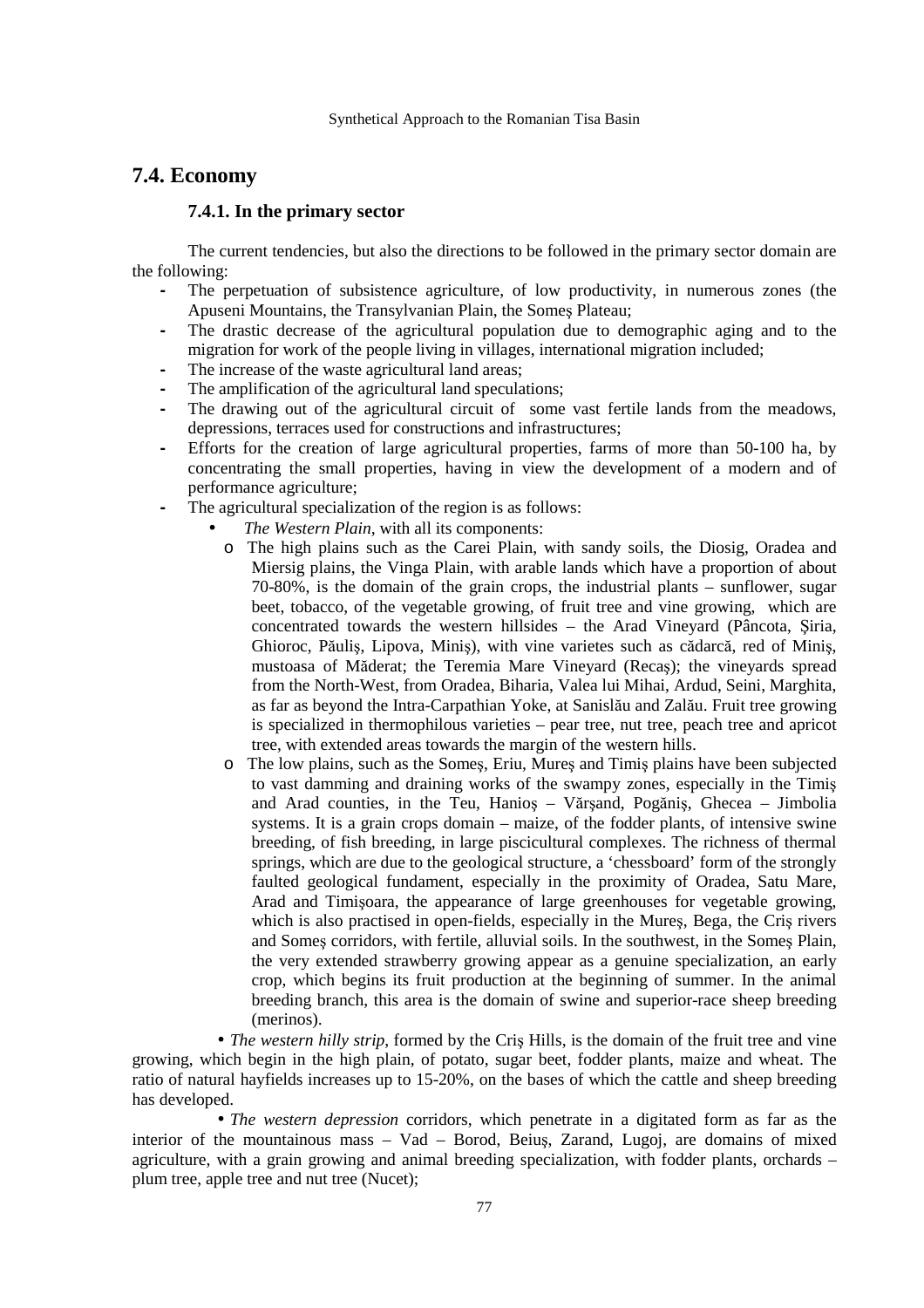• *The Apuseni Mountains*, with its platforms with extended natural pastures, and on which, in the lower zones, potato and cabbage are cultivated, is the domain of animal breeding – cattle and sheep. Some fisheries capitalize the waters and the reservoirs of the Crişul Negru River, at Vaşcău and Finis, of the Iada Valley, at Stâna de Vale and Remeti, of the Somesul Mic valley, at Gilău, of the Barcău valley, at Tusa.

• Throughout the *Someş Platform*, where the 'Gate of Sălaj' is situated, from the Someş valley and from the Mureş valley through the 'Iron Gates of the Transylvania', we penetrate into the interior of the Transylvanian Depression. In the Someş Platform, consisting in a succession of submerged, well-forested hillocks, plain gulfs and hills, in a succession of cultivated plains and deciduous forests (oak, beech, hornbeam), which form together a typical landscape – the Land of Silvania – is the domain of a mixed agriculture. In crop growing branch, cereals predominate (wheat and maize), the latter intercalated with hemp and cucurbitaceous plants and leguminous plants for beans (beans). The fruit tree (plum tree and apple tree, but also apricot tree and peach tree) and vine plantations are also extended. They are more expanded on the southern-exposed slopes of the Gutâi Mountains, towards the Baia Mare Depression.

• *The Cluj Hills* are the principal domain of the maize crops, of the apple tree and pear tree orchards, of the cattle and swine breeding. In the Someş corridor, an intensive vegetable growing activity has developed in order to supply vegetables for the urban centres: Cluj, Turda şi Câmpia Turzii.

• *The Transylvanian Plain*, a hilly zone of 300-400 m high, is the zone of the grain crops (wheat, barely, oats and maize) and of sugar beet, especially in wide and fertile corridors of the Mureş and Someş rivers, as well as of sunflower, tobacco, potato and perennial fodder plants. It is, in the same time, a pastoral domain (cattle, sheep), but also of swine growing, especially of Bazna race. In the numerous fishponds, fish breeding is practised, as well as carp breeding, practised in water accumulations called ponds. They appear on the Luduş valley (Miheşu de Câmpie, Săului, Bujor, Zau de câmpie, Tăureni), on the Fizes valley (Geaca, Sucutard, Ghiris, Ghiolt), on the Gădălin valley (Suatu, Aruncuta) and on the Racilor valley (Mărtineşti, Tureni, Turda);

• Towards the Eastern part of the Romanian Tisa Basin, beginning from North-West, a *piedmont strip* spreads like a bow, in which depression corridors penetrate: the Oaş Depression, the Baia Mare Piedmont, the Baia Mare Depression, the Lăpus Depression, the Năsăud Hills, the Bistrita Hills and Depression, the Reghin Depression and the hills and depressions situates at the feet of the Gurghiu Mountains. So, here it is, a territory with a succession of low heights, depression areas, hills, which bend westwards, and as a result, a relatively varied structure of the landed stock: arable lands (40-50 %), natural hayfields (15-20 %), vine and orchards (10-15%). It is the domain of a diverse agriculture. In the field crops, maize dominates, besides which wheat and oats, sugar beet and potato are also cultivated. Orchards are territorially extended all over the area: in the Baia Mare Piedmont, in the Lăpus Depression, in the Bistrita Hills and in the Reghin Hills; apple tree, plum tree and pear tree dominate. There are also punctiform sour cherry and sweet cherry orchards (Cireşoaia, Nimigea, from Bistrița-Năsăud county). Viticulture has old traditions, but due to the lack of labour force, the vine-planted areas are reduced a lot nowadays; with high-diminished areas, the Bistrița Vineyards include the Dumitra, Bistrita, Viisoara, Lechinta and Teaca areas, with superior varieties. Animal breeding is diversified: cattle, shhep and swine, but also some farms centred on poultry breeding – Bistrița, Baia Mare.

• *The Eastern mountainous area*, which includes the Neogene volcanic range of the Oaş –Gutâi – łibleş and Călimani – Gurghiu – Harghita mountains, as well as the interne depressions of Maramureş, Giurgeu and Ciuc, is a pre-eminently agro-pastoral domain (cattle and sheep) and also the domain of the forest fruits. In the depressions, potato is cultivated with very good results, but also several vegetables (cabbage) and flax. Maize and wheat can also be cultivated, but only in some limited areas from depressions. Moreover, several trout farms are also present: on the Lăpuş valley (at Minget), the Firiza valley (at Blidari), the Săpânța valley (at Săpânța), the Niraj valley (at Câmpu Cetății).

**-** Logistic support for agriculture;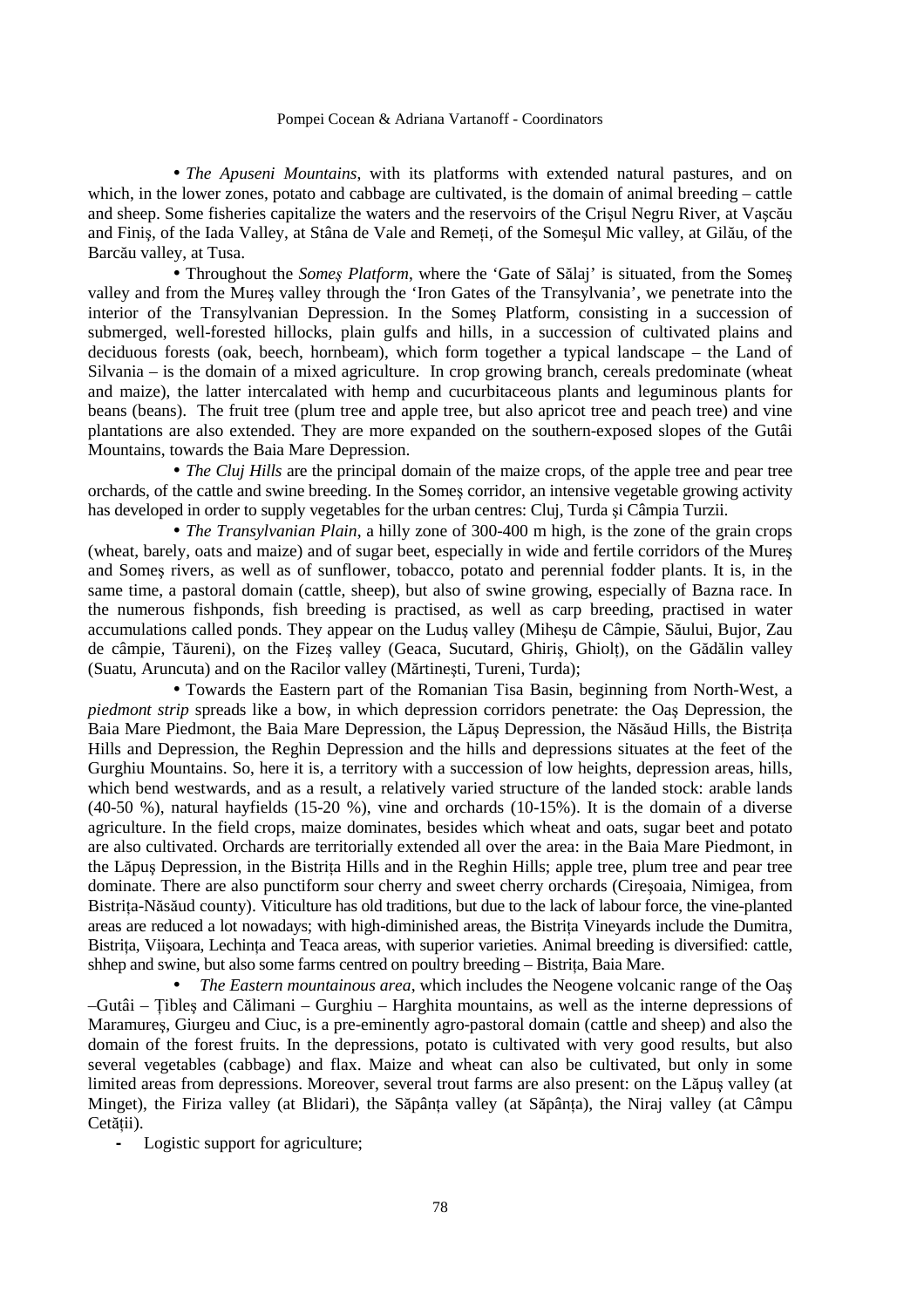- Mechanization of agriculture and the use of chemical products and biotechnology in agriculture;
- The increase of the ratio of ecological agricultural products;
- The creation of institutions with the role of optimizing the agricultural domain (associations of producers, agricultural exchange, research and innovation centres for agriculture etc.

**7. 4.2. In the industrial domain**, the following aspects are noticed:

- The regional industry registers, with the exception of oil, gas and building materials exploitations, a quasi-stopping of the non-ferrous, ferrous and coal exploitations from the region, the mining zones being declared disfavoured zones: Câmpul lui Neag, Ip, Sărmăşag, Rodna, Borşa, Nistru, Ilba, Cavnic, Baia Sprie, Zlatna, except for Abrud, for which the hope for the exploitations from the high-disputed Roşia Montană still exists;
- The reorganization of industry, materialized especially by the shutting down of the unprofitable industrial units, meant a *deindustrialization*, with all its range of depressing consequences – unemployment, social crises, poverty, unfriendly economic environment, but the recent industrial dynamics are, since 2000 up to present, quite positive. Strategic investors have already invested in the region: Continental and Siemens in Timişoara, Lafarge in Aleşd, Leoni in Bistrita, Rambaxi-Terapia in Cluj, Steilmann in Satu Mare and Sighetul Marmatiei, Nokia and Ericsson in Cluj, and so have some autochthonous firms – Marmosin in the basalt, marble and travertine quarries, Stison – Poiana Codrului (glassware), Bentonita - Valea Chioarului, Prundu Bârgăului – paper etc.;
- For the big cities, the reorganization of industry through deindustrialization meant their tertialization;
- The 'haemorrhage' of the labour force qualified in different industrial branches, due to premature retirement, reconversion or external migration;
- The incapacity of the existent industry to absorb the newly-formed specialists in the autochthonous educational institutes, which determines their migration or their deprofessionalization;
- Re-defining the local specificities, both through the traditional industrial branches and the innovative ones, in a public-private collaboration, business environment –university environment-research centre. The examples are numerous: the information technology and informatics applied in diverse fields - Cluj, Timişoara, medical equipment – Satu Mare, Cluj, clean technologies – Timișoara, Cluj, Bistrița. Moreover, the economic revitalization of the mono-industrial towns is required: Ştei-Vaşcău-Nucet in Bihor, Sângeorz-Băi, Năsăud, Beclean in Bistrița Năsăud, Tășnad, Seini, Negrești-Oaș-Satu Mare, Teiuș, Aiud, Câmpeni, Abrud-Alba etc.

### **7.4.3. In tourism domain**, the tendencies and the directions of development are the following:

- The chaotic development, without an adequate strategy, of the tourist bases and infrastructures;
- The continuous degradation of the material base in some resorts of tradition (Moneasa, Sângeorz Băi, Geoagiu Băi);
- The reticence of the great investors in the tourist sector;
- The degradation of the tourist patrimony, under the impact of the pression generated by other types and forms of land use;
- The proliferation of the amateurism in arranging and managing the tourist space;
- The maintaining of the regional tourism in a state of evident economic and social inefficiency;
- Access infrastructures and auxiliary endowments below the level of the current requirements of the world's tourist market;
- The existence of a tourist attractiveness potential, superior to other cross-border sectors of the Tisa Basin;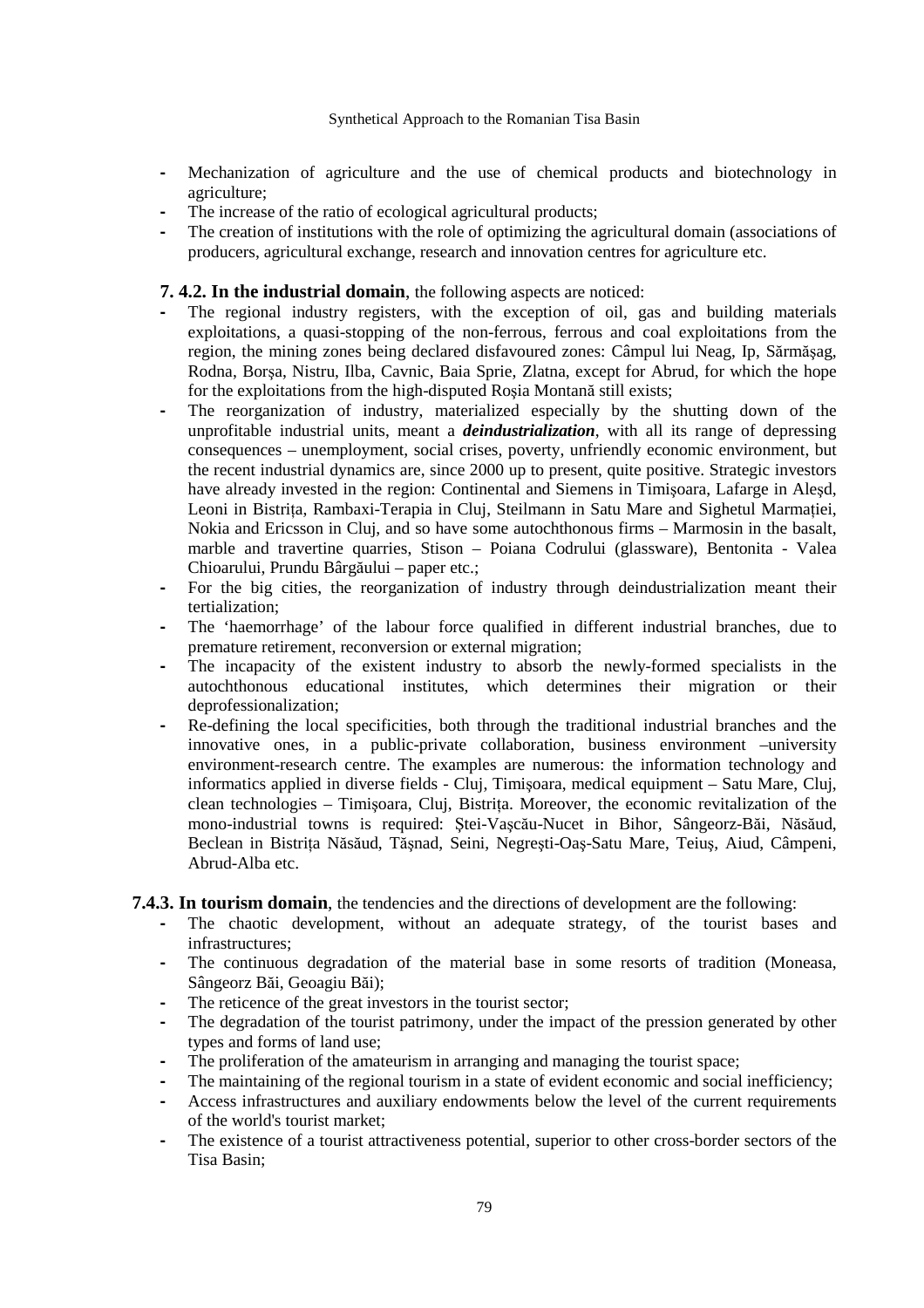- The affirmation of the rural tourism in the Land of Maramureş, the Land of Oaş, the Land of Hateg, the Land of Năsăud, the Apuseni Mountains;
- The tourist specialization of the region, as a primary factor of its competitiveness (speleological tourism, curative tourism, cultural tourism, hunting tourism, religious tourism, rural tourism, winter sports tourism);
- The creation of a network of tourist bases, able to absorb the internal and external request;
- An policy of attractive prices, correlated with those of the other players on the European tourist market;

# **7.4.4. In commerce and services domain**, the following aspects are noticed:

- The multiplication and diversification of activities;
- The increase of the imported products ratio in comparison with the autochthonous ones;
- The passing from the 'boutique phase' to the 'supermarket commerce phase';
- The improvement of the conditions in the developing of the profile activities (sanitary, manipulating and canning products);
- **-** The increase of the ratio in the economic profile of the localities, zones and region;<br>The creation of some complex and modern infrastructures (wholesale trac
- The creation of some complex and modern infrastructures (wholesale trade centres, supermarkets, distribution networks, commerce chambers).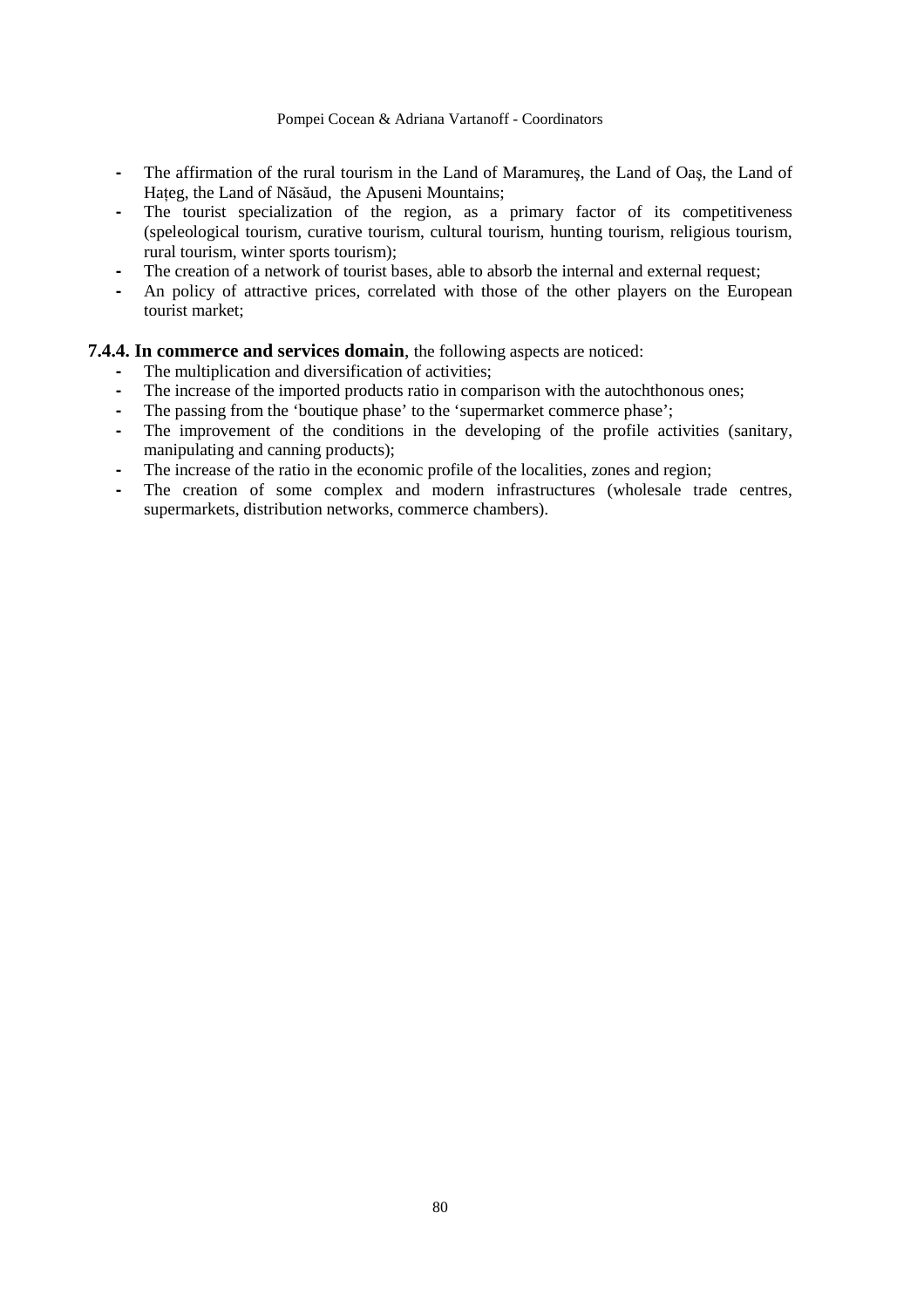# 8. SWOT ANALYSIS OF THE ROMANIAN TISA BASIN

| <b>STRENGTHS</b>                                                                        | <b>WEAKNESSES</b>                                                                   | <b>OPPORTUNITIES</b>                                                                                       | <b>THREATS</b>                                                                                                                    |
|-----------------------------------------------------------------------------------------|-------------------------------------------------------------------------------------|------------------------------------------------------------------------------------------------------------|-----------------------------------------------------------------------------------------------------------------------------------|
| -Varied water resources (rivers, lakes,                                                 | -Poor management of water resources                                                 | Increased needs for drinking,                                                                              | Quantitative reduction of water resources as                                                                                      |
| underground waters)                                                                     | -Contrasting capitalising of mineral water                                          | domestic, and industrial water as a                                                                        | a result of irrational exploitation                                                                                               |
| -Rich mineral waters resources with all<br>hydrochemical types                          | deposits (high capitalising in some cases and<br>no attention paid to others)       | result of future increase of the<br>economic and social standard of the<br>region                          | Negative impact on water resources as a<br>result of poor exploitation and management                                             |
| -The largest "moffetic aureole" in                                                      | -Limited use of geothermal potential                                                | Ensuring the region with a resource                                                                        | Catastrophic floods in the upper basins as a                                                                                      |
| Europe                                                                                  | -Incipient arrangement or no arrangement of                                         | that is vital for living and economic                                                                      | result of abundant rainfall                                                                                                       |
| -Thermal water deposits on the western rivers                                           | -Areas with water deficit (e.g. the                                                 | and social development                                                                                     | Local or zone water scarcity affecting both                                                                                       |
| part of the basin, as well as in the                                                    |                                                                                     | -The existence of European                                                                                 | population and economy                                                                                                            |
| Apuseni Mountains and in the<br>Transylvanian Depression (at depths of<br>over 2,000 m) | Transylvanian Plain) caused not by its<br>absence but by its unsatisfactory quality | programmes and funds targeting<br>efficient water management, water<br>alimentation of the settlements and | Landslides and torrents in the areas with<br>friable rocks and morphological structures<br>(e.g. in the Transylvanian Depression) |
| -Relatively optimal density of the                                                      | Intermittent alimentation from rainfalls                                            | of economy (industry, agriculture,                                                                         | -Inadequate land use types for certain                                                                                            |
| hydrographical network with no                                                          | causes high waters and floods (some of these                                        | and tourism) with the necessary                                                                            | landforms and degradation processes                                                                                               |
| important dry or endorheic areas                                                        | create real catastrophes)                                                           | quantities                                                                                                 | stimulation                                                                                                                       |
| -Good and satisfying water quality in a                                                 | Insufficient knowledge of water reserves in                                         | -Improvement of water-catchment,                                                                           | Global warming asks for economic                                                                                                  |
| large area of the river basin                                                           | the karst, glacis, and the piedmont areas                                           | supply, depositing, and of cleaning                                                                        | (agricultural, tourism) and social (behavioural                                                                                   |
| -Two water castles (the Apuseni                                                         | Large areas with relief on friable rocks                                            | technologies                                                                                               | and environmental) adaptation measures                                                                                            |
| Mountains and the Eastern                                                               | (marl, clay, sand) with major                                                       | -Reducing agricultural use of high                                                                         |                                                                                                                                   |
| Carpathians) as resources for the                                                       | geomorphological risks (e.g. landslides,                                            | declivity lands works for introducing                                                                      | Quick climate change will generate lagging                                                                                        |
| hydrographical network                                                                  | torrents, erosion)                                                                  | these into the forested areas, with a                                                                      | behind of anthropic adaptation                                                                                                    |
| -Altitudes of over 2,200 m and a                                                        | High relief declivity in the mountains and in high protection degree against        | -Creating local, zone, and regional                                                                        | Increase of unused land in the rural areas                                                                                        |
| relative balance among all main                                                         | the high hills areas are obstacles to anthropic erosion and torrents                |                                                                                                            | -Spread of secondary vegetation with                                                                                              |
| landforms (fields, depressions, hill, and                                               | capitalising                                                                        |                                                                                                            | economically poor composition, morphology,                                                                                        |
| mountains).                                                                             | -Trends to an arid climate in the Banat Plain                                       | development strategies makes                                                                               | and use index                                                                                                                     |

### **NATURAL AND ENVIRONMENTAL FEATURES**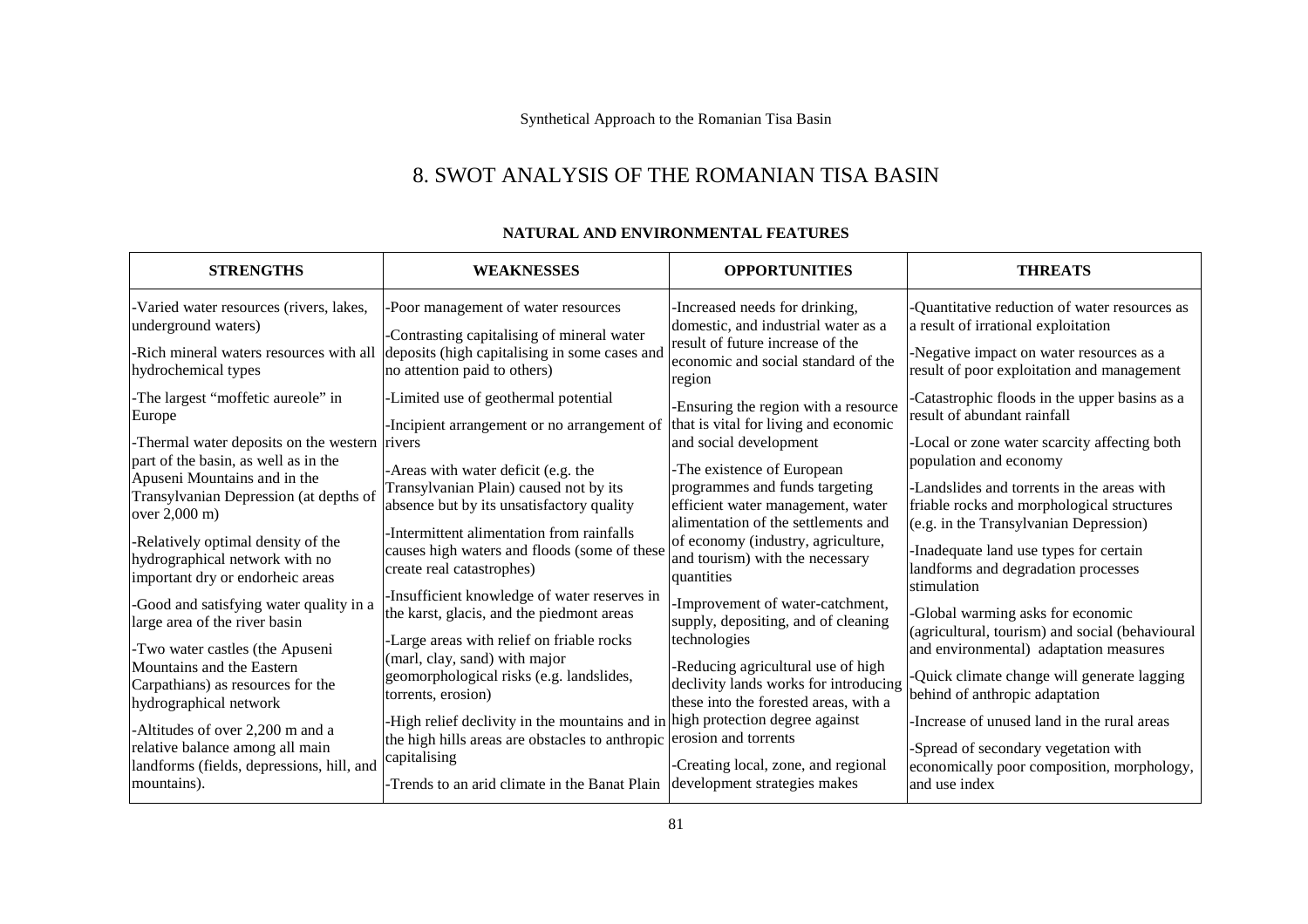| Pompei Cocean & Adriana Vartanoff - Coordinators |  |  |
|--------------------------------------------------|--|--|
|--------------------------------------------------|--|--|

| Variety of geological and                | and in the south-west of the Transylvanian     | possible an efficient and sustainable | -Deficit ensuring population with local         |
|------------------------------------------|------------------------------------------------|---------------------------------------|-------------------------------------------------|
| morphological structures with positive   | Plain                                          | management of the following           | agricultural products and loss of financial     |
| impact on landscape diversity as well    | -Climate processes included in the global      | resources: forests, fauna, soil, and  | resources in order to import them               |
| as on underground and tourist resources  | climate changes in the latest 3-5 years        | underground ones                      | -Deforestation induced ecological unbalances    |
| -The river basin is characterised by     | (droughts, frequent and intense storms, a      | -European programmes ensure           | -Number increase and a negative impact on       |
| temperate climate with oceanic           | trend to a "two seasons" climate)              | financial resources for ecological    | fauna and on the species valuable for hunting   |
| influence, and thus with limited         | -Increasing erosion affected areas             | recovery of affected areas, for the   | and fishing                                     |
| excesses of the meteorological           |                                                | protection and conservation of stable |                                                 |
| parameters                               | -Taking out from the agricultural circuit of   | areas                                 | -Settlements degradation as a result of air and |
| -Local climate variety with impact on    | the fertile soils in riverbanks, terraces, and | -Detailed and coherent national and   | water pollutant indices increase                |
| agriculture, on the forested areas, and  | depressions                                    | European environmental legislation    | -Appearance of cumulative phenomena of          |
| on the recreation tourism activities     | -Sequential and not generalised evaluation of  |                                       | environmental factors degradation               |
|                                          | soils                                          | -Institutions and organisations       |                                                 |
| -Soil variety where all classes, types,  |                                                | involved into environmental           | -Attractive potential degradation               |
| and subtypes are represented             | -Intense deforestation as a result of giving   | protection, conservation, and         | -Inefficiency of tourism as an economic         |
| -Soil coefficient exceeds 90% and soil   | back the forested areas to their owners        | recovery                              | branch                                          |
| fertility is over the average            | -Planting valuable essences only from time     | -Orienting the economy of the         |                                                 |
|                                          | to time and on small areas                     | country towards the service sector    | Transforming the basin in a tourist flow        |
| Varied forested areas in what their      |                                                |                                       | transmitter to other destinations               |
| composition is concerned (both           | -Winter mountain tourism is affected by        | Continuous increase of internal       | -Certain underground resources (gold, salt,     |
| deciduous and resinous trees), over      | global warming                                 | tourists' number                      | metalbearing substances) might leave the        |
| 40% of forested areas in the mountains   | -Lack of strong legislation for capitalising   | -A need for qualitative and           | basin if the negative effects of their          |
| -Many endemic and relic plants           | and protecting the forested areas              | competitive tourism products          | exploitation are still obvious (decantation     |
|                                          |                                                |                                       | ponds, cyanides, etc).                          |
| -Forest steppes, hilly and mountainous   | -Increased spreading of illegal hunting and    | -Price increase on the global market  |                                                 |
| pastures with high ecological potential  | fishing                                        | for certain metalbearing and          |                                                 |
| -Largely spread and varied fish and      | -No strategy for tourism development           | nonmetal products                     |                                                 |
| fauna for hunting                        |                                                | Mining technology perfection          |                                                 |
|                                          | -Insufficient and modest quality tourism       |                                       |                                                 |
| -Highly rich tourist patrimony (caves,   | infrastructure                                 |                                       |                                                 |
| mineral and thermal waters, gorges and   | Chaotic exploitation of underground            |                                       |                                                 |
| narrow paths, historical, religious, and | resources                                      |                                       |                                                 |
| cultural objectives, monuments,          |                                                |                                       |                                                 |
| ethnography)                             | -No strategy for rational exploitation of      |                                       |                                                 |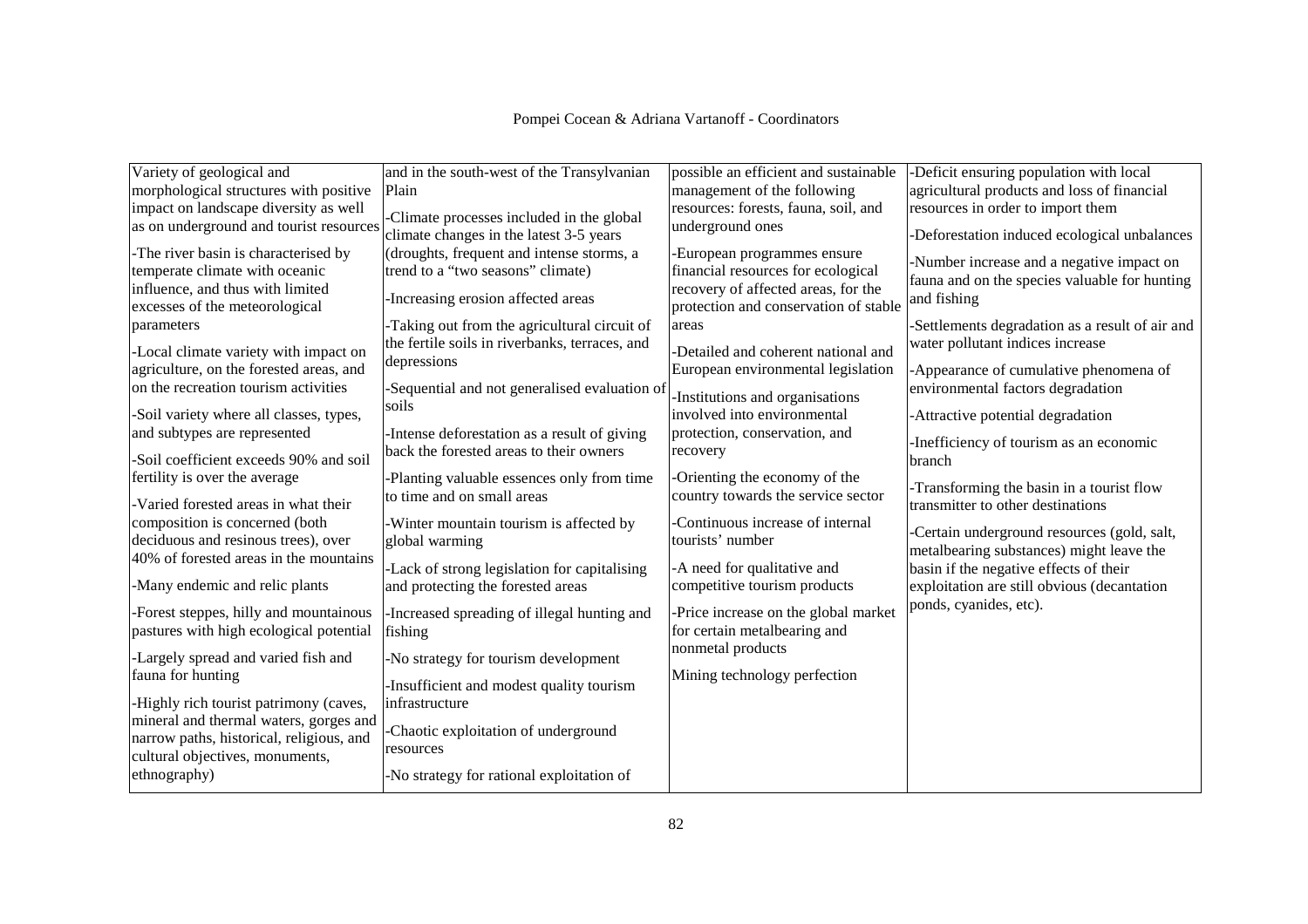| -Rich salt, gold, and nonmetal deposits                                                                                                                                                                                                                                                                                                                                                                  | underground resources                                                                                                                                                                                                                                                                                                                                                                                                                                                                                                                               |                                                      |                                                                                                                                                                                                                                                                       |
|----------------------------------------------------------------------------------------------------------------------------------------------------------------------------------------------------------------------------------------------------------------------------------------------------------------------------------------------------------------------------------------------------------|-----------------------------------------------------------------------------------------------------------------------------------------------------------------------------------------------------------------------------------------------------------------------------------------------------------------------------------------------------------------------------------------------------------------------------------------------------------------------------------------------------------------------------------------------------|------------------------------------------------------|-----------------------------------------------------------------------------------------------------------------------------------------------------------------------------------------------------------------------------------------------------------------------|
| -Natural gas, oil, bauxite, and coal<br>-A relatively high number of natural<br>parks and reservations<br>-Large areas with no pollution or with<br>very low pollution index<br>-Balanced environment on large areas<br>-Water quality in class I and II<br>large areas                                                                                                                                  | -No projects for ecologic and economic<br>management of parks and reservations<br>-Increasing number of critical and<br>unbalanced areas<br>-The presence of standard areas for air, soil,<br>and water pollution (Baia Mare, Copșa Mică,<br>Zlatna, and Roșia Montană)<br>-High pollution for certain river sectors (the<br>-Air quality with a high purity index on Săsar, the Ampoi, the Aries, the Mures, and<br>the Somes)                                                                                                                     |                                                      |                                                                                                                                                                                                                                                                       |
| -Low soil pollution in the hilly and<br>mountainous areas                                                                                                                                                                                                                                                                                                                                                | <b>SOCIAL SITUATION OF THE REGION</b><br>Demographical phenomena and processes                                                                                                                                                                                                                                                                                                                                                                                                                                                                      |                                                      |                                                                                                                                                                                                                                                                       |
| Existence of areas where the<br>population decreasing trend is<br>replaced by an increasing one:<br>stationing and eventual increase<br>between 5 - 25% (central<br>Transylvania - Mureș, Cluj,<br>Bistrița-Năsăud, West of Timiș<br>County, Arad);<br>Lesser aging structure of<br>population, compared to the<br>national average;<br>Areas with higher density of<br>population: central and Southern | Decreases of population size in the entire<br>area during 1992 - 2002;<br>Important decrease of population in the<br>area situated in the Center and South of<br>Tisa RB (parts of the counties of<br>Hunedoara, Arad, Bihor, Sălaj, Cluj, and<br>Alba), characterized by low values of<br>natural increase and high migration, that<br>could lead to demographic risk;<br>Installment of a slight ruralization trend;<br>Presence of an area with the eldest<br>population (demographically) on both<br>sides of the limit between the counties of | Increased welfare;<br>Adopt pro-birth rate policies. | Depopulation through massive emigration<br>in some settlements undergoing<br>socioeconomic decline;<br>Ruralization trend by migration - returning<br>from urban to rural areas;<br>Migration of young people to urban areas;<br>Continued demographic decline trend. |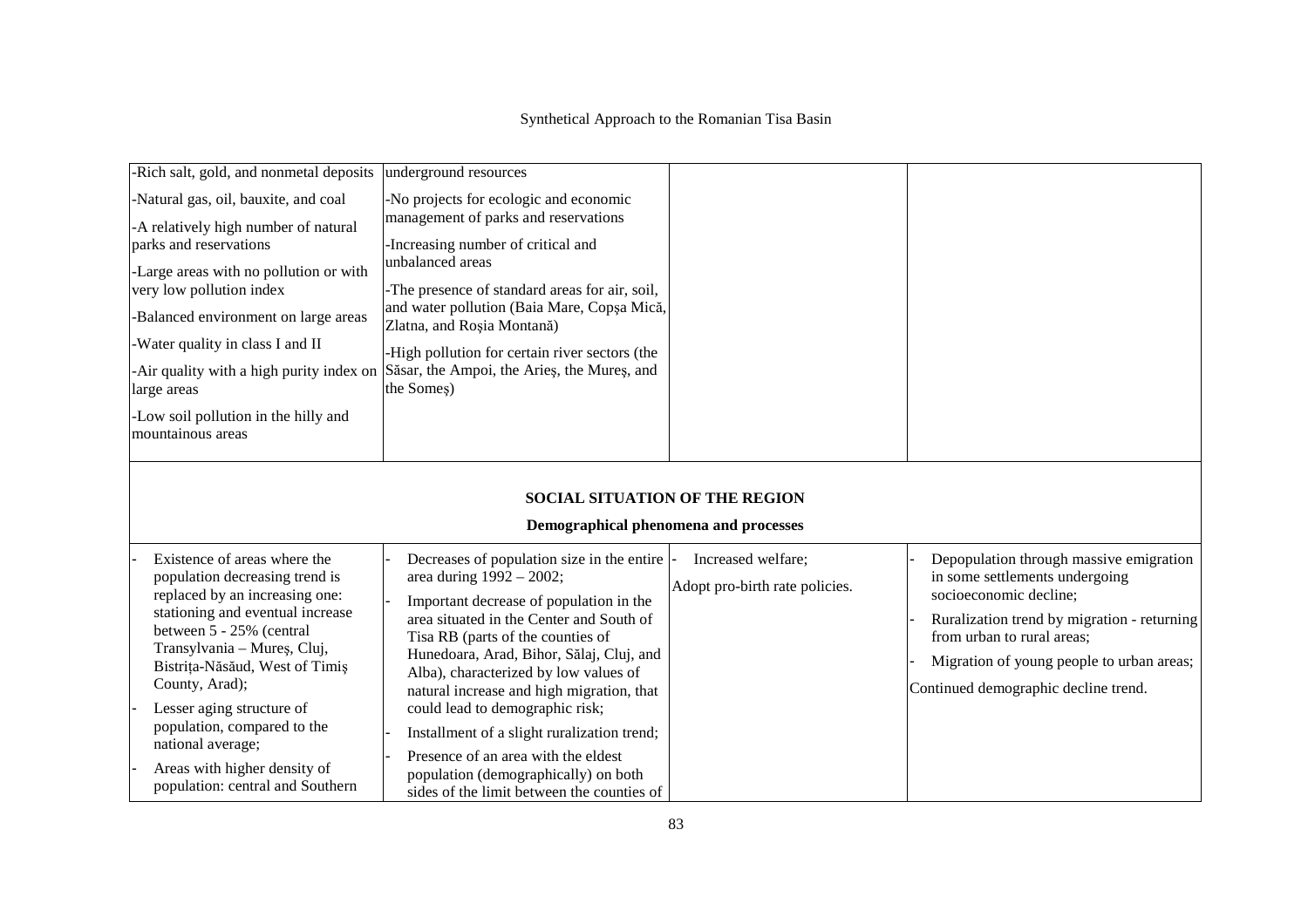| Transylvania, Western border area;<br>Trend of repopulation in communes<br>from the counties: Arad, Sălaj, Alba<br>and Timis;<br>Relatively balanced gender<br>structure of population;<br>Ethnic and religious diversity;<br>Areas with positive natural increase<br>(Maramureș, Bistrița-Năsăud,<br>Mures, and Timis);                             | Sălaj and Cluj;<br>Birth rates below national average in the<br>majority of counties;<br>Mortality rate slightly higher than<br>national average, highest in the counties<br>of Hunedoara, Sălaj and Arad;<br>Counties with high emigration: Sălaj,<br>Alba, and Bihor;<br>Increased demographic dependence rate.                                                                                                |                                                                                                                                                                                                                                                                                                                                |                                                                                                                                                                                                                                                                                                                                                                                              |
|------------------------------------------------------------------------------------------------------------------------------------------------------------------------------------------------------------------------------------------------------------------------------------------------------------------------------------------------------|------------------------------------------------------------------------------------------------------------------------------------------------------------------------------------------------------------------------------------------------------------------------------------------------------------------------------------------------------------------------------------------------------------------|--------------------------------------------------------------------------------------------------------------------------------------------------------------------------------------------------------------------------------------------------------------------------------------------------------------------------------|----------------------------------------------------------------------------------------------------------------------------------------------------------------------------------------------------------------------------------------------------------------------------------------------------------------------------------------------------------------------------------------------|
| Existence of counties originating or<br>receiving migrants (Timiş, Cluj and<br>Arad).                                                                                                                                                                                                                                                                |                                                                                                                                                                                                                                                                                                                                                                                                                  |                                                                                                                                                                                                                                                                                                                                |                                                                                                                                                                                                                                                                                                                                                                                              |
|                                                                                                                                                                                                                                                                                                                                                      | <b>Work resources</b>                                                                                                                                                                                                                                                                                                                                                                                            |                                                                                                                                                                                                                                                                                                                                |                                                                                                                                                                                                                                                                                                                                                                                              |
| Important available labour force<br>resources, cheap and diversely<br>qualified;                                                                                                                                                                                                                                                                     | Trend to imbalance the age structure of<br>the labor force: ageing, decrease in the<br>age group 35-59 by migration;                                                                                                                                                                                                                                                                                             | Positive dynamics of tertiary<br>sector during the transition<br>period;                                                                                                                                                                                                                                                       | Maintenance of the increasing trend of<br>unemployment rate;<br>Depopulation of isolated areas by migration                                                                                                                                                                                                                                                                                  |
| Relatively balanced labor force by<br>the three age groups;<br>Relatively balanced gender structure<br>of occupied population;<br>Highly qualified labor force around<br>university centers within the area;<br>Rural settlements with economic<br>activities (more important in the<br>primary sector), attract a part of the<br>local labor force. | Low percentage of highly educated and<br>qualified people in the area and modest<br>education level in rural areas;<br>Migration of population with a high<br>degree of professional education;<br>Decrease of active population;<br>Increased economic dependence rate;<br>Decreasing percentage of occupied<br>population due to restructuring industrial<br>activity;<br>High unemployment rate especially in | Increased number of active<br>people in the private sector,<br>alternative for absorbing<br>unemployed labor force;<br>Increased number of private<br>investors;<br>Develop active action programs<br>to combat unemployment;<br>Develop informational links<br>between labor force, production<br>environment, and education; | of young rural population to large urban<br>centers:<br>Drastic reduction of the number and<br>percentage of employees within the<br>occupied population;<br>Significant increase of occupied population<br>in agriculture;<br>Continued migration of population with a<br>high professional education degree;<br>Elevated taxation determines increased<br>percentage of black-market work; |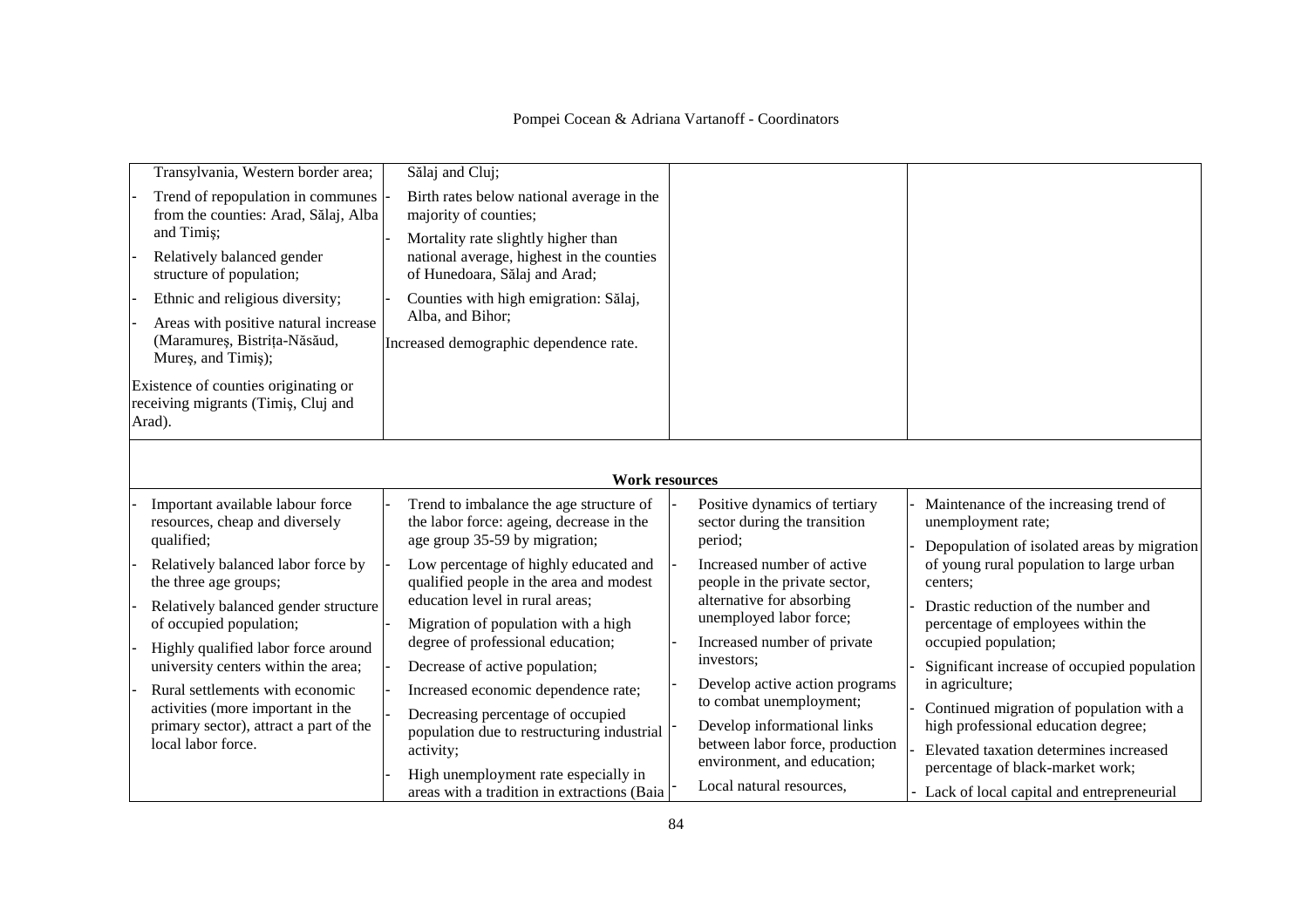|                                                                                                                                                                                                                                                                                                                                                                                                                                                                                                                                   | Mare Depression, Apuseni Mountains),<br>also in large cities;<br>Long-term unemployment, with<br>consequences on welfare;<br>Lack of alternatives for the labor force<br>from mono-industry areas;<br>Lack of professional orientation centers<br>and adequate labour force re-conversion<br>programs;<br>Depopulation by migration of towns in<br>economic decline (Cehu Silvaniei, and<br>Târgu Lăpuș).<br><b>Social infrastructure</b>                                                                                                                       | traditions and crafts $-$<br>opportunities to create new jobs;<br>Found disfavored areas -<br>attractive for investors;<br>Border position of Timiş, Arad,<br>Bihor and Satu Mare counties,<br>favouring crossborder<br>cooperation, generating new jobs<br>and investments.                                                                                                                                                                                                                               | culture;<br>Inexistence of partnerships and<br>socioeconomic cooperation networks<br>between local stakeholders and local and<br>regional authorities;<br>Unfavourable image of mining areas<br>disadvantaged by the decline of extractive<br>industry and its secondary effects<br>(economic de-structuring, unemployment,<br>poverty, instability).                                                                                                                                                      |
|-----------------------------------------------------------------------------------------------------------------------------------------------------------------------------------------------------------------------------------------------------------------------------------------------------------------------------------------------------------------------------------------------------------------------------------------------------------------------------------------------------------------------------------|-----------------------------------------------------------------------------------------------------------------------------------------------------------------------------------------------------------------------------------------------------------------------------------------------------------------------------------------------------------------------------------------------------------------------------------------------------------------------------------------------------------------------------------------------------------------|------------------------------------------------------------------------------------------------------------------------------------------------------------------------------------------------------------------------------------------------------------------------------------------------------------------------------------------------------------------------------------------------------------------------------------------------------------------------------------------------------------|------------------------------------------------------------------------------------------------------------------------------------------------------------------------------------------------------------------------------------------------------------------------------------------------------------------------------------------------------------------------------------------------------------------------------------------------------------------------------------------------------------|
| Higher education developed in<br>traditional centers;<br>Territorially balanced network of<br>high school and post-high school<br>education institutions;<br>Relatively balanced network of<br>health institutions with a territorial<br>role: public hospitals and policlinics<br>providing access to emergency<br>services;<br>Presence of international level<br>medical universities and research<br>centers:<br>Existence of culture and art units<br>recognized as pillars of Romanian<br>cultural life in the urban areas. | Rural areas with a reduced number of<br>pupils per instructor and classroom;<br>Acute lack of specialized instructional<br>personnel in professional,<br>complementary and post-high school<br>education;<br>Rural areas with a deficit of primary<br>medical services: 25 communes without<br>medical doctor, areas with over 2800<br>people/medical doctor, no pharmacy in<br>90% of the communes;<br>- Presence of areas with low values of<br>housing indicators;<br>- High costs of housing;<br>- Rural areas with a deficit in housing<br>infrastructure. | Existence of a legislative base of  -<br>education according to European<br>standards by adopting the<br>implementation of Lisbon<br>strategy and promotion of<br>Bologna process;<br>Shape a national network of<br>innovative regions contributing<br>to the adaptation of national<br>policies on research,<br>technological development and<br>innovation to the specific<br>conditions of each region;<br>European funding for education,<br>health, housing, culture via<br><b>Structural Funds.</b> | Miscorrelation of education strategies<br>with socioeconomic development and<br>continuation of empirical experiments on<br>organizing the educational system;<br>Incapacity to attract and absorb<br>Structural Funds for education, research-<br>innovation, health, housing, and culture;<br>Intensification of the phenomenon of<br>migration of highly-specialized young<br>personnel;<br>Emergence of urban areas characterized<br>by residential segregation due to a deficit<br>of urban planning. |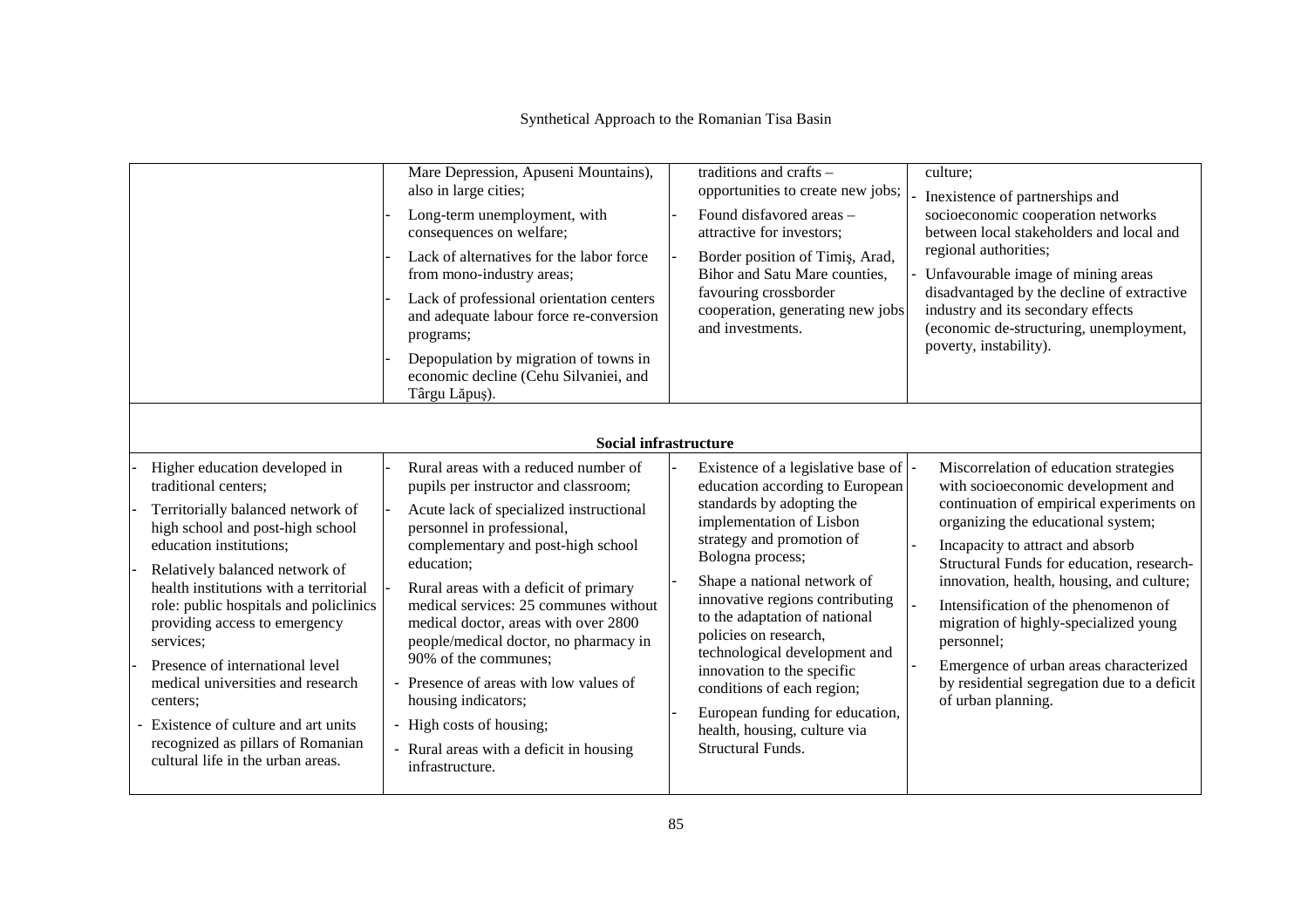| <b>SPATIAL STRUCTURE</b><br><b>Settlement network</b>                                                                                                                                                                                                                                                                                                                                                                                                                                                                                                                                                                                                                                                                                                                                                                                                                    |                                                                                                                                                                                                                                                                                                                                                                                                                                                                                                                                                                                                                                                                                                                                                                                                                                                                                                                             |                                                                                                                                                                                                                                                                                                                                                                                                                                                                                                                                                                                             |                                                                                                                                                                                                                                                                                                                                                                                                                                                                                            |
|--------------------------------------------------------------------------------------------------------------------------------------------------------------------------------------------------------------------------------------------------------------------------------------------------------------------------------------------------------------------------------------------------------------------------------------------------------------------------------------------------------------------------------------------------------------------------------------------------------------------------------------------------------------------------------------------------------------------------------------------------------------------------------------------------------------------------------------------------------------------------|-----------------------------------------------------------------------------------------------------------------------------------------------------------------------------------------------------------------------------------------------------------------------------------------------------------------------------------------------------------------------------------------------------------------------------------------------------------------------------------------------------------------------------------------------------------------------------------------------------------------------------------------------------------------------------------------------------------------------------------------------------------------------------------------------------------------------------------------------------------------------------------------------------------------------------|---------------------------------------------------------------------------------------------------------------------------------------------------------------------------------------------------------------------------------------------------------------------------------------------------------------------------------------------------------------------------------------------------------------------------------------------------------------------------------------------------------------------------------------------------------------------------------------------|--------------------------------------------------------------------------------------------------------------------------------------------------------------------------------------------------------------------------------------------------------------------------------------------------------------------------------------------------------------------------------------------------------------------------------------------------------------------------------------------|
| - Relatively balanced polycentric<br>structure including both urban<br>settlements at the top of hierarchy<br>and numerous small and average-<br>size cities;<br>- Very high density of the urban<br>network in the Center and South of<br>the area:<br>- Presence of very attractive urban<br>centers, development poles, with<br>national importance and potentially<br>transnational influence;<br>- Existence of a metropolitan area<br>constituted around Oradea city and<br>presence of urban centers with<br>metropolitan potential - Cluj<br>Napoca, Timișoara, Baia Mare,<br>and Deva - that could<br>prospectively integrate the national<br>urban network in the European<br>one;<br>Presence of representative urban<br>centers with potential crossborder<br>cooperation - Timișoara, Arad,<br>Oradea, and Satu Mare - to the<br>Western limit of the area. | Structure slightly imbalanced in Western<br>part of studied area, characterized by the<br>hypertrophy of large and very large urban<br>centers dominating an area formed in<br>majority by small cities;<br>- Presence in the Western part of profound<br>rural areas, with difficulties in physical<br>relating with urban settlements, areas with<br>a deficit in the technical infrastructure and<br>low level of socioeconomic development;<br>High percentage of urban settlements with<br>an insufficient or very low level of town<br>endowment or not meeting quantitative<br>and qualitative indicators defining them<br>according to Law no. 351/2001;<br>- 17 urban settlements lack direct access to<br>major transport infrastructure (national<br>roads, railways);<br>Reduced presence of urban - rural<br>partnerships and insufficient awareness of<br>their role in the resolution of common<br>problems. | - Presence of major transport axes<br>(including Corridor IV, motorway<br>and railroad), along which future<br>highways and express roads will<br>contribute to the consolidation of<br>the territorial role of crossed<br>settlements;<br>Development possibilities via<br>crossborder cooperation of<br>settlements in the West and North<br>of the Romanian part of Tisa RB;<br>- High economic dynamics of the<br>area compared to other regions of<br>Romania could contribute to<br>reducing imbalances in the<br>settlement network;<br>- Possibility to access Structural<br>Funds. | - Continuation of the process of<br>insufficiently motivated declaration of<br>municipalities or cities, or fragmentation<br>of communes;<br>- Low interest in supporting small and<br>average-size cities with specific policies;<br>- Lack of a firm control exercised by the<br>public administration on the trend of<br>unjustified sprawl of settlements,<br>especially along the motorways;<br>- Accentuation of socioeconomic<br>development gaps between rural and<br>urban areas. |
|                                                                                                                                                                                                                                                                                                                                                                                                                                                                                                                                                                                                                                                                                                                                                                                                                                                                          | <b>Built cultural heritage</b>                                                                                                                                                                                                                                                                                                                                                                                                                                                                                                                                                                                                                                                                                                                                                                                                                                                                                              |                                                                                                                                                                                                                                                                                                                                                                                                                                                                                                                                                                                             |                                                                                                                                                                                                                                                                                                                                                                                                                                                                                            |
| Existence of a rich built cultural<br>heritage belonging to different<br>historical ages, cultures, religions                                                                                                                                                                                                                                                                                                                                                                                                                                                                                                                                                                                                                                                                                                                                                            | Disparities in the territorial distribution<br>of cultural heritage values;<br>Valuable historical monuments with low                                                                                                                                                                                                                                                                                                                                                                                                                                                                                                                                                                                                                                                                                                                                                                                                       | Valorization via sustainable<br>tourism of the cultural heritage<br>could bring benefits including                                                                                                                                                                                                                                                                                                                                                                                                                                                                                          | Loss of identity of the area by<br>inappropriate tourist exploitation of<br>monuments and acceptation of the kitsch;                                                                                                                                                                                                                                                                                                                                                                       |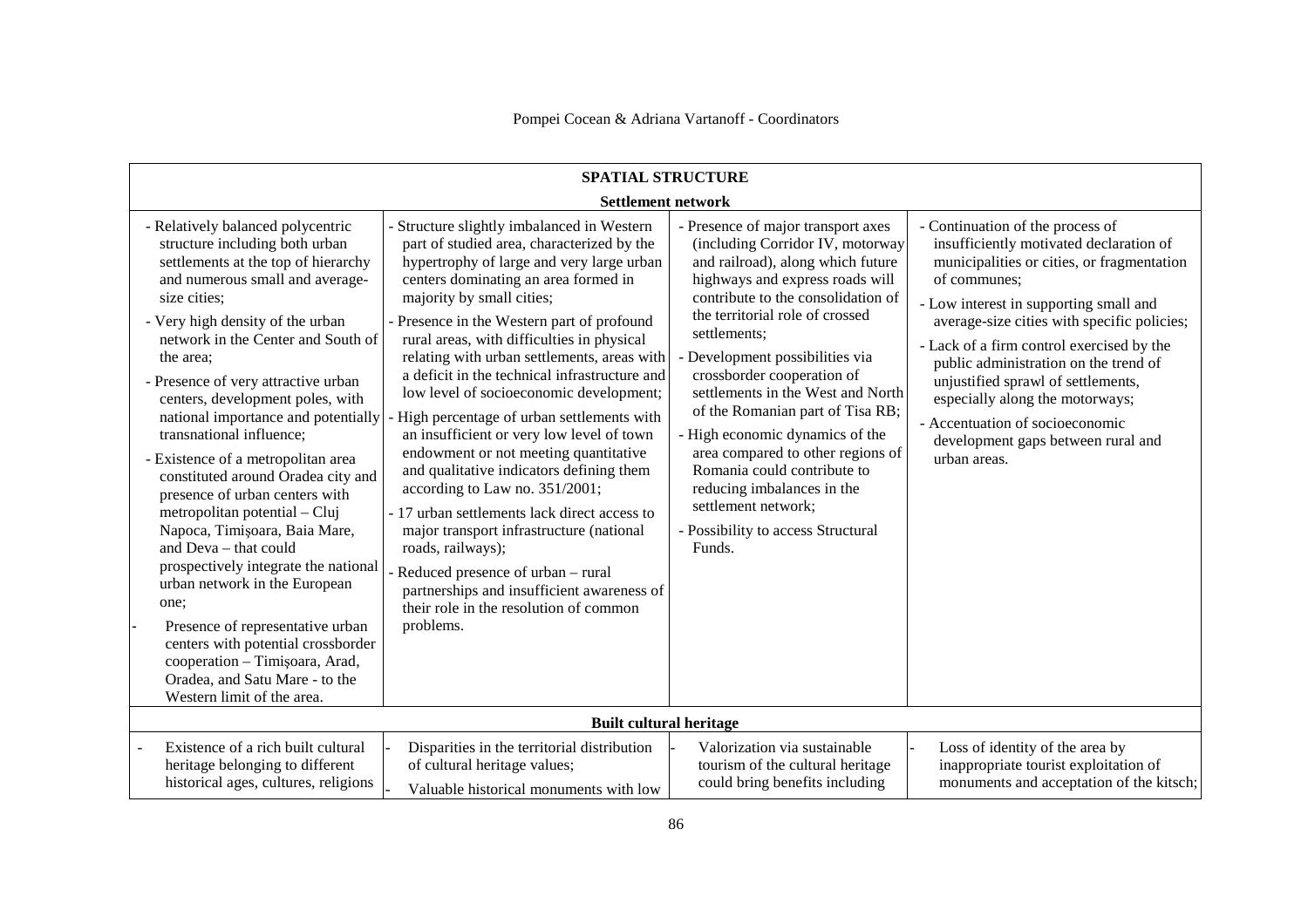| and ethnic groups, with<br>uniqueness elements and universal<br>value;<br>High concentration (66%) of the<br>international importance heritage<br>enlisted with the World Patrimony<br>List (UNESCO). | accessibility;<br>Deficiencies in protecting monuments,<br>due to non-enforcement of specific<br>legislation and lack of funds;<br>Insufficient valorization of the cultural<br>heritage;<br>Damaged monuments. | the protection of monuments;<br>Public or joint renovations.                                                                                                    | Pressure of economic activities.                                                                      |  |
|-------------------------------------------------------------------------------------------------------------------------------------------------------------------------------------------------------|-----------------------------------------------------------------------------------------------------------------------------------------------------------------------------------------------------------------|-----------------------------------------------------------------------------------------------------------------------------------------------------------------|-------------------------------------------------------------------------------------------------------|--|
|                                                                                                                                                                                                       |                                                                                                                                                                                                                 | TERRITORIAL AND SETTLEMENT INFRASTRUCTURES                                                                                                                      |                                                                                                       |  |
|                                                                                                                                                                                                       | <b>Transportation</b>                                                                                                                                                                                           |                                                                                                                                                                 |                                                                                                       |  |
| - Good density of national road and<br>railway networks;                                                                                                                                              | Unequal territorial development of the<br>transport infrastructure;                                                                                                                                             | - Presence of pan-European<br>Corridor IV, motorway and<br>railway;                                                                                             | - Lack of cooperation partnerships between<br>local administrations in projects on<br>infrastructure. |  |
| - Presence of international (1) and                                                                                                                                                                   | - Lack of a motorway network;                                                                                                                                                                                   |                                                                                                                                                                 |                                                                                                       |  |
| local (6) airports;<br>- Presence of Brașov - Borș<br>motorway, in progress;                                                                                                                          | - National roads lack modernized<br>infrastructure, county and communal<br>roads are in a poor state;                                                                                                           | - Existence of programs for the<br>modernization of transport<br>infrastructure;                                                                                |                                                                                                       |  |
| - Good connection with transport<br>network of Hungary.                                                                                                                                               | - Reduced number of rings around<br>settlements;                                                                                                                                                                | - Possibility to access Structural<br>Funds.                                                                                                                    |                                                                                                       |  |
|                                                                                                                                                                                                       | - Low speed on railway and decline of<br>railway transport, favouring the road<br>transports;                                                                                                                   |                                                                                                                                                                 |                                                                                                       |  |
|                                                                                                                                                                                                       | - Poor development of combined transport;                                                                                                                                                                       |                                                                                                                                                                 |                                                                                                       |  |
|                                                                                                                                                                                                       | - No navigation on Bega Canal.                                                                                                                                                                                  |                                                                                                                                                                 |                                                                                                       |  |
|                                                                                                                                                                                                       |                                                                                                                                                                                                                 | <b>Energy networks</b>                                                                                                                                          |                                                                                                       |  |
|                                                                                                                                                                                                       | Electro-energetic system                                                                                                                                                                                        |                                                                                                                                                                 |                                                                                                       |  |
| -Technical infrastructure for supplying<br>energy relatively well developed,<br>with coal based (Mintia, Iernut and<br>Paroseni) and hydropower plants<br>energy production sources.                  | Under-dimensioned networks, with a high<br>degree of wearing, transformation stations<br>not modernized:<br>Rural settlements (mainly in Alba<br>County) not/partially electrified.                             | European accession determines<br>attraction of funds for<br>socioeconomic development of<br>counties, implicitly for improving<br>the technical infrastructure. | Environmental priorities could conflict<br>with the main industrial sectors<br>(thermoelectric).      |  |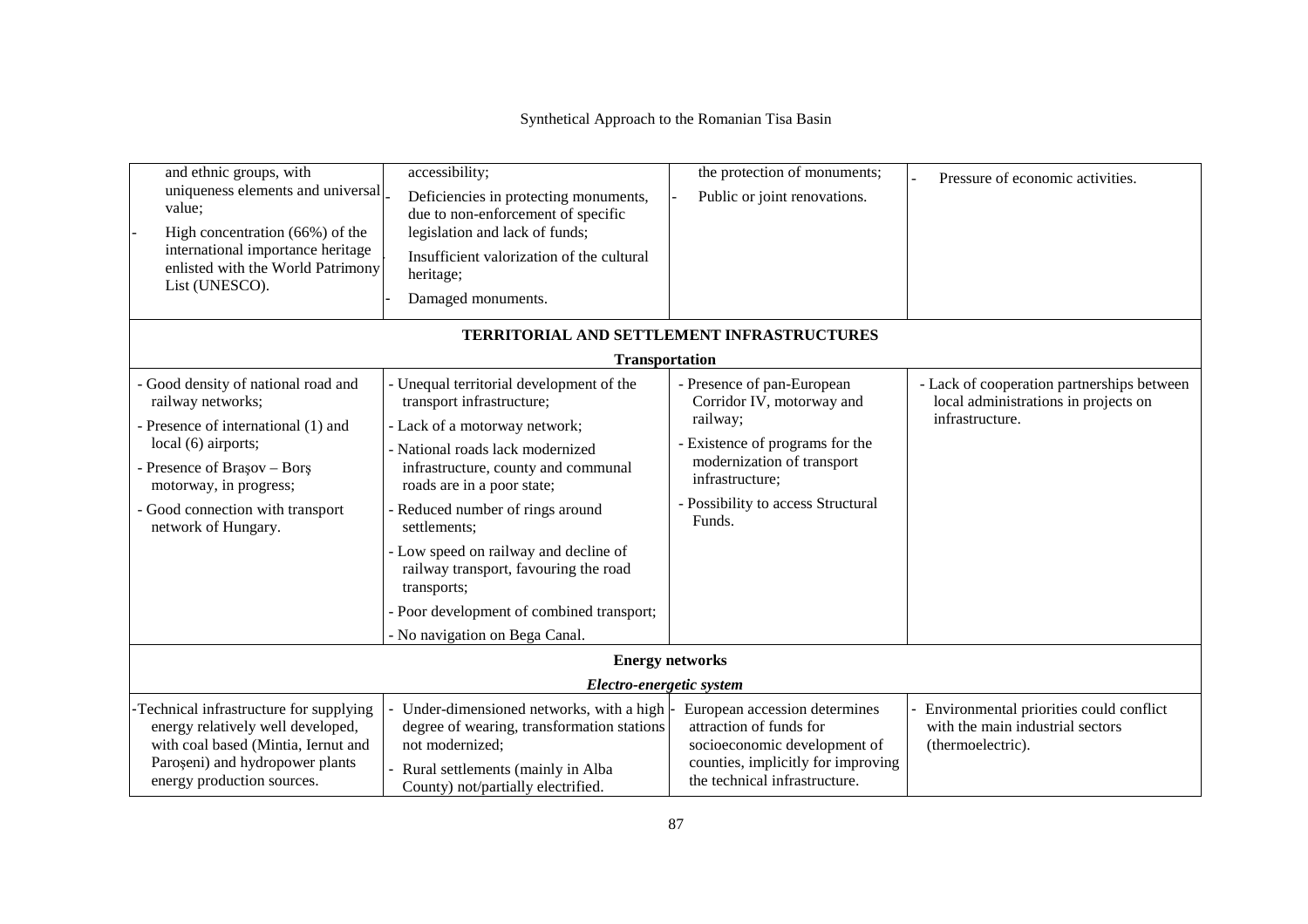|                                                                                                                                                                                                                                                                                                                                                                                                                                                                                                                               | Natural gas networks                                                                                                                                                                                                                                                                                                                                                                                                                          |                                                                                                                                                                                                                                                                                                                                                                       |                                                                                                                                                                                                                                                                                                                                                                           |
|-------------------------------------------------------------------------------------------------------------------------------------------------------------------------------------------------------------------------------------------------------------------------------------------------------------------------------------------------------------------------------------------------------------------------------------------------------------------------------------------------------------------------------|-----------------------------------------------------------------------------------------------------------------------------------------------------------------------------------------------------------------------------------------------------------------------------------------------------------------------------------------------------------------------------------------------------------------------------------------------|-----------------------------------------------------------------------------------------------------------------------------------------------------------------------------------------------------------------------------------------------------------------------------------------------------------------------------------------------------------------------|---------------------------------------------------------------------------------------------------------------------------------------------------------------------------------------------------------------------------------------------------------------------------------------------------------------------------------------------------------------------------|
| Existence of the main basin for<br>extracting methane gas in and<br>around Mureș County;<br>Presence of natural gas transport<br>networks, around natural access<br>paths connecting the Center with the<br>West and Northwest of the area,<br>e.g., Bihor and Banat;<br>Continuous creation of new natural<br>gas distribution systems to<br>settlements along the transport<br>networks:<br>Existence of underground natural<br>gas deposits in the studied area:<br>Sărmășel, Târgu Mureș, Nadeș, and<br>Cetatea de Baltă. | Lack of natural gas supply networks in<br>mountain areas;<br>Difficult access to networks in areas<br>introduced within city limits and/or given<br>back according to Law no. 18;<br>Placement of transport networks not<br>parallel with communication routs and<br>far from these;<br>Increased urban consumption of natural<br>gas by disconnection from central system<br>and installation of block, stair-group, or<br>apartment plants. | Interconnection between the<br>Romanian natural gas transport<br>system with those in neighboring<br>counties - factor increasing safety<br>of gas supplies;<br>Reduced industrial consumption of<br>natural gas creates conditions for<br>supplying household consumers;<br>Increased interest for comfort in<br>rural areas by introducing natural<br>gas supplies. | Increased pressure in the national transport<br>and natural gas distribution system due to<br>increased consumption during the warhead<br>periods;<br>Incompliance of safety distances from<br>buildings and other objectives built around<br>pipes;<br>Fire and explosion danger due to losses of<br>transiting natural gas as a result of pipe<br>wearing or overflows. |
|                                                                                                                                                                                                                                                                                                                                                                                                                                                                                                                               | Renewable energy                                                                                                                                                                                                                                                                                                                                                                                                                              |                                                                                                                                                                                                                                                                                                                                                                       |                                                                                                                                                                                                                                                                                                                                                                           |
| Existence in the West of the<br>Romanian part of Tisa RB of<br>hydro-geothermal systems with<br>existing and future exploiting<br>drills;<br>Potential for using geothermal<br>waters is steps for heating,<br>preparing warm household water,<br>in agriculture, or for balneary<br>purposes;<br>Plateau and field areas with higher<br>levels of solar radiation allow for<br>the use of this type of energy.                                                                                                               | Insufficient valorization of renewable<br>energy types;<br>Need to use heat exchangers to extract<br>heat from geothermal water, avoiding<br>deposition on pipes and noxious gases;<br>Time delay between solar energy and<br>heating necessary makes this type of<br>energy usable summer for preparing<br>warm water.                                                                                                                       | Increased interest for<br>environmental protection by<br>using renewable energy;<br>Milder climate of Western Plain<br>allows for the usage of renewable<br>energy for a longer part of the<br>year;<br>The existence of forest<br>exploitations favouring the use of<br>wood waste as fuel.                                                                          | Decrease of the parameters of hydro-<br>geothermal sources (flow, temperature)<br>during inappropriate exploitation;<br>Accidents or deterioration of equipments<br>when systems using renewable energy<br>resources do not have an appropriate level<br>of automatization and surveillance.                                                                              |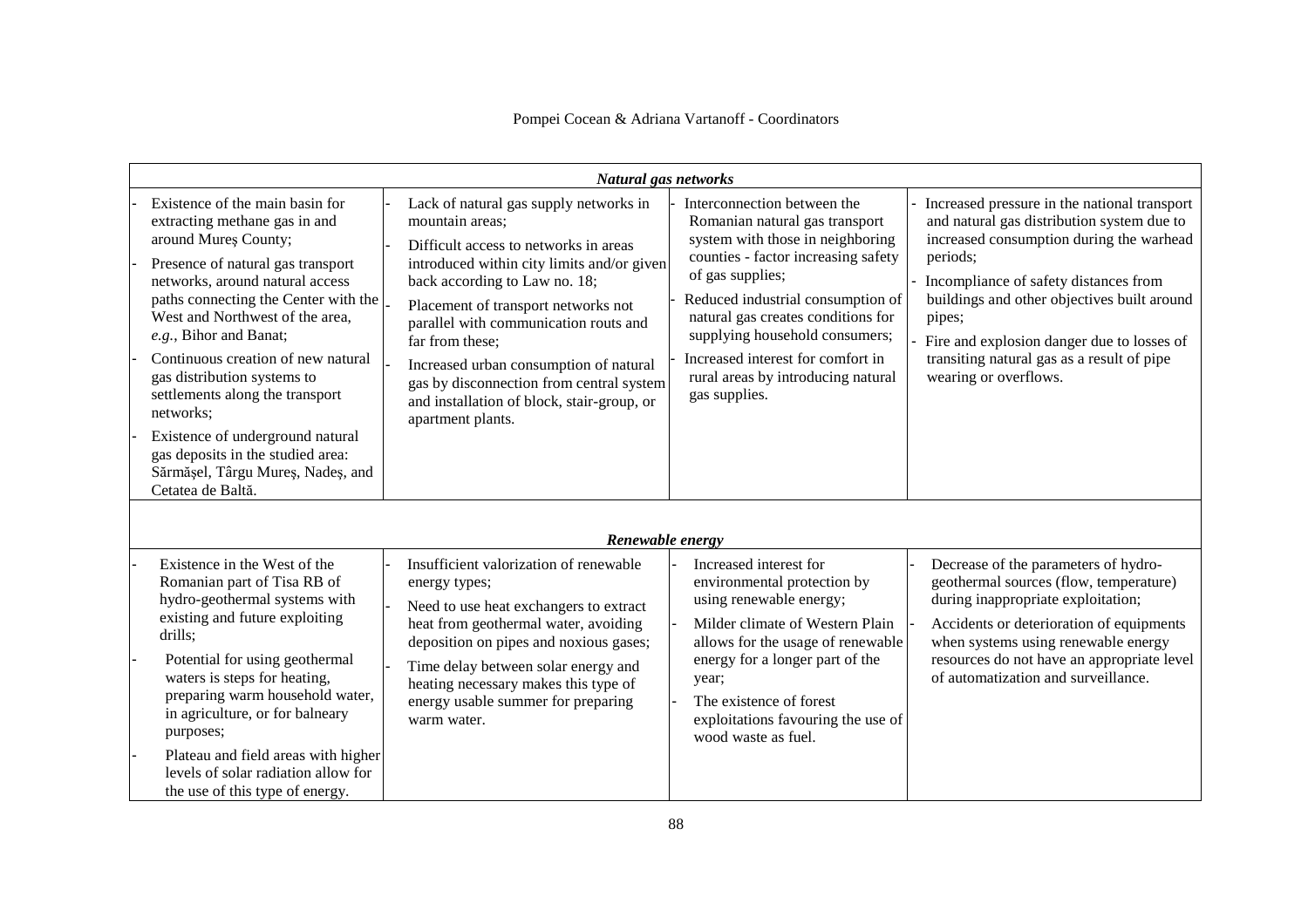|                                                                                                                                                                                                                                                                                                                                                                          | <b>Communication system</b>                                                                                                                                                                                                                                             |                                                                                                                                                                                                                                                                                                             |                                                                                                                                                                                                                                                                |  |
|--------------------------------------------------------------------------------------------------------------------------------------------------------------------------------------------------------------------------------------------------------------------------------------------------------------------------------------------------------------------------|-------------------------------------------------------------------------------------------------------------------------------------------------------------------------------------------------------------------------------------------------------------------------|-------------------------------------------------------------------------------------------------------------------------------------------------------------------------------------------------------------------------------------------------------------------------------------------------------------|----------------------------------------------------------------------------------------------------------------------------------------------------------------------------------------------------------------------------------------------------------------|--|
| - Predominance of the private system<br>and total liberalization of telephony<br>market;<br>Exponential increase of investments<br>and development of<br>telecommunication infrastructure;<br>High technological level, especially<br>in mobile telecommunication;<br>- Legislative framework meets<br>international requirements;<br>- Highly qualified human resources | Reduced density due to late liberalization<br>of fixed telephony market;<br>Imbalanced territorial development of<br>telecommunications;<br>Low number of Internet users;<br>Low competition in fixed telephony;<br>Low development of broadband<br>telecommunications. | - Improvement of the general<br>economic climate in Romania;<br>Increase attractiveness of<br>Romania to foreign investors;<br>Worldwide emergence and<br>development of new<br>technologies involving low costs<br>and offering more bands;<br>Rapid worldwide rhythm of<br>developing telecommunications. | Low welfare, limiting the demand and<br>investing opportunities;<br>Low capacity of attracting and using<br>European funds;<br>Migration of highly qualified labour<br>force from this field to other countries.                                               |  |
| and potential.                                                                                                                                                                                                                                                                                                                                                           |                                                                                                                                                                                                                                                                         |                                                                                                                                                                                                                                                                                                             |                                                                                                                                                                                                                                                                |  |
| Water management system<br>Water and town infrastructure                                                                                                                                                                                                                                                                                                                 |                                                                                                                                                                                                                                                                         |                                                                                                                                                                                                                                                                                                             |                                                                                                                                                                                                                                                                |  |
| - Existence of water sources for<br>supplying population close to<br>human settlements, especially in<br>Central Transylvania;<br>All urban settlements endowed with<br>central water supply systems and<br>sewerage of wastewaters.                                                                                                                                     | Low drinkable water supply via central<br>equipments in rural settlements;<br>Very low degree of sewerage and<br>wastewater treatment in rural areas;<br>Very few settlements have wastewater<br>treatment plants.                                                      | Existence of programs for<br>investments in local<br>infrastructure, with possibilities<br>for partially non-reimbursable<br>funding from European Union<br>Structural Funds.                                                                                                                               | Aquatic environment affected by<br>uncontrolled dumping of wastewaters;<br>Water resources affected by intensive and<br>uncontrolled exploitation;<br>Depopulation of human settlements,<br>especially rural, due to the lack of water<br>and town equipments. |  |
| <b>Flood protection infrastructure</b>                                                                                                                                                                                                                                                                                                                                   |                                                                                                                                                                                                                                                                         |                                                                                                                                                                                                                                                                                                             |                                                                                                                                                                                                                                                                |  |
| Existence of important flood<br>protection works in the area:<br>dams, bank protection, and river<br>regularizations.                                                                                                                                                                                                                                                    | Under-dimensioned flood protection works,<br>with uncertain protection degree and<br>exceeded protection class with respect to<br>the objective;<br>Protection works not fixed after floods;                                                                            | Existence of the Management Plan<br>of the River Basin, instrument for<br>implementing Framework<br>Directive 2000/60/EC;<br>Adapt and apply Community<br>legislation on natural hazards;                                                                                                                   | Increased material and human losses due to<br>floods;<br>Environmental impact with serious<br>consequences on future generations.                                                                                                                              |  |
|                                                                                                                                                                                                                                                                                                                                                                          | Watercourses not maintained, with deposits                                                                                                                                                                                                                              | Existence on programs on limiting                                                                                                                                                                                                                                                                           |                                                                                                                                                                                                                                                                |  |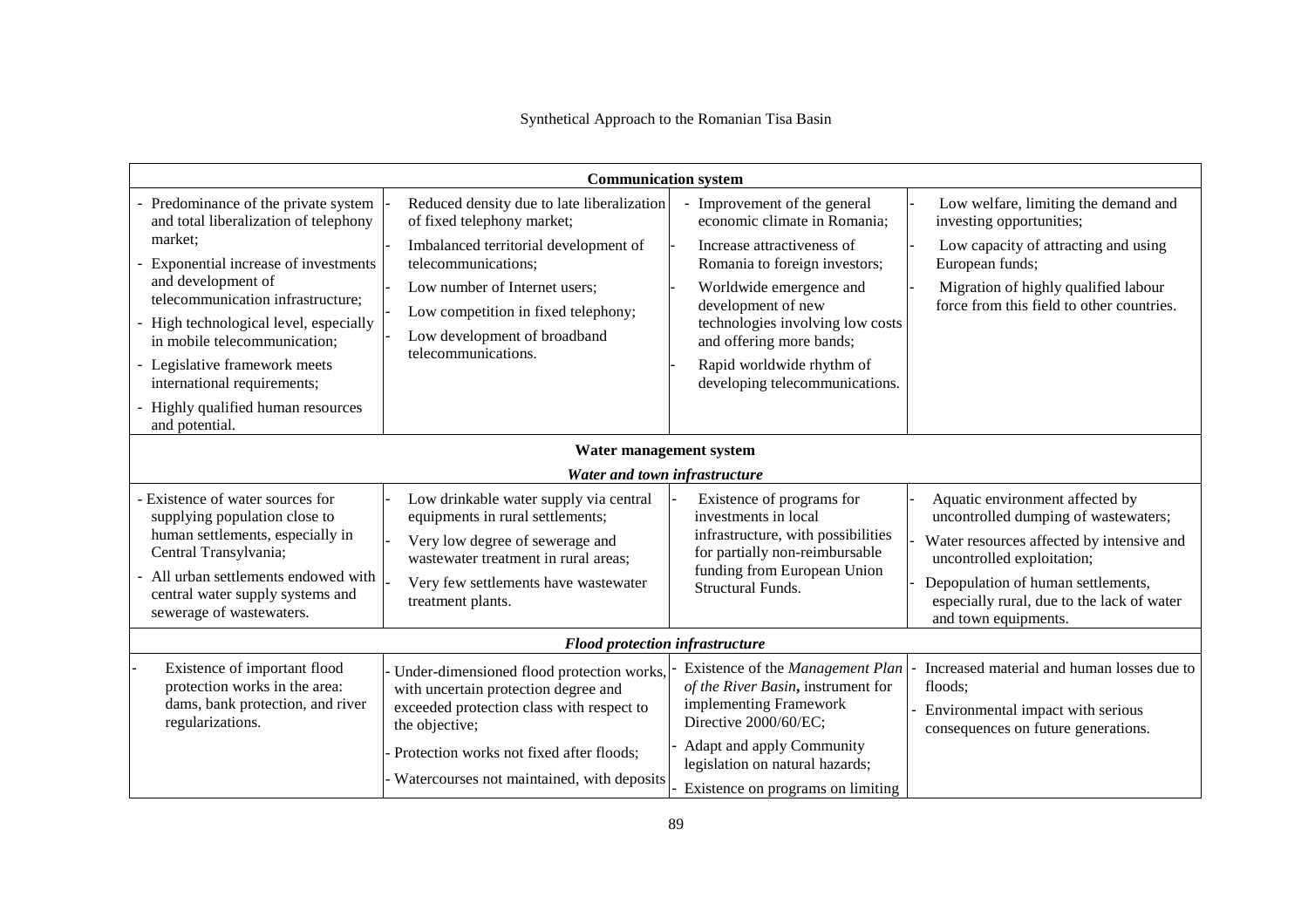|                                                                                                                                                                                                                                                                          | of different materials and wastes in major<br>beds.                                                                                                                                                                                                                                                                                                                                                                                                                                                                                                                                                  | damages in floodable areas.                                                                                                                                                                                                                                                                                                                                                       |                                                                                                                                                                                                                                                                                                                                      |
|--------------------------------------------------------------------------------------------------------------------------------------------------------------------------------------------------------------------------------------------------------------------------|------------------------------------------------------------------------------------------------------------------------------------------------------------------------------------------------------------------------------------------------------------------------------------------------------------------------------------------------------------------------------------------------------------------------------------------------------------------------------------------------------------------------------------------------------------------------------------------------------|-----------------------------------------------------------------------------------------------------------------------------------------------------------------------------------------------------------------------------------------------------------------------------------------------------------------------------------------------------------------------------------|--------------------------------------------------------------------------------------------------------------------------------------------------------------------------------------------------------------------------------------------------------------------------------------------------------------------------------------|
|                                                                                                                                                                                                                                                                          | Drainage and irrigation system                                                                                                                                                                                                                                                                                                                                                                                                                                                                                                                                                                       |                                                                                                                                                                                                                                                                                                                                                                                   |                                                                                                                                                                                                                                                                                                                                      |
| Existence of land improvement<br>endowments for ameliorating the<br>productive potential of soils and<br>eliminate dependence of<br>agriculture on climatic factors:<br>irrigations and drainages;<br>Existence of the Association of<br>Users of Water for Irrigations. | Existence of areas with irrigable<br>agricultural potential and areas affected<br>by excess of humidity still not endowed<br>accordingly;<br>Existence of areas with irrigation or<br>drainage works insufficiently valorized<br>or degraded;<br>Shortcomings in the maintenance and<br>fixing works on drainage equipments.                                                                                                                                                                                                                                                                         | Use post-accession funds<br>(Structural Funds) for<br>agriculture - European<br><b>Agricultural Fund for Rural</b><br>Development (EAFRD) along<br>with specific actions for<br>developing and improving the<br>land improvement infrastructure.                                                                                                                                  | Incapacity of those using water for<br>irrigations to pay financial dues to the<br>National Society for Land Improvement,<br>with consequences over the relationship<br>between the Society and users.                                                                                                                               |
|                                                                                                                                                                                                                                                                          | <b>Waste management</b>                                                                                                                                                                                                                                                                                                                                                                                                                                                                                                                                                                              |                                                                                                                                                                                                                                                                                                                                                                                   |                                                                                                                                                                                                                                                                                                                                      |
| Existence of solid urban waste<br>deposits in Sighisoara, Arad, and<br>Oradea:<br>Municipalities developing<br>regional public-private<br>partnership waste management<br>projects de management (Oradea,<br>Arad, Târgu Mures, and Sebes).                              | Lack of integrated waste management<br>systems;<br>Inappropriate depositing of dangerous<br>industrial wastes, lack of an integrated<br>system for the collection, transport and<br>elimination of dangerous waste;<br>Inappropriate collection, transport and<br>depositing of household wastes;<br>Existence of mixed urban waste<br>(inclusively industrial), affecting the<br>environment;<br>Lack of waste recycling technologies;<br>Inappropriate depositing of household<br>wastes in the rural environment;<br>Incompliant management of cinder and<br>ashes deposits from energy industry. | Gradual closure of incompliant<br>household waste deposits<br>according to the European Union<br>Directive transposed by<br>Government Decree no.<br>355/2005<br>Post-accession funds (Cohesion<br>Funds) finance projects on<br>environmental protection and<br>sustainable development;<br>Apply development programs by<br>encouraging local initiatives<br>(Local Agenda 21). | Increased volume of household wastes<br>generated by urban areas;<br>Low level of civilization among people;<br>Impossibility of natural regeneration of<br>lands occupied by dangerous waste<br>deposits: decantation ponds, mining<br>gangue stockpiles, and cinder and ashes<br>stockpiles, with serious environmental<br>impact. |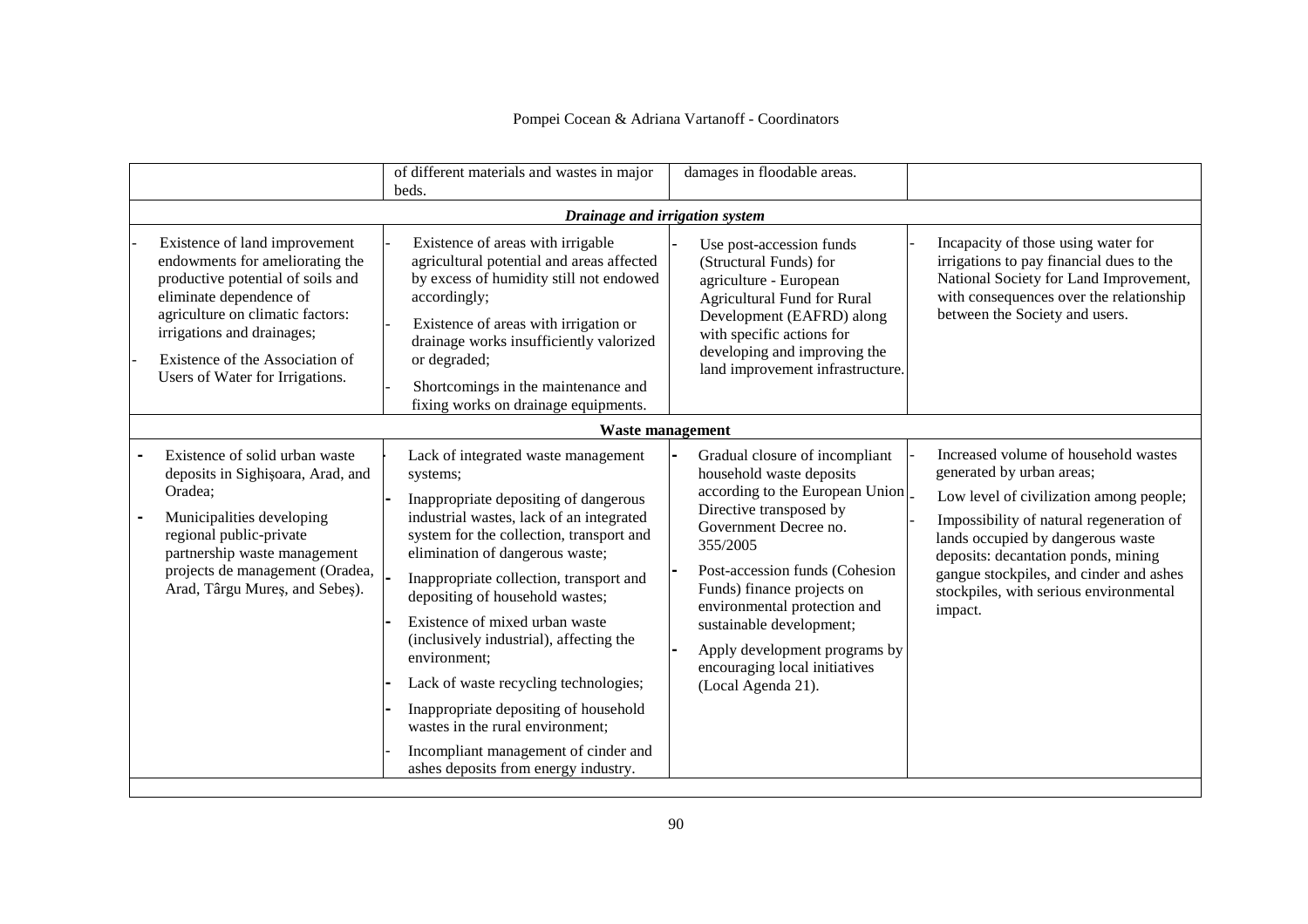| <b>ECONOMY</b>                                                                                                                                                                                                                                                                                                                                                                                                                                                                                                                                                                                                                                                                                                                                                                                                                                                                                                                                              |                                                                                                                                                                                                                                                                                                                                                                                                                                                                                                                                                                                                                                                                                                                  |                                                                                                                                                                                                                                                                                                                                                                                                                                                                                                      |                                                                                                                                                                                                                                                                                                                                                                                                                                                                                                                                                                                                                                                                                                                                                                                                                                                                                     |  |
|-------------------------------------------------------------------------------------------------------------------------------------------------------------------------------------------------------------------------------------------------------------------------------------------------------------------------------------------------------------------------------------------------------------------------------------------------------------------------------------------------------------------------------------------------------------------------------------------------------------------------------------------------------------------------------------------------------------------------------------------------------------------------------------------------------------------------------------------------------------------------------------------------------------------------------------------------------------|------------------------------------------------------------------------------------------------------------------------------------------------------------------------------------------------------------------------------------------------------------------------------------------------------------------------------------------------------------------------------------------------------------------------------------------------------------------------------------------------------------------------------------------------------------------------------------------------------------------------------------------------------------------------------------------------------------------|------------------------------------------------------------------------------------------------------------------------------------------------------------------------------------------------------------------------------------------------------------------------------------------------------------------------------------------------------------------------------------------------------------------------------------------------------------------------------------------------------|-------------------------------------------------------------------------------------------------------------------------------------------------------------------------------------------------------------------------------------------------------------------------------------------------------------------------------------------------------------------------------------------------------------------------------------------------------------------------------------------------------------------------------------------------------------------------------------------------------------------------------------------------------------------------------------------------------------------------------------------------------------------------------------------------------------------------------------------------------------------------------------|--|
|                                                                                                                                                                                                                                                                                                                                                                                                                                                                                                                                                                                                                                                                                                                                                                                                                                                                                                                                                             | <b>Agriculture</b>                                                                                                                                                                                                                                                                                                                                                                                                                                                                                                                                                                                                                                                                                               |                                                                                                                                                                                                                                                                                                                                                                                                                                                                                                      |                                                                                                                                                                                                                                                                                                                                                                                                                                                                                                                                                                                                                                                                                                                                                                                                                                                                                     |  |
| • High percent of agricultural areas<br>in the land structure<br>• High soil, morphological, and local • Agricultural land fragmentation<br>climate diversity ensuring varied ways<br>of agricultural use<br>• Agricultural adequacy for a series<br>of competitive cultures (apple trees,<br>plum trees, nut trees, vineyards, hemp,<br>vegetables, and cereals)<br>• Agricultural tradition (especially in $\cdot$ Low agricultural productivity<br>the case of animal breeding)<br>• Still numerous labour force in the<br>rural area<br>• High number of animals<br>• Agricultural areas having<br>traditional specializations<br>• Favourable geographical position<br>in the centre and western part of the<br>country, on the main road and railway<br>axes, ensuring strong connection to the<br>EU countries in what agricultural<br>products commerce is concerned<br>• Education institutions able to<br>ensure specialised labour force in this | • Low trend for agricultural producers'<br>association<br>• Maintaining subsistence agriculture on<br>large areas<br>• Dismantling irrigation and land betterment<br>systems<br>• No infrastructure for depositing and<br>capitalising agricultural products<br>• Aging and deprofessionalization of<br>traditional labour force<br>• Poor technical equipment<br>• Insufficient input of chemical substances<br>and biotechnology<br>• Burdening credits for agricultural<br>producers<br>• Modest subsidising of agriculture<br>• Rather general lack of agricultural stocks<br>• High production prices in agriculture<br>transforming it into an uncompetitive branch<br>in comparison to other EU countries | • Capitalising the funds for small<br>households development (FIDA) and<br>the structural funds for the rural<br>areas<br>High interest in agro tourism<br>$\bullet$<br>• Low price of agricultural land<br>• High request for ecological<br>agricultural products<br>Increasing request of agricultural<br>products on the global market<br>Diversifying credit opportunities<br>for small producers<br>Multiplying the formation and<br>information opportunities for<br>specialists in this field | • Increase of the unused agricultural areas<br>• Taking out from the agricultural circuit of<br>fertile areas in riverbeds, terraces, and<br>depressions as a result of chaotic expansion of<br>the built area<br>• Reducing the productivity of mountain and<br>hilly pastures as a result of spontaneous<br>afforestation<br>• Reducing the fertility of some areas with<br>over 5° declivity as a result of amplifying<br>erosion processes<br>• Reducing the attractiveness index in the<br>rural area and of the agricultural activities for<br>the younger generation<br>• Increasing the dependency of the internal<br>market on import agricultural products<br>• Making the economy of the rural area more<br>fragile as a result of circumstantial agriculture<br>• Bankruptcy of internal producers as a result<br>of competition with imported agricultural<br>products |  |
| field                                                                                                                                                                                                                                                                                                                                                                                                                                                                                                                                                                                                                                                                                                                                                                                                                                                                                                                                                       |                                                                                                                                                                                                                                                                                                                                                                                                                                                                                                                                                                                                                                                                                                                  |                                                                                                                                                                                                                                                                                                                                                                                                                                                                                                      |                                                                                                                                                                                                                                                                                                                                                                                                                                                                                                                                                                                                                                                                                                                                                                                                                                                                                     |  |
| Industry                                                                                                                                                                                                                                                                                                                                                                                                                                                                                                                                                                                                                                                                                                                                                                                                                                                                                                                                                    |                                                                                                                                                                                                                                                                                                                                                                                                                                                                                                                                                                                                                                                                                                                  |                                                                                                                                                                                                                                                                                                                                                                                                                                                                                                      |                                                                                                                                                                                                                                                                                                                                                                                                                                                                                                                                                                                                                                                                                                                                                                                                                                                                                     |  |
| • Varied raw materials<br>• Important raw material deposits for industrial branches                                                                                                                                                                                                                                                                                                                                                                                                                                                                                                                                                                                                                                                                                                                                                                                                                                                                         | • Polluting and high energy consuming                                                                                                                                                                                                                                                                                                                                                                                                                                                                                                                                                                                                                                                                            | • Technology and know-how<br>transfer to lohn units that may                                                                                                                                                                                                                                                                                                                                                                                                                                         | • Inefficiency of certain professional<br>reorientation programmes in monoindustrial                                                                                                                                                                                                                                                                                                                                                                                                                                                                                                                                                                                                                                                                                                                                                                                                |  |
| the following industries: chemical,<br>wood processing, construction<br>materials, food, etc.                                                                                                                                                                                                                                                                                                                                                                                                                                                                                                                                                                                                                                                                                                                                                                                                                                                               | • Dismantling of the industrial networks as a<br>result of fragmentation and bankruptcy of<br>big industrial platforms                                                                                                                                                                                                                                                                                                                                                                                                                                                                                                                                                                                           | develop significantly if brands are<br>created<br>• High number of foreign investors                                                                                                                                                                                                                                                                                                                                                                                                                 | areas<br>• No adaptation to EU quality conditions<br>• Inadequate protectionist social policy that                                                                                                                                                                                                                                                                                                                                                                                                                                                                                                                                                                                                                                                                                                                                                                                  |  |
| • Traditional industrial centres                                                                                                                                                                                                                                                                                                                                                                                                                                                                                                                                                                                                                                                                                                                                                                                                                                                                                                                            | • Small percentage of high technology                                                                                                                                                                                                                                                                                                                                                                                                                                                                                                                                                                                                                                                                            | • Ascending potential market                                                                                                                                                                                                                                                                                                                                                                                                                                                                         | does not stimulate labour force adaptation to                                                                                                                                                                                                                                                                                                                                                                                                                                                                                                                                                                                                                                                                                                                                                                                                                                       |  |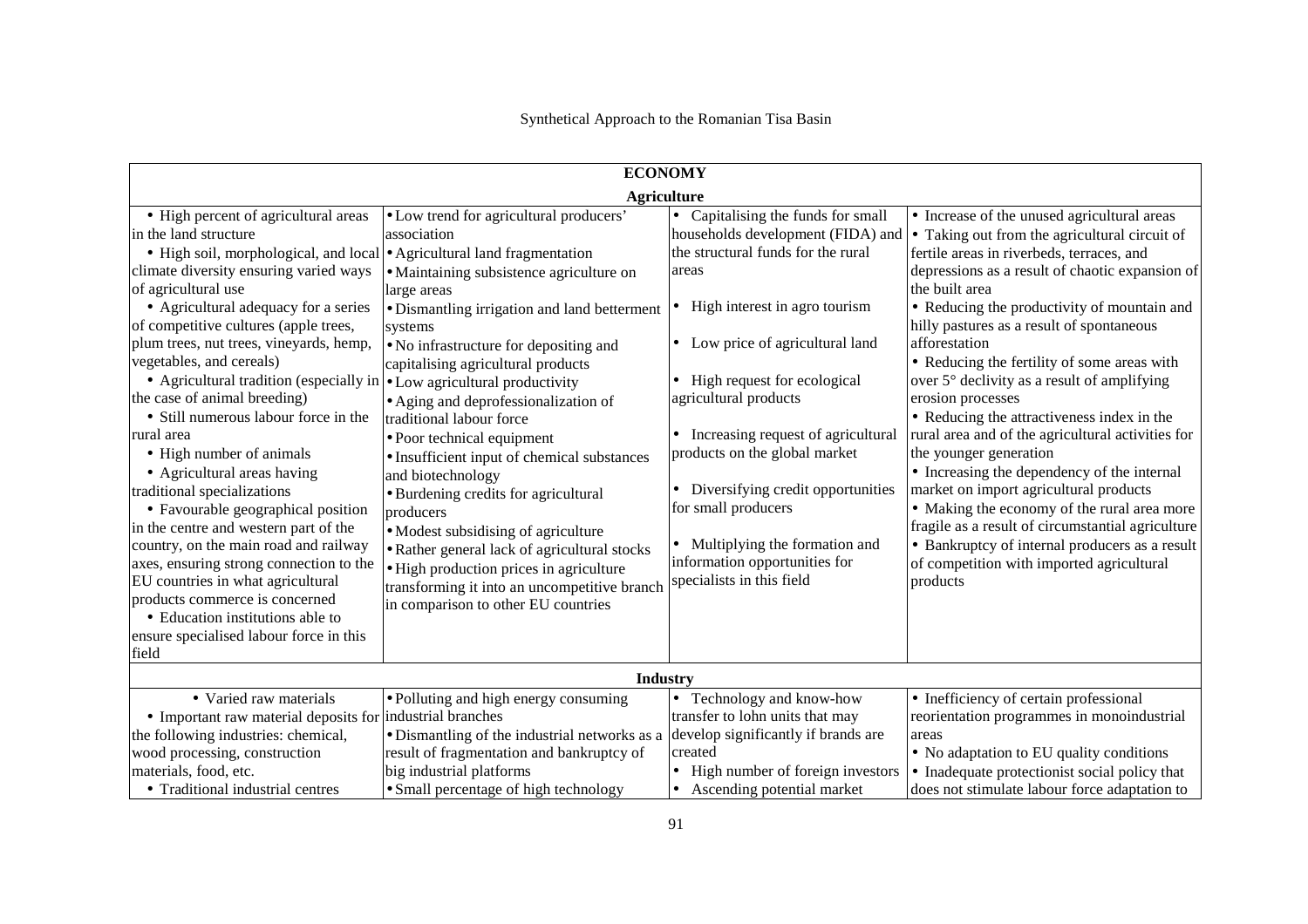| • Diverse activity fields of economic industry                                  |                                                                   | • Stimulating cooperation among            | new economic conditions                         |  |  |
|---------------------------------------------------------------------------------|-------------------------------------------------------------------|--------------------------------------------|-------------------------------------------------|--|--|
| agents                                                                          | • Intra-regional disparities                                      | small and medium-sized industrial          | • Poor correlation of regional and local        |  |  |
| • Successful restructuring of certain                                           | • Economic structures using extensively                           | units and thus increasing the added        | development programs                            |  |  |
| industrial branches                                                             | labour force and resources                                        | value of regional products                 | • Dependency on imported industrial             |  |  |
| • Good start of IT industry                                                     | • Small number of small and medium-sized                          | • Identifying market opportunities         | products                                        |  |  |
| • Increasing labour productivity                                                | industrial units in disadvantaged and rural                       | • Building a network of highways           | • Competitiveness and market decrease for       |  |  |
| • Qualified labour force, especially                                            | areas                                                             | and express ways                           | national industrial products                    |  |  |
| for mechanics and machine                                                       | • High percentage of lohn industry                                | • Meeting the needs of areas where         | • Difficult procedures in public                |  |  |
| construction                                                                    | • Monoindustrial areas and restructuring                          | small and medium-sized industrial          | administration and in financial sector          |  |  |
| • Diverse economic structures                                                   | areas                                                             | units may develop                          | • Deprofessionalization the extant labour       |  |  |
| facilitating cooperation among                                                  | • Weak cooperation between the economic                           | • Financial programmes for                 | force                                           |  |  |
| economic branches                                                               | sector and research institutes                                    | supporting small and medium-sized          | • Migration of young and specialised labour     |  |  |
| • Numerical increase and profile                                                | • Unused production areas and production                          | industrial units                           | force to other regions and countries            |  |  |
| diversifying of industrial parks                                                | capacities                                                        | • Strengthening the firms for              | • Industry decrease in GNP and, thus, the       |  |  |
| • Very good technical education                                                 | • Small offers from banks in comparison to                        | economic and technological                 | appearance of a "service economy")              |  |  |
| institutions                                                                    | the needs of small and medium-sized                               | counseling                                 | • Raw material export increase (timber,         |  |  |
|                                                                                 | industrial units                                                  | • Macroeconomic stabilization              | mineral substances, salt) characteristic of low |  |  |
|                                                                                 | $\bullet$ Involution of the internal traditional market $\bullet$ | Getting involved into                      | developed economy countries                     |  |  |
|                                                                                 | • Small investments in human resources of                         | programmes for stimulating non-            |                                                 |  |  |
|                                                                                 | the small and medium-sized industrial units                       | polluting and recycling industries         |                                                 |  |  |
|                                                                                 | • Poor management of certain industrial units                     |                                            |                                                 |  |  |
|                                                                                 | <b>Tourism</b>                                                    |                                            |                                                 |  |  |
|                                                                                 |                                                                   |                                            |                                                 |  |  |
|                                                                                 | Moral degradation and wear of                                     | Lack or little similar offer (for          | Degradation of cultural tourism values (e.g.    |  |  |
| Optimum dissipation of attractive                                               | accommodation, pleasure and cure                                  | certain tourism types and forms) in        | the ethnographical ones)                        |  |  |
| resources and infrastructure in the                                             | infrastructure                                                    | the neighbouring regions                   | Social and economic inefficiency of tourism     |  |  |
| entire river basin                                                              | Modest promotion of the attractive offers                         | Modernizing the IV and the VI              |                                                 |  |  |
|                                                                                 |                                                                   | continental road transport corridors       | Lagging behind in what competitiveness is       |  |  |
| Attractive offer in Europe                                                      | Low level of tourism in the regional GNP                          |                                            | concerned as compared to the neighbouring       |  |  |
| (speotourism, balneal tourism, rural                                            | Poor balance between offer and price for                          | Increase of request for cultural           | river basins                                    |  |  |
| tourism)                                                                        | tourism services                                                  | tourism (both ethnical and religious)      | Orienting internal request towards other        |  |  |
| Favourable geographical position in<br>what the tourists continental fluxes are | Road infrastructure below European<br>standards                   | Increasing request for new<br>destinations | destinations                                    |  |  |
|                                                                                 |                                                                   |                                            | Request may go as a rule to tourist sites       |  |  |
|                                                                                 |                                                                   |                                            |                                                 |  |  |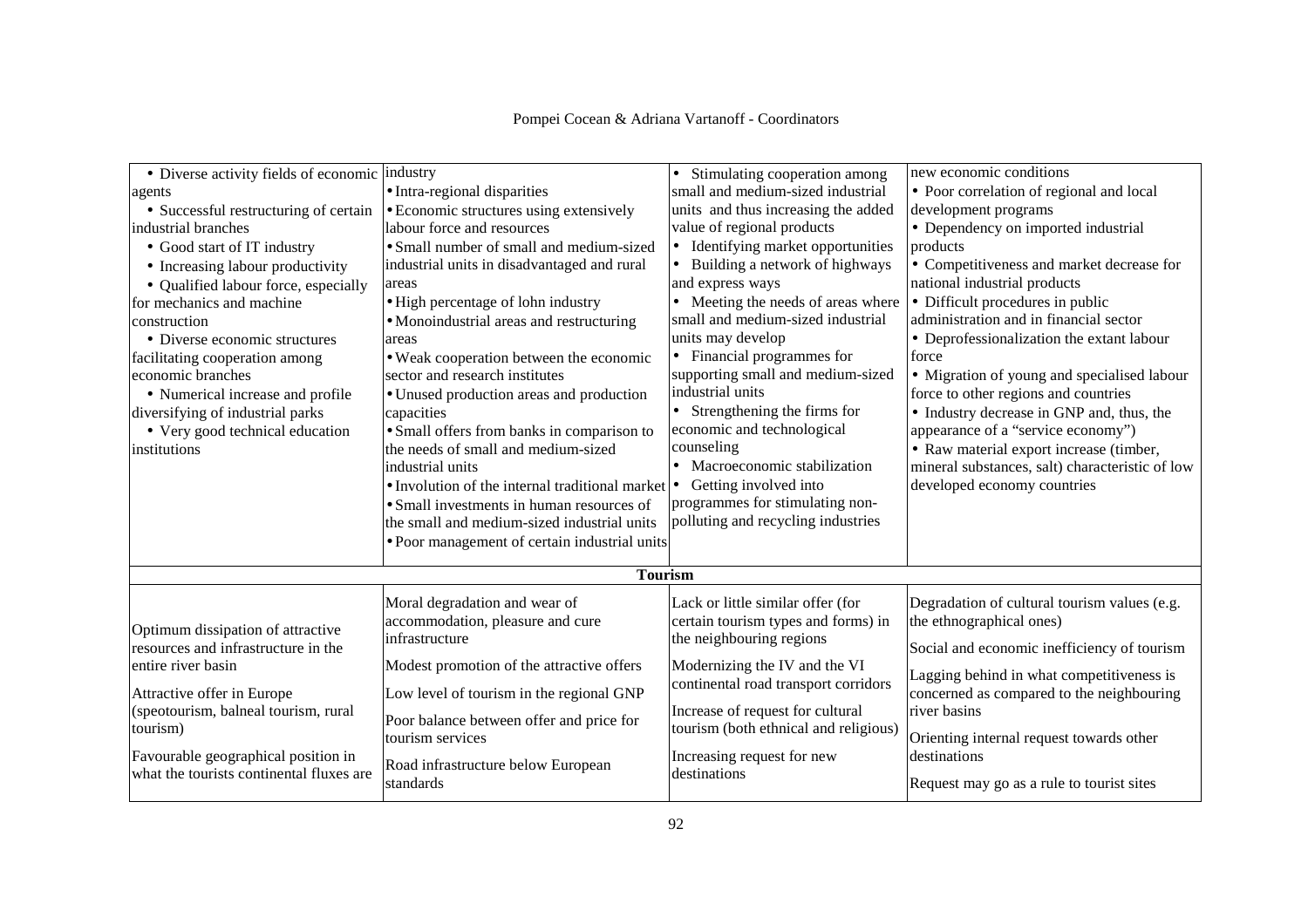| concerned<br>distance<br>The largest balneary resorts of Romania (intercontinental) traffic<br>(e.g. Băile Felix – 6,070 places)<br>Superior education institutions involved and for the tourism of the young | Lack of regional tourism brands<br>A large number of airports for medium Still modest number of destinations and trips<br>No airport for long distance<br>Little varied infrastructure for transit tourism | Revival of air transport after the<br>decline of 2001<br>Harmonizing internal tourism<br>legislation with the European one<br>American and Asian tourists'<br>number increase | outside the river basin<br>Eliminating tourism as an alternative to the<br>economic development of certain areas                                                                            |  |  |
|---------------------------------------------------------------------------------------------------------------------------------------------------------------------------------------------------------------|------------------------------------------------------------------------------------------------------------------------------------------------------------------------------------------------------------|-------------------------------------------------------------------------------------------------------------------------------------------------------------------------------|---------------------------------------------------------------------------------------------------------------------------------------------------------------------------------------------|--|--|
| into human resource training<br>Favourable geographical position for<br>increasing transit tourism                                                                                                            | No integrated tourism networks                                                                                                                                                                             | Possibilities of accessing European<br><b>FEDER</b> funds                                                                                                                     |                                                                                                                                                                                             |  |  |
| <b>CROSS-BORDER COOPERATION</b>                                                                                                                                                                               |                                                                                                                                                                                                            |                                                                                                                                                                               |                                                                                                                                                                                             |  |  |
| Facilitating presence interrelations of<br>national minorities in the cross-border<br>strips<br>Many biunivocal relations<br>Infrastructure elements able to maintain nature of many interrelations           | Lack of big regional cooperation<br>Shortcomings induced by lack of railway and<br>road infrastructure connections<br>Formal and pertaining to State etiquette                                             | Supporting cross-border relations<br>with EU development strategies<br>Opportunities offered in "no man<br>land" type areas overlapping,<br>usually, cross-border strips      | Functional unbalances in interrelations<br>Perpetuation of certain nostalgic factors in<br>cross-border interrelations<br>Perpetuation of the inertia of cross-border as a<br>discontinuity |  |  |
| an ascendant trend of economic and<br>social exchanges<br>Polarizing role of EU                                                                                                                               | Difficulties in diversifying interrelations as a<br>result of political circumstances (as Serbia<br>and Ukraine are not in the EU)<br>Lack of common legislation for the<br>interested states              | Making the political regimes in<br>Serbia and Ukraine more democratic<br>Trend of making border functions<br>more flexible and permissive                                     | Social and economic inefficiency of<br>interrelations<br>Perpetuation of formal nature interrelations                                                                                       |  |  |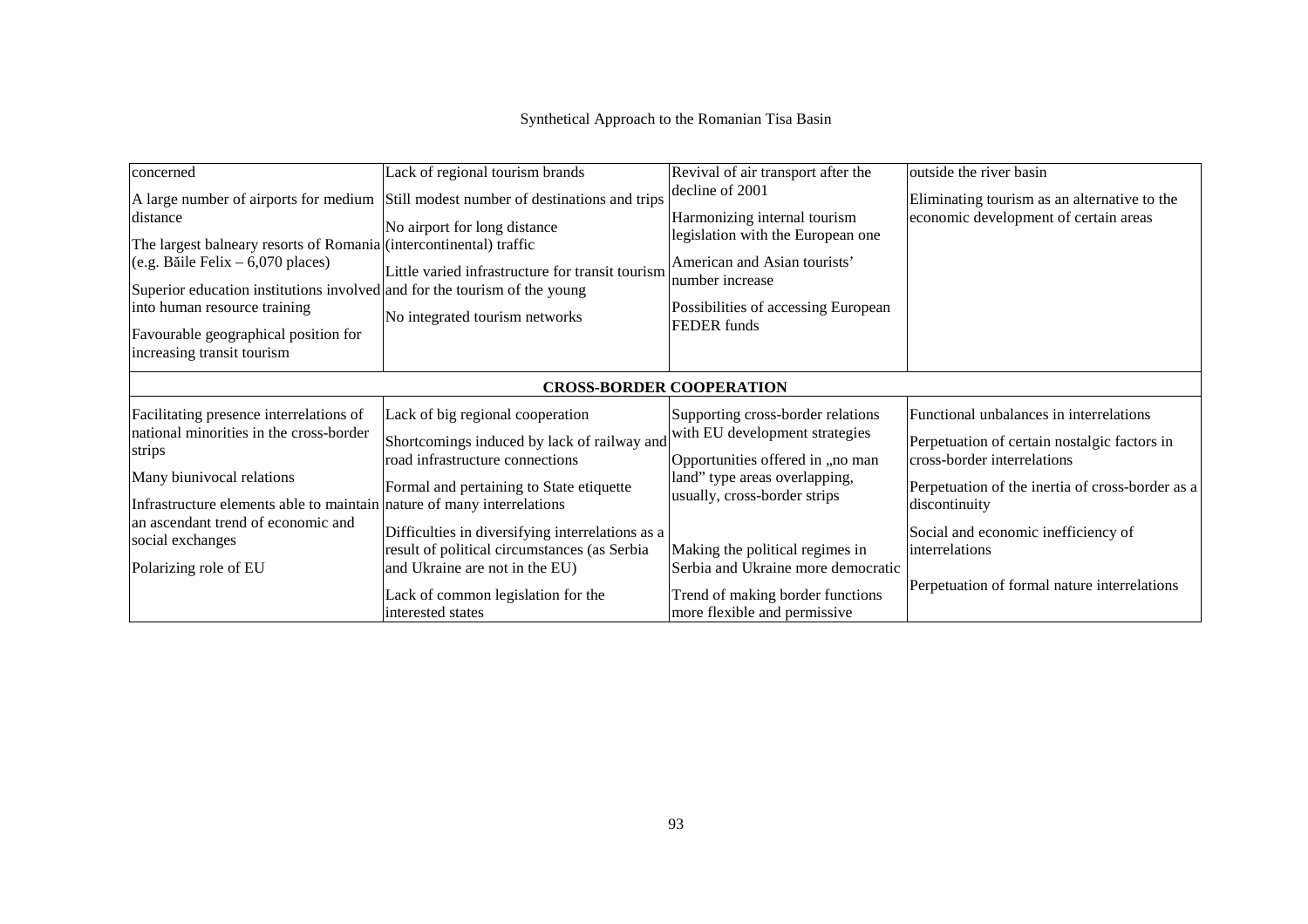### **REFERENCES**

- 1. **Antonescu Daniela** (2003), *Dezvoltarea regională în Romnia*, Editura Oscar Print, Bucureşti.
- 2. **Benedek, J**. (2004), *Amenajarea teritoriului şi dezvoltarea regională*, Editura Presa Universitară Clujeană, Cluj Napoca;
- 3. **Berry, B. J. L.** (1961), *City size distributions and economic development*, Economic Development and Cultural Change, 9, 573-88.
- 4. **Bogdan, Octavia, Niculescu, Elena** (1999), *Riscurile climatice din România*, Academia Română, Institutul de Geografie, Editur Compania Saga - International, Bucureşti.
- 5. **Bold, I., Crăciun, A.** (1999), *Organizarea teritoriului*. Edit. Mirton, Timişoara.
- 6. **Borcoş, M., Udubaşa, G., Săndulescu, M., Krautner, H., Năstaseanu, I., BiŃioanu, C., Rădan,** S. (1984) *Atlas geologic 1:1000000. Harta substantelor minerale utile*. Ed. a II-a. Ministerul Geologiei, Institutul de Geologie şi Geofizică. Bucureşti.
- 7. **Botez, M., Celac, Mariana** (1980), *Sistemele spațiului amenajat*, Edit. Științifică și Enciclopedică, Bucureşti
- 8. **Bryant, E. A. (1991**), *Natural Hazards*, Cambridge University Press.
- 9. **Christaller, W.** (1966), *Central places in Southern Germany* (translated by C. Baskin), Englewood Cliffs, New York, biblioteca Univ. Leicester.
- 10. **Cocean, P**. (2004- Coordonator), *Planul de Amenajare a Teritoriului Regiunii de Nord-Vest. Coordonate majore*, Editura Presa Universitară Clujeană
- 11. **Cocean, P.** (2005), *Geografie Regională, EdiŃia a II-a,* Editura Presa Universitară Clujeană.
- 12. **Cocean, P**. (2007), Amenajarea teritoriilor periurbane. Studiu de caz: zona periurbană Bistrita, Editura Presa Universitară Clujeasnă
- 13. **Croitoru, Adina-Eliza** (2007), *Excesul de precipiaŃii din Depresiunea Transilvaniei*, Editura Casa Cărții de Știință, Cluj- Napoca.
- 14. **Deneke, D.**, **Gareth, S.** (1988), *Urban expansion*, Planning, vol. 3.
- 15. **Dragotă, Carmen-Sofia** (2007), *Preciptiațiile excedentare în România*, Editura Academiei Române, Bucureşti.
- 16. **Erdely, G. et all.** (1999), *Dicționar. Geografie umană*, Edit. Corint, București.
- 17. **Felmann, J., Getis, A., Getis, J.** (1990), *Human Geography*, Wm. C. Brown Publishers.
- 18. **Gaceu, O**. (2005), *Clima și riscurile climatice din Munții Bihor-Vlădeasa*, Editura Universității din Oradea.
- 19. **Gusti, G.** (1974), *Forme noi de aşezare*, Ed. Tehnică, Bucureşti.
- 20. **Hall, P.** (1999), *Oraşele de mâine. O istorie intelectuală a urbanismului în secolul XX*, Edit. All, Bucureşti.
- 21. **Hofmeister, B.** (1982), *Die Stadtstructur in interkulturen verligh*, Geographische Rundscow, II.
- 22. **Hudson, F. S.** (1976), *Geography of settlements*, Second edit., Macdonald end Evans Ltd., Estover, Plymouth.
- 23. **Ianos, I.** (1987), *Oraşele şi organizarea spaŃiului geografic*, Edit. Academiei R.S.R., Bucureşti.
- 24. **Ianoş, I.** (2000), *Sisteme teritoriale*, Editura Tehnică Bucureşti.
- 25. **Ianoş, I., J-B. Humeau** (2000), *Teoria sistemelor de aşezări umane*, Edit. Tehnică, Bucureşti
- 26. **Ilies Alexandru** (2004), *România. Euroregiuni*, Editura Universității din Oradea, Oradea.
- 27. **Lăzărescu, C.** (1977), *Urbanismul în România*, Edit. Tehnică, Bucureşti.
- 28. **Lösch, A.** (1954), *The economics of location*, Yale University Press, New Haven,
- 29. **Mihăilescu, N., Grigore, I.** (1981). Resurse minerale pentru materiale de construcții în *România.* Ghid practic. Editura Tehnică, Bucureşti. 422 p.
- 30. **Molnár, E., Maier, A., Ciangă, N.** (1975), *Centre şi arii de convergenŃă din România*, Studia Univ. Babeş-Bolyai, Ser. Geographia.
- 31. **Moldovan, F**. (2003), *Fenomene climatice de risc*, Editura Echinox, Cluj-Napoca.
- 32. **Pârvu, G., Mocanu, Gh., Hibomvschi, C., Grecescu**, A. (1977). *Roci utile din România.* Editura tehnică, Bucureşti. 408 p.
- 33. **Mumford, L.** (1947), *City development*, Secker and Worbury, Biblioteca Univ. Leicester.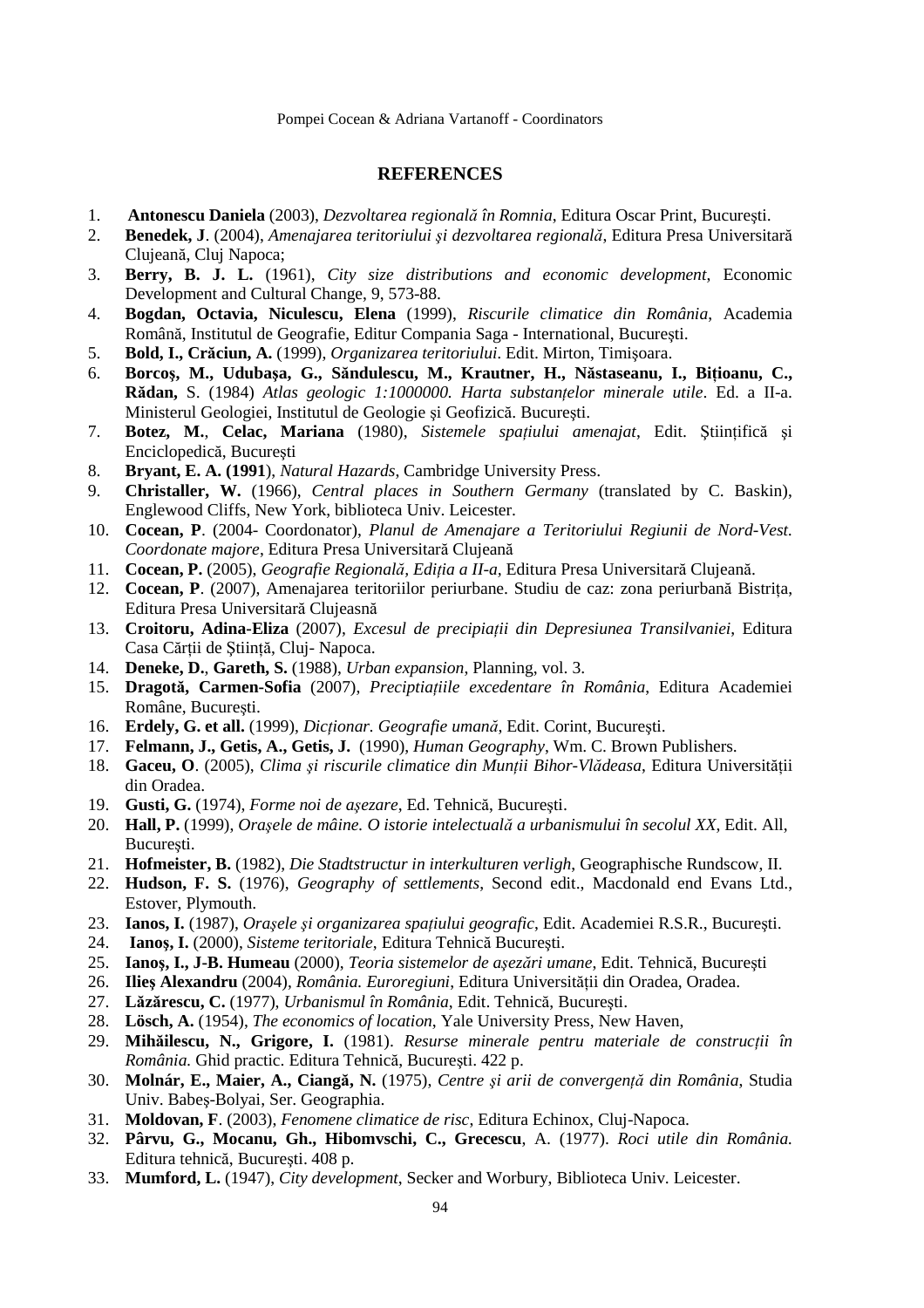- 34. **Nagy Egon** (2003), *Riscuri potențiale în zonele de frontieră*, in: Sorocovschi V. (coord.) Riscuri și catastrofe, Casa Cărții de Știință, Cluj-Napoca.
- 35. **Nagy Imre** (coord.) (2004), *A Strategy for the Danube-Criş-Mureş-Tisa Euroregion,* Hungarian Academy of Science, Centre for Regional Studies, Alföld Institute, Békéscsaba
- 36. **Nistor, I.** (2000), *Comuna şi judeŃul în evoluŃia istorică*, Edit. Dacia, Cluj-Napoca.
- 37. **Smith, D. M.** (1975), *Industrial location. An economic geographical analysis*, John Wiley and Sons, NY, London, Sydney, Toronto.
- 38. **Stoica, C., Gherasie, I**. (1981). *Sarea şi sărurile de potasiu şi magneziu din România*. Editura tehnică, Bucureşti.248 p.
- 39. **Surd, V.** (2001), *Introducere în geografia spațiului rural*, Ed. Presa Universitară Clujeană, Cluj-Napoca.
- 40. **Surd, V.** (2003), *Geografia aşezărilor*, Ed. Presa Universitară Clujeană, Cluj-Napoca.
- 41. **Vandermotten, C.**, **Vermoesen, F., De Lannoy, W., De Corte, St.** (1999), *Villes d'Europe.*  Cartographie comparative, în: Bulletin du credit communal, Trimestriel, 53<sup>e</sup> année, no. 207-208, 1-2, Belgique.
- 42. **Vincze, Maria** (2000), *Dezvoltarea regională şi rurală. Idei şi practici*, Edit. Presa Universitară Clujeană, Cluj-Napoca.
- 43. **Waugh, D.** (2000), *Geography. An Integrated Approach*. Third Edit., Nelson, Mayfield Road, Surrey, U.K.
- 44. x x x (1998), Planul de Amenajare a Teritoriului National.
- 45. **x x x** (1994), *European Spatial Research and Policy*, Volume 1, no. 2, Lodz University Press, Poland.
- 46. x x x (1998), *Carta Verde a Dezvoltării Rurale.*
- 47. x x x PATIJ (Planul de Amenaiare a Teritoriului Interjudetean), 1997-1999
- 48. x x x PATR (Planul de Amenajare a Teritoriului Regiunii de Nord-Vest (2000-2004),
- 49. x x x PATZ municipiul Bistrita 2005-2006
- 50. x x x PATZ municipiul Sibiu 2005-2006
- 51. x x x PUG-ul județelor aparținând bazinului romanesc al Tisei
- PATIJ (Planul de Amenajare a Teritoriului Interjudețean), 1997-1999
- PATR (planul de Amenajare a Teritoriului Regiunii de Nord-Vest (2000-2004),
- PATZ municipiul Bistrita  $2005-2006$
- PATZ municipiul Sibiu 2005-2006
- PUG-ul județelor aparținând bazinului romanesc al Tise

### **Legislation**

**HG 2151/2004** *privind instituirea regimului de arie naturală protejată pentru noi zone* 

**Legea nr. 2/1968** privind *organizarea administrativă a teritoriului Republicii Socialiste România cu modificările ulterioare* 

**Legea nr. 71/1996** privind aprobarea *PATN – Secțiunea I – Căi de comunicație* 

**Legea nr. 171/1997** privind aprobarea *PATN – Secțiunea a II-a – Apa* 

**Legea nr. 5/2000** privind aprobarea *PATN* – Sec*țiunea a III-a* – Zone protejate

**Legea nr. 350** din 6 iulie 2001 privind Amenajarea teritoriului şi urbanismul

**Legea nr. 351/2001** privind aprobarea *PATN – Secțiunea a IV-a – Rețeaua de localități* 

- **Legea 433/2001** *privind regimul ariilor naturale protejate, conservarea habitatelor naturale, a florei şi faunei sălbatice*
- **Legea nr. 575/2001** privind aprobarea PATN Sectiunea a V-a Zone de risc natural

Legea nr. 451/2002 pentru *ratificarea Convenției Europene a Peisajulu*